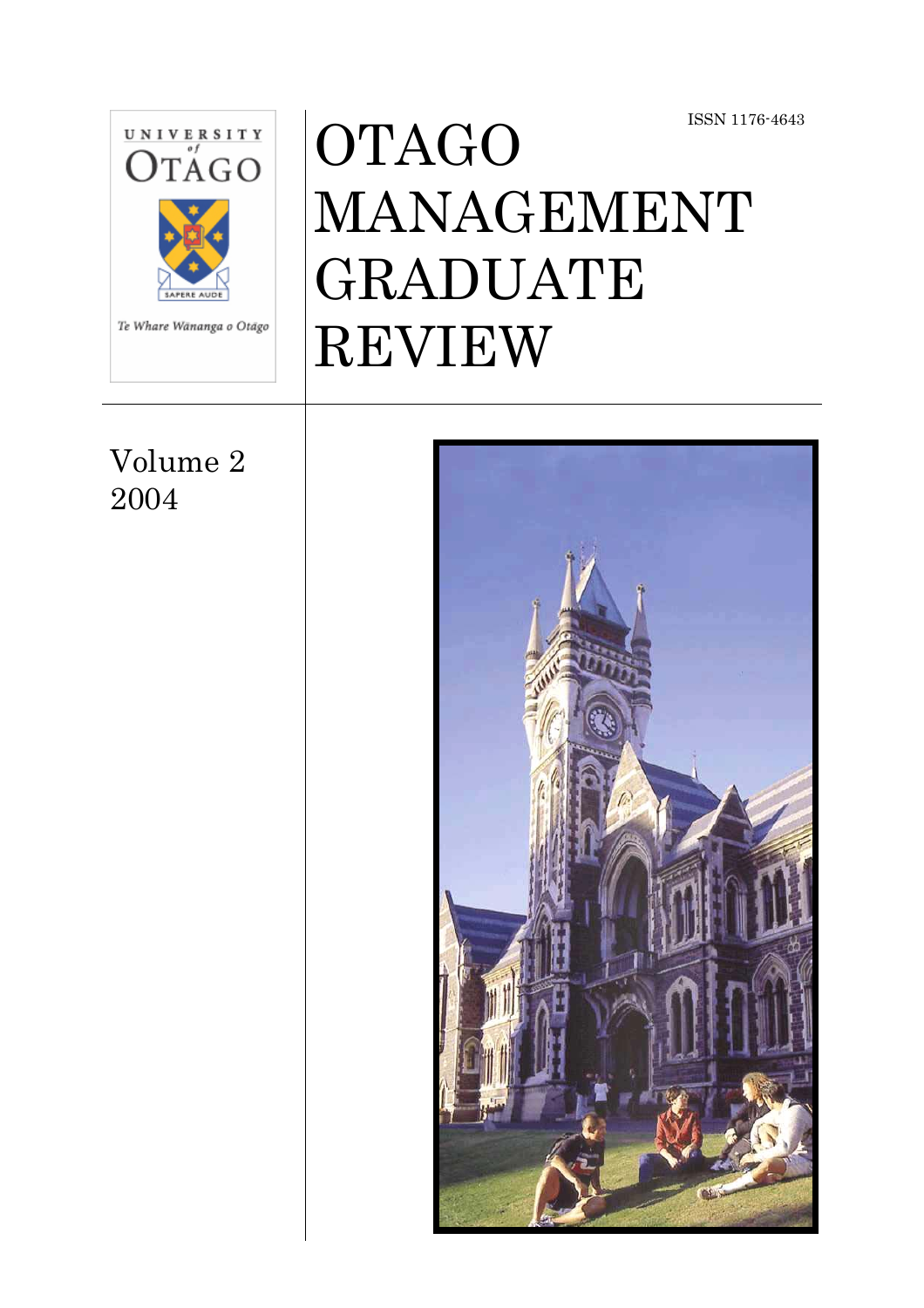# **OTAGO MANAGEMENT GRADUATE REVIEW**

ISSN 1176-4643

Published annually by the Department of Management, University of Otago

| <b>Business correspondence to: Department of Management</b> |                     |  |
|-------------------------------------------------------------|---------------------|--|
|                                                             | University of Otago |  |
|                                                             | PO Box 56, Dunedin  |  |
|                                                             | New Zealand         |  |
|                                                             |                     |  |
|                                                             |                     |  |

| Editor: | Dr. Alan Geare, Professor of Management |
|---------|-----------------------------------------|
|         |                                         |

**Editorial Board (2004):** Dr. Fiona Edgar<br>Ms. Sara Walton

© Copyright of the papers is retained by the authors.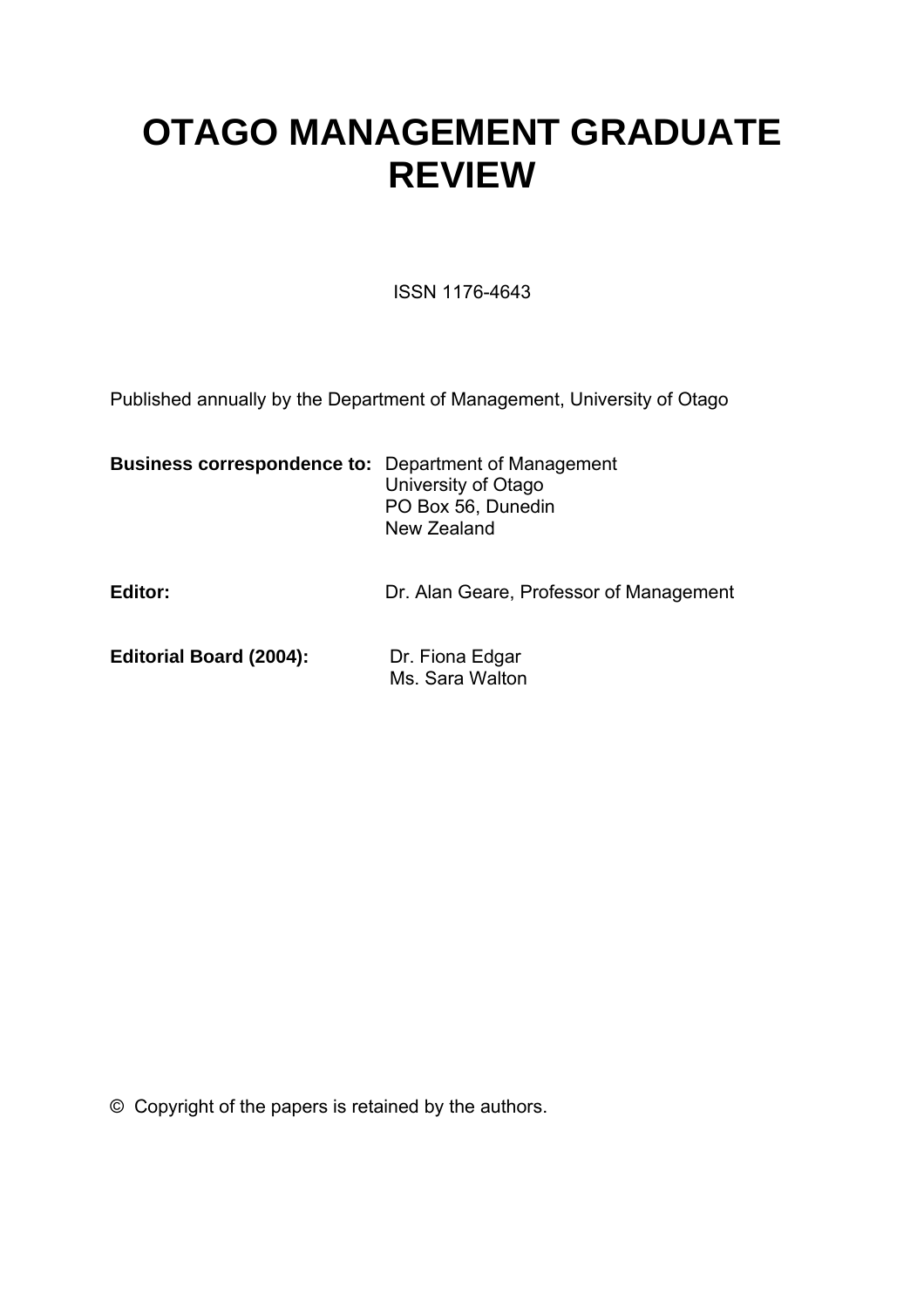## **OTAGO MANAGEMENT GRADUATE REVIEW Volume 2, 2004**

#### **CONTENTS**

| Editorial                                                                                 |    |
|-------------------------------------------------------------------------------------------|----|
| Examining the HRM Practice- Firm Performance Relationship                                 | 1  |
| Viewing 'Career' Through: The Accidental Life of Phoebe Meikle                            | 13 |
| 'HRM Best Practice'                                                                       | 25 |
| Investigating the Use of Human Resource Management Best Practice in New Zealand<br>Firms  | 39 |
| The Importance of Organisational Fit and Emotional Intelligence in Selection<br>Decisions | 69 |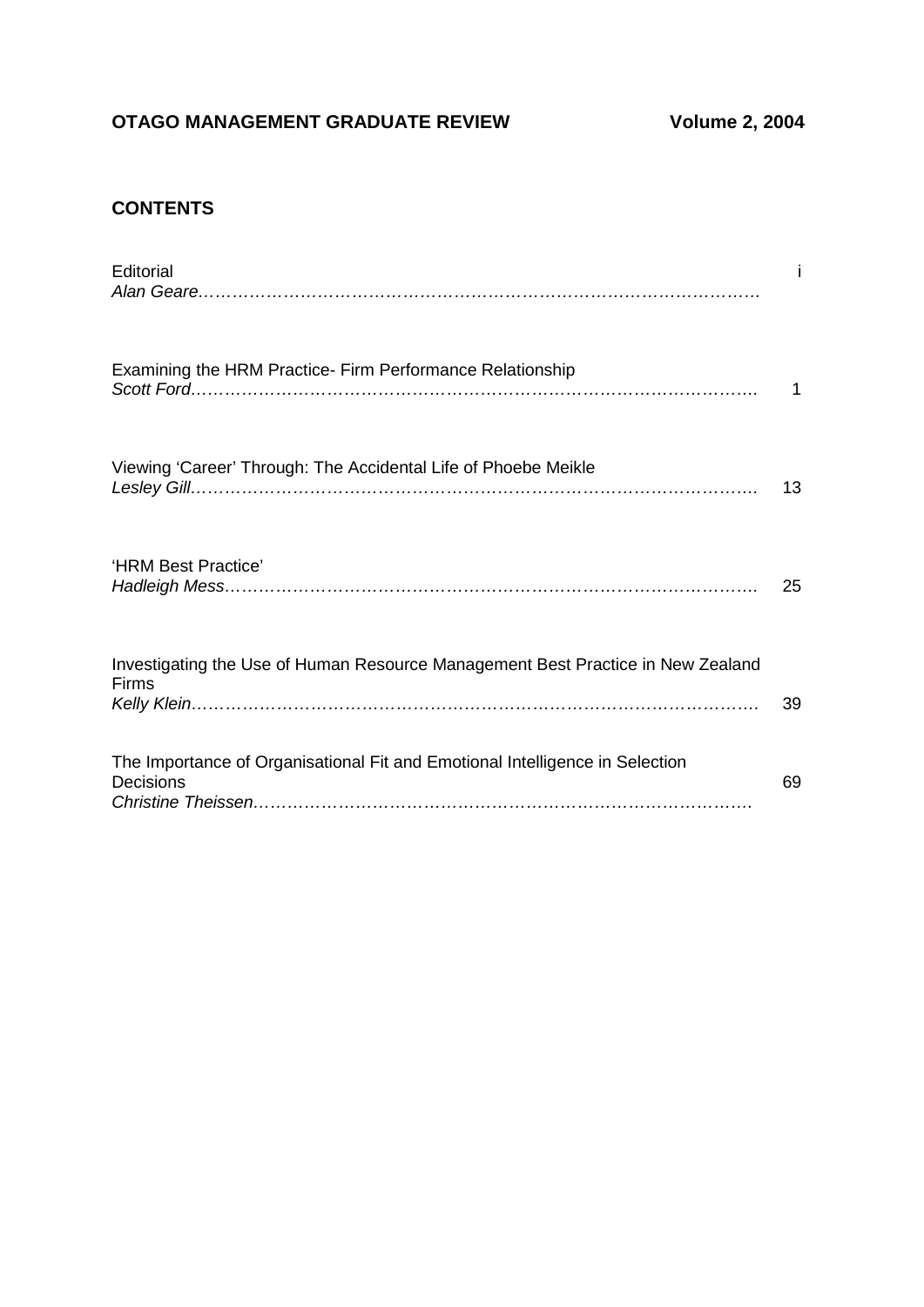#### **EDITORIAL**

This journal is once again proud to publish some of the best pieces of work by graduate management students at the University of Otago.

The papers in this volume were written by students taking 400 level papers, either for BCom (Hons) or Post-graduate Diploma or for MBus (taught Masters).

Full time students take the equivalent of four, 12 point 400 level papers a year, of which one may be a research paper resulting in a 20,000 word dissertation. The other papers would require three or four essays of around 4,000-5,000 words. Some papers accept longer essays, around 8,000 words, in place of two shorter ones.

The articles by Hadleigh Mess, Scott Ford, Lesley Gill and Christine Theissen are examples of essays submitted for papers. Kelly Klein's article is an abbreviated version of her dissertation.

All students at this level are free to submit papers for this Review, subject to the supervising staff member having graded the paper at A or A+.

Alan Geare Editor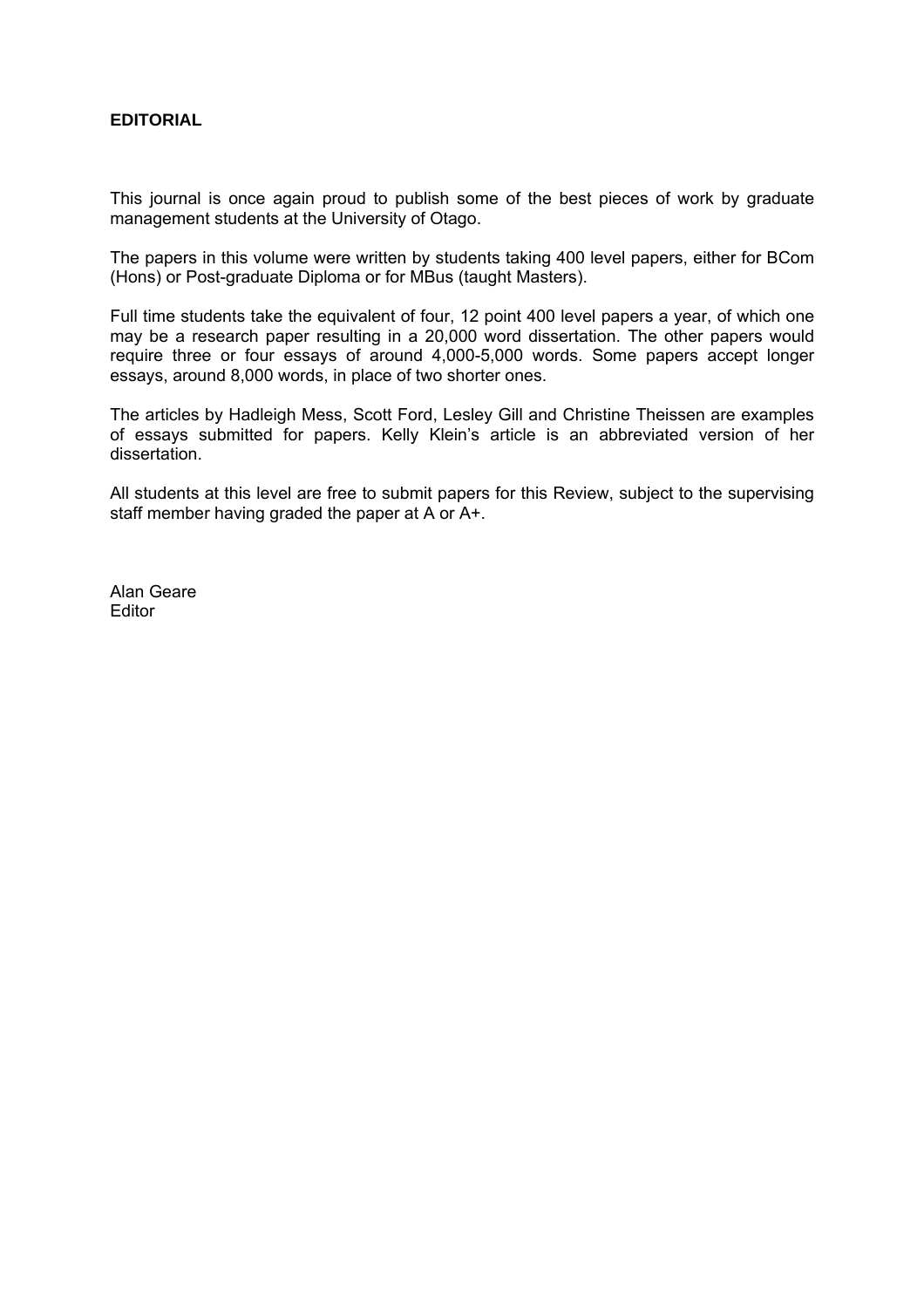## **Examining the HRM Practice- Firm Performance Relationship**

## **Scott Ford**

During the last decade, the HRM field has shifted from a micro focus on individual HRM practices, to a debate on how HRM as a more holistic management approach may contribute to the competitive advantage or greater effectiveness of the organisation (Harris, 2003). Three different perspectives have been used in recent research on the relationship between HRM and organisational performance: the effects of individual "high performance" or "best" HRM practices , the effects of internally appropriate combinations (configurational fit') of HRM practices, and the effects of appropriate ('strategic') fit between strategy and HRM practices (Delery & Doty, 1996). The significant contributory research on the subject of HR effectiveness has been undertaken by various academic researchers. The focus of this research has ranged from inputs and processes, to outcomes, and from evaluation of the organisational impact of HRM to the effectiveness of HR Departments themselves (Guest & Hoque, 1994). The results obtained to date have been mixed, but at least some empirical support has been obtained for each of the perspectives (Harris, 2003). However, since few studies have included data on HR outcomes, little is known about the causality of mediating variables involved (Becker & Gehart 1996; Huselid & Becker1997). There is also little underlying theory to aid understanding in the development of HRM practices and high performance (Guest, 1997). The association between what is termed high performance or high commitment HRM practices and organisational performance is unclear (Guest, 1997). This linkage needs to be explored to identify the key gaps in knowledge and help focus research to develop an understanding of this relationship (Guest, 1997).

This paper focuses on past research surrounding the relationship between HR best practices and firm performance, and investigates the resulting outcomes of this research at the organisational and individual level. The purpose of this paper is to critique some past literature on the measurement of these best practices and firm performance. This paper seeks to (1) review the outcomes found by the use of best practices in an organisation, and the effects found on employee behaviour to these practices (2) see how the relationship is currently measured in empirical studies (3) establish the problems and issues identified with the methods used to describe the link, and (4) make recommendations to improve how this relationship can be best measured.

Prior to presenting the problems and issues identified in previous studies, I will briefly review the literature to highlight the link found through empirical research of the best practice performance relationship. Following this section I will discuss the methods used to determine these outcomes in two different but related studies.

The theory of the high-performance work system (HPWS) (Nadler & Gerstein, 1992) is a relatively recent development that is encompassed within the resource-based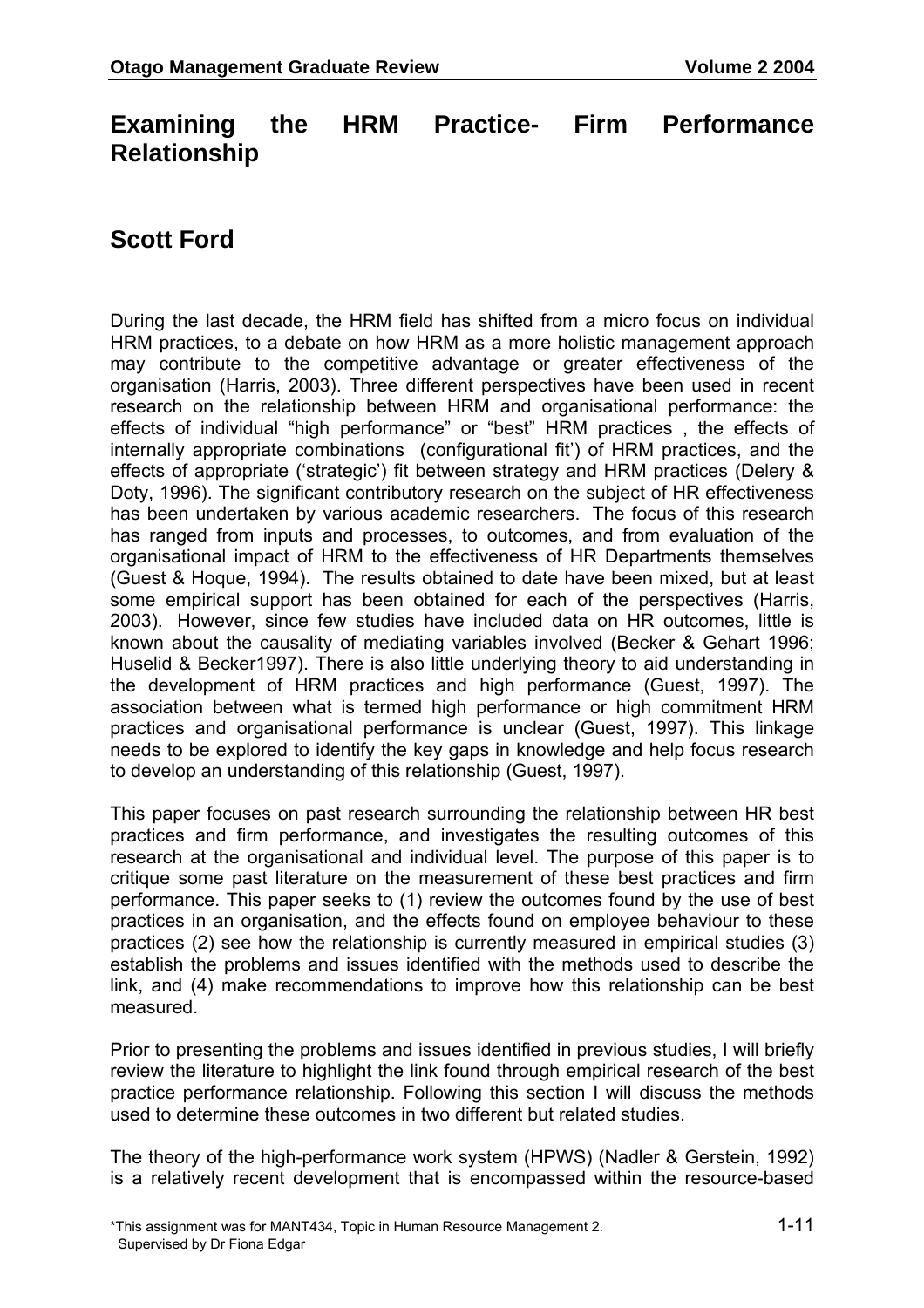view of firm growth. According to the resource-based view, a firm's human resources are valuable, rare, inimitable, and non substitutable, and hence, have the potential to lead to firm growth and sustained competitive advantage provided the resources are well managed (Barney, 1991). An HRM system that is managed in such a strategic manner is said to articulate an HPWS by way of internal-vertical fit between business strategy and HRM practices, and internal-horizontal fit between HRM practices themselves ( Beer et al., 1984; Youndt et al., 1996). The link between business strategy and HRM systems has been the focus of considerable attention (Lawler et al., 1998; Sanz-Valle et al.,1999). The "configurational approach" (McMahon et al., 1999, p.104) to HRM system design focuses on combinations of HRM practices, specifically designed to match business strategy. The resultant "HR bundle" (MacDuffie, 1995, p.197) is a configuration of mutually reinforcing practices, so that the overall effect is more than the sum of the effects of the individual practices. However, prior HPWS studies appear to support the notion that some HRM practices are subject more to a best-practice approach, than a configurational approach. For instance, better recruitment, selection, and socialisation practices lead to the employment and short-term retention of quality employees, irrespective of business strategy (Huselid, 1995; Pfeffer, 1994).

Within the body of HR research measuring these relationships, there is significant empirical evidence linking certain HR practices to firm performance and other recent research that bundles or systems of HR practices are more influential than individual practices working in isolation (Arthur, 1992, 1994; Huselid, 1995; Macduffie, 1995; Youndt, Snell, Dean, & Lepak, 1996). Arthur (1992, 1994) found that HR practices focused on enhancing employee commitment (e.g., decentralized decision making, comprehensive training, salaried compensation, employee participation) were related to higher performance. Conversely, he also found that HR practices that focused on control, efficiency, and the reduction of employee skills and discretion were associated with increased turnover and poorer manufacturing performance. Huselid (1995) found that investments in HR activities such as incentive compensation, selective staffing techniques, and employee participation resulted in lower turnover, greater productivity, and increased organisational performance through their impact on employee skill development and motivation. Macduffie (1995) found that flexible production plants with team based work systems and high commitment HR practices (e.g. compensation and training) out-perform plants using more traditional mass production plants, and that bundles of HR practices result in higher performance. Pfeffer (1999) prescribes seven best practices and highlights previous research, for example, (Huselid, 1995, Huselid & Becker, 1997) for organisations to manage their employees as shown by a "great deal of evidence", from these studies (Pfeffer & Veiga 1999, p.39). These practices are: employment security, selective hiring, contingent compensation, self managed teams and decentralisation, extensive training, reduction of status difference, sharing information (Pfeffer, 1999).

The conceptual and empirical work has progressed far enough to suggest that the role of human resources can be crucial (Arthur, 1994; Huselid, 1995; Huselid & Becker, 1997; Gerhart & Milkovich, 1990; Ichniowski, Shaw, & Prennushi, 1994; MacDuffie, 1995). However, given the importance and complexities of the issue, this body of work is relatively small, and most of the key questions are sorely in need of further attention. The empirical research leading to the above findings supports the theory of HR best practice and firm performance. Unfortunately the research data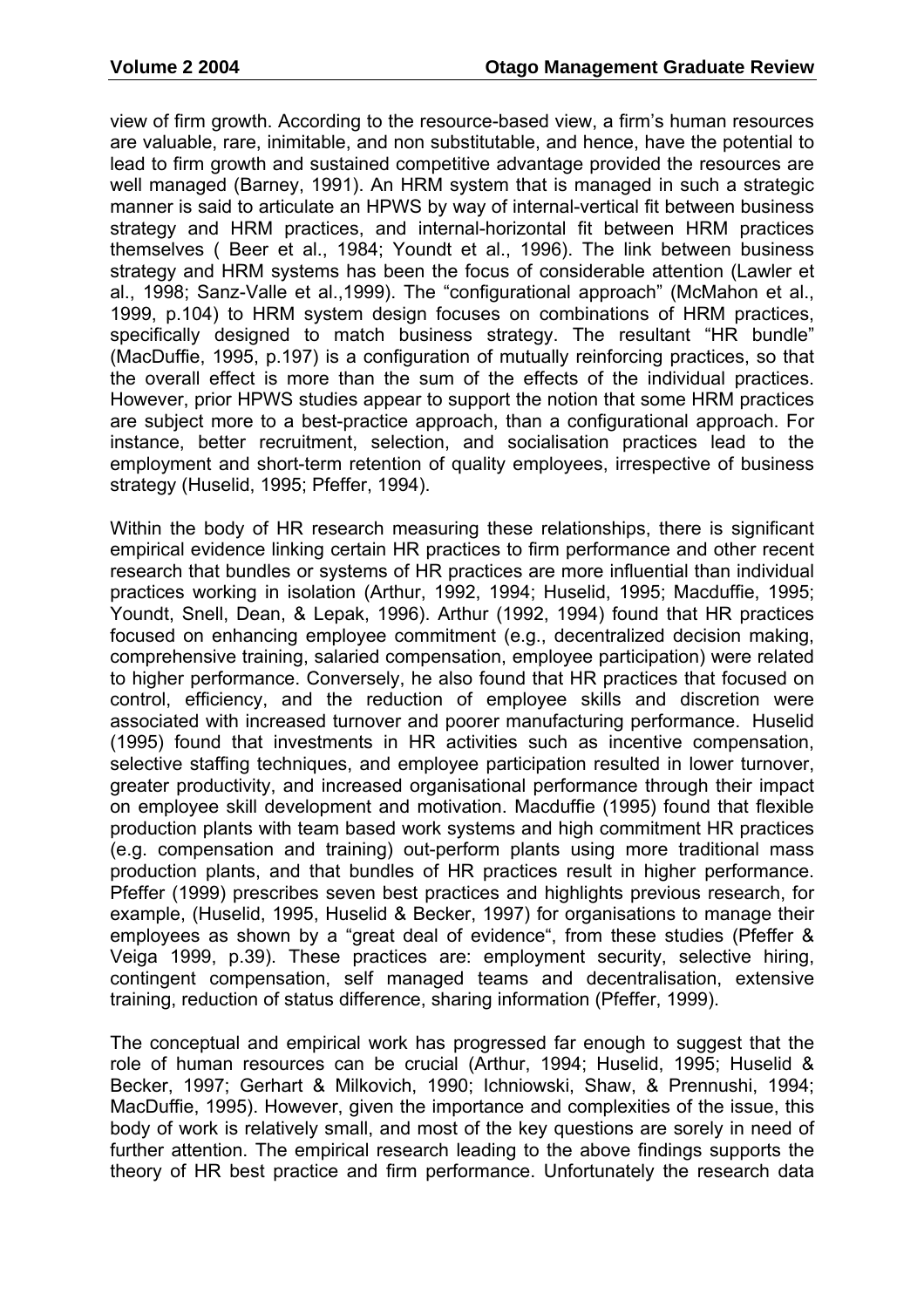has been argued to contain specific weaknesses and limitations, which question the validity and reliability of these results. The current research also lacks implementation of an extensive theoretical framework to lead us to an understanding of the causality of this relationship. To put this into context and illustrate previous and current weaknesses of the literature I will discuss two studies Huselid (1995) and Macduffie (1995). These studies can be used to highlight various problems within the methods used to determine the HR practice and performance relationship. The reason for choosing these two studies is that they are widely used and cited in the academic literature (supporting the best practice or configurational approach), contain various limitations, and these methods continue to be implemented in current research to describe the HR practice and performance relationship.

Huselid's (1995) study of 968 US companies has been arguably the most influential in support of the HR practice and performance link. Firms were included in the study if they had more than 100 employees, and were excluded if they were foreign-owned, holding companies, publicly held divisions or business units of larger firms. Firm level data on high performance work practices were collected with a questionnaire mailed to the senior human resources professional in each firm. Questions concerning each high performance work practice were asked separately for exempt and non-exempt employees, and respondents indicated the proportion of employees in each category who were affected by each practice. Huselid found that a one standard-deviation increase in his measure of the quality of HRM systems (about 25percent) increased the market value of a company by US\$18,641 per employee, increased profit (+2.2percent), and increased total revenue (+16percent).

Macduffie's (1995) study contacted 90 assembly plants, representing 24 producers in 16 countries, and approximately 60% of total assembly plant capacity worldwide. Survey responses were received from 70 plants and were divided into "volume" and "luxury" categories (the latter defined as plants producing automobiles with a 1989 U.S. base price of over \$23,000), on the assumption that the production systems for these product types might differ substantially. This paper includes data from the 62 volume plants, whose surveys were more complete.

Distribution of the 62 volume plants were by regional category. The proportion of plants in different regions corresponds closely to the proportion of worldwide production volume associated with those regions, with a slight under representation of Japanese plants in Japan and overrepresentation of New Entrant and Australian plants, whose volume is low. Plants were chosen to achieve a balanced distribution across regions and companies, and to reflect a range of performance within each participating company, minimising the potential for selectivity bias. Questionnaires were sent to a contact person, often the plant manager, who distributed different sections to the appropriate departmental manager or staff group.

In this study, the choices about the HR bundle began with the design of the questionnaire. Macduffie developed questions based on extensive field work that revealed which HR policies differentiated mass and flexible production systems most clearly. Most questions were closely tied to shop floor activities at the plant level, and therefore excluded many human resource policies at the corporate level. Macduffie selected for measurement only practices that could potentially be implemented in any plant in the international sample, thus excluding practices that are exclusively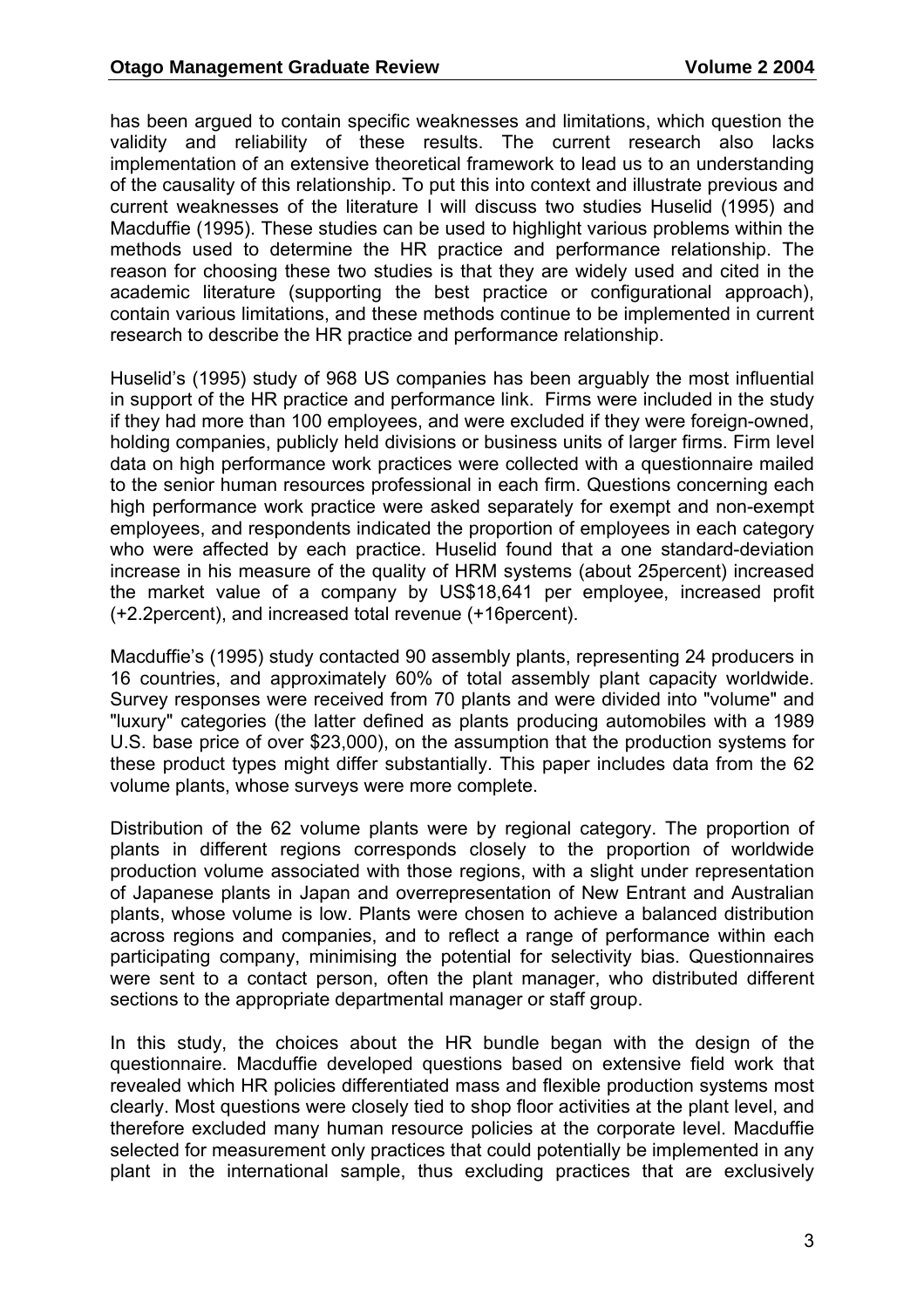associated with one particular company or country. For example, practices such as teams, quality circles, and job rotation that are commonly found both in Japan and in other countries are measured, but other practices such as the nenko wage system, satei evaluation system, enterprise unions, or lifetime employment -- considered more uniquely Japanese were not.

The following section highlights problems with these studies, and also acknowledges weaknesses of the above studies when interpreting the results, due to errors that were not accounted for. This lack of acknowledgement therefore can be argued to lead to results that are overall low in validity and reliability and high in measurement error.

As noted by Gerhart, Wright, McMahan et al. (2000), one of the first steps in construct validation requires assessing the measurement error that exists in the proposed measure of a construct. Measurement error can come from a number of sources, the most common of which are items, time, and raters (Wright, Gardner, Moynihan & Park, 2001). One assesses the amount of measurement error due to item sampling through internal consistency estimates such as Cronbach's alpha (Wright, 2001). Research by Huselid (1995) has assessed measurement error due to items, and usually finds internal consistency estimates of the HR scales used above .60. These estimates seldom reach the .80 level suggested as a minimum by Nunnally and Bernstein (1994) (Wright, et al., 2001). In his research, Huselid (1995) has only taken into account in his reliability measures a minimal level of potential errors. Therefore his reliability measures may be higher than what it would be if all items were included.

The research conducted has also not examined error due to time. This largely stems from a lack of longitudinal research efforts in the area of HR practices (Wright et al., 2001). Huselid's study gathered data from the same firms in four-different data collection efforts with 2 year intervals, however no test-retest correlation was reported.

Reporting reliability estimates that incorporate only one of the several potential sources of error leads to higher reliability estimates than would be obtained if these multiple error sources were recognised simultaneously using generalisability theory (Wright et al., 2001). Research examining the HR-firm performance relationship has predominately only assessed error due to items, and some might argue that even looking at this source is inappropriate (Wright et al., 2001). In addition, assessing error due to time can be problematic in terms of identifying which variance is due to error versus which is due to actual changes in HR variables (Wright et al., 2001).

Another problem with their research is Huselid (1995) and Macduffie (1995) both used a single respondent to determine the outcomes in their studies (sending surveys to managers to fill out or distribute to other managers). Using the single respondent approach has been argued to be highly problematic. Wright et al. (2001) did their own studies and found that data from single respondents give low levels of reliability. The studies found that regardless of unit size, industry, diversity, and whether few or many jobs are the focus of the measurement, interrater reliability was found to be significantly low using a single respondent. The findings seemed to indicate quite clearly that the interrater reliability of HR practices in single respondent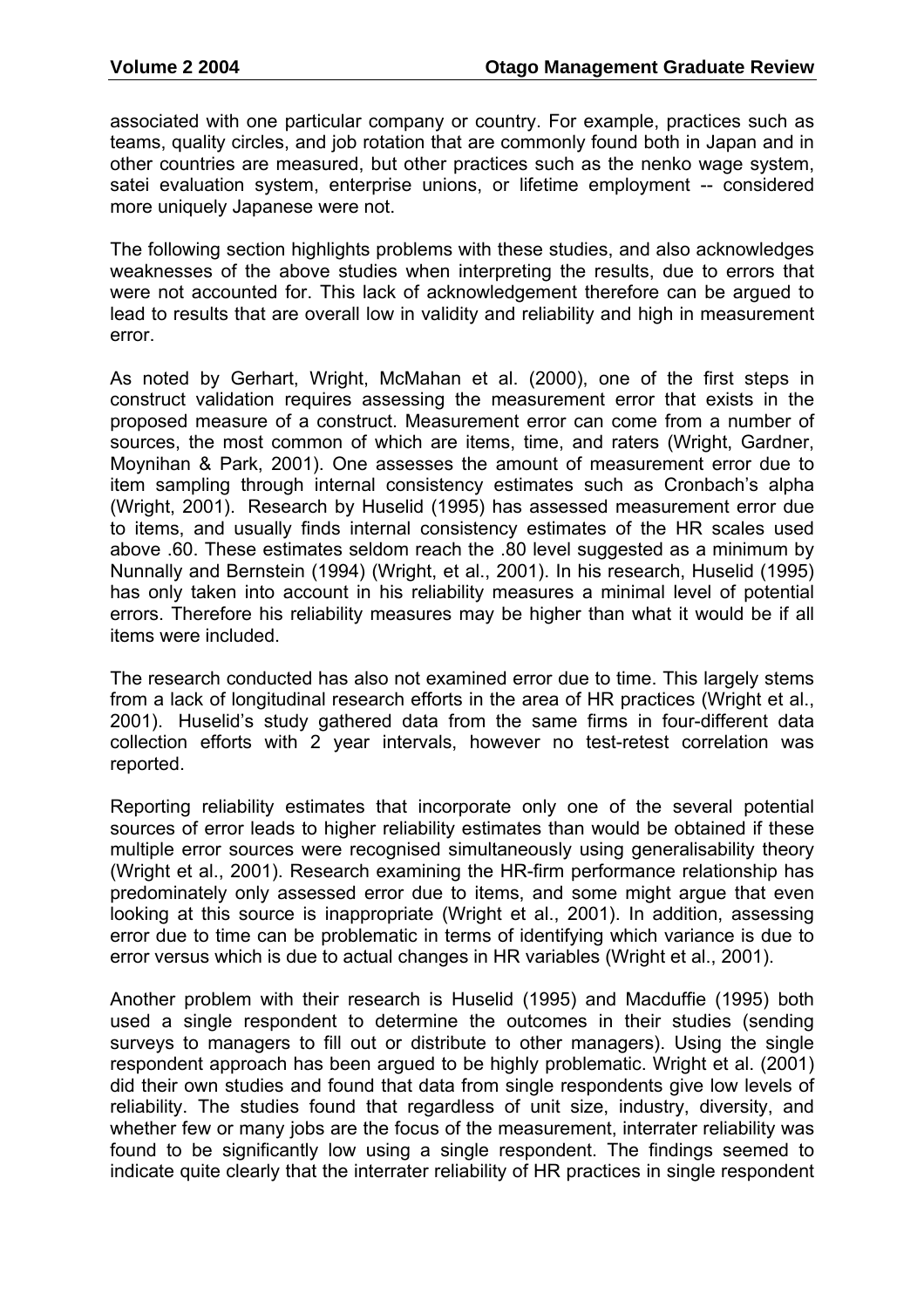designs are not specific to any one sample and that the single-rater measures contain significant levels of error (Wright et al., 2001).

The reason for this, one could argue, is that HR managers and employees have different perspectives, and these differences would work against finding interrater reliability. Single respondent measures have also been found to bias regression coefficients (Becker & Gerhart, 1996). This means that the degree of fit of a regression line to a data set may show the fit between practices and performance outcomes correlating more highly to a positive relationship than what may be found using multiple raters.

A further problem identified with single respondent methods is due to the social bias that single respondent measures create. The single respondent method is used in an extensive amount of studies supporting the HR practice performance relationship. As suggested by Wright et al. (2001) management and employees may have different perceptions in HR perspectives. It could be that HR directors or other managers describe the formal policies while incumbents describe the actual practices they experienced (Wright et al., 2001). In other words the employers may bias the results because they are the implementers of the HR practices, whereas employees are the consumers of the practices, and experience the actual effects of these practices in the workplace. Managers could be committed to those practices, and interpret them differently to those who have the practices enacted upon. Management could be very satisfied with the practices, and support these practices, whereas employees may have a different view and may not support the use of these practices (Kane, Crawford & Grant, 1999). For example, in Macduffie's (1995) study he developed questions tied closely to shop floor activities and only surveyed managers. It seems common sense to survey employees, because they are people who are affected by the implementation of the HR practices to understand the effect of these practices on their behaviour.

A further problem is the single respondent design allows managers to pass the surveys to other people in the organisation who share similar views of the practices, therefore not obtaining the true data needed for a valid and reliable study (Becker & Gerhart, 1996). Using single respondents to complete surveys has a huge limitation because of the differences in perceptions and opinions between management and employees. Employees are those that experience the impact of HR practices at the workplace (Wright et al., 2001), therefore their opinion is needed to understand the impact of these practices. The relationship therefore found between best practice and firm performance may not be as substantial as what these studies have found, and these types of studies may contain high levels of error, and low levels of interrater reliability (Wright et al., 2001).

Another problem is highlighted by Guest (1997) and concerns the lack of theory in HRM research. Guest argues that studies such as Huselid (1995) and Macduffie (1995) and others highlighting the link between HR practices and performance use statistical sophistication at the expense of theoretical rigour. The key issue is that there is a lack of theory about the nature of HRM practices and their relationship measured in the firm performance relationship. Currently research has not tested the causal effect underlying the link between HR practices and performance (Guest, 1997). There is a growing body of evidence supporting an association between what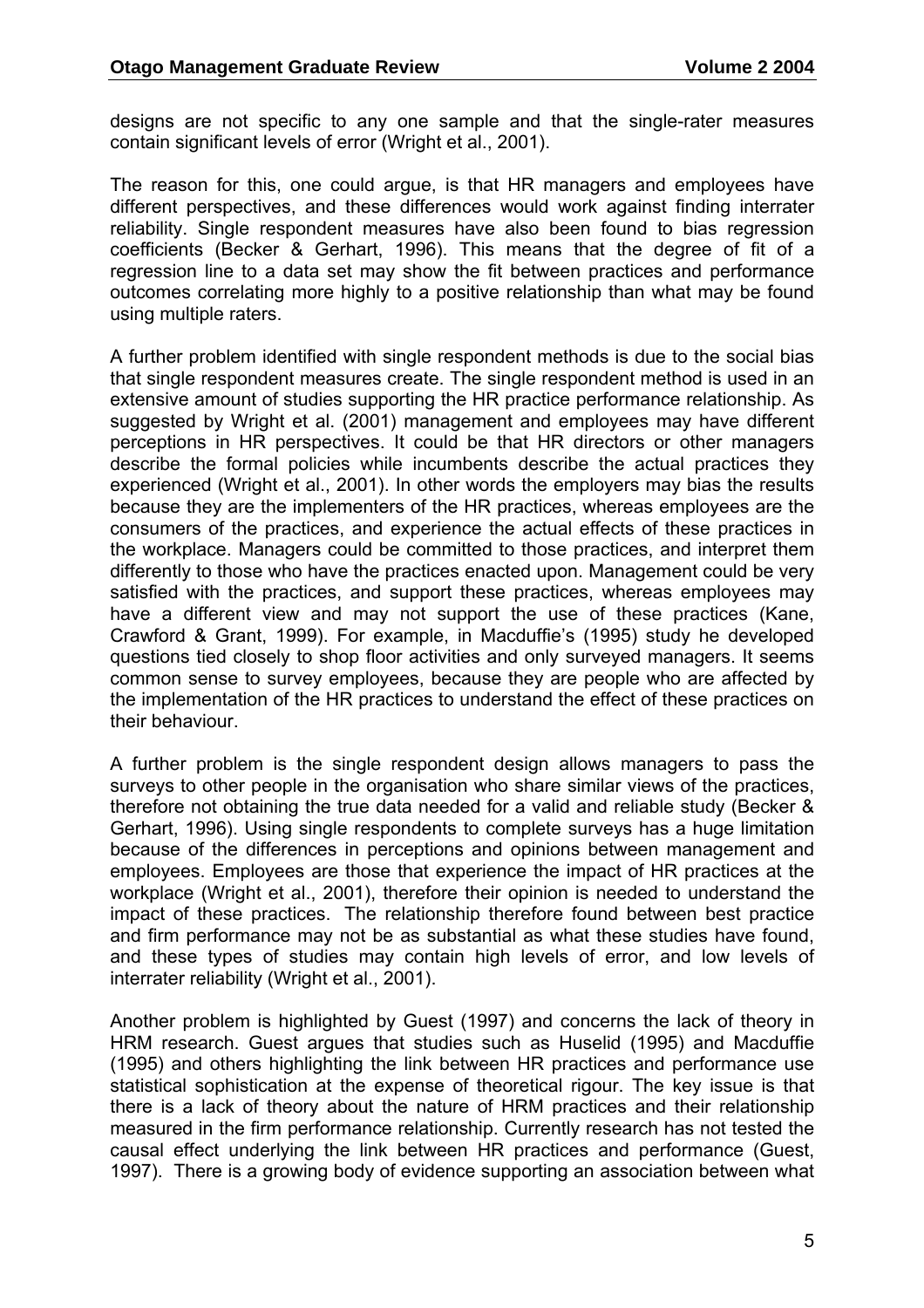are termed high performance or high commitment human resource practices and various measures of organisational performance, however it is not clear why this association exists (Guest, 1997). Theory is important because it provides a platform for observing, understanding, and predicting the complexities of human behaviour. Theory also aids explanations for observed phenomenon that might otherwise be considered bizarre or counter-intuitive (Girard & Haines, 1999). Surprisingly, few comprehensive reviews of theory application in the field of HRM or in closely related fields have been conducted (Girard et al., 1999). Guest argues that theory needs to become more predominant in the literature to advance knowledge of the underlying link between HR practices and firm performance.

The last problem to be discussed with this research is the international and cultural differences that may impact the generalisability of these types of studies. It can be argued that these types of studies create cultural biases, and that U.S based research is ignorant of cultural differences in their studies. The HR models used as a basis from these studies have been applied from a U.S type HR model and based on the U.S model of HRM. The study from Macduffie (1995) excluded Japanese practices such as the nenko wage system, satei evaluation system, enterprise unions, and lifetime employment and other practices relevant to other countries and applied practices that potentially can be implemented in any plant in an international sample. The problem is these practices have been developed from a U.S system and have been created from U.S culture (Bowen, Galang & Pillai, 2002). Many have questioned whether the very concept of HRM is even appropriate or meaningful outside the U.S. As Schneider and Barsoux (1997) state, "the whole idea of human resource management seems embedded in an assumption that people can be utilised like other factors of production, which can be brought sold, and whose value must be maximised, even exploited is a view that may be uniquely American" (Bowen et al., 2002, p.211). Other writers have stated that HRM can be seen as a contemporary manifestation of the American dream (Guest, 1990). This raises the question on the validity of the results of Macduffie's (1995) study as he only applied U.S type practices, applied internationally, and excluded practices that were unique to other countries. Generalising studies using American practices limits the validity when applying these studies within an international context. Macduffie's study, therefore, is argued to create further levels of error for this reason. It could be that the practices excluded from the studies have more impact than the U.S HR practices therefore biasing the results creating error. It can also be argued that Huselid (1995) and Pfeffer (1999), who discuss various types of best practices, have limited views because of the cultural differences, understandings, and perceptions of these practices within different countries (Bowen et al., 2002). These types of cultural differences carry further implications for research and suggest that their results cannot be generalised across an international context. These differences across cultures have serious implications for the argument that HR best practices are universal.

The final section of this paper provides recommendations to improve research when measuring the HR practice-performance relationship. This section will highlight the problems reviewed, identify key gaps, and focus further research. These suggestions are intended to help researchers build a body of knowledge that will have key implications for both theory and practice.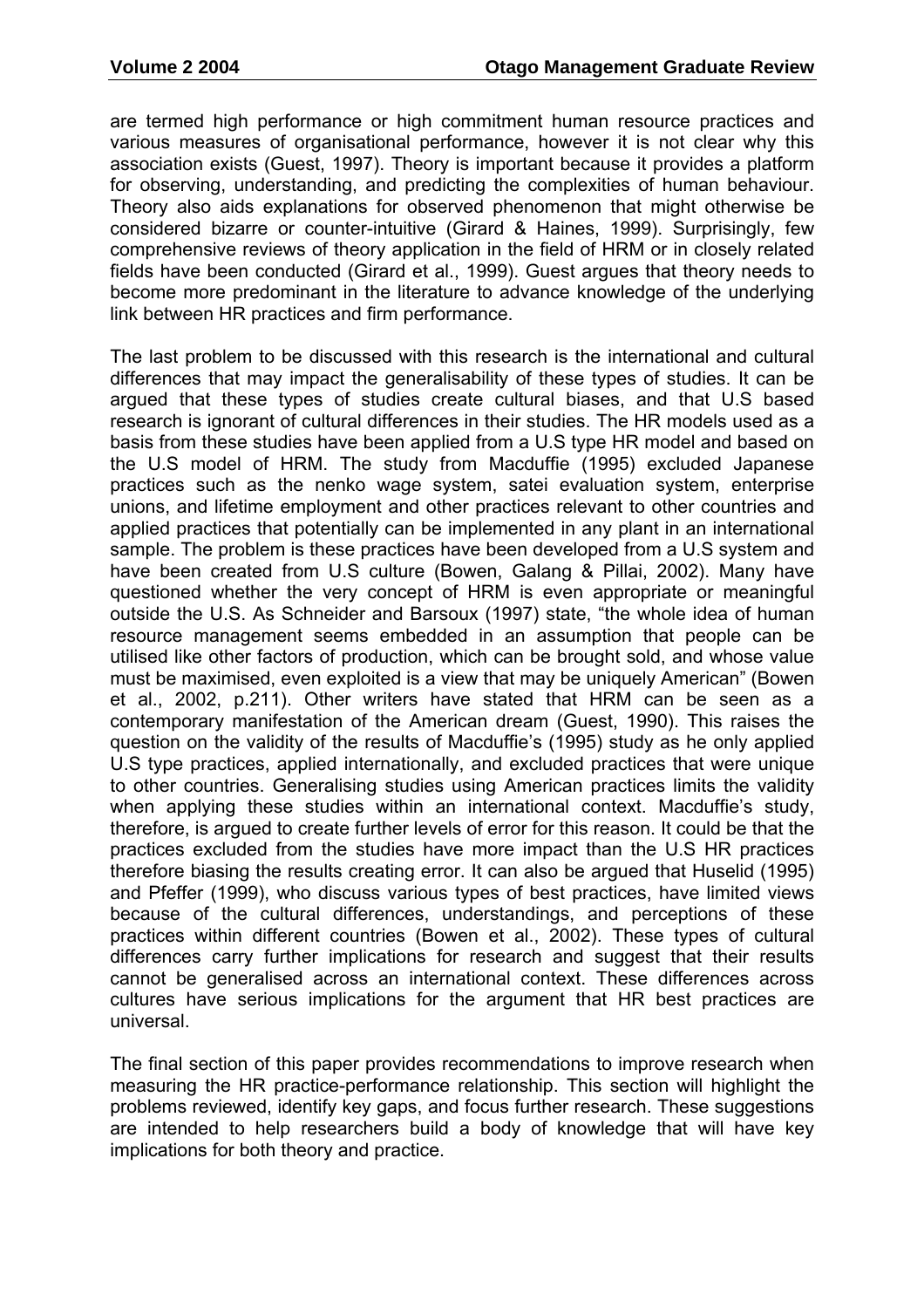It has been found that single rater measures contain significant measurement error (Wright et al., 2001). To correct the sample bias of Huselid's (1995) and Macduffie's (1995) studies a means of controlling for specification error is to select a sample that is homogeneous with respect to potential omitted variables. Although this approach has some costs in terms of external validity, it can be a useful way to avoid comparing apples and oranges (Becker & Gerhart, 1996).

Random measurement error (unreliability) in HR systems measures will also tend to bias regression coefficients. Future research would benefit from the use of multiple raters from each organisation, business unit, or facility studied, particularly where subjectivity or judgment is required (Becker & Gerhart, 1996). To the extent that prior work has been based on measures with less-than-desirable reliability characteristics, estimates of the HR-firm performance relationship are probably understated. Another form of specification error, commonly referred to as method bias, can occur if one respondent from each firm provides information on both HR and performance, and firm performance is measured subjectively as was the case in the Huselid (1995) and Macduffie (1995) studies. The respondent may be systematically biased upward or downward in reporting especially as questions become more evaluative or as HR practices come to be viewed as best practices (Becker & Gerhart, 1996). A recommendation to reduce such problems is to collect HR and performance information from different respondents (employees and managers) and increase the number of raters (Wright et al., 2001). Even when firm performance is based on objective financial data, a bias may arise if a respondent makes an inference about the nature or value of HR practices in response to the level of firm performance (Becker & Gerhart, 1996).

To increase the reliability and validity of their studies, qualitative research would be another effective means to gain a rich understanding of managers' and employees' perceptions and opinions of HR practices and policies. Managers often know something that researchers do not know (Becker & Gerhart, 1996) and employees may provide information that contradicts managers' views. A simple implication for researchers, then, is that more effort should be devoted to finding out what managers and employees are thinking and why they make the decisions or behave the way they do. This suggests a need for deeper qualitative research to complement the large-scale survey, multiple-firm studies that are available.

Another source of error in measurement stems from time (Wright et al., 2001). To date, little research has explored how much error is due to time. For example Huselid and Becker (1996) reported a 6 month intra-rater correlation for a "percent unionised" item which was 0.70 but given the lack of any other such reported correlations in the literature, it is impossible to know if this is high, low, or about right (Wright et al., 2001). In addition, one does not know if the variance in measures from one time to another was due to error or true changes in the percent of the work force unionised (Wright et al., 2001). Therefore there is a need for longitudinal studies to develop an understanding of the changes in results due to time. Longitudinal research designs would enable researchers to establish the messing linkages, ideally with some sort of interventions to alter HRM practices to be used for comparisons between various variables (Guest, 1997).

Future research needs to use a greater range of outcome measures, if only to understand how and why HRM has an impact on financial results (Guest, 1997). If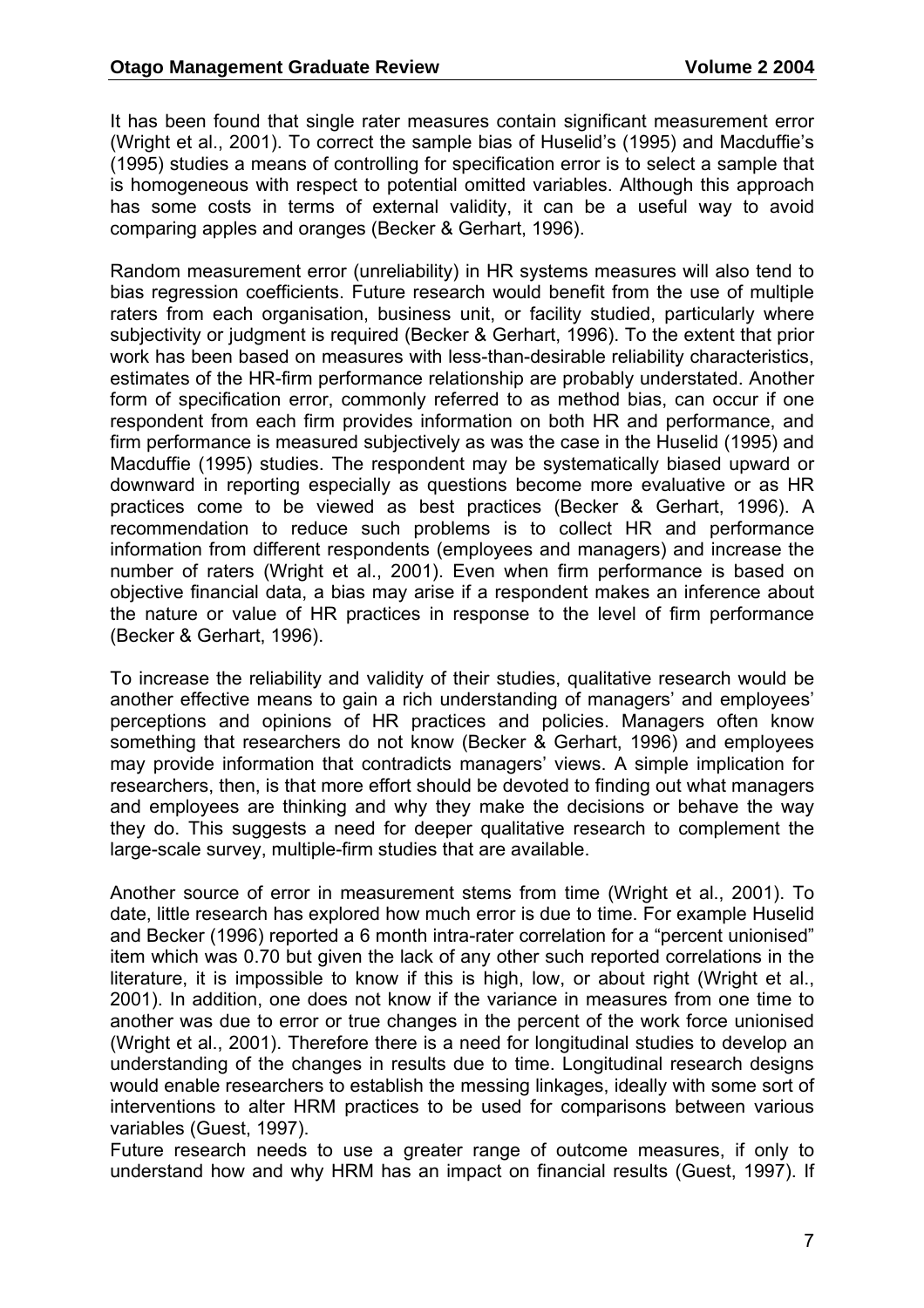there is to be an improved understanding of the impact of HRM on performance, we need a theory about HRM, a theory about performance and a theory about how they are linked. There needs to be a development in theory which integrates aspects of strategy and strategic integration with something like expectancy theory to create some hypotheses about the linkages between HR practices and performance (Guest, 1997). There needs to be a move towards case study research to generate some insights which can be more extensively tested. So too can studies of specific practices of issues such as quality or commitment where theory is some times more specific (Guest, 1997).

The final recommendation centres on developing further studies outside of America to develop an understanding of HR business practices in other countries. I recommend that the U.S and the U.K develop better communication to reduce assumptions made between the relationship of HR best practice and firm performance based from their own HR models. A meta-analysis of international studies of HR practices and their impact on performance would also be helpful to determine if there is a relationship between studies and if they can be generalised across the world. Other studies could focus on HR practices that are more predominant in a countries culture and apply to organisations in relation to various American practices to determine the importance of each. Various studies within an international context would allow for comparisons to be made and linkages between various variables to understand the relationship, if any, of HRM practices and performance throughout the world.

#### **Conclusion**

This paper suggests that future research in HRM should focus on using multiple respondents in measuring the HRM performance relationship. Currently the single respondent method has been found to generate high levels of measurement error and low levels of interrater reliability. To develop increased levels of reliability and validity of these studies, there needs to be an investigation into employee attitudes to HR design, practice and polices to generate a true understanding on the effect of employee behavioural outcomes (e.g. commitment, job satisfaction, motivation etc).

To develop an understanding of the causality of the relationship, there needs to be further emphasis on developing and then testing theories to aid understanding of the linkages within HRM best practice and firm performance. To date, research has relied heavily on statistical analysis and not on a theoretical framework to describe the link. Theory needs to be combined with statistical analysis within the HRM literature and tested. This paper also suggests that to develop an understanding of cultural differences there needs to be further research outside of the U.S. to understand the impact of HR practices in various cultures and apply theories to understand these differences.

In summary, there needs to be an improvement in theory and empirical testing. There needs to be an understanding built of the causality of the outcomes and the nature of the linkages. Research needs to find the right combination of survey-based and case-study based research. And there needs to be research that is not confined to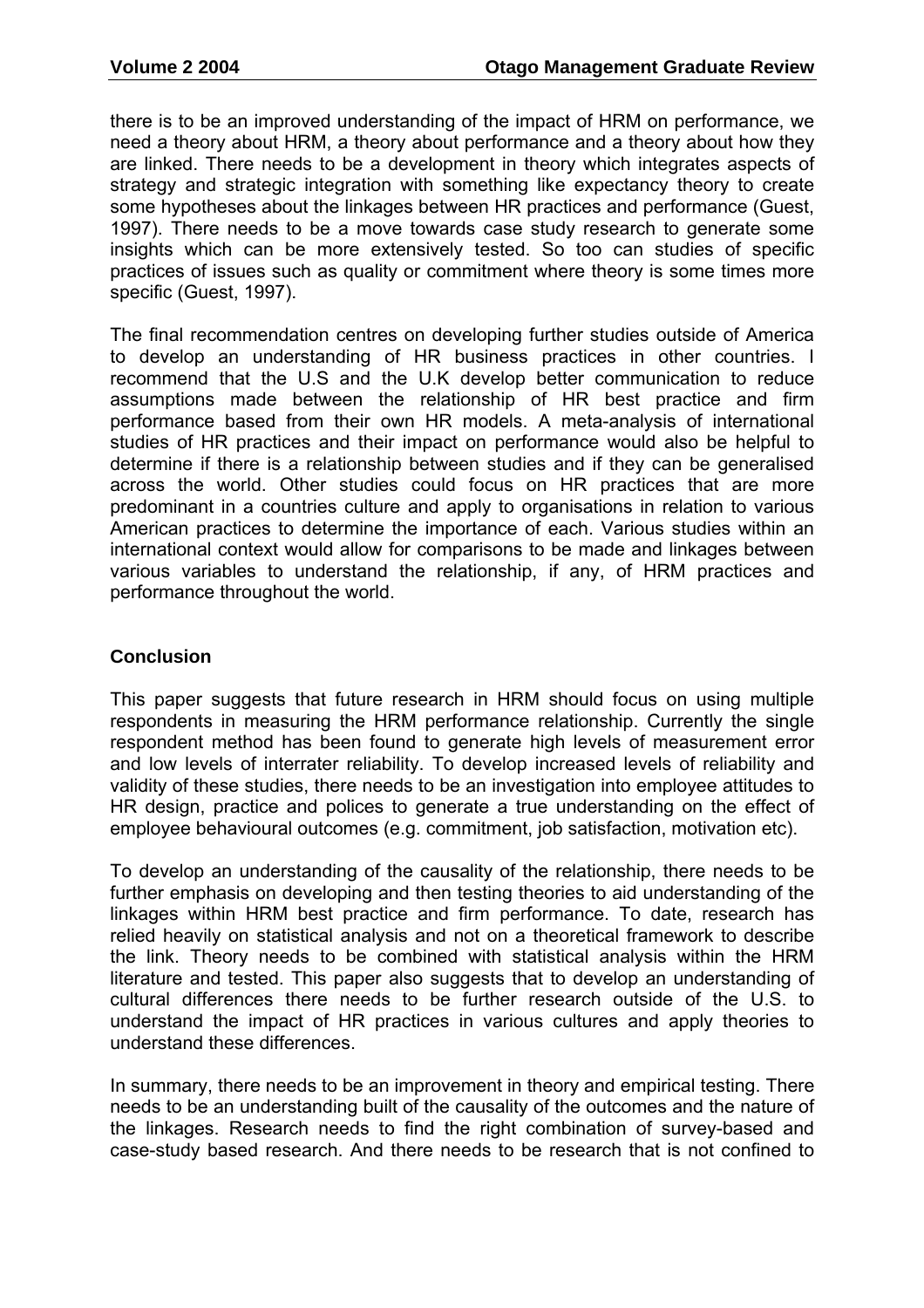the U.S., but incorporates a diverse culture to apply HRM within an international context.

#### **References**

- Arthur, J.B. (1992). The link between business strategy and industrial relations systems in American steel minimills. *Industrial and Labour Relations Review, 45,* 488-506.
- Arthur, J.B. (1994). Effects of human resource systems on manufacturing performance and turnover, *Academy of Management Journal, .37*(3), 670-687.
- Becker, B., & Gerhart, B. (1996). The impact of human resource management on organizational performance: Progress and prospects. *Academy of Management Journal, 39,* 779-801.
- Becker, B., Huselid M.A., Pickus, P.S., & Spratt, M.F. (1997). HR as a source of shareholder value: Research and recommendations. *Human Resource Management Journal, 36*, 39-47.
- Beer, M., Spector, B., Lawrence, P.R., Miller, D.Q., & Walton, R.E. (1984). *Managing human assets*. Free Press: New York
- Bowen, D., Galang, D., & Pillai, R. (2002). The role of human resource management: An exploratory study of cross-country variance. *Asia Pacific Journal of Human Resources, 40*(1), 123-135.
- Delaney, J.T., & Huselid, M.A. (1996). The impact of human resource management practices on perceptions of organizational performance. *Academy of Management Journal 39,* 949-69.
- Delery, J.E., & Doty, D.H. (1996). Modes of theorizing in strategic human resource management: Tests of universalistic, contingency, and configurational performance predictions. *Academy of Management Journal, 4*, 802-35.
- Guest, D. (1990). Human resource management and the American dream. *Journal of Management Studies, 27*(4), 377-397.
- Guest, D., & Hoque, K. (1994). The good the bad and the ugly: Employment relations in new non union workplaces. *Human Resource Management, 5*, 1-14.
- Guest, D. (1997). Human resource management and performance: A review and research agenda. *International Journal of Human Resource Management, 8,* 263-76.
- Gerhart, B.E, & Millkovich, G.T. (1992). Employee compensation: Research and practice. In M.D. Dunnette, & L.M. Hough (Eds.), *Handbook of industrial and*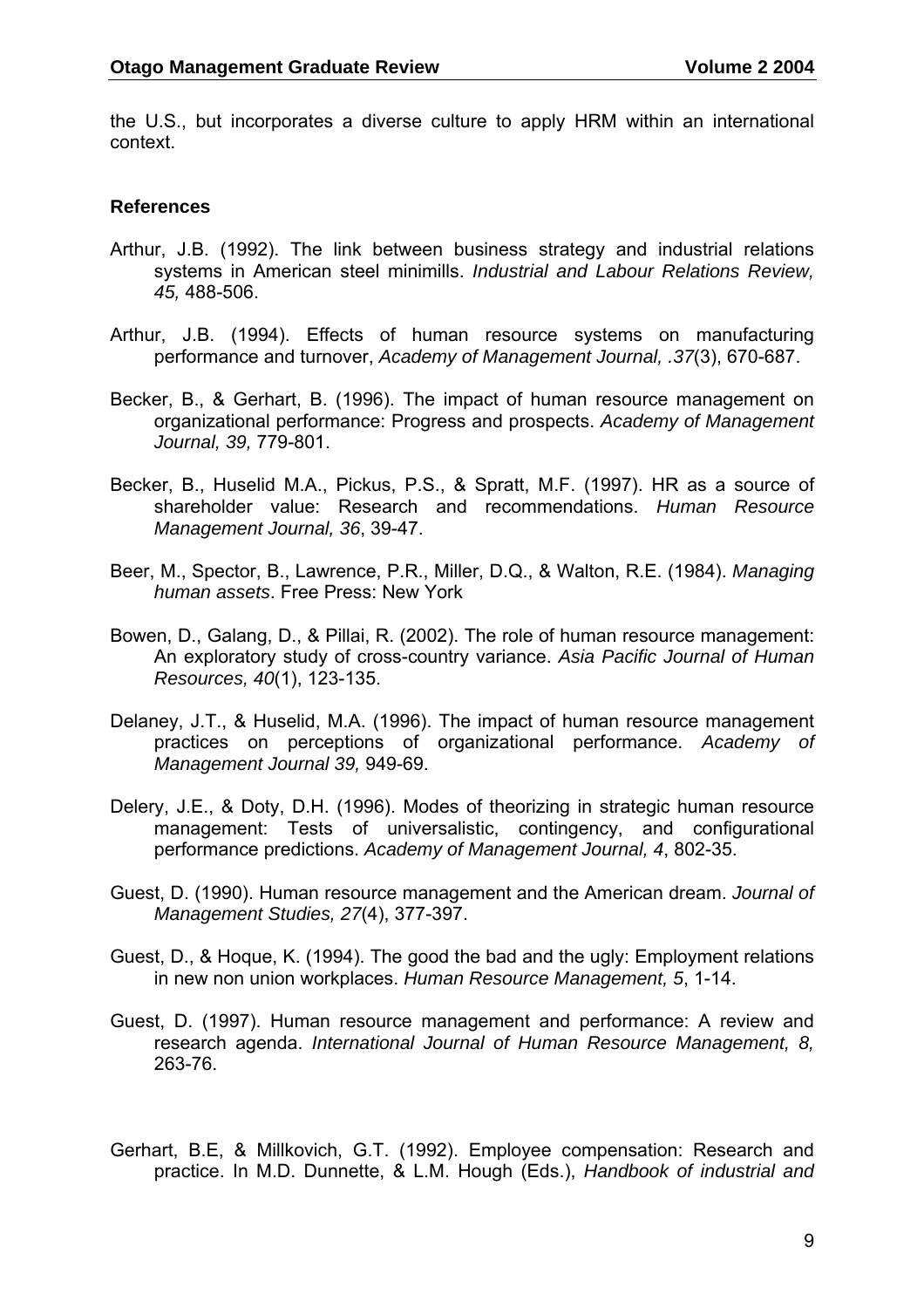*organizational psychology, 3* (pp. 481-569). Palo Alto, CA: Consulting Psychologists Press.

- Gerhart, B., Wright, P.M., McMahon, G.C., & Snell, S.A. (2000). Measurement error in research on human resources and firm performance: How much error is there and how does it influence size estimates? *Personnel Psychology, 53*, 803-834.
- Girard, H., Haines, V. (1999). Theories we use: An overview and analysis of theory application in human resource management. Unpublished doctoral dissertation, University of Montreal, Montreal.
- Harris, L. (2003). Review of the validity and reliability of measures of human resource management. Retrieved September 8, 2004, from the Division of Primary Care, Public and Occupational Health at the University of Birmingham Web site: http://pcpoh.bham.ac.uk/publichealth/nccrm/PDFs%20and%20documents/invita tions\_to\_tender/HRM\_5jan04.pdf. Viewed 8/9/2004
- Huselid, M.A. (1995). The impact of human resource management practices on turnover, productivity, and corporate financial performance. *Academy of Management Journal, 38*(3), 635-672
- Ichniowski, C., Shaw, K., & Prennushi, G. (1994). *The effects of human resource management practices on productivity.* (Working Paper). Colombia University, Graduate School of Business.
- Lawler, E.E., Mohrman, S.A., & Ledford, G.E. (1998). *Strategies for high performance organizations – The CEO report.* San Francisco: Jossey-Bass.
- MacDuffie, J.P. (1995). Human resource bundles and manufacturing performance. *Industrial & Labor Relations Review, 48*(2), 197-222.
- McMahon, G.C., Virick, M., & Wright, P.M. (1999). Alternative theoretical perspectives for strategic human resource management revisited: Progress, problems, and prospects. *Research in Personnel and Human Resource Management, 17*, 220-235.
- Nadler, D.A., & Gerstein, M.S. (1992). Designing high performance work systems: Organizing people, work, technology, and information. In D.A. Nadler, M.S. Gerstein, R.B. Shaw, & Assoc. (Eds.). *Organizational architecture: Designs for changing organizations*. San Francisco: Jossey-Bass.
- Nunnally, J.C., & Bernstein, I.H. (1994). *Psychometric theory* (3rd ed.). New York: McGraw-Hill.
- Pfeffer, J. (1994). *Competitive advantage through people*. Massachusetts: Harvard Business School.
- Pfeffer, J., & Veiga, J.F. (1999). Putting people first for organisational success. *Academy of Management Executive, 13*(2), 37-48.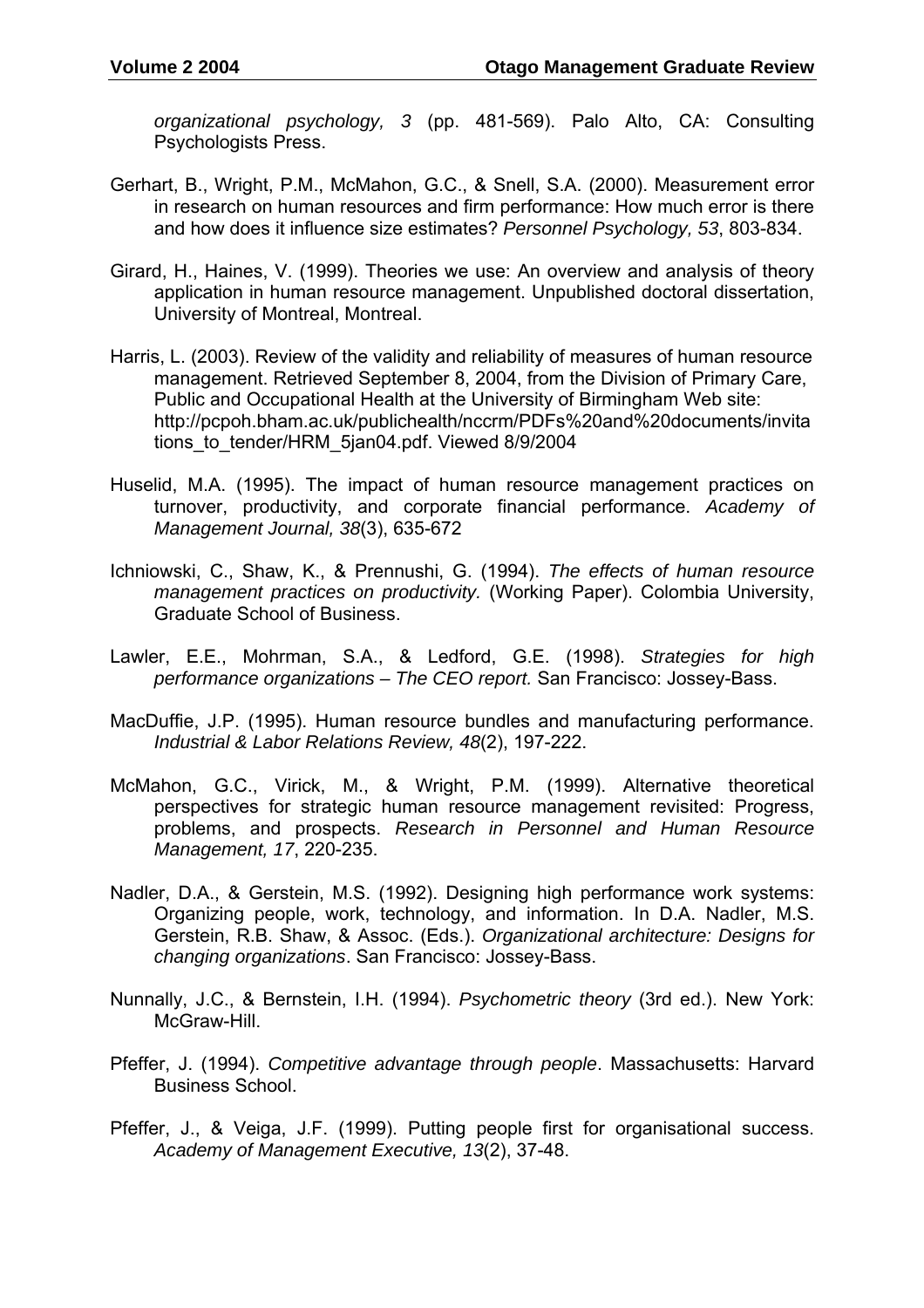- Sanz-Valle, R., Sabater-Sanchez, R., & Aragon-Sanchez, A. (1999). Human resource management and business strategy links: An empirical study. *International Journal of Human Resource Management, 10* (4), 655-671
- Schneider, S., & Barsoux, J-L. (1997). *Managing across cultures.* Hemel Hempstead: Prentice Hall.
- Wright, P., Gardner, T., Moynihan, L., Park, H., Gerhart, B., & Delery, J. (2001). Measurement error in research on human resources and firm performance: Additional data and suggestions for future research. *Personnel Psychology, 54*(4) 875-901.
- Youndt, M.A., Snell, S.A., Dean, J.W., & Lepak, D.P. (1996). Human resource management, manufacturing strategy, and firm performance. A*cademy of Management Journal, 39*(4), 836-866.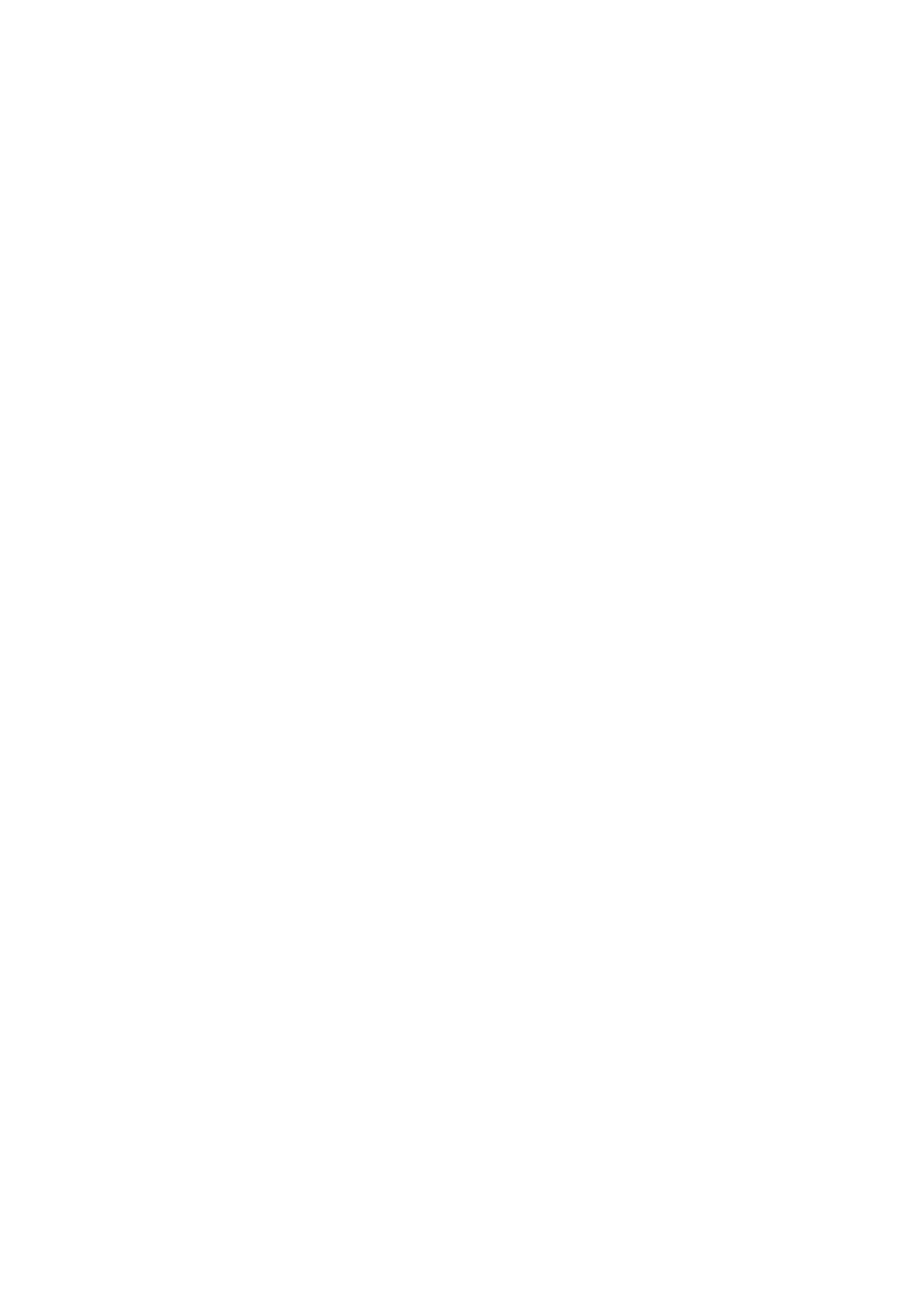## **Viewing 'Career' Through: The Accidental Life of Phoebe Meikle1**

**Lesley Gill** 

## **Introduction**

 $\overline{a}$ 

"Knowledge of career patterns and life stages is important as it helps one anticipate and plan for choices and adjustments before the need arises" (Super, 1957, p. 321).

This essay endeavours to make sense of career theory, the career and literature as it pertains to the career of Phoebe Meikle (*pronounced 'meekle'*) (1910 – 1997), as portrayed in her autobiography *Accidental Life.* In searching for a person to focus on I wanted to find someone who was a New Zealander, a woman, an academic, a pioneer, someone interesting who had a story to tell, someone whose career not only positively impacted her life, but also that of others. I chose Phoebe because at the age of 83 she was publishing an autobiography, that is, still taking opportunities for personal development and using the gifts and skills that had opened career pathways in the past. Phoebe died aged 87 years. The title of the book drew me to it like a magnet. Writing about an esteemed career an author who frames her own career as an *Accidental Life* intrigued me – a literary piece for which she received the New Zealand Book Award for Non-fiction 1976-1995 (http://home.comcast.net/ antaylor1/nznonfict.html). This essay will be framed by a mix between an academic review of literature and a storytelling writing style since this best reflects the life and story of Phoebe. "Storytelling is a uniquely human experience that enables us to convey, through the language of words, aspects of ourselves and others, and the worlds, real or imagined, that we inhabit. Stories enable us to come to know these worlds and our place in them given that we are all, to some degree, constituted stories" (McDrury & Alterio, 2002, p. 1).

I will write of her on a first-name basis since having read her story I feel like I somewhat know her and relate to her story. I use generous 'servings' of her writings in order to communicate her perspective, to reinforce the career theory used and because she is such an interesting person with a very contemporary outlook on life considering the generation in which she lived. The issues addressed make up a 'patchwork quilt' of career theory sewn into the life story of Phoebe Meikle.

<sup>1</sup> Phoebe Meikle in 1934, aged 24 years, graduated with a Diploma in Education following a B.Ed. (Honours). Having consulted several theses which looked 'unturned', she was dared to add "the spotted cow mooed" in the middle of her thesis, since she surmised; they were probably not thoroughly examined. It appeared on p. 29 of her thesis between serious remarks on teaching history. (Meikle, P. (1994). Accidental Life. University Press: Auckland.)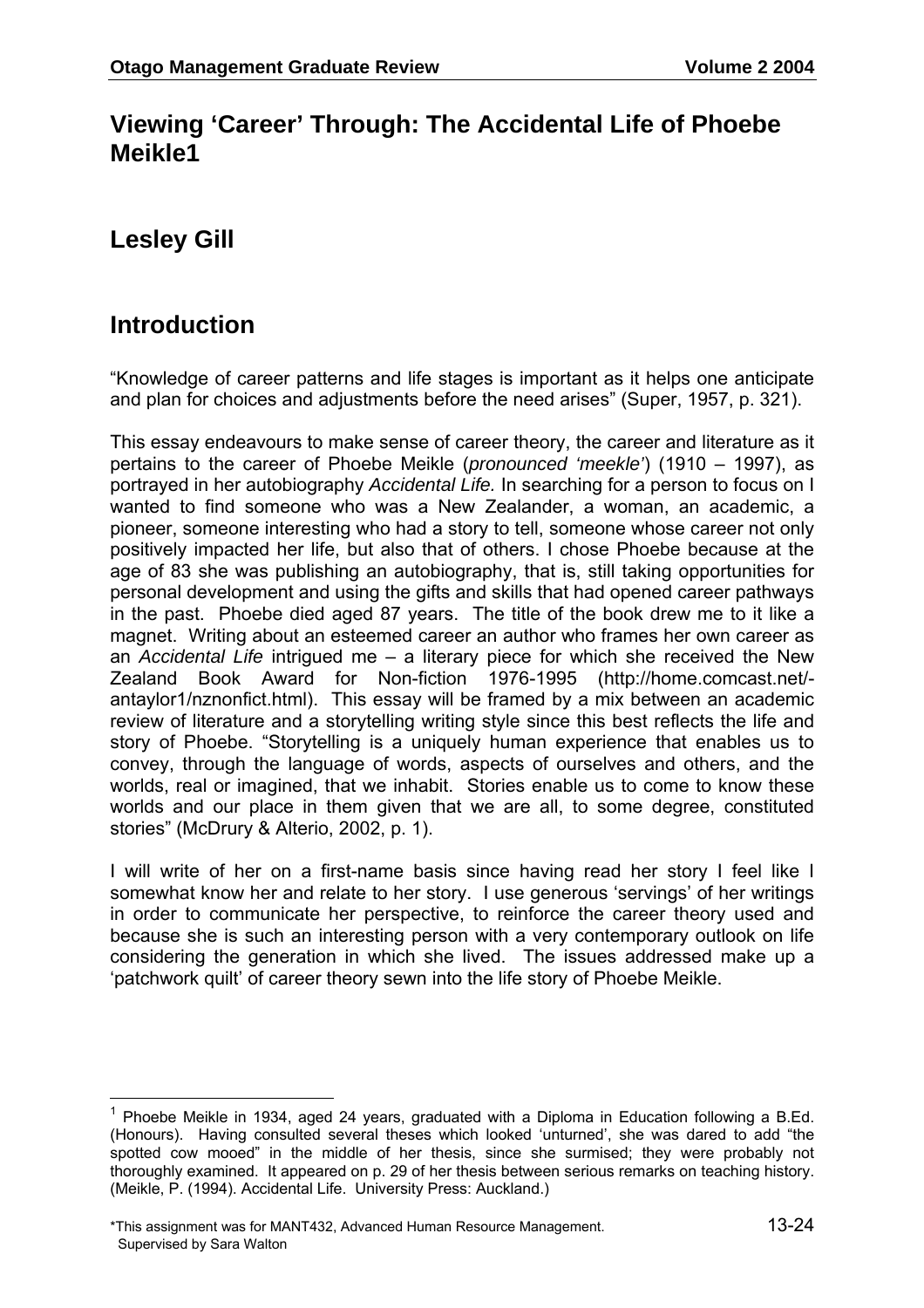

Between the covers of *Accidental Life* several 'career' themes emerge which will be defined and discussed in turn. The themes that will be presented are; job versus career, agency, psychodynamic theory, trait-and-factor theory, structural theory, gender-related issues and developmentalism. These topics will be discussed within a New Zealand context as they relate to Phoebe, although career theory will be presented generically.

#### **Who is Phoebe Meikle?**

Phoebe Meikle was a renowned teacher, author and publicist, publishing *Accidental*  Life at the 83 years of age. She has received literary awards for her work as well as working with several publishing companies such as Oxford University Press, Penguin, the Royal Institute of International Affairs, Peter Davies Ltd, and Longman Paul. She describes herself as a feminist before the term was invented and was renowned for her holistic approach to teaching before it became a mainstream teaching approach. Phoebe worked at Takapuna Grammar School for over 25 years where she taught many of the North Shore's literary minds. She went on to publish a number of short stories with many writers seeking her advice and guidance as well as being a sought-after speaker.

#### **Job versus Career**

Fancy, you've had two careers! people say to me, sometimes with surprise, sometimes admiringly. But I haven't. I've had two jobs, and jobs are quite different from careers, even if one rises in them. A career is initiated, designed shaped by the careerist. A job comes a seeker's way through circumstances and if there is an element of design it is someone else's not the job-seeker's (Meikle, 1994, p. 44).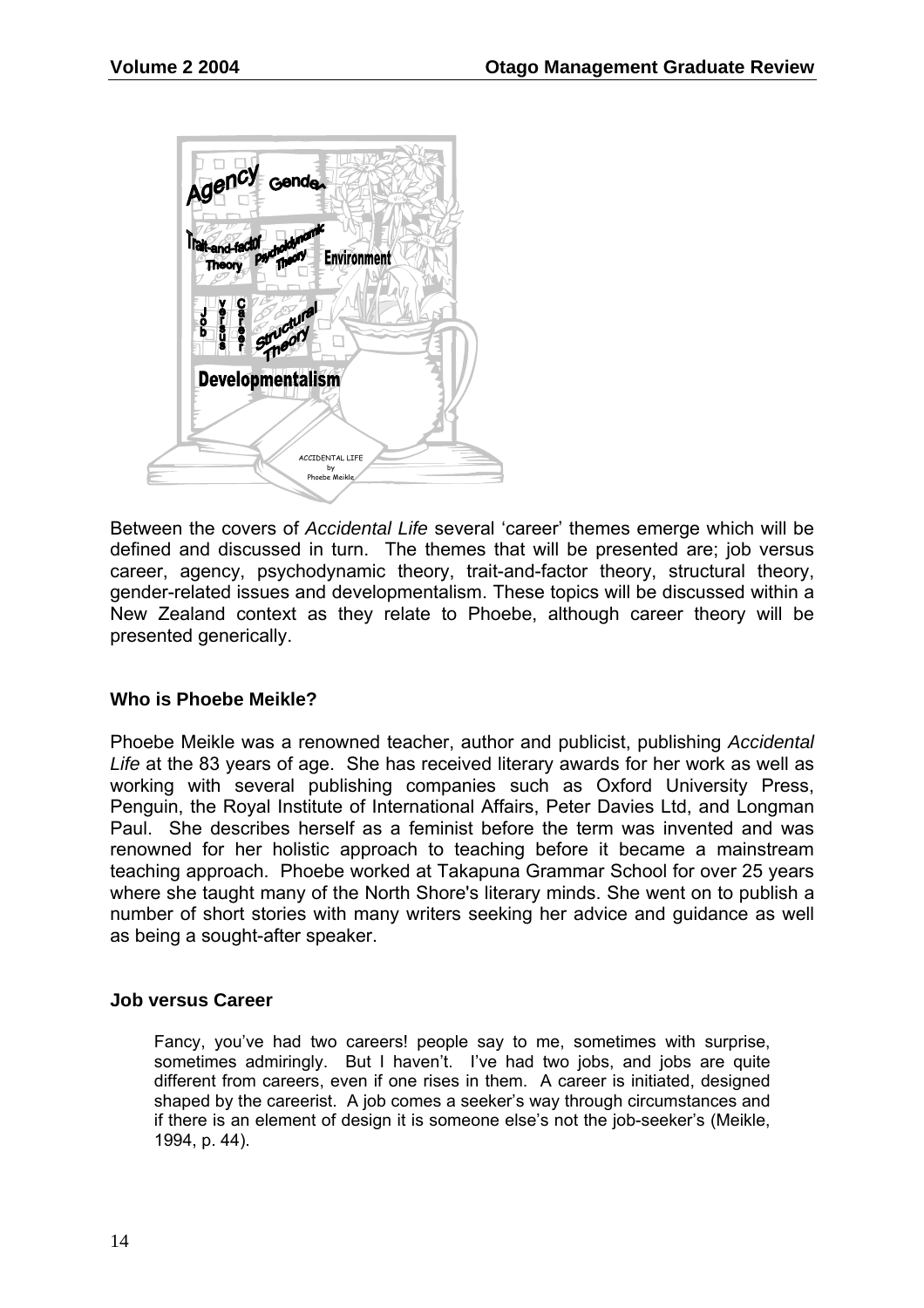Arthur, Hall and Lawrence (1989, p. 8) who define career as 'the evolving sequence of a person's work experiences over time', would disagree with Phoebe. But this only addresses the issue in part, in that it sees work and time as central to career, it does not address other factors that shape career such as the agency, environment, opportunity, and limitations. Arthur et al. (1989, p. 9) concede that the narrowness of the definition requires a more generic and overarching encompassing of 'career' achieved through the rhetoric of career theory defined as "the body of all generalisable attempts to explain career phenomena".

Arthur and Rousseau (1996, p. 5) suggest the primary difference between career and job is not as some suggest about higher- and lower-status groupings, for example doctors and dentists have careers but cleaners and mechanics have jobs. They assert the main difference between jobs and careers is the concept of time. "Time affects employment stability, skills and experience gained, relationships nurtured, and opportunities encountered" (with regard to careers). In contrast they suggest that the concept of 'job' derives from job analysis, job design and job satisfaction, that is, present tense experience compared with a career perspective that is futurefocused.

Phoebe further explains her understanding of 'career' in describing Alice Bush's life. Alice was a woman doctor (in the early 40's – Phoebe in her 30's decided she should have a woman doctor).

At a time when there were few woman doctors in New Zealand and most of them remained general practitioners, Alice aimed for the top. She was the first New Zealand woman to become a member and then a Fellow of the Australasian College of Physicians and the Royal College of Physicians. She gained a Diploma in Child Health and in 1950 commenced practice as a pediatrician. She was active in several areas that (if you were Alice Bush) could be described as allied to medicine: for example, Parent's Centre, the National Council of Women, the Family Planning Association and the International Planned Parenthood Association. She also did pioneer work in sex education and spoke and wrote frequently in support of her causes (p. 134).

Fournier (1998, p. 69) reported that marketing, R & D and finance graduates believed in 'the enterprising self', for example, their belief in the concept of managing their own destiny, "references to self-initiative, ambition and global orientation…and negotiating ways around barriers". Thus the sense of identified purpose is evident in those who demonstrate ambition. This might explain the Phoebe's divergent perception of Alice's and her own career which she predominantly attributed to chance. "In December 1949 chance, that shaper of my life brought M and me together…" (Meikle 1994, p. 147)

#### **Agency**

Agency refers to "the person who 'acts'" (Killen, 1996, p. 24). Agency relates to a person's autonomy over their own lives, their choices as it impacts on their socialisation as men and women, status, and social class. Roberts (1977) suggests that 'good' and 'bad' jobs supercede this socialisation based predominately on how much the job pays. In Phoebe's experience, agency was bounded by societal expectations and parental agency.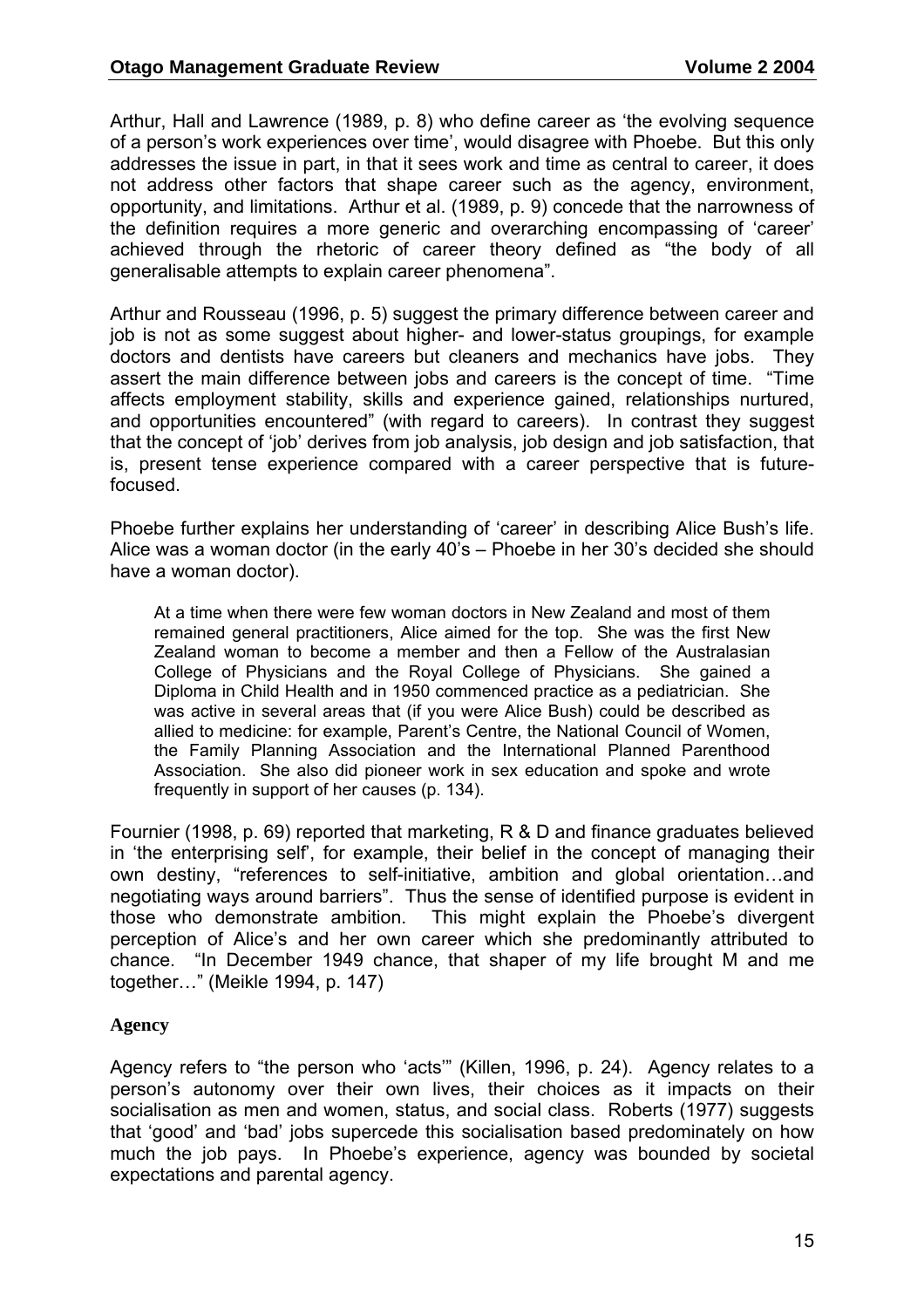I, of course didn't know the word 'sociologist' and I doubt if I had ever heard the term 'social class' – after all New Zealand was an egalitarian society! …Top ranking were doctors, lawyers, architects, at least one dentist, bank managers, the Anglican clergyman, one headmaster, the proprietor of the *Bay of Plenty Times,* the shipping agent, and their wives, with lawyers and doctors top of the tops (p. 15)... We moved between the lowest rung of the top of the ladder and the highest rung of the lower part, which the rest of Tauranga occupied (p. 20).

Phoebe's parents had decided she would be a teacher. Against the tide for girls of her era, Phoebe had no interest in sewing or music, however her appetite for the written word was voracious. She describes how "the family's permanent stock of books wasn't big enough to keep me going at my reading rate of at least four to five books a week" (p. 5). She acknowledges that her reading strongly affected her selfidentity. Her love of words was significant in her being able to use complex words in her story writing, although there were repercussions from peers who ridiculed her in their own ignorance.

Adding to her agency at an early age was her mother's willingness to give her choice over how to spend the money she won in a writer's award when she was 13 and also at 14, more unusual given her father had recently died, in an era where parents appropriated monies given children and that it was a significant amount in their frugal circumstances. Fournier (1998) links the use of personal choice as the pathway to an individual's chosen career and thus are the author of their own success, or failure. However personal autonomy is bounded by other's autonomy as well as being limited by structural constraints which will be addressed later. Agency is not always overt. Killeen (1996) suggests agency 'lurks in the shadows' because individual power is small. Agency explains Phoebe's career; the personal power she demonstrated in deciding how her career would be shaped, even though initially she was swept along by her parent's agency it is evident that at some point she became 'master of her own ship'.

Phoebe talks about the lack of guidance at Auckland Girls Grammar School. She criticizes the mistress' ability to instruct rather than educate them; handed pieces of information which they had to learn but did not educate their feelings and imaginations. Of the seven girls who went on to University they all took Arts "…perhaps because no-one had widened our horizons". She attributed this to the fact that once women married they gave up any goal of 'career' – "forming a long long line of intellectually under-used New Zealand women" (p. 43), and reducing Phoebe's and other women's agency.

It appears that Phoebe's early years demonstrated very little agency in the sense of deliberate rational choice. Rather, the sense of 'as luck would have it' pulled her towards her destiny. Nevertheless, she was not an unwilling participant. Implicit decisions were exercised in that she passed all the requirements and at the age of 17 years became a pupil-teacher (a role we might describe today as an intern teacher) for a year, leading to a teaching a career that spanned 29 years. She credits her year as a pupil-teacher in focusing her on the need for holistic teaching, dealing with student issues and nervousness in addressing groups of young people.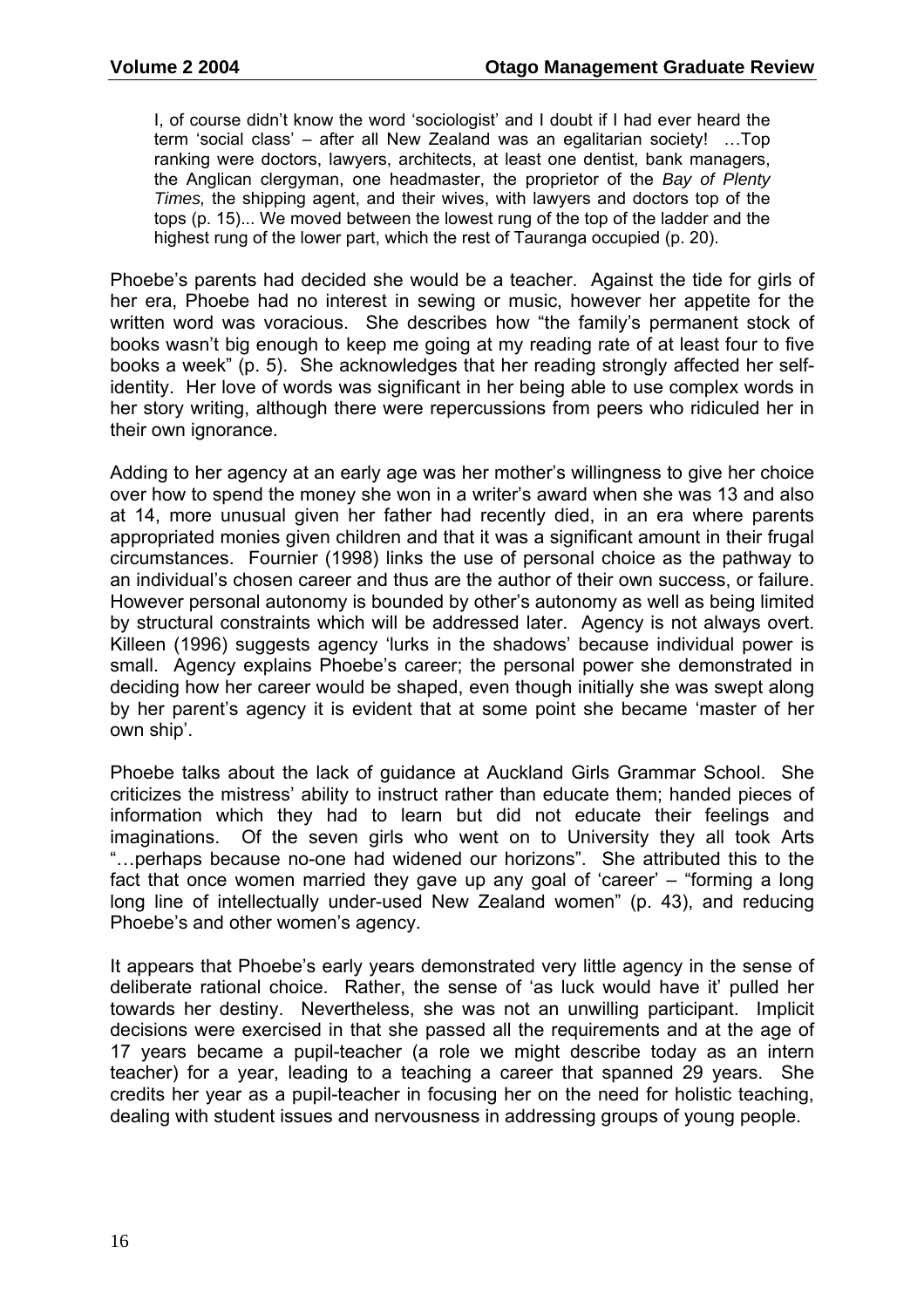#### **Psychodynamic Theory**

Psychodynamic theory can also be applied to Phoebe, since personality plays a role in her success within her field. Psychodynamic theory is concerned with what motivates people to act with regard to career. The application of psychodynamic developmentally contributes to understanding the role of the family in the career development of the individual. This includes parental expectations and decisionmaking in addition to the individual's orientation towards people (Killeen, 1996).

Phoebe left school crying at the age of 12, since her mother could not afford to send her on to the sixth form (now seventh form). She describes herself as lazy since learning for her was natural and thus she did not have to work hard to succeed. In addition she notes that teachers liked bright intelligent girls that make them and the school look good. Thus she had opportunities that others did not get.

#### **Trait-and-factor Theory**

Phoebe's psychological characteristics make her particularly adapted to teaching *even though* the 'career' was chosen by her parents. Trait-and-factor theory asserts that "stable psychological characteristics of individuals which distinguish them from other people…make them better adapted to and more likely to prefer some kinds of work over others" (Killeen, 1996, p. 26). The choice of Phoebe's career, made by her parents, might be explained by their understanding of the individual characteristics that they saw as 'suited' to the teaching profession and to Phoebe's personality and characteristics. This can be further explained by observing Phoebe's lack of skills in some areas and strength of skills in others, for example her contempt for sewing and cooking in deference to reading, academic ability, storytelling and role-playing.

Holland's (1985) theory of occupational personalities describes these psychological preferences within the six categories he identified; realistic, investigative, artistic, social, enterprising and conventional.



Examples in Phoebe's life that exemplify this are; her passion and natural ability for r**Eigurie, her olland card 285) Theory of AGGNeetien for Bereexplession through** acting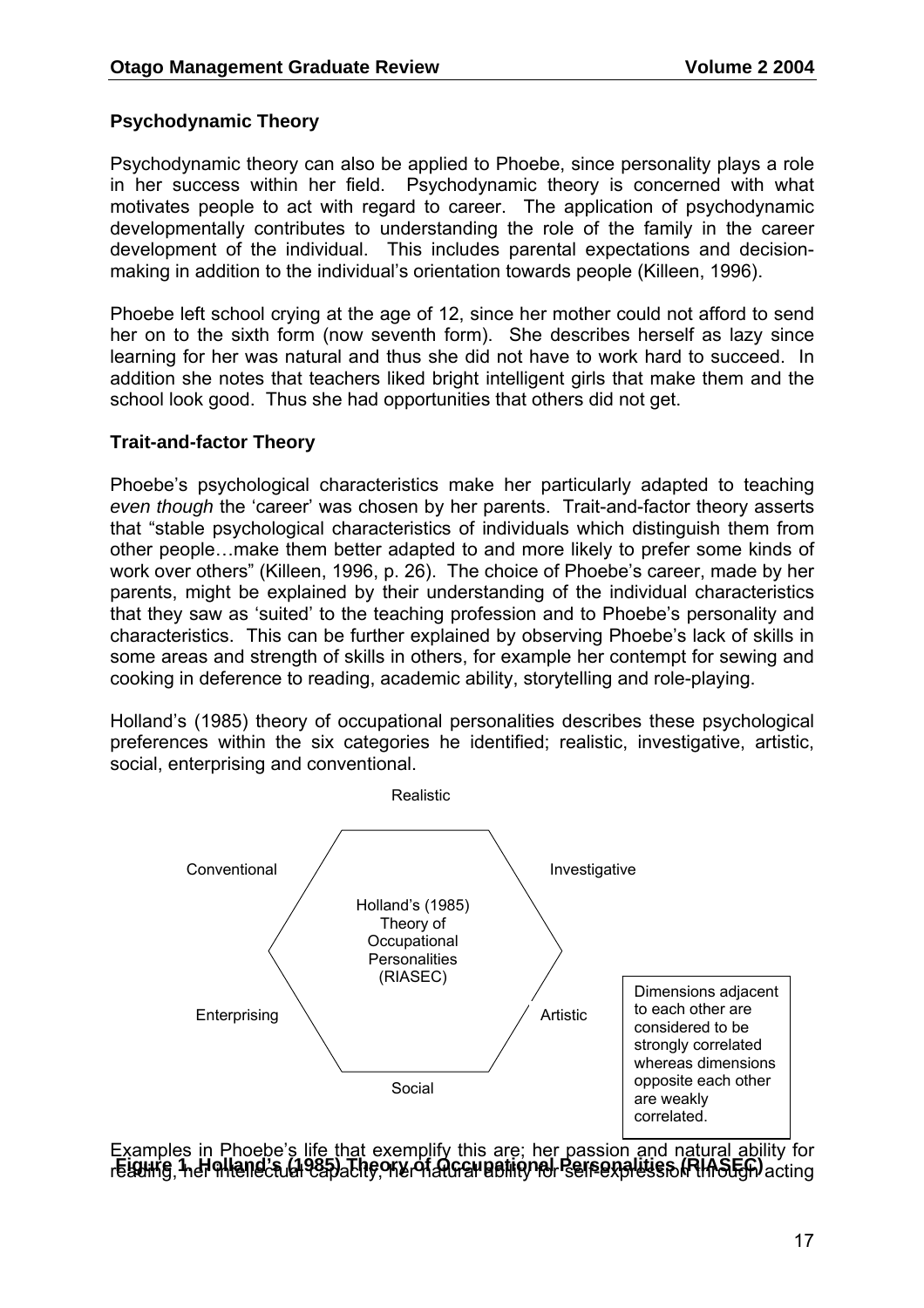and story-telling, her need for interaction with others, her ability to influence others, her ability to work within institutional regulation, respect for authority, self discipline and self denial. Holland's theory acknowledges the need of each trait even though they are not evenly distributed. In addition, Holland does not comment on whether the dimensions vary over time. The relativity between the dimensions is also not discussed. For example, Phoebe's investigative skills such as research forced her to develop her enterprising skills.

#### **Structural Theory**

Killeen (1996, p. 27) elucidates careers in terms of "systematically differential social environments of individuals such as coercively-maintained gender-related social institutions which determine occupational type" in making sense of structural theory, asserting social classification decides an individual's career. Making sense of this theory from Phoebe's life needs some explanation since anomalies exist. Although she and her family did not 'fit' the socio-economic status which 'bred' doctors, nurses and teacher etc., the children were brought up with the embedded values and beliefs that allied her to the social status of a higher social grouping. For example, Phoebe talks about how her family was brought up.

Looking back now at our family's poverty I can see it in perspective: it was middle-class poverty and New Zealand-type poverty. That is to say it was made more difficult for my parents' adherence to middle-class standards for everyday life, standards a poor working-class family would probably either have ignored or been unaware of. For example, children, my parents thought, must wear shoes or boots and socks; girl children must wear hats, veils and gloves. A dinner table must have a starched white cloth and serviettes (the term 'table napkin was not used) beds must have sheets, pillow-slips and quilts. There must be only one child to a bed (I was surprised and quite shocked when I found some children slept together) and only one child to a toothbrush, towel, brush and comb. On the other hand our middle class poverty was in basic ways a lot less difficult, a lot less deprived, than the working-class poverty I found out about in 1931 [at the near-slum school I worked at] (Meikle, 1996, p. 124).

Thus, in Phoebe's case, due to the obvious sacrifices made by her family embedded values of a higher socio-economic status within the family, providing her with the cultural capital, that is, the value other people place on 'position', status, social standing, and education, that allowed her to pursue a career within New Zealand's structured social class system (Bourdieu; Passerson, 1977).

Structural theory allows us to view status within social stratums as the door of opportunity (or not) for better educational opportunities and influential associations (networking, or as it used to be called – knowing the right people in the right places).

Thus links between trait-and-factor theory, agency and structural theory can be seen in that 'free-choice ideology' (agency) gained through increased self esteem, autonomy and self efficacy formed because of social 'training' and expectations, became a self-fulfilling prophecy in that "socialisation aligned expectations to realities" (Killeen, 1996, p. 28).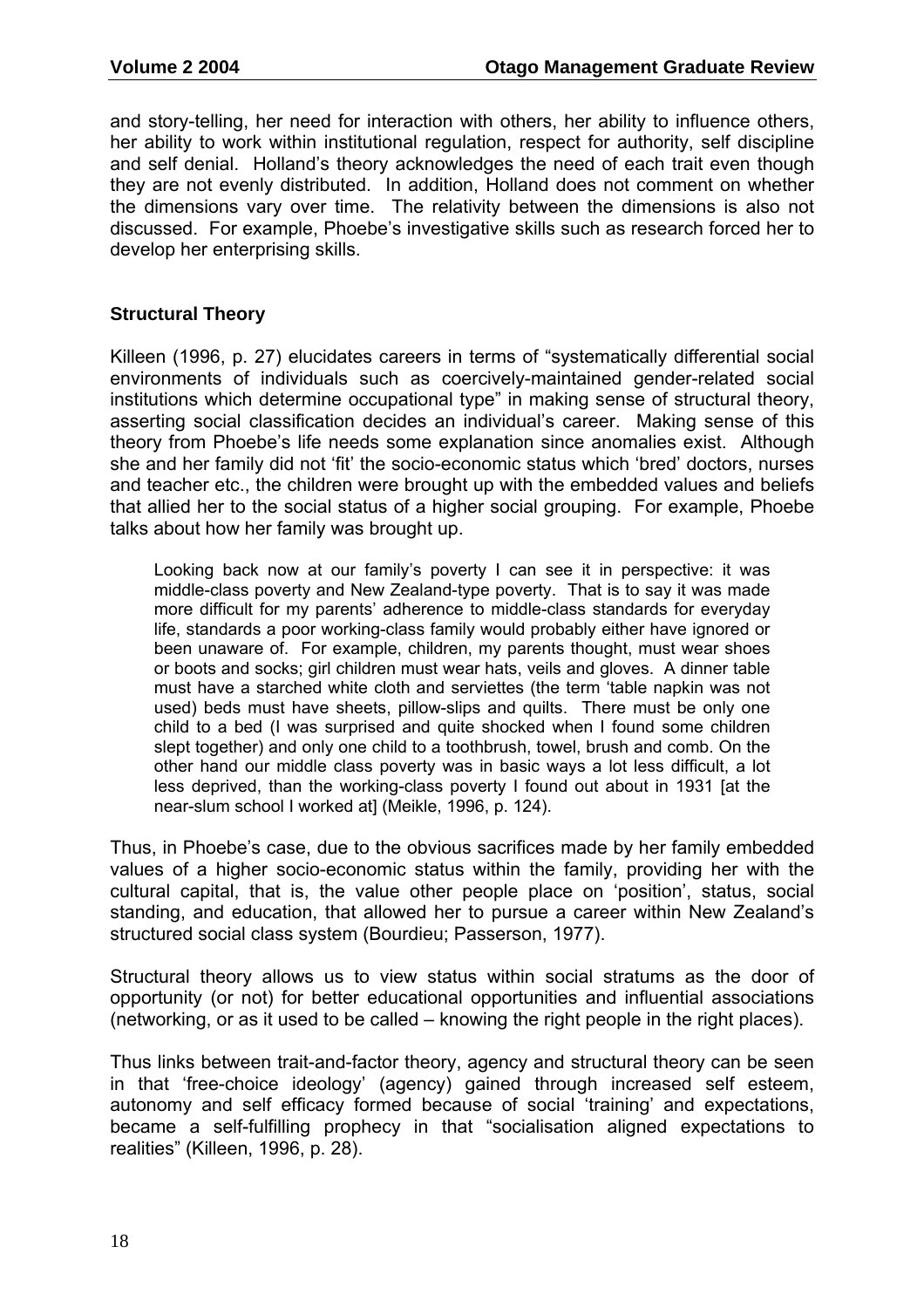Phoebe's view of Alice Bush's career better exemplifies this point.

With support from her husband and father; with no need, when Faulkner (husband) returned from the war, to spend time and energy establishing an independent home because the Bushes continued to share the Stanton family home in Mountain Road with Sir Joseph (father); and with enough money to pay domestic help, circumstance's clearly favoured Alice's ascent into the higher reaches of medicine, into becoming a publicly known figure who led several lives at once and excelled in almost all of them (Structural theory). But her personal characteristics played a big part too. They included…persisting no matter how much opposition…her good judgement over ordering priorities, her capacity to treat light-heartedly incidents that would have fazed, even defeated many women ( Trait-and factor theory and the agent)" (Meikle, 1994, p. 135).

It is suggested a link between structure and psychological dimensions exists, concluded because of the tension that exists between agency and structural constraint. Certainly Phoebe's freedom of choice was constrained by institutional policies based on patriarchal systems of autocratic, conservative male-dominated educational supremacy in New Zealand at that time. And yet, she not only 'played the game' but forged a name for herself within this highly male-dominated, bureaucratic environment.

#### **Gender-related Issues**

Much of historical career theory is based around studies of men. Nevertheless Super (1957) suggests that men's and women's careers differ significantly. "Gender differences in the selection of activities that constrain occupational choice often occur early in the life cycle" (Correll, 2001, p. 1692). In addition, gender beliefs become embedded in subsequent generations as the gender biased behaviours continue. Careers are 'chosen' because of gender-based 'streaming' and its resultant constraints for males and females to follow a career in a field predominantly directed at one or other gender. Although 'teaching' was an acceptable career for a woman, the career pathway vertically was dominated by males in all of the senior positions. Women did not preside over men! Gender is also interpreted as a status characteristic in that assumptions are made that men are better at particular tasks, for example, engineering, while women are better at nurturing. Gender stereotypes pervade contemporary society although some diminishing of this perception may have occurred. Nevertheless, gender-specific stereotypes still exist even though the 'occupation to gender' conceptualisations have changed. For example, once women 'conquer' a male dominated arena of career, as in the case of human resource management, commonly the 'rating' of that position is reduced. Thus careers are deeply embedded in social and cultural practice (Correll, 2004).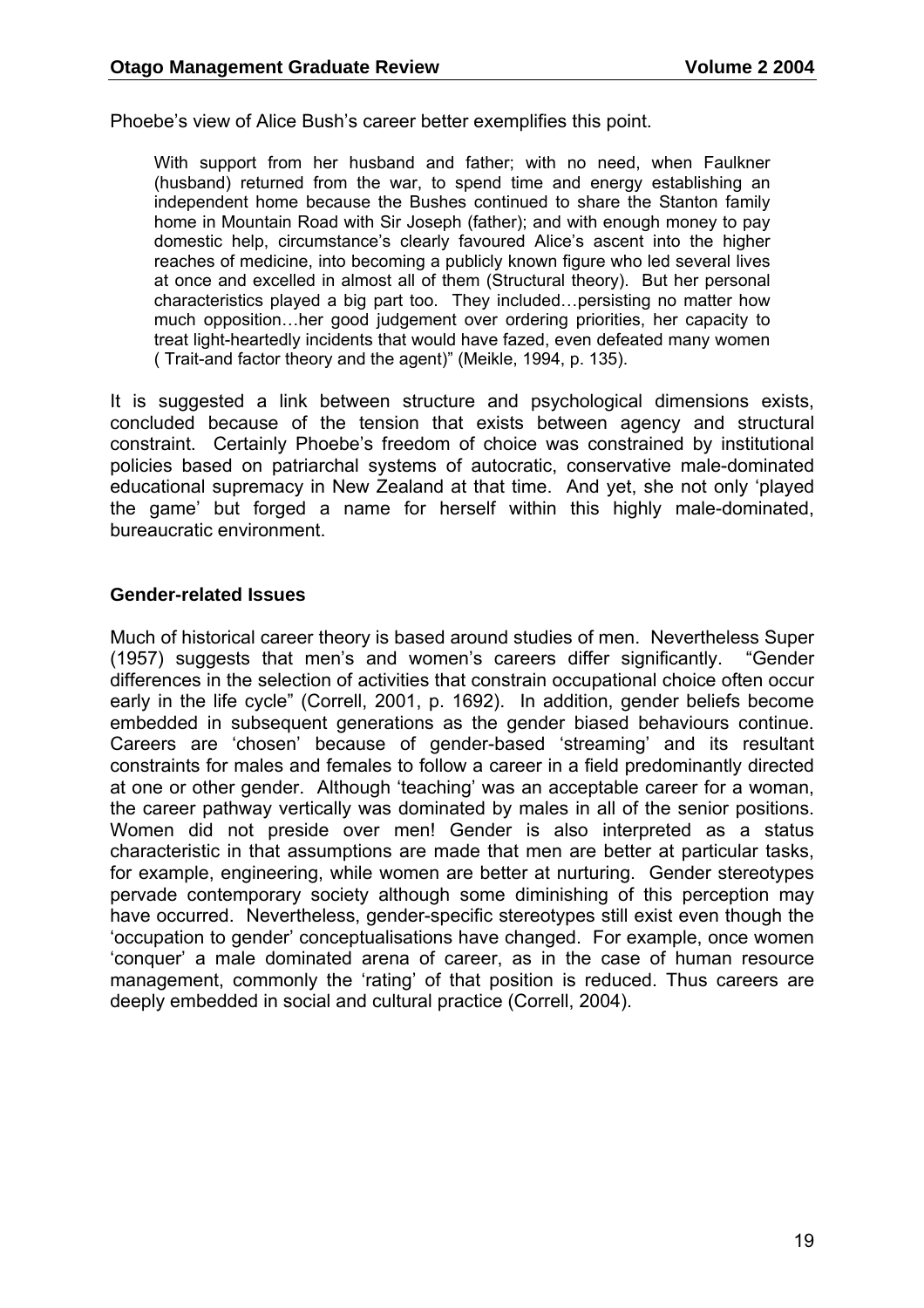Gender segregation at Takapuna Grammar School (TGS) was not confined to pupils. Until the mid-50s, when a large pre-fab common staffroom was built, mistresses and masters inhabited different staffrooms and met socially only at morning tea; even within that common room staffroom there were mistresses' and masters' tables and it took some courage to sit at the other gender's table. At one full staff meeting, I recall, women members of the staff were reduced from segregation to invisibility: the chairman closed the meeting with, "Well, I think, gentlemen, that's all."

It could be argued that some career theory is not applicable to women simply because of the unique aspects of women's experience in the workplace such as dealing with; discrimination, pay inequity, glass ceilings that diminish promotion pathways, family demands, and sexual harassment. Roberts and Newton (1987) suggest women have 'split dreams because they are forced to decide between family and career, although this view does not acknowledge the important role fathers have in their children's lives. This was evident is Phoebe's life. "In those days, women teachers almost always retired when they married" (Meikle, 1994, p. 45). In the early 1950's my mother-in-law 'threw away' (as she puts it) her nursing career when she married, and was expected to 'keep house' while her husband became the 'provider'. "It is through career actions and stories that people reproduce, resist and reconstruct dominant values and prescriptions for action (Walton, 2004, p. 5).

Those repeated men's-eye views of women and girls and the paucity of women's-eye views, especially in our fiction, saddened and angered me – subjectively of course but also objectively because society doesn't achieve full, rich, enduring life until its people and their land are accurately and comprehensively documented, and good imaginative writers, I believe, perform these vital tasks more penetratingly and truthfully that anyone else. Hence a reasonable balance is necessary between women and men writers' views of themselves and one another and of society in general (Meikle, 1994, p. 150).

Nevill (1997) suggests that whereas women experience increased conflict between choices of 'home' and 'work', which were termed 'time starvation', where there is just not enough time to succeed at both. Phoebe's life seems to support this view, in that although she talks about loves (and likes) of her life, she never committed to an ongoing relationship or children.

The male-dominated workplace that Phoebe rose to acclaim in was also heavily entrenched within the dominance of a bureaucratic organisation making her success in education more remarkable. "Bureaucratic control is embedded in the social structure of the organisation and is built into job categories" (Gowler & Legge, 1989, p. 441). This may be a contributing factor in her change of career direction to publishing.

#### **Developmentalism**

Developmentalism describes how the individual gains the necessary tools to further their career pathway through the accumulation of knowledge, networks and maturation over time (Killeen, 1996). An important part of developmental theory is the notion of self-concept as it addresses environmental conditions (nurture, ability) and psychological (philosophical background, risk-taking, opportunistic). To perceive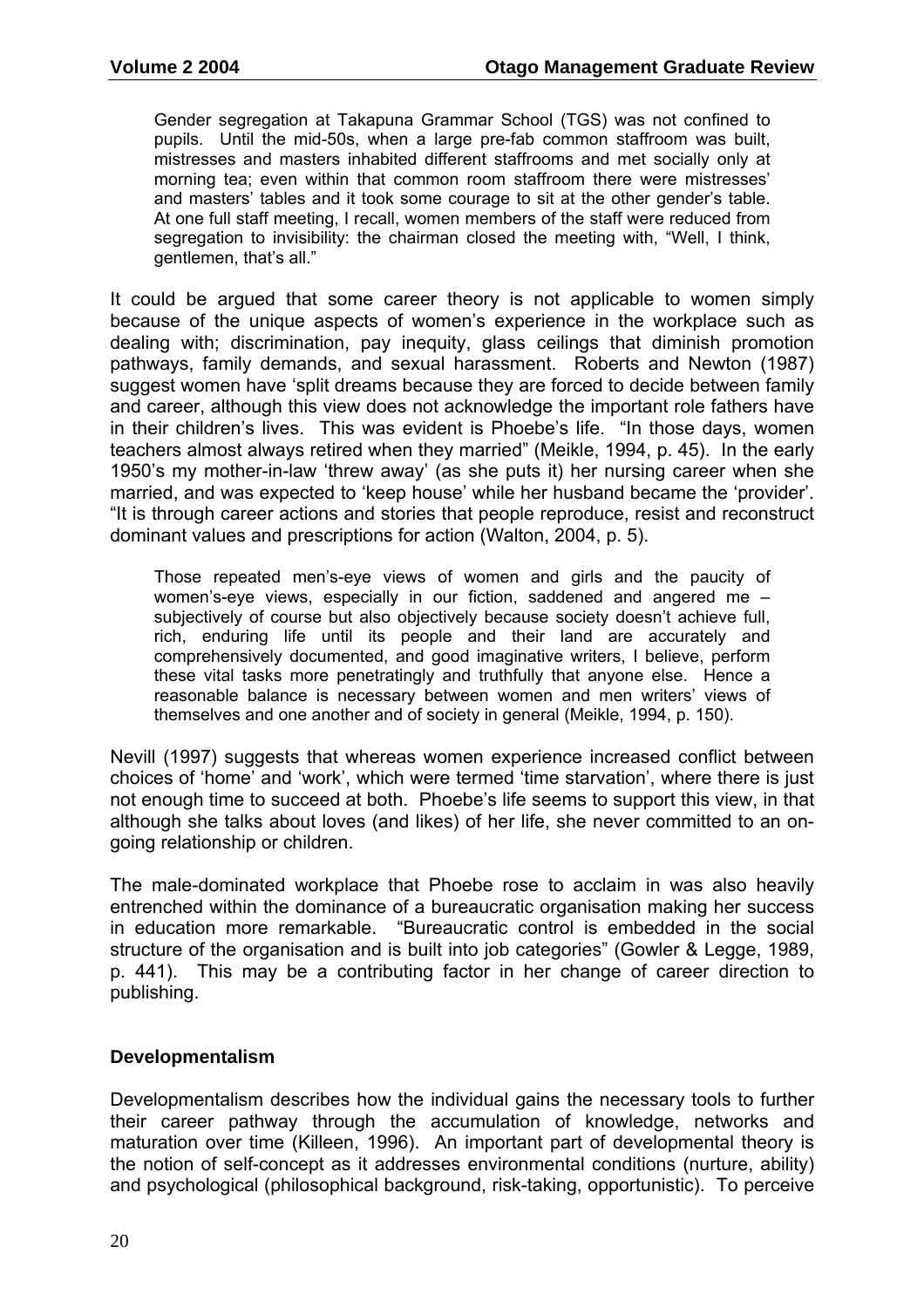career as developmental occurrences, maturation and development is interwoven with the individual's involvement in the planning and plotting of their future (Chen, 2003).

Developmentalism relates to Freudian notions of childish pleasures and gratification dominating early career choices, and as the individual matures, concepts such as delayed gratification and goal achievement influence career decision-making. For example, the early years of Phoebe's life could be described as meanderings, her self-confessed laziness, yet her achievements were enough to get her through to the next stage partly due to a confident and healthy self-image. It was only later that her career took on a more premeditated, insightful and strategic approach. Although implicitly stated, Phoebe was still 'living her dream' at 83 years of age, each part of that life having progressively built the steps to the next part.

She states how 'lucky' she was to have "a young, highly individual, role-playing teacher, W.S.J. Dale, who later became a distinguished and still highly individual role-playing educationalist" (p. 4). Twenty years later they were both appointed to a revision committee set up by the Department of Education. This fitted very well with a childhood of play-acting.

Developmentalism describes Phoebe's career very well. Originally I had thought I would make sense of her life through theory on the boundaryless career, because it is defined as an individual moving across the boundaries of separate employers (Sullivan, 1999). However, one's marketability external to the current employer, maintained by networks external to the current employer, absence of traditional hierarchical accountability, the rejection of career opportunity for personal reasons such as family or lifestyle, and the perception of the individual towards resistance of the traditional career concept. A common denominator is the independence of the employee in contrast to the dependence on the employer for advancement (Arthur & Rousseau, 1996). In strict adherence to this definition Phoebe scores as follows, which suggest developmentalism rather than boundaryless careers best makes sense of her career

|   | Moving across boundaries of separate employers | Yes                                               |
|---|------------------------------------------------|---------------------------------------------------|
| 2 | Own marketability external to current employer | Not really $-$ not deliberate                     |
| 3 | Networks external to employer                  | Not really $-$ not deliberate                     |
| 4 | Absence of traditional hierarchy               | No.                                               |
| 5 | Rejection of career for family or lifestyle    | No.                                               |
| 6 | Resistance to traditional concept              | No – worked within concept<br>towards advancement |

#### **Table 1. Judging if Phoebe's Career is Boundaryless**

Neither could her career be strictly described as an 'organisational career' – a career envisaged within a single employment scenario since her career spanned teaching and publishing (Arthur & Rousseau, 1996).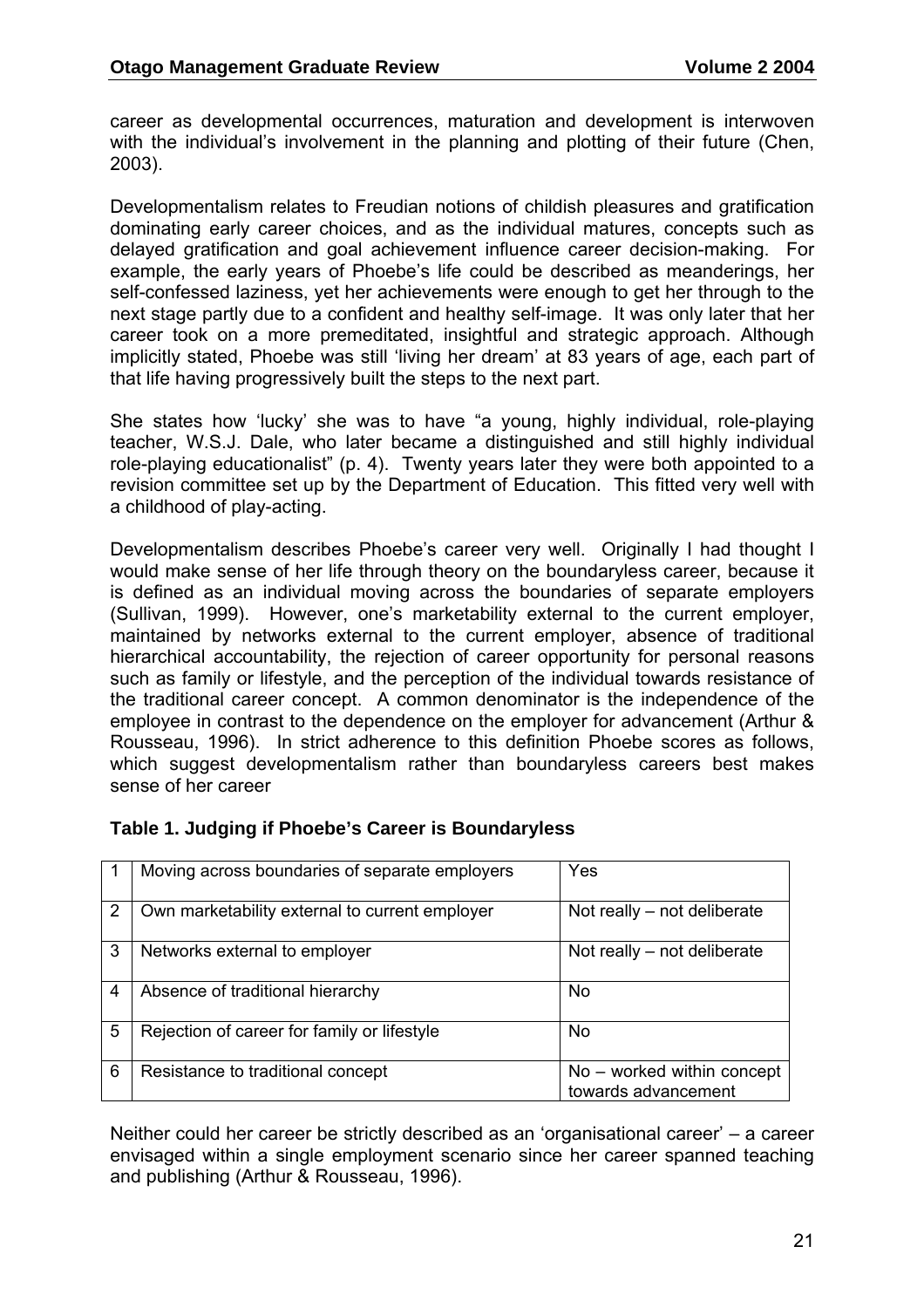Boundaryless theory of career originally appeared to make sense of Phoebe's career in that she began her career in teaching, rising through the ranks, and then moving into publishing, that is, transition across occupational boundaries. Contrary to Phoebe's experience though, occupational boundary transitions has been applied more to women who chose boundaryless careers for entrepreneurial reasons or aspirations for corporate careers, particularly those over forty years old (Moore & Buttner as cited in Sullivan, 1999).

Developmentalism creditably describes Phoebe's career, in that, although it crosses boundaries, it better describes an ongoing upwardly moving 'journey' of career rather than the notion of portfolio, which describes a horizontal accumulation of different work experiences. Rather,it appears that Phoebe's career decisions are an extension of the 'person life' rather than an attempt to have a 'basket' (feminine sic.), of work experiences on which to explain/justify her choices. In addition a boundaryless career has a sense of 'hit and miss' about it – the happy wanderer – who accepts opportunities 'as they come along'. Although this might fit with Phoebe's frequent comments about "as luck would have it", when one stands back and looks at her life and her achievements, it is in my view, not at all accidental. Admittedly, she hasn't sat down with a careers advisor and plotted out a career pathway, nevertheless there is still a sense of progressive development and deliberate determination towards destiny fulfillment.

Additionally, aptitude is a vital ingredient in deciding the breadth or height that an individual's career is likely to go. Aptitude might better be discussed within the field of trait-and factor-theory since it could be considered an inherited quality. However the *application* of aptitude suggests it rightly fits within developmental theory. Factors to be considered are; stability, potential, abstract reasoning, perceptual speed, intelligence, manual dexterity, spatial ability, judgment, comprehension and musical ability. Phoebe's aptitude to her chosen careers of education and publishing are evident, although her musical ability is non-existent. Nevertheless, her ability to resourcefully find quid pro quo arrangements with other teachers to achieve the teaching of music in her classes reinforces her aptitude to flexibility and problemsolving (Super, 1957).

#### **Conclusion**

I have attempted to make sense of career theory as it pertains to the career of Phoebe Meikle and explain why the theories discussed best explain her career. Several career theories join together to assist in understanding Phoebe's career path. These themes, although discussed separately, combine together to promote an overarching appreciation of Phoebe and career theory. It is my hope that something of the determination, tenacity, and humour of this remarkable woman shines through this essay and that I am still writing and focusing on life throughout my whole life. In conclusion, career theory helps us to understand individual experiences of career, but it is 'in the doing', the application of combining skills, opportunity, values, experience, timing and personality that determines what we actually achieve in our careers*.* Time and chance come to us all – what are we doing with our opportunities? This essay concludes that further research as to the correlation between what we consider 'success in life' and the link to career could be studied in the future.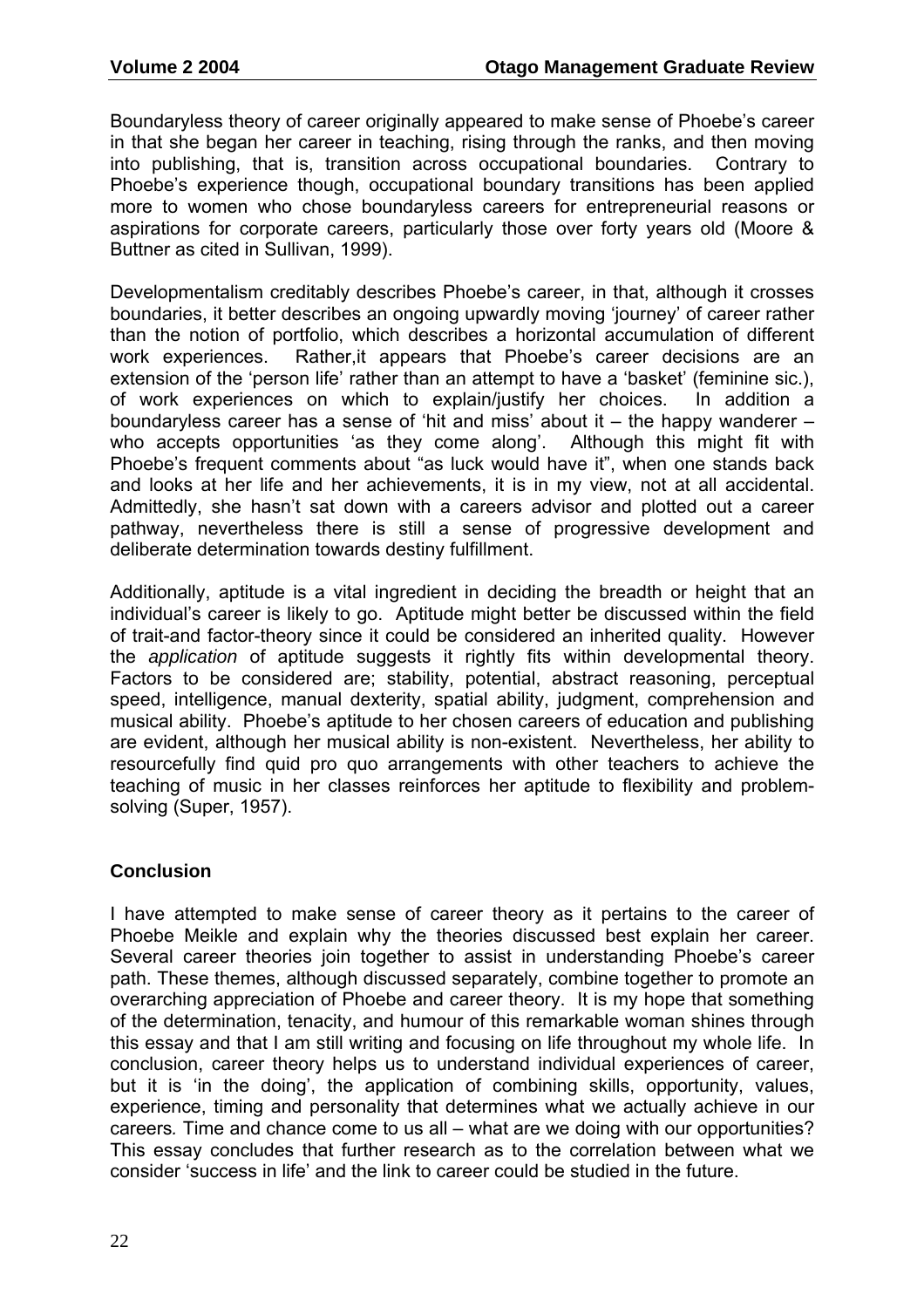#### **References**

- Arthur, M.B., & Rousseau, D.M. (1996). *The boundaryless career: A new employment principle for a new organisational era.* Oxford: Oxford University Press.
- Arthur, M.B., Hall, D.T., & Lawrence, B.S. (1998). Generating new directions in career theory: the case for a transdisciplinary approach. In M.B. Arthur, D.T. Tall & B.S. Lawrence. (Eds.). *Handbook of career theory.* (pp7–26). Cambridge: Cambridge University Press.
- Bourdieu, P., & Passeron, J.C. (1977). *Reproduction in education, society and culture.* London: Sage.
- Chen, C.P. (2003). Integrating perspectives in career development theory and practice. *The Career Development Quarterly, 51* (3), pp. 203-212.
- Correll, S.J. (2001). Gender and the career choice process: The role of biased selfassessments. *The American Journal of Sociology, 106*(6), pp. 1691-1731.
- Correll, S.J. (2004). Constraints into preferences: gender, status, and emerging career aspirations. *American Sociological Review, 69*(1), pp. 93-114.
- Fournier, V. (1998). Stories of development and exploitation: Militant voices in an enterprise culture. *Organization, 5*(1), p. 55-80.
- Gowler, D., & Legge, K. (1989). Rhetoric in bureaucratic careers: Managing the meaning of management success. In M.B. Arthur, D.T. Hall, & B.S. Lawrence (Eds.), *Handbook of career theory* (pp. 437-453). Cambridge: Cambridge University Press.
- Killeen, J. (1996). *Career theory.* In A.G. Watts, J. Killeen, J.M. Kidd & R. Hawthorn (Eds.), *Rethinking careers education and guidance: Theory, policy and practice.*  New York: Routledge.
- McDrury, J., & Alterio, M. (2002). *Learning through storytelling.* Palmerston North: Dunmore Press.
- Meikle, P. (1994). *Accidental Life.* Auckland: University Press:
- New Zealand Book Award for Non-fiction, 1976 1995. http://home.comcast.net/antaylor1/nznonfict.html, Retrieved 17 Aug, 2004.
- Nevill, D.D. (1997). The development of career development theory. *The Career Development Quarterly, 45*(3), pp. 288-293.
- Roberts, P., & Newton, P. (1987). Levinson studies of women's adult development. *Psychology and Ageing, 2*(2), pp. 154-163.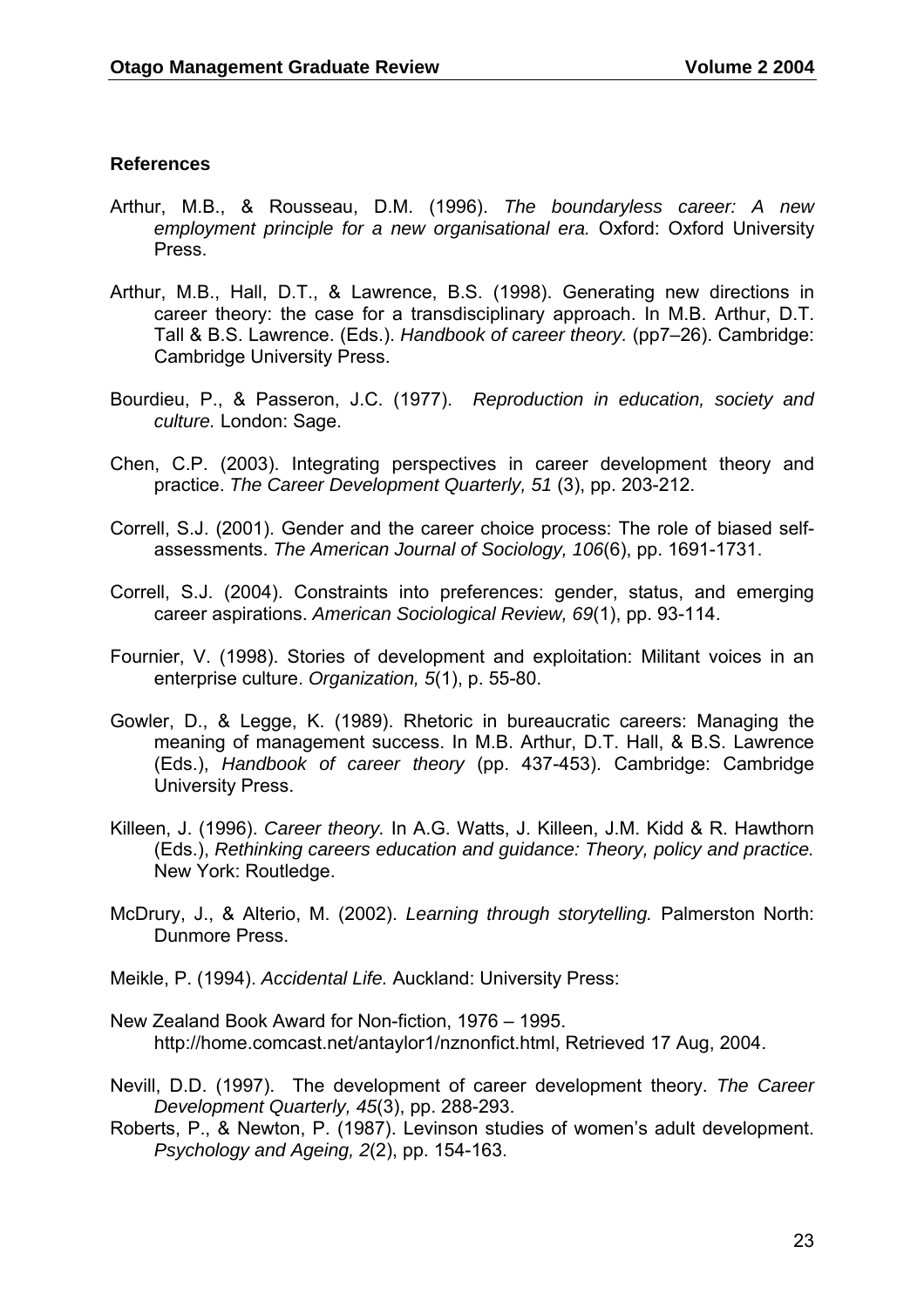- Sullivan, S.E. (1999). The changing nature of careers: A review and research agenda. *Journal of Management, 25*(3), pp. 457-484.
- Super, D.E. (1957). *The psychology of careers: An introduction to vocational development.* New York: Harper and Row.
- Walton, S. (2000). *Exploring career: A study of career meanings in changing workplaces*. Unpublished master's thesis, University of Otago, Dunedin, New Zealand.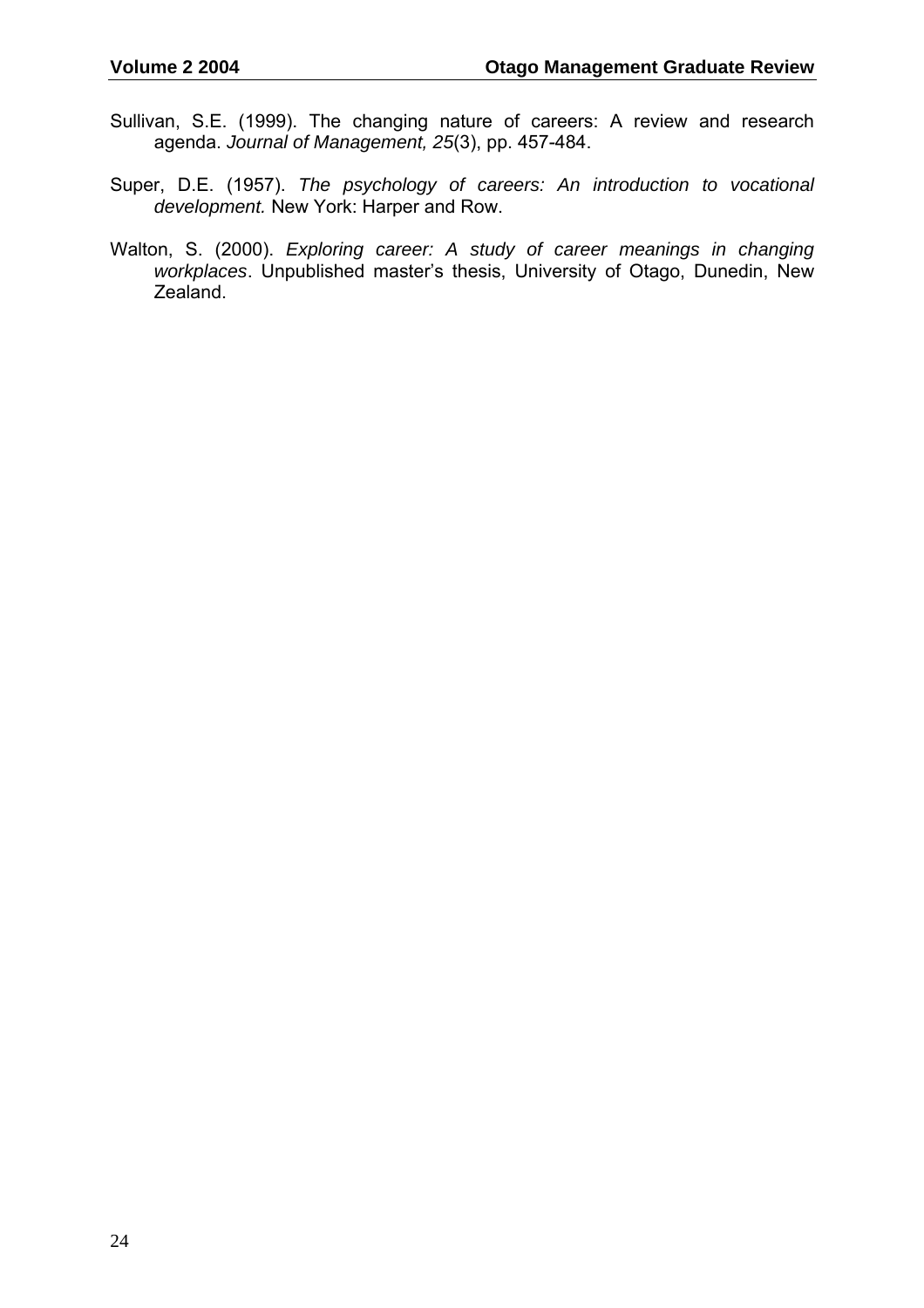### **'HRM Best Practice'**

## **Hadleigh Mess**

## **Introduction**

Over recent years the business environment has become increasingly competitive, ultimately forcing managers across the globe to establish competitive strategies allowing them to compete within this environment. These strategies are formed in the hope of providing the organisation with a sustainable competitive advantage. One area that has been targeted as a means of providing a competitive advantage is the management of the Human Resource function. Over the past decade there has been a dramatic shift in the area of Human Resource Management (HRM) (Delery & Doty, 1996), with significant emphasis being applied to the human resource management function and its significant contribution to organisational performance.

However in order to influence organisational performance it is argued that there are certain 'practices' of human resource management that must be abided by in order for this improved performance to be achieved. These have been referred to as Human Resource Management 'best practices'. This review endeavours to define what is meant within the literature as 'best practice' and explore some of the significant best practice techniques that are outlined within the literature. This will entail a brief discussion of fifteen of the best practices that have been established and discussed by prominent authors, followed by an in depth look at five of the practices from the list of fifteen.

The purpose of the discussion is to outline what is seen within the human resource management literature as 'best practice', ultimately how it works, what the practice entails, and how it is justified as being a best practice. Following an in depth discussion pertaining to five best practices, I will try to establish, which, if any of the fifteen best practices of HRM outlined, are linked to one another. It is argued by Johnson (2000) that complementary best practices compound to further increase the performance of the firm, or create an additive effect. Thus I will seek to establish whether any of the best practices that are discussed within this review complement each other and ultimately further contribute to providing a sustainable competitive advantage for the organisation.

#### **Definition of Human Resource Management 'Best Practice'**

Unfortunately there has been no authoritative definition of best practice that has been agreed upon by academics or practitioners. This leads to a lack of conceptual clarity of the HRM best practice definition. However there have been several definitions that have emerged that encompass many of the underlying factors of HRM best practice, allowing us to gain understanding of the topic. Johnson (2000) details, "best practice or high performance work practices are described as HR methods and systems that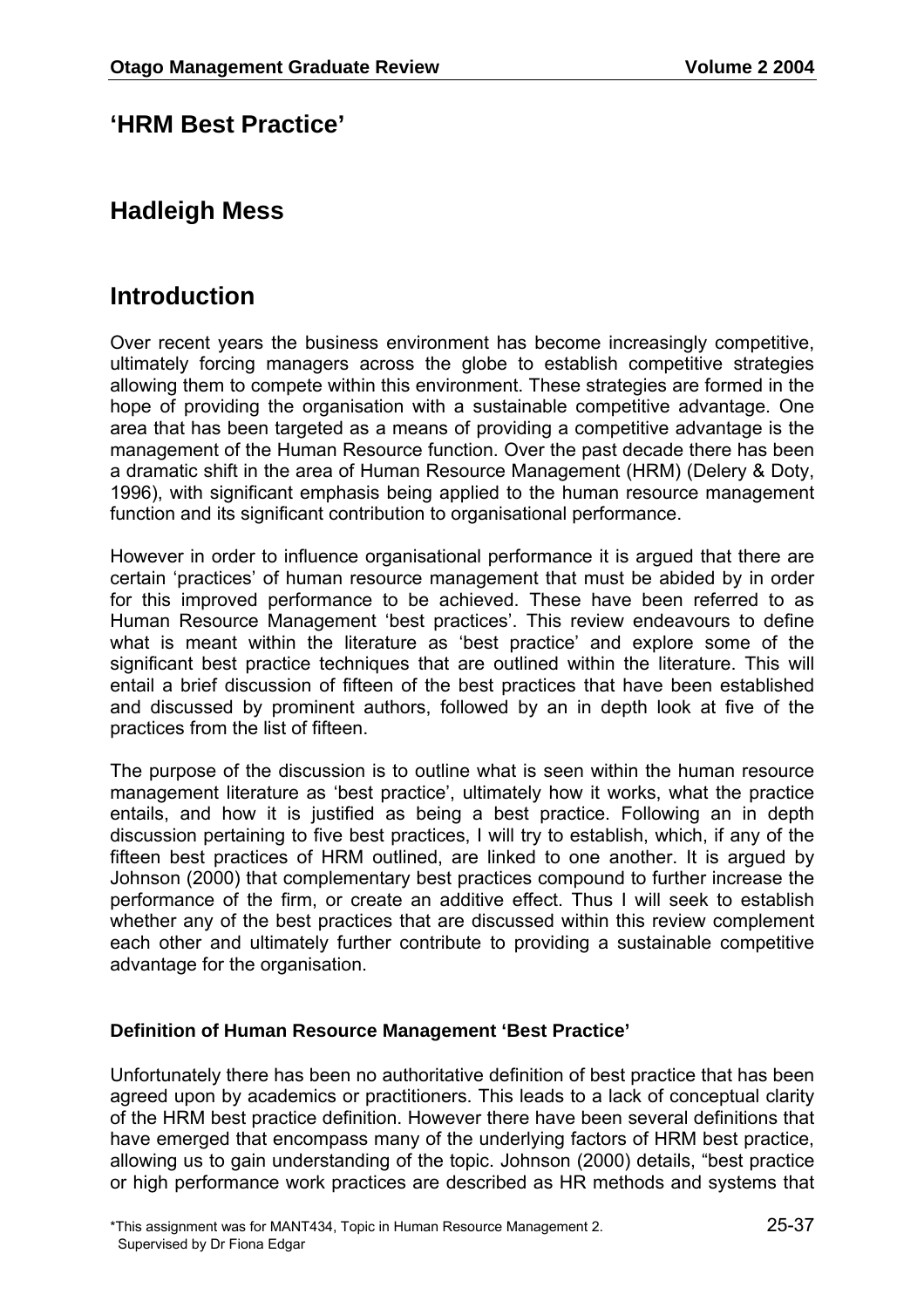have universal, additive, and positive effects on organisational performance" (p. 69). This definition relates to the fact that the more best practices that the organisation employs, each will add to the previous, thus compounding the resulting performance of the organisation. As I will discuss later each of these best practices must complement each other, as if this is not the case the other will ultimately negate any advantage that could possibly result from its inception.

The main area that needs discussion relates to the purpose and benefits of the best practices that can be implemented within an organisation. Delaney and Huselid (1996) outline that, HRM best practices are designed to enhance the overall performance of employees within the organisation, ultimately resulting in increased organisational performance. Delaney and Huselid (1996) continue by stating that commitment plays a major role within HRM best practice. Commitment shown by the employer with regard to areas such as training and development for example, is consequently reciprocated by the employee, with this increased commitment toward the organisation, performance increases as employees are more skilled and committed to the profession, resulting in a 'win – win' situation for both parties.

In simple terms, each best practice technique is aimed at developing the employee, increasing their commitment, with the resulting intention to improve the organisational performance, and ultimately create a sustainable competitive advantage. All of this stems from the nurturing of the human resources of the organisation, through the best practices that will be discussed within this review. Ultimately these measures are taken by an organisation as employees are viewed as extremely valuable resources, which undoubtedly have the ability to provide the organisation with a competitive edge. Coupled with this is the additive effects of implementation of numerous complementing best practices that enable the organisation to create a significant competitive advantage through the human resources held within the organisation.

#### **Fifteen Best Practices of Human Resource Management**

What follows is a brief discussion of fifteen best practice techniques that have been outlined by prominent authors on the subject of HRM best practice.

The first authors to be reviewed in this review are Pfeffer and Veiga (1999) who offer seven of the fifteen best practices that are to be discussed.

1. The first best practice is that of employee security and/or employment. This area relates to formal policies and procedures employed by the organisation such as, formal contracts, non-redundancy clauses, equal employment opportunities, and general measures set within the organisation that offer some degree of security to the core workforce of the organisation. The term "core worker" is important here as Purcell (1999) believes that employee security ends with the core workforce as no measures are put in place to protect temporary staff or sub-contractors for example.

2. Selective hiring is another area that has been stressed by many HRM best practice authors, including Pfeffer and Veiga (1999), MacDuffie (1995) and Pfeffer (1995). The aim of selective hiring is to obtain the most suitable candidate for the vacant position. Areas of concern relate to internal or external hiring, which selection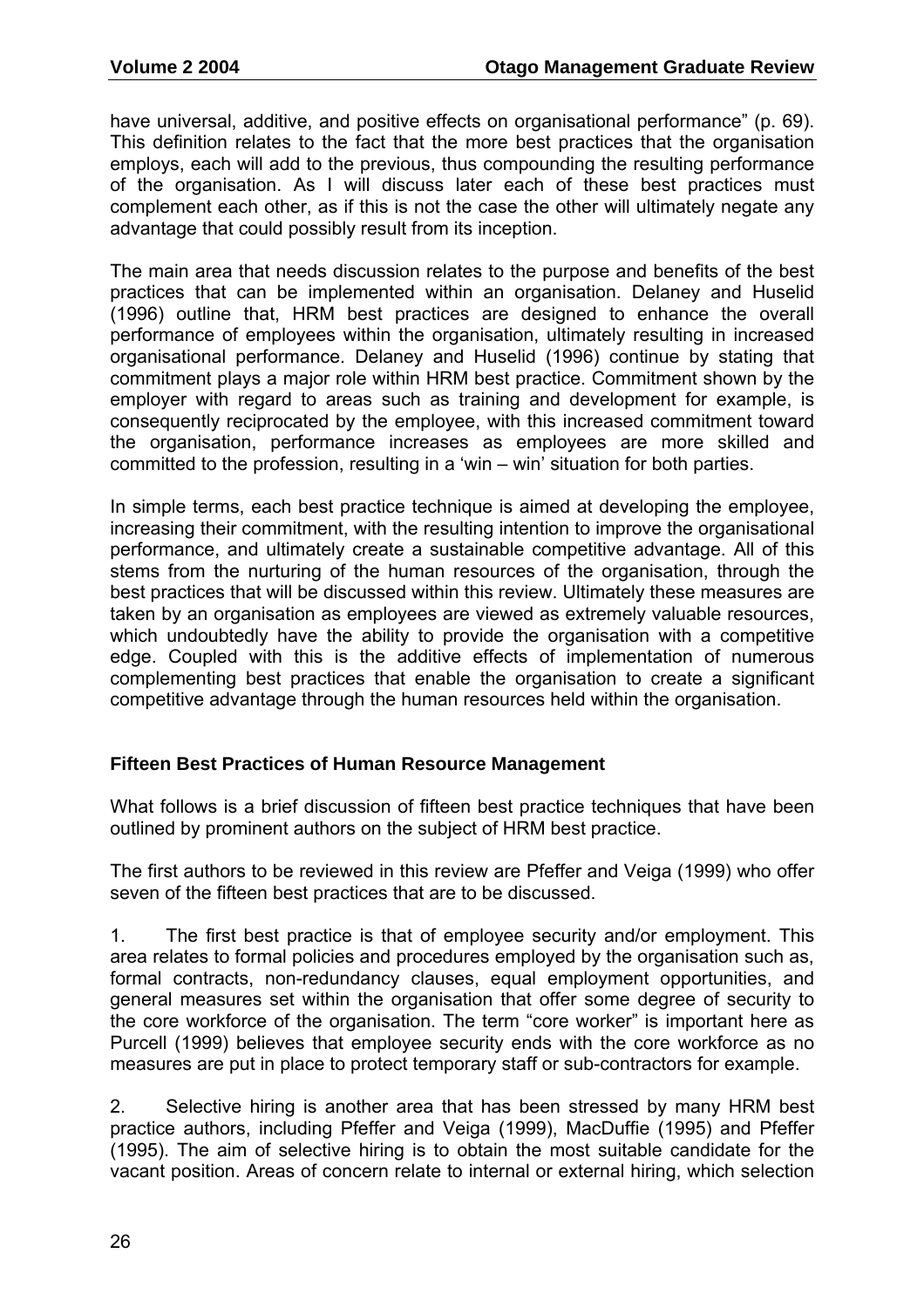criteria and channels are used, interview strategies, and other methods designed to recruit the most suitable candidate for the position.

3. Effective use of teams has been stressed as an integral part of today's organisations. These are not only accountable and responsible for their organisational area; it also enables a shift from a centralised control function, to a peer based control system (Pfeffer & Veiga, 1999).

4. Effective compensation strategies have been highlighted as a method that creates high commitment. This is created through compensating the employee in line with their superior performance, either through financial or non-financial means.

5. This area is inextricably linked to the area of performance appraisal as, if the performance level is not known, the rewards are unjustified. Performance measurement can be at an organisation, team or individual level, and is a sound way to gauge the performance of both the employees and organisation as a whole (Delery & Doty, 1996).

6. One of the most credible methods for improving and developing not only the employee but also the organisation is through the provision of, as well as the use of, training and development opportunities. These can apply to work specific practices, thus improving the performance of the firm (refer p. 7) or simply to the development of the employee in non work related areas. The rationale behind this is that the employer has shown commitment to the employee through the training and development programme, therefore this commitment is reciprocated by the employee, with the end result being improved organisational performance (Pfeffer, 1995).

7. The reduction of "status differences" is a method used to create a flatter organisational structure, thus increasing overall flow within the organisation. Each operational level consequently gains responsibility and accountability, with the objective of increasing commitment toward the organisation from employees. This incorporated with flexible job descriptions, increases the development of the employee to take on new skills within different areas, and ultimately minimises the potential for monotony of well defined repetitive job areas.

8. MacDuffie (1995) recognises that the reduction of status differences can also greatly enhance information sharing and communication. The flatter organisational structure means that overall it is easier to communicate across the organisation as well as between levels. Communication is essential within any organisation as, if all organisational employees know what the others are doing, and the overall corporate strategy, then the attainment of goals will be much more feasible.

9. Huselid (1995) along with Pfeffer and Veiga (1999) agree on many of the best practices outlined above, however Huselid (1995) adds more to the best practice argument. Grievance procedures are considered a key area in order to enhance and create commitment within the employee base of the firm. These are a formal set of procedures that are used to ensure all matters are dealt with fairly, equally and by 'the book', i.e. staff can be assured that a reliable process is available to resolve issues.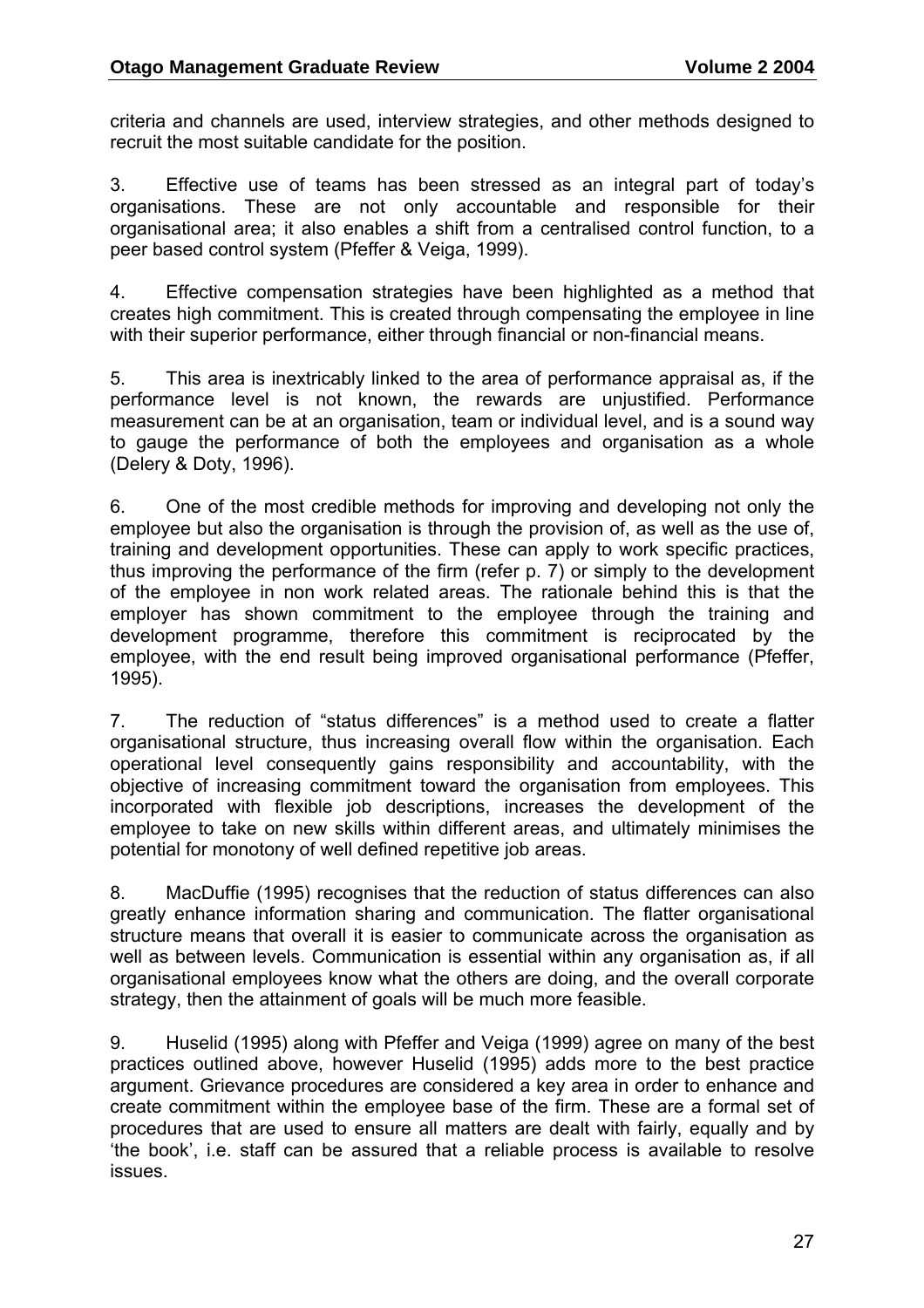10. Huselid (1995) also adds that promotional criteria is an essential method for creating trust and commitment from the workforce, and states that there must be justification for the promotion, as in seniority vs. merit, as well as opportunities of internal promotion as well as external.

11. Employee ownership has been seen as a method that allows employees to obtain shares of the organisation, with the intention that if the employee owns part of the organisation they will endeavour to ensure that it succeeds (Pfeffer, 1995).

12. Pfeffer (1995) also states that the empowerment of employees within the organisation is a key practice that enables employees to be accountable and responsible for their work, thus increasing the commitment toward the organisation. Empowerment may be in the form of decision making abilities, project input or control of quality within operational processes for example.

13. Employee suggestions are closely related to communication, however further emphasise the necessity of an upward communication flow. MacDuffie (1995) points out that employees are dealing with operational processes and customers constantly and therefore should have better understanding than management. For this reason it is essential that their voices are heard and steps can be taken to improve the organisation as a whole, which is achieved through formal process strategies to ensure this outcome is possible.

14. MacDuffie (1995) also outlines that an important best practice is job rotation, as increased flexibility of job positions not only aids in the development of the employee but also helps with the overall operation of the organisation.

15. The final best practice that will be discussed is that of career ladders and possibilities of progression for employees. Wood (1995) details this as essential, as it motivates the employee to perform within the organisation, and if this progression was lacking the incentive to perform may not be there. This incentive drives employees to perform within the organisation as it allows employees to be rewarded for their efforts within the organisation, through career progression, remuneration and increased responsibilities for example.

#### **Five areas of best practice**

What follows is an in-depth look at five prominent HRM best practices selected from the above fifteen, with the aim to show how they are operationalised within an organisation. Ultimately the objective is to show how they can be justified as a best practice, as per the definition of best practice outlined earlier. The areas that will be covered are training and development, teams, employee selection, performance appraisal and communication. It should be noted that these areas are equally important and thus the order of discussion does not represent their relative importance.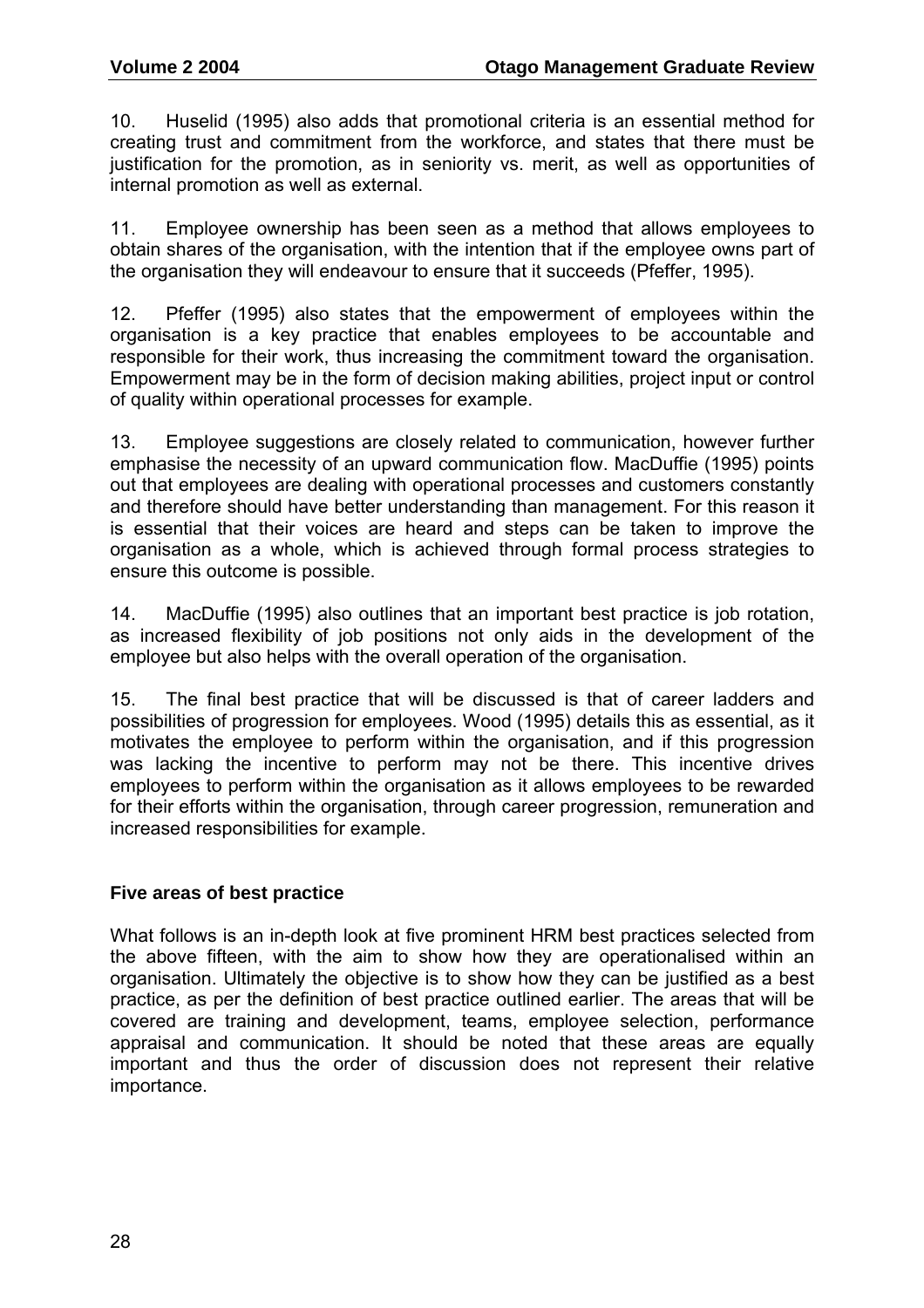#### **Training and Development**

The aim of training and development within an organisation is to provide staff with the necessary skills and knowledge to fulfil the organisation's corporate and business plan (Johnson, 2000). This however, is not simply related to specific training for a work practice, as training of any type is essential as it creates a learning ethos (Pfeffer, 1996). In many instances training and development is seen as a frill, rather than a necessity, even though it has been proven that training can provide a competitive advantage to those firms who have the wisdom to use it (Pfeffer & Veiga, 1999). Within an organisation that operates training and development as a best practice, this should occur at organisational, operational, and personal level (McGehee & Thayer, 1961).

Training should not simply occur with specific reference to an operational task. The development of employees in multiple ways is a method for instilling commitment, as reciprocation of this commitment can be seen through the employees improved performance. However in many instances this is easier said than done. The enactment of effective training and development within an organisation is essential; therefore what follows is an outline of steps that have been taken by prominent organisations in the lodging industry that have been researched by Enz and Siguaw (2000).

Enz et al. (2000) reinforce what has been stated above regarding the absolute importance of training and development within today's organisations, and offer some practical insight into the operationalisation of training and development within the workplace. In one example from Enz et al. (2000), the organisation established training modules, which comprised of not only tasks and exercises that related to organisation specific development, but also encompassed areas that aided in the development of the individual employees. Overall, these were used to promote organisational understanding, improve staff communication and self understanding, and enhance self esteem. These were used in conjunction with regular meetings which enhanced communication and reduced conflict within the organisation. The philosophy from the organisation was that only the best could be delivered by the employee if they "feel good about themselves and what they are doing, and who are motivated intrinsically by their own competence and sense of personal mission" (Enz & Siguaw, 2000, p. 54).

A similar training and development programme outlined in Enz and Siguaw (2000) was established at another researched hospitality facility, where development staff strived to not only educate about the organisation, but to understand the values held by the employee, to better assist in their own personal development. Each of these examples show that best practice training and development has been seen as essential within the organisation, and not only emphasises organisational related issues, but specifically targets personal development of the employee as well. In both situations the organisation understood that an intrinsically motivated employee is able to perform better within the workplace.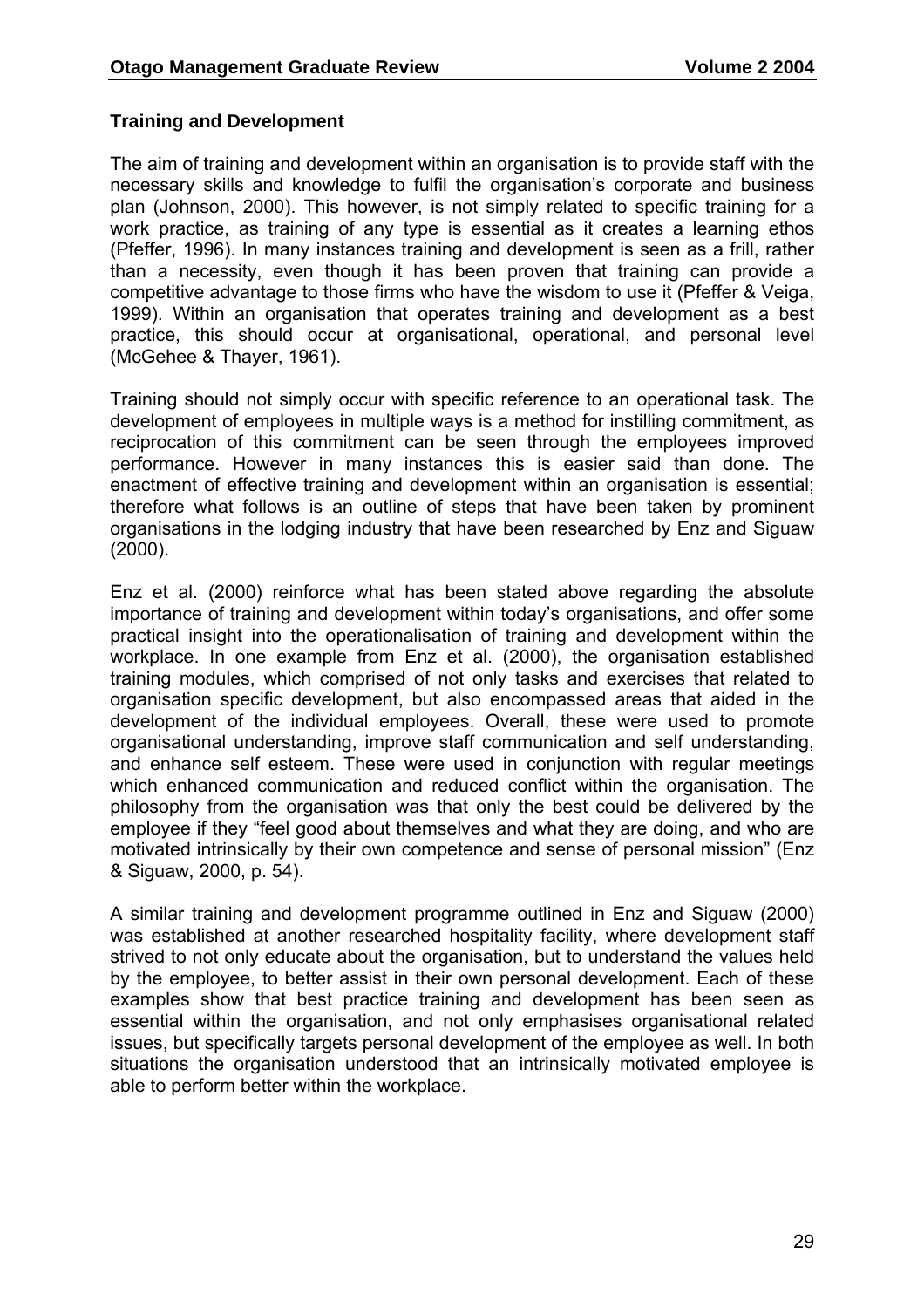#### **Teams**

The conceptualisation of a physical team and/or teamwork within an organisational environment has proved more difficult than first thought by early management writers. Little was known as to how the dynamics of the team would affect the resulting performance, which, in many instances was significantly less than if the employees were to work on an individual basis. One example provided within a study conducted by Goleman, Boyatzis and McKee (2002) established that the dynamics of the team were so conflicting that, on the rare occasion the team were able to make a decision, other members of the team endeavoured to sabotage the outcome. This is one extreme example of how a team isn't meant to function. Conversely, effective teams within an organisation should be totally self aware, and should be self managed, not only be accountable for organisational tasks, but be self regulating to ensure the team performs as one at all times. One of the most comprehensive definitions of a self managed team comes from Wellins, Byham and Wilson (1991), where it is defined as a group of employees who have the following responsibilities:

- Manage themselves e.g. plan monitor and manage their staff.
- Assign specific jobs to team members; decide on who works on what, where and when.
- Plan and schedule their own work, as in goal setting, timelines, budgets, location etc.
- Responsible for making service and/or production decisions, making them responsible for quality, inventory, stoppages etc.
- Are able to take action to remedy specific problems without having to gain management approval, with specific reference to production and service related issues.

These five areas specifically represent the best practice operationalisation of teams within an organisation and as Manz (1992) says, it can be referred to on a continuum. At the low end, teams are represented as having little power, no real responsibility, and not working as a coherent unit. At the other end, we can see many of the features outlined above, which specifically represent the best practice of team training, implementation, development and operation, specifically in line with organisational goals for example. The final addition that needs to be mentioned with regard to teams and best practice is the notion of 'interdependence' (David, Pearce, & Randolph, 1989), where a team 'becomes a team' where each member is dependant on one another to ensure that the task is accomplished to its absolute fullest potential.

#### **Employee Selection**

The area of employee selection will now be explored, detailing the benefits that approaching this function as a best practice has to the organisation. O'Leary, Lou Lindholm, Whitford, and Freeman (2002) state that the most successful organisations of the future will attract, engage, retain and develop the best and brightest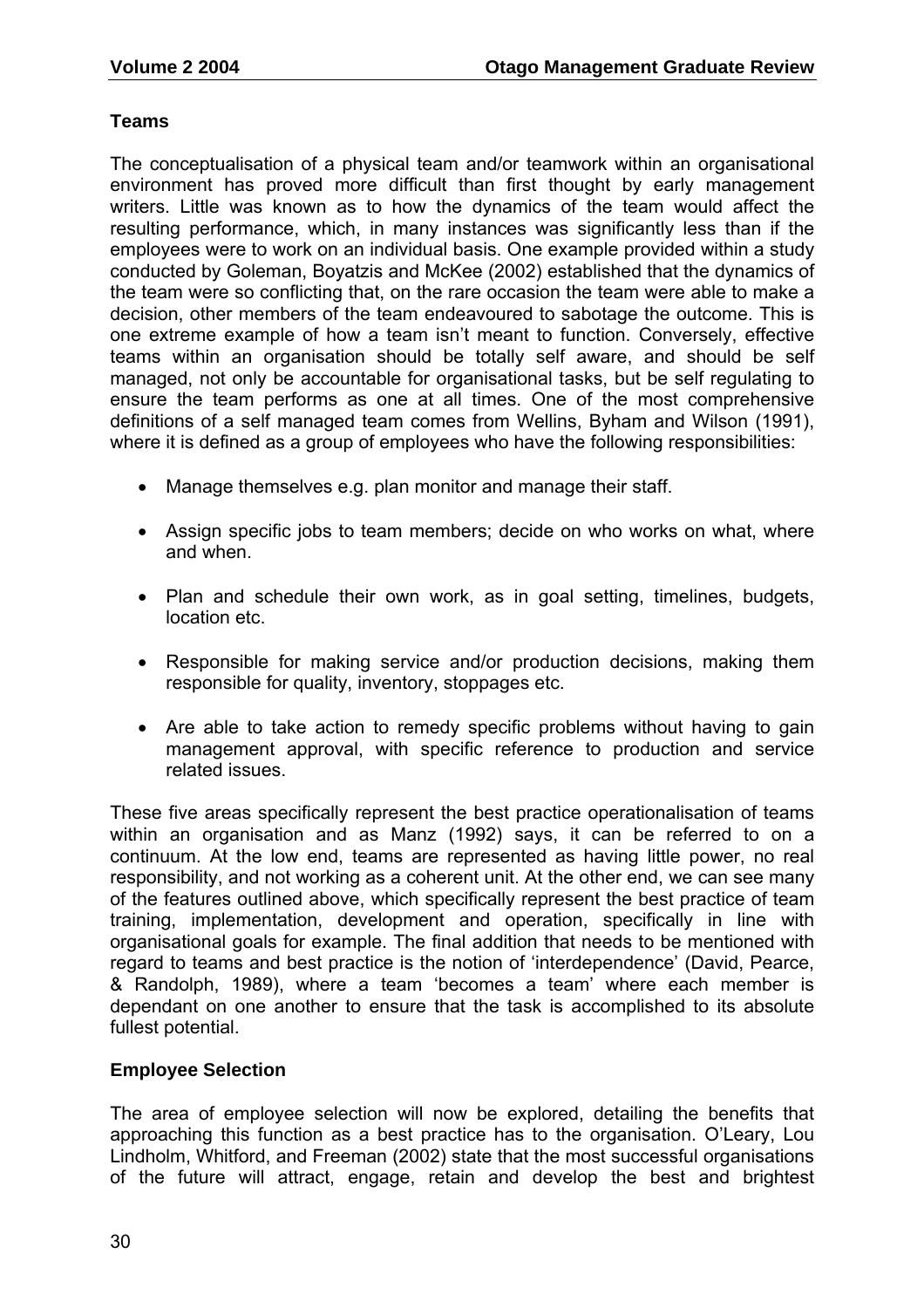employees. However, as with many of the best practices that have been discussed before, the successful application of this in practice is often significantly more complex than it sounds.

The key question is what does employee selection, as a best practice, entail? It should first be noted that larger organisations are more likely to engage in best practice selection, due to the associated costs of selection as a best practice, often meaning the smaller firm is unable to meet the required costs of meeting the best practice selection requirements (Johnson, 2000). It is interesting to note however, that even though there are significant costs associated with recruiting and selecting the most appropriate employee for the job, long term, the costs that could be saved due to making optimal appointments are significant, and could thus outweigh any initial costs associated with finding an appropriate employee.

There are many factors that must be considered when selecting an employee for any available position. From the outset, the objective is to find the most appropriate employee to fill the position, who will in turn produce the most productive output for the organisation. The question must be asked as to whether the selection comes from within the organisation or external to the organisation. Internal selection or promotion in itself is a best practice of HRM, and so therefore only external selection will be focused upon to minimise any confusion, and specifically target the issues and factors surrounding the area of selection from an external source.

The recruitment channels that are selected to locate the employee often have significant bearing on the calibre of the employee. Decisions must be made as to whether an agency is used, or whether methods including, newspaper advertisements, professional magazine advertising, internet recruitment, or headhunting locally, nationally or internationally are utilised for example. This decision will impact on the resulting appointment and therefore must carefully be considered in order to ensure the most appropriate appointee is selected.

When identifying possible employees, the specific skills and requirements that are advertised will significantly impact on who applies for the position, and if done correctly can eliminate many of those applicants who aren't suitable for the position. Coupled with this, interview strategies that are used will also enable the recruiter to ascertain whether or not the applicant is the most suitable person for the position. The most successful interview strategies include careful checking of credentials, provision of work samples, well planned questions or applicant testing for example. Depending on the position that needs to be filled and the required skills, it is essential to consider the skills that the applicant holds, in relation to those skills that can easily be trained and the ones that cannot. If an applicant is employed, however requires extensive training, far beyond what was considered necessary upon appointment, then the wrong decision has been made.

However the converse argument to this is that, depending on the position that needs to be filled, it may be appropriate to attract the largest and most diverse applicant pool possible. Instead of specifically defining the exact requirements it may be beneficial to broadly define the job description in the hope of attracting an applicant who may not have applied or considered the position before due to strict quidelines, and who may actually be the most suitable person for the position.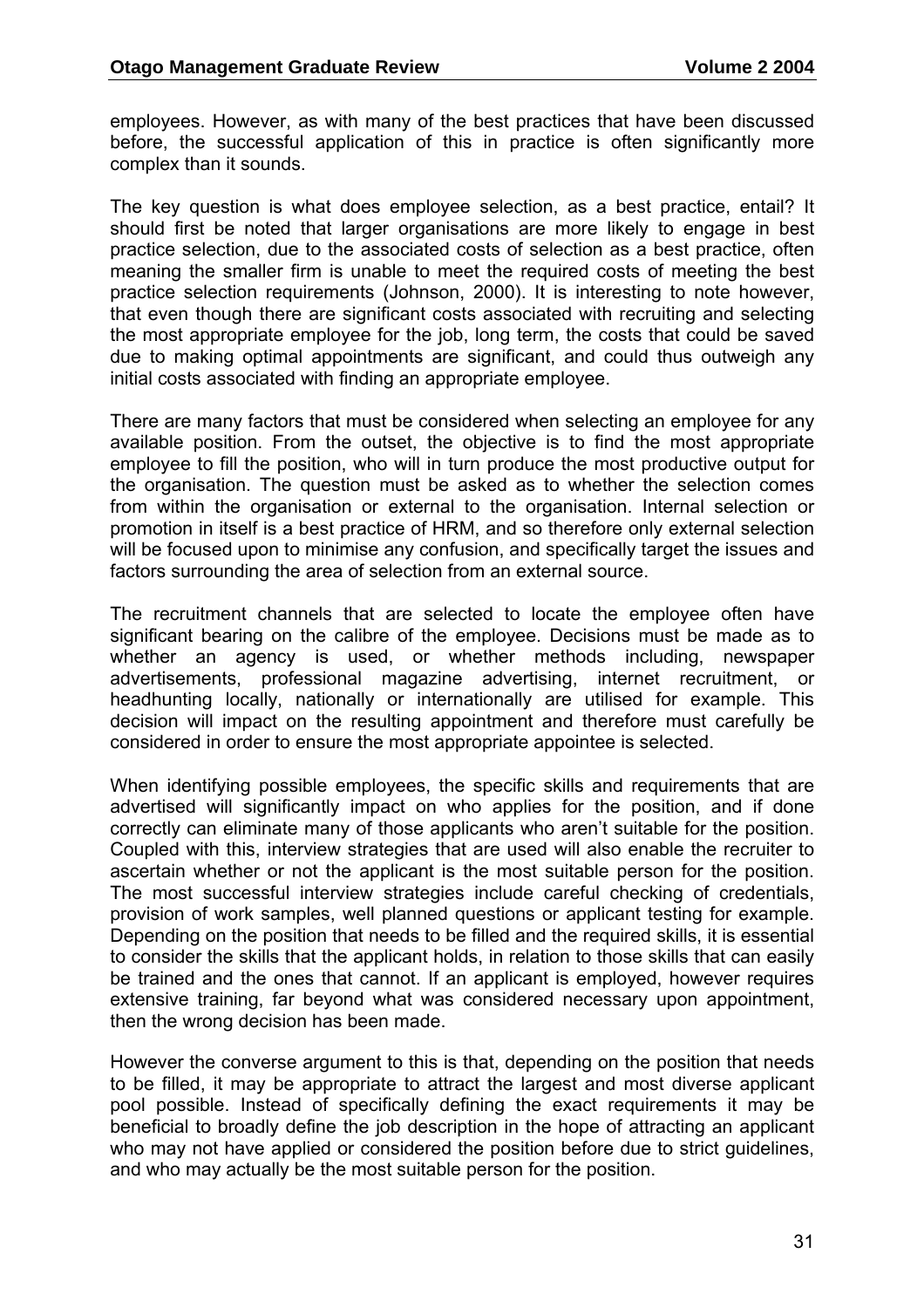If all of these areas are considered, with the most appropriate candidate being selected for the specific position, then this can be defined as best practice selection, as ultimately the commitment from the employee and resulting productivity for the organisation will be at its optimum.

#### **Performance Appraisals**

Recently there has been an increased use of performance appraisal and compensation as a means of increasing overall commitment toward the organisation (Enz & Siguaw, 2000). There are many methods of performance appraisal that are used within organisations today, such as operational performance and productivity benchmarking for example, performance appraisals with management, average sales figures, organisational performance, and turnover to name a few. In each instance the assessment looks to see if there has been any positive change over a given space of time. It is often difficult to specify exactly what led to the increased performance, however in each instance accurate measurements must be made in order to allow management and employees alike to see if there has been any positive change in performance at either the organisational or individual level. Messmer (2004) provides an outline of factors that could be considered when appraising at an individual level, these include:

- Competency how well does the employee perform their basic job duties?
- Teamwork ability Does the employee have a positive working relationship, and are they willing to help others?
- Initiative Is the employee able to devise solutions without having to ask, for example.
- Soft skills Is the employee able to effectively communicate in a written and verbal form?
- Ethics Is the employee able to work effectively and in an ethical manner, and does the employee understand the importance of ethics?

These factors provided by Messmer (2004) are an example of factors that can be considered when assessing at an individual level. They are however only an example, and thus cannot be universally applied, as depending on the job description and organisational position, these factors may vary to better suit the particular employee being appraised.

Performance appraisals have many uses within the organisation, firstly they allow for the measurement of the individual performance of employees and/or teams. This in turn allows for compensation to be provided to these deserving employees and/or teams, which show reciprocation in commitment from the employer for the commitment shown to the organisation by the employee. It also allows management to assess the performance of the organisation as a whole, which in many instances is significantly more important than simply the individual level. This is due to the fact that if the organisation as a whole is prospering, then all individuals within the organisation can be assured their security within the organisation, with possibilities of advancement for those who have proven themselves for example.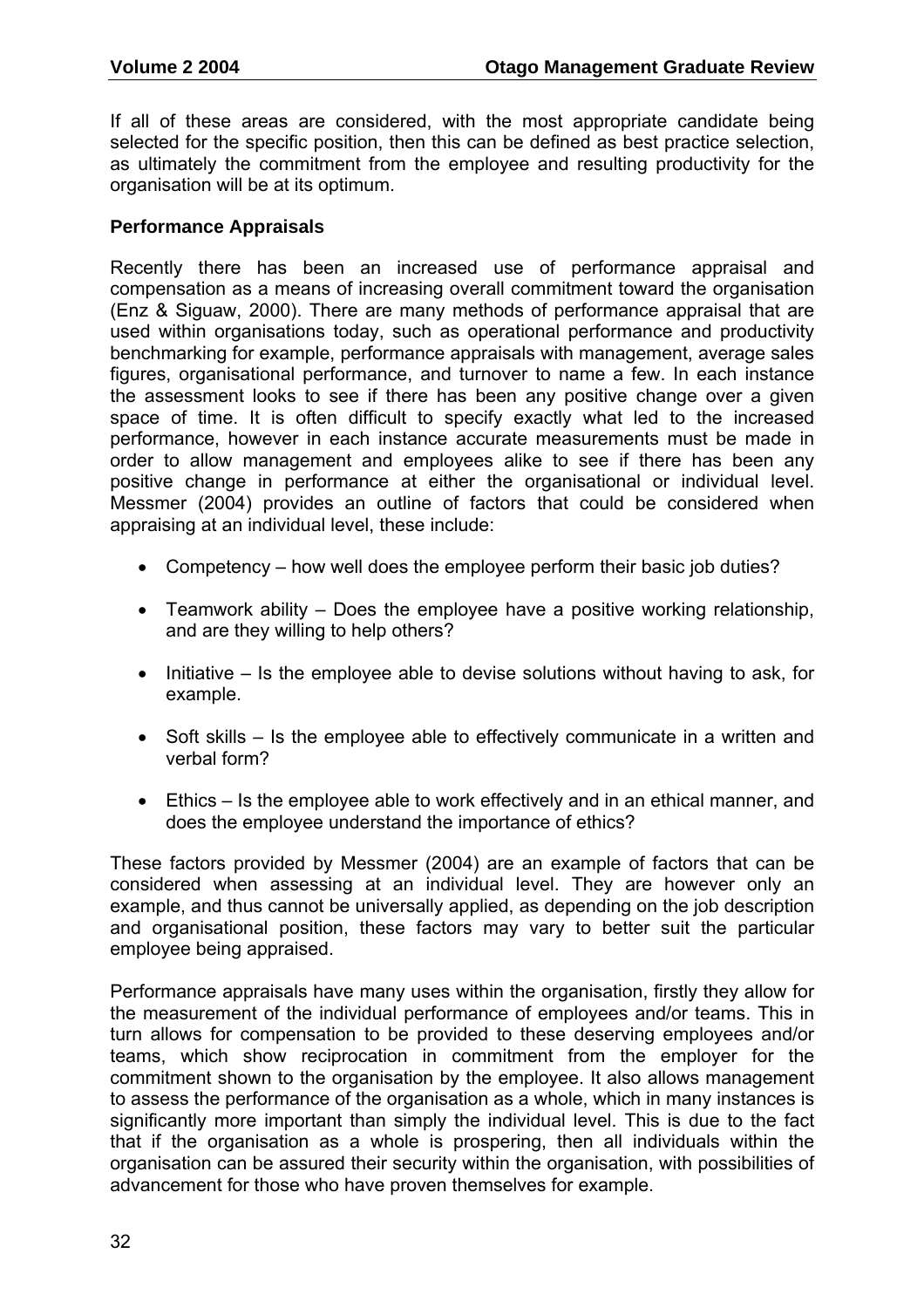Performance appraisal can be considered an HRM best practice, as it provides an outline for employees within the organisation to improve their performance with regard to not only organisational objectives and operational processes, but personal goals as well. Performance appraisals also allow for linking of performance with remuneration or further training. Examples such as these provide not only development of the organisation as a whole, but also development and betterment of the individual employees, which as has been discussed before allows this practice to be classed within the best practice of HRM.

### **Communication**

The final point that needs to be discussed within this section relates to communication as an HRM best practice. Luthans and Peterson (2003) detail that as organisations become increasingly complex, sound two-way communication is essential to ensuring the organisation runs smoothly. Communication, if used as a best practice provides all employees with a voice within the organisation. If there are any grievances, for example, the employee is able to freely communicate these with the appropriate people. Also if the communication is effective to its fullest extent, then theoretically these grievances shouldn't occur, as all involved parties should be able to communicate their feelings and settle the matter before it needs to be taken any further.

Sound communication within an organisation also allows each employee to know exactly what is expected as far as their responsibilities and organisational mission statement, and what is happening within each organisational area. The latter point for example is essential as if each organisational area knows what the other is doing, and then decisions can be made regarding operational processes, which for example can greatly reduce time delays, increase effectiveness of problem solving and as a result enhance productivity.

If sound communication between organisational members exists then meetings/briefings can occur, which can give each section an understanding of the others progress, which ultimately, can lead to planning of not only current operations, but ways in which the process and operation can be improved in the future.

Another major area that needs to be considered is the notion that 'shop floor employees know best'. What this basically means is that 'shop floor' employees are dealing with customers and operational process on a day-to-day basis, and therefore have a better understanding as to how to improve the organisational processes or better satisfy customer needs. The only way this can occur however is if the 'shop floor' employees are able to communicate these ideas with management who are able to make decisions regarding these areas. There are several benefits from using two-way communication, firstly the organisation increases performance due to consumer needs being better satisfied, or processes being improved, and secondly the employee feels accomplishment, and responsibility in the fact that their idea has been used to help develop the organisation. This aids in commitment building with employees as they are able to see improvement in something they have contributed to the organisation. This last point reinforces the fact the communication is an HRM best practice, as per the definition not only is the organisation improving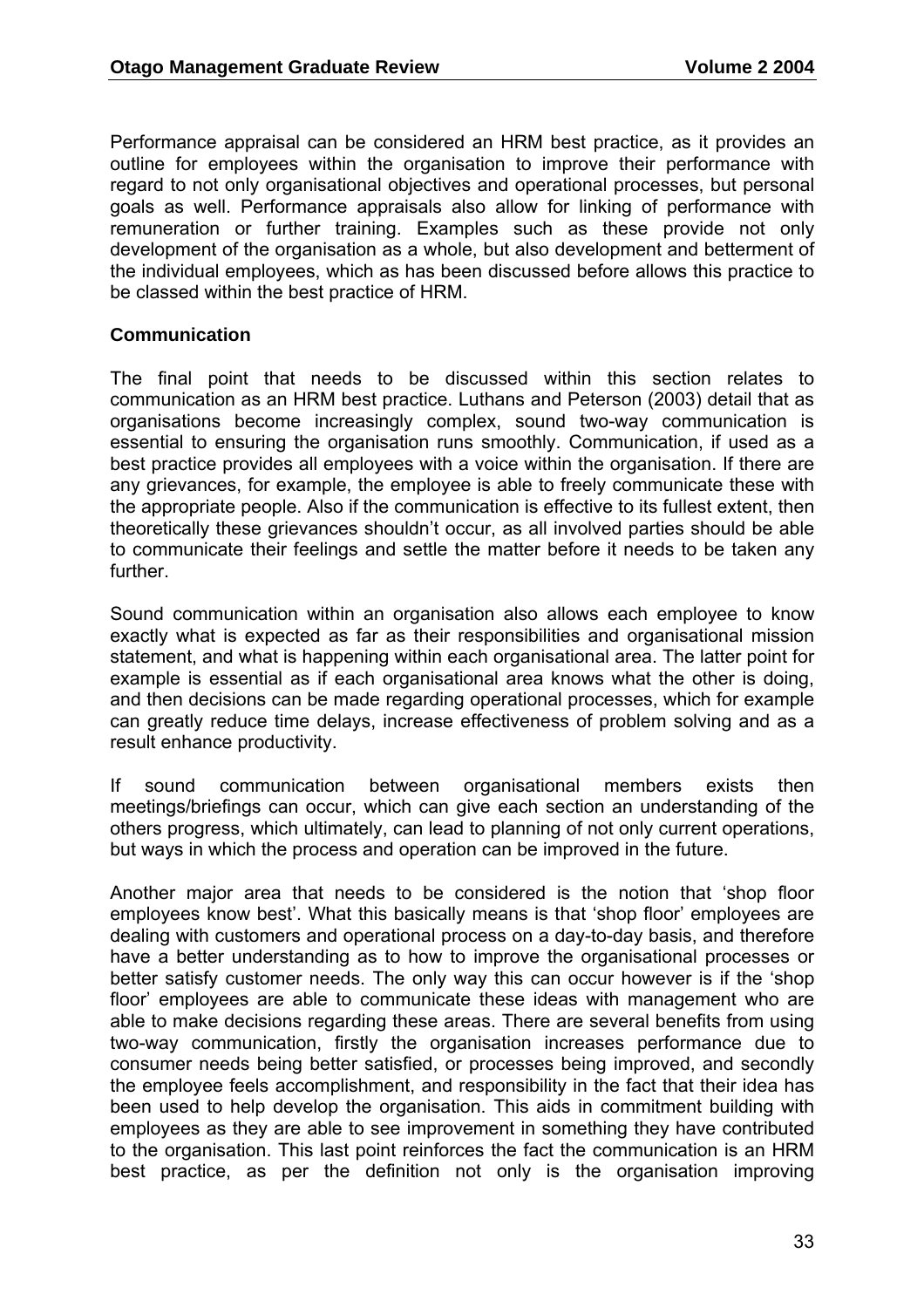performance, the employee is bettering themselves through responsibility and accountability for the suggestion they have made to promote change.

#### **Linkages between HRM Best Practices**

Many of the HRM best practices have been outlined within the above discussion, including details about what they are and how they fit within the organisation. However it is also essential to outline the inextricable linkages between many of these practices. As referred to above there can be an additive effect for the organisation if more than one best practice is implemented, in essence providing a compounding competitive advantage to those firms who are able to successfully implement and run multiple best practices. If the organisation is able to understand and manipulate those practices that complement each other then it may be able to secure a competitive advantage within the business environment. The purpose of this section is to outline the definitive linkages between those best practices that have been discussed within this review.

I will first review one of the longest and most complex relationships, detailing the components and ultimately why they are linked.

Teams are an integral part of any organisation; they can be linked through effective communication, as any or all teams should communicate their progress or direction, with subsequent or other teams, and or the management or the organisation in order to ensure that all within the organisation know what is going on within the organisation. As many teams are accountable and responsible for their area of work, teams can be linked to empowerment of employees, and or teams. This in turn can be linked to effective communication, as employees must understand the strategy of the organisation in order to make decisions to improve the organisation, and also communicate these decisions with management. It must be noted that for teams and employee empowerment to work effectively, training and development must be utilised to ensure that employees have the required skills to make the decisions, and effectively work within a team environment, so training and development is linked to these practices as well. Finally all of the measures that have been discussed can be linked to a flatter organisational structure, as teams negate the need for multiple hierarchy levels, as does employee empowerment, with communication being more effective with fewer organisational levels, once again linking all of these practices together.

There is also a strong link between the performance evaluation of individual employees, and performance based pay. If effective measurement of employee performance takes place, then the suitable remuneration for this performance can ensue. The remuneration can either be financial or non financial and is an effective way of generating commitment from employees, as they are fairly rewarded for the performance that is applied. This in turn can lead to continued performance improvement, as employees are aware that superior performance is rewarded by the organisation.

Another linkage that can create overall commitment for the employee base of the firm comes in the form of opportunities such as promotional opportunities, and career ladders. If an employee is aware that if they apply themselves to the organisation,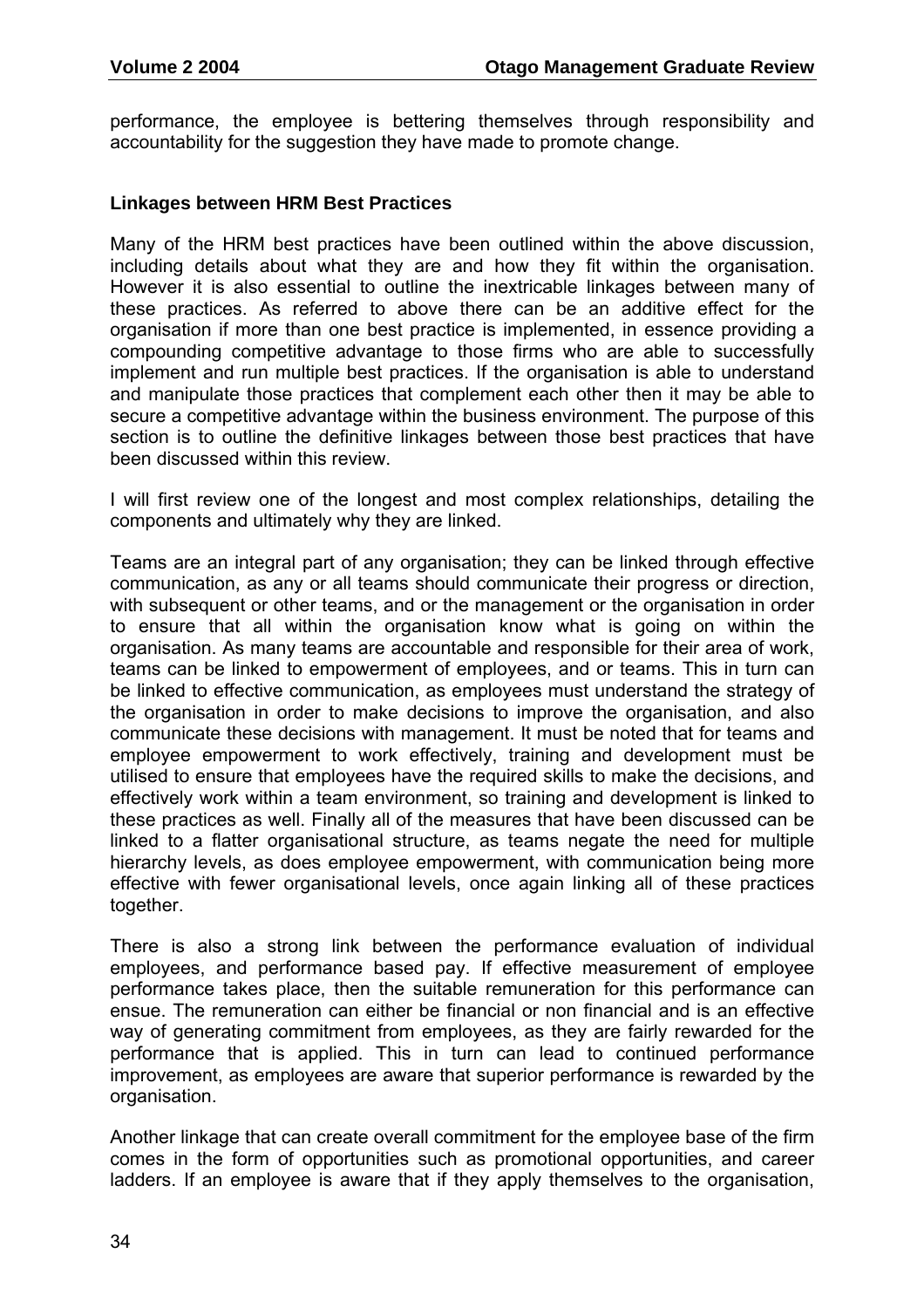and show commitment, then this will be reciprocated by the organisation in the form of promotion opportunities, which once again reflects the performance of the employee. This is also linked with performance measurement of the organisation, which ensures that promotion and remuneration occur, and incorporate those employees who are most deserving.

Finally, we can see a link between employee security, hiring procedures, and grievance procedures within the organisation. If the selection strategy is sound, and enables the recruitment of the most suitable employee for the position then the need to re-hire in the foreseeable future can be negated thus improving overall employee security. Grievance procedures can also be linked to employee security, as if there are formal policies and procedures in place to steer both the organisation and employee through the grievance process, then employee security increases if appropriate policies are in place to minimise this occurrence. However, if a grievance problem does occur the correct steps can be taken to ensure that those involved are fairly and justly treated.

All of these linkages can be used within an organisation, and all provide an additive effect and enable the organisation to more effectively compete within the business environment. These are just some of the linkages that occur between the best practices that have been outlined within this review. These practices, and others not detailed here, can compound to provide a sound HRM function within the organisation if they are applied in an effective way.

### **Conclusion**

It should be noted that within this review for the purposes of consistency and simplicity, the best practices that have been outlined fit within the universalistic model of HRM. This refers to the notion that some HR practices are better than others and that all organisations should adopt these practices (Delery & Doty, 1996). This model concludes that no matter what organisation or industry the organisation operates in, the same set of best practices are applicable, and will work to ultimately maximise organisational performance. This general notion and subsequent model are argued against by those, for example, who support the contingency model of HRM. This claims that in order for HRM to be effective it must be consistent with over aspects of the organisation, such as strategy for example (Delery & Doty, 1996). This argument is still unresolved however, and therefore as stated above for the purpose of consistency and simplicity, this review has utilised the universalistic model of HRM and assumed that all HRM best practices are universally applicable.

This discussion has encompassed many of the elements of HRM best practice, and has endeavoured to show not only which practices are classed as "best practices", but also why they are important. Coupled with this, five best practices have been shown in depth to detail how they might be applied within an organisation, with the intention to provide a practical perspective to a topic that has often remained as an academic and theoretical option due to the controversy and arguments among prominent authors surrounding HRM and what can be classed as best practices.

A definition of what is meant by a best practice was offered, in order to shed some light on an otherwise confusing argument. Currently there is no single clarification of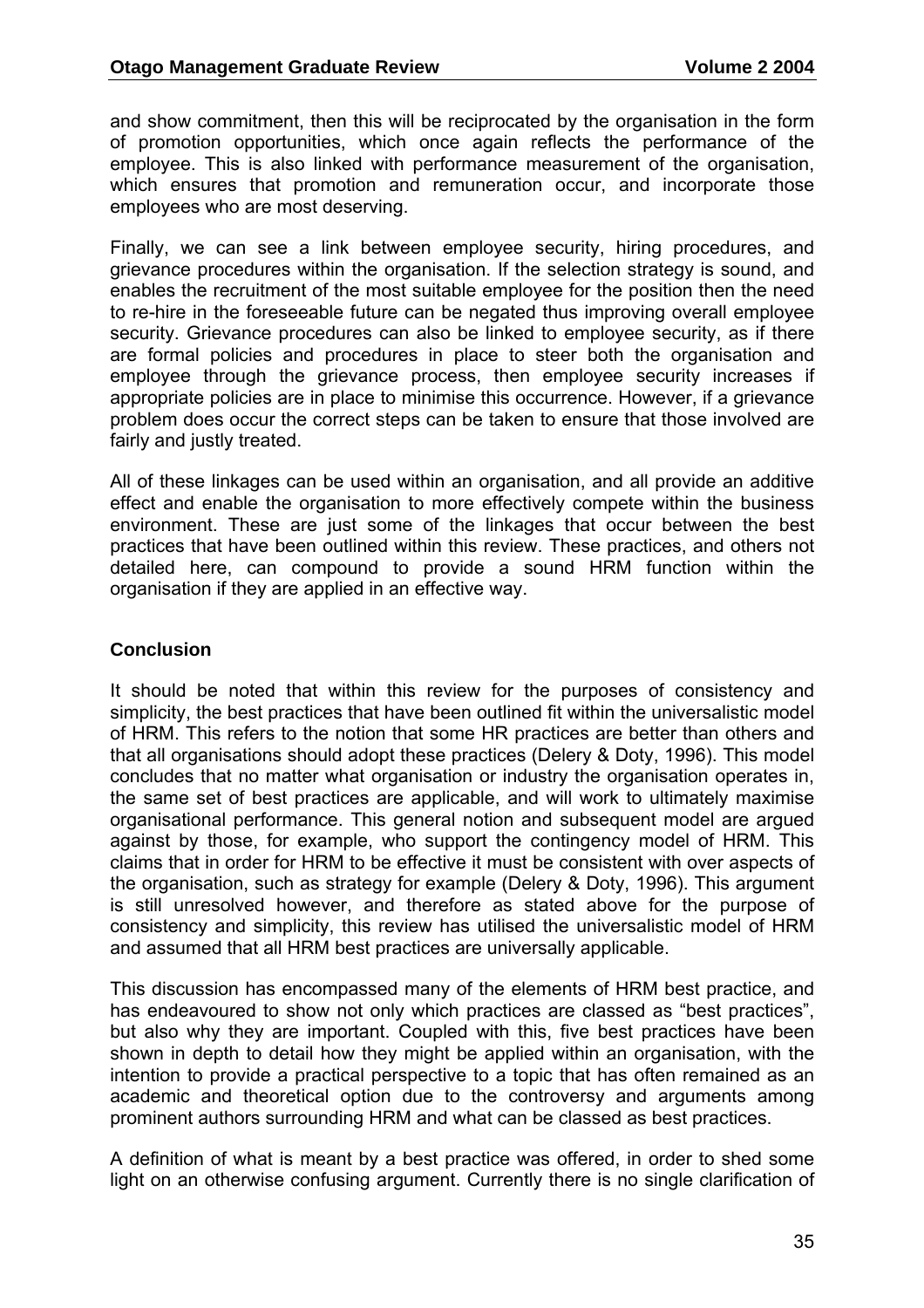what can be classed as an HRM best practice, however through some of the definitions that have been offered we were able to interpret that the main objective of HRM best practices is to improve and develop employees, both at an organisational and personal level, so they in turn are able to be more productive within the organisation, thus improving organisational performance and ultimately providing a sustainable competitive advantage.

Finally, a section was included that showed linkages between the selected HRM best practices, detailing how they fit together and created an additive effect to further enhance the organisation's competitive position. Many of the best practices available to managers are able to be used in conjunction with each other, and in a sense, only function to their fullest extent when they are coupled with other best practices. In summation, best practices are used to develop and improve organisational employees, who, in turn are able to enhance performance of the organisation. If properly implemented HRM best practices are supposedly able to provide a significant advantage within the organisation that allows them to successfully compete within an extremely competitive business environment.

### **References**

- David, F., Pearce, J., & Randolph, W. (1989). Linking technology and structure to enhance group performance. *Journal of Applied Psychology, 74,* 233-241.
- Delaney, J., & Huselid, M. (1996). The impact of human resource management practices on perceptions of organisational performance. *Academy of Management Journal, 39*(4), 949.
- Delery, J., & Doty. (1996). Modes of theorizing in strategic human resource management: Tests of universalistic, contingency, and configurational performance predictions. *Academy of Management Journal, 39*(4), 802.
- Enz, C., & Siguaw, J. (2000). Best practices in Human Resources. *Cornell Hotel and Restaurant Administration Quarterly*, 48-61.
- Goleman, D., Boyatzis, R., & McKee, A. (2002). The emotional reality of teams. *Journal of Organisational Excellence, 21*(2), 55.
- Huselid, M. (1995). The impact of human resource management practices on turnover, productivity, and corporate financial performance. *Academy of Management Journal, 38,* 635-672.
- Johnson, E. (2000). The practice of Human Resource Management in New Zealand: Strategic and Best Practice? *Asia Pacific Journal of Human Resources, 38*(2), 69.
- Luthans, F., & Peterson, S. (2003). 360-Degree feedback with systematic coaching: Empirical analysis suggests a winning combination. *Human Resource Management, 42*(3), 243-256.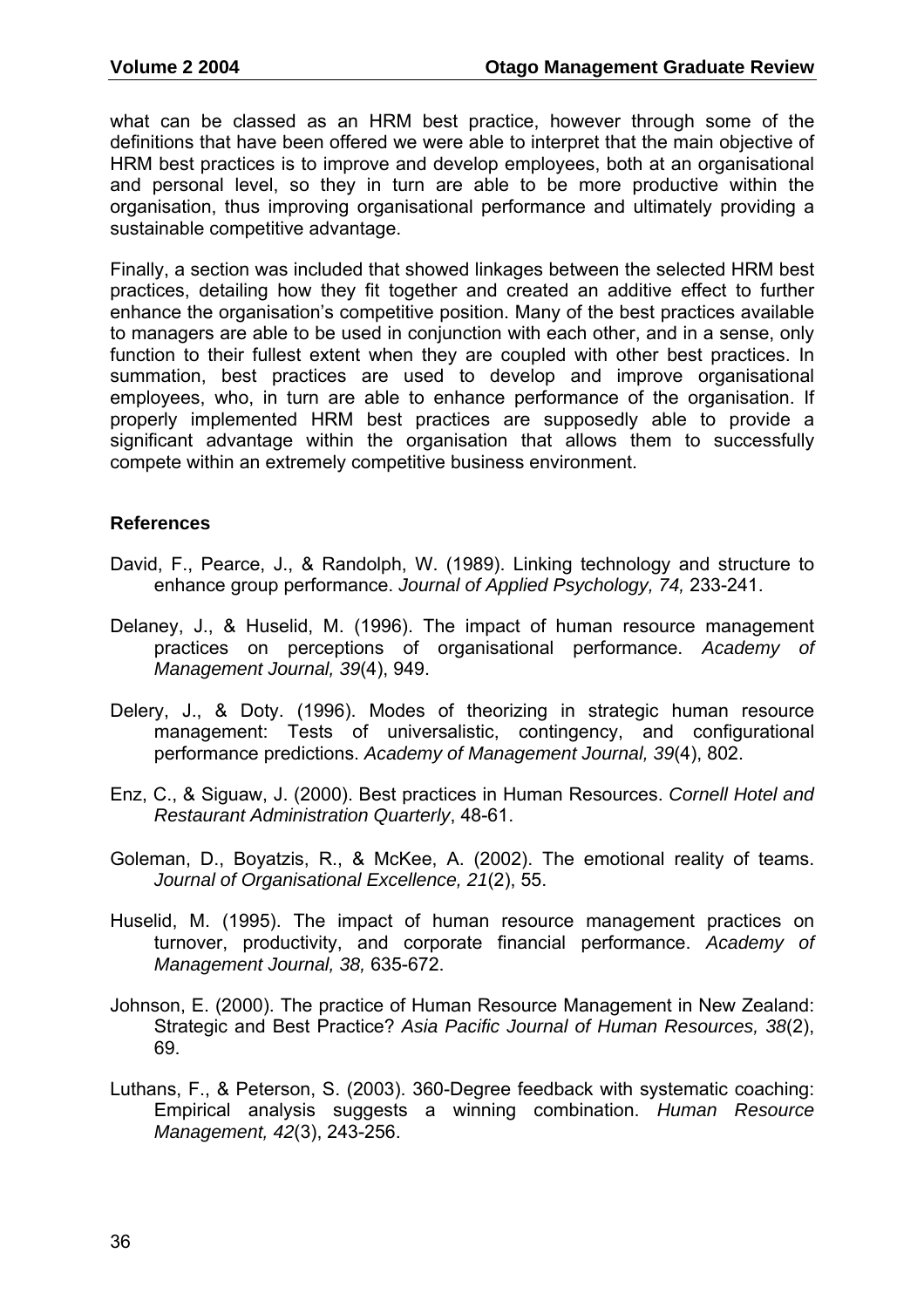- MacDuffie, J. (1995). Human resource bundles and manufacturing performance: Organisational logic and flexible production systems in the world auto industry. Industrial and Labour Relations Review, 48, 197-221.
- Manz, C. (1992). Self leading work teams: Moving beyond self management myths. *Human Relations, 45*(11), 1119-1140.
- McGehee, W., & Thayer, P. (1961). *Training in business and industry.* Singapore: John Wiley & Sons.
- Messmer, M. (2004). Developing effective performance reviews. *Strategic Finance, 85*(9), 13.
- O'Leary, B., Lou Lindholm, M., Whitford, R., & Freeman, S. (2002). Selecting the best and the brightest: Leveraging human capital. *Human Resource Management, 41*(3), 325-340.
- Pfeffer, J. (1995). Producing sustainable competitive advantage through the effective management of people. *Academy Of Management Executive, 9*(1).
- Pfeffer, J. (1996). When it comes to best practices why do smart organisations occasionally do dumb things? *Organisational Dynamics, 25*(1), 33-44.
- Pfeffer, J., & Veiga, J. (1999). Putting people first for organisational success. *Academy Of Management Executive, 13*(2).
- Purcell, J. (1999). Best practice and best fit: Chimera or cul-de-sac? *Human Resource Management Journal, 9*(3), 26.
- Wellins, R., Byham, W., & Wilson, J. (1991). *Empowered teams: Creating self directed work groups that improve quality, productivity and participation.* San Francisco: Jossey-Bass.
- Wood, S. (1995). The four pillars of HRM: are they connected. *Human Resource Management Journal, 5*(5).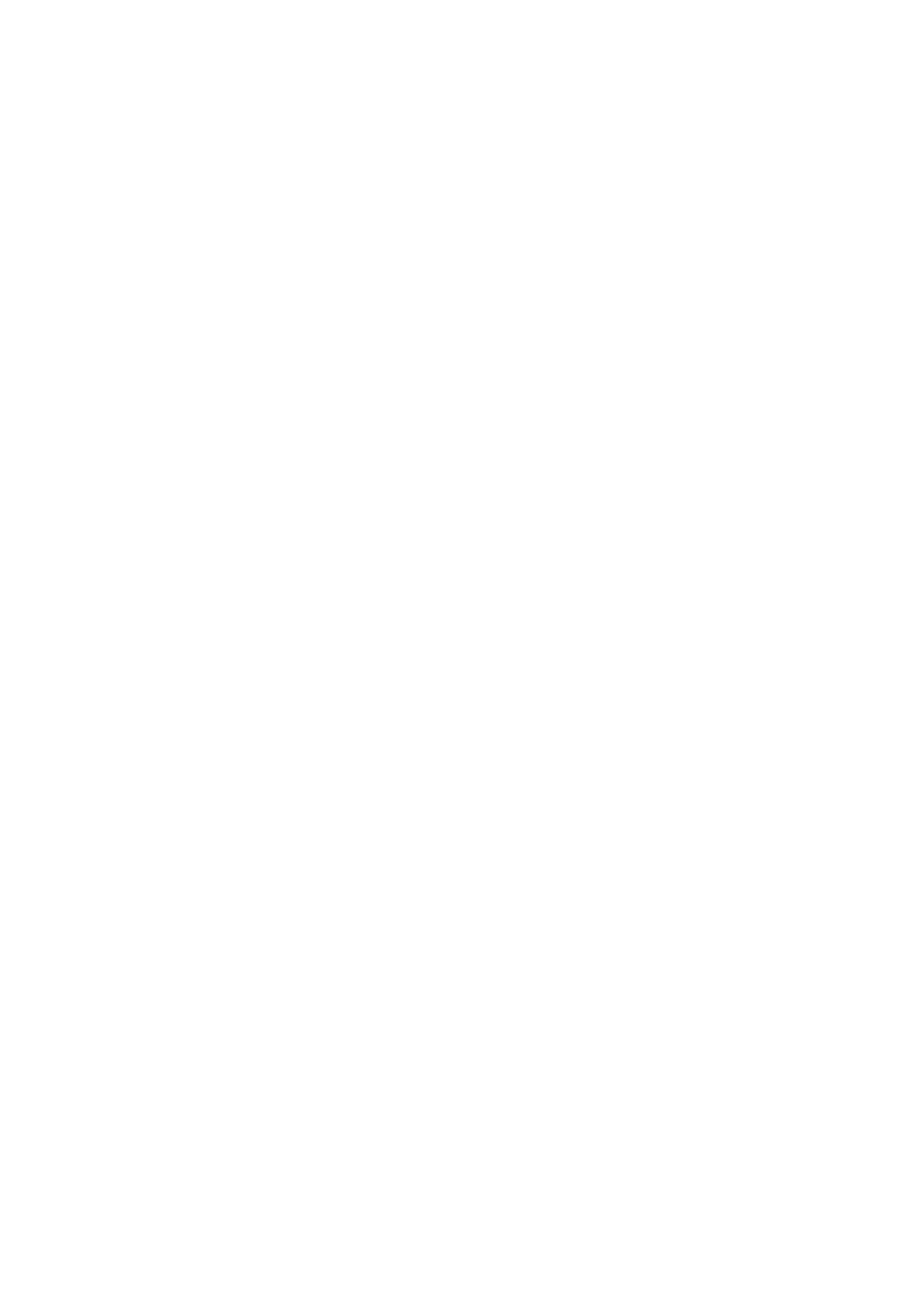## **Investigating the Use of Human Resource Management Best Practice in New Zealand Firms**

# **Kelly Klein**

## **Abstract**

Human resource management (HRM) best practice suggests that a sustained competitive advantage can be developed through its implementation in all business contexts. However, the implementation of HRM best practice in small firms has been largely ignored in previous HRM studies. This study makes an important contribution to HRM literature by investigating the use of HRM in small and large New Zealand firms. Specifically, it uses a survey approach to examine the extent to which firm size and the existence of a specialist HR department influence the adoption and strength of operationalised HRM best practices. The sample comprised 89 New Zealand firms across a range of industry types. The results reveal that while many New Zealand firms implement HRM best practice, adoption rates are significantly higher in larger firms with an HR department present. On the other hand, no differences were found in relation to the strength of operationalised HRM practice between small and large firms with a specialist HR department. The reasons why firm size and the existence of a specialist HR department might affect the usage of HRM are discussed, and the implications these findings have for New Zealand firms are highlighted.

### **Introduction**

Forces such as globalisation, increasing competition and rapid change are propelling organisations towards to the effective management of human resources (Van Buren & Werner, 1996). Consequently, research focuses on how to effectively manage human resources so as to unleash their potential to create a competitive advantage for the firm. One popular strategy for achieving this is identified in the literature as the use of HRM best practice. Studies in this area posit that a number of practices are better than others and that all firms should adopt these best practices (Delery & Doty, 1996).

Empirical research suggests that the adoption of HRM best practice is widespread as it is appropriate in any organisational context. However, most of this research neglects to take into account smaller firms, such as those abundant in New Zealand. Empirical research examining the relationship between HRM best practice and firm size, suggests there are differences in the adoption of HRM best practice, with larger firms tending to adopt more practices than small firms.

Research, specifically conducted within the New Zealand context, tends to support this trend. As well as firm size, the literature also suggests that the presence of an HR department may have an influence on the adoption of HRM best practice, with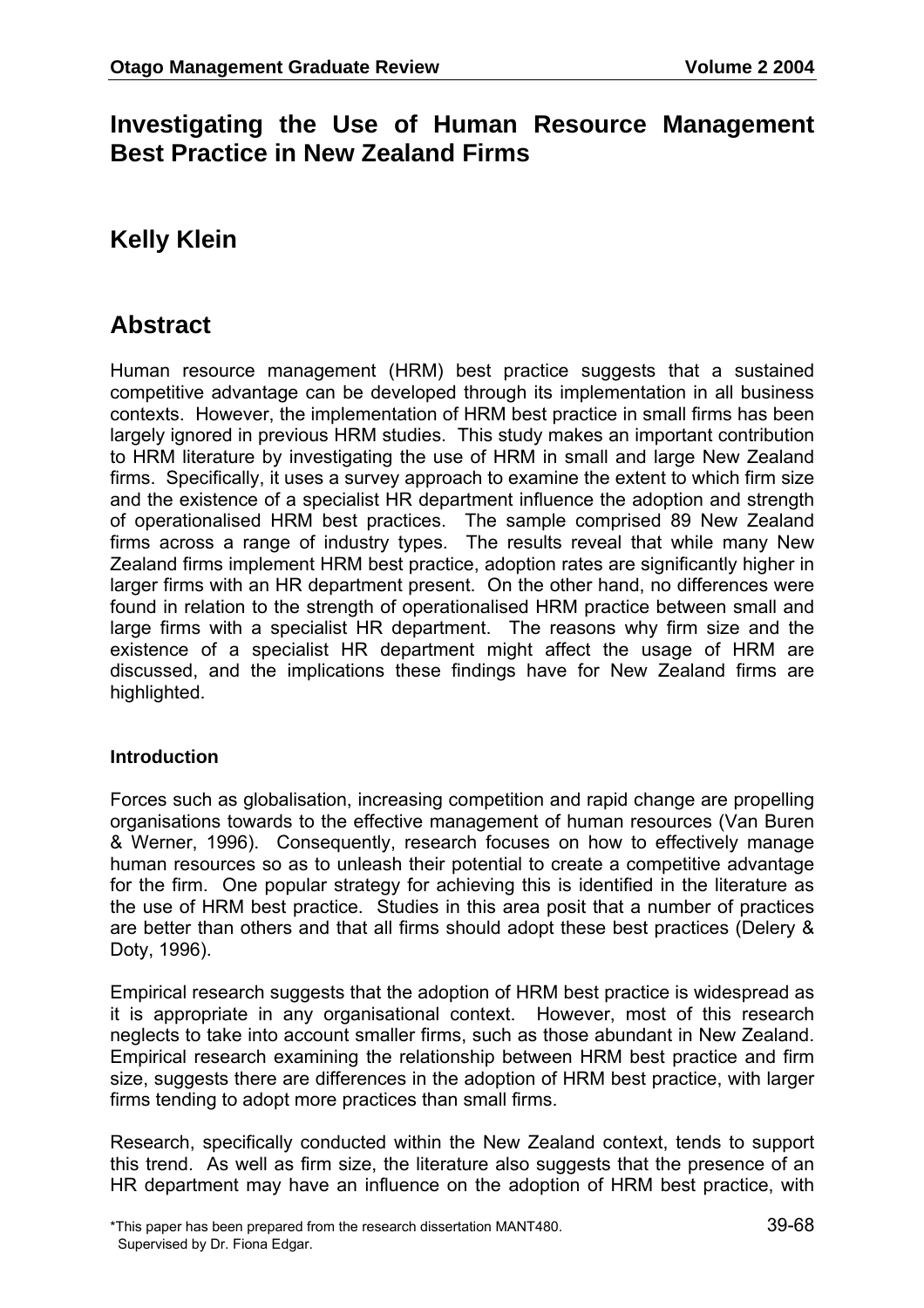firms adopting more practices tending to have a specialist HR department or manager present within the firm (Johnson, 2000). Therefore, this research aims to make a contribution to our understanding of the use of HRM best practice in New Zealand firms.

### **Literature Review**

### **Standardising HRM Best Practice**

A substantial amount of research has attempted to identify which practices are considered to be 'best'. A review of the literature indicates that a related list of best practice is far from clear (Purcell, 1999). For instance, Pfeffer (1994) argued that greater use of 16 management practices, in areas such as participation and empowerment, incentive pay, employment security, internal promotion, and training and development, results in higher productivity and profit across firms. In contrast, Osterman (1994) argued that a number of innovative work practices, such as teams, job rotation, quality circles, and total quality management, result in productivity gains for all U.S. organisations. Further disparity in the identification of a set of HRM best practices can be found throughout the literature. A summary of some of these variations are presented in Table 1 (found below).

| <b>Arthur (1994)</b>                                                                                                                                                                                                                                                                                 | <b>Pfeffer (1994)</b>                                                                                                                                                                                                                                                                                                                             | Delaney, Lewin, &<br>Ichniowski (1989);                                                                                                                                                                                                                                                                | <b>MacDuffie</b><br>(1995)                                                                                                                                                                                                                                                          | Wood &<br>Albanese (1995)                                                                                                                                                                                                                                                                                        |
|------------------------------------------------------------------------------------------------------------------------------------------------------------------------------------------------------------------------------------------------------------------------------------------------------|---------------------------------------------------------------------------------------------------------------------------------------------------------------------------------------------------------------------------------------------------------------------------------------------------------------------------------------------------|--------------------------------------------------------------------------------------------------------------------------------------------------------------------------------------------------------------------------------------------------------------------------------------------------------|-------------------------------------------------------------------------------------------------------------------------------------------------------------------------------------------------------------------------------------------------------------------------------------|------------------------------------------------------------------------------------------------------------------------------------------------------------------------------------------------------------------------------------------------------------------------------------------------------------------|
|                                                                                                                                                                                                                                                                                                      |                                                                                                                                                                                                                                                                                                                                                   | <b>Huselid (1995)</b>                                                                                                                                                                                                                                                                                  |                                                                                                                                                                                                                                                                                     |                                                                                                                                                                                                                                                                                                                  |
| Broadly defined<br>jobs<br>Employee<br>participation<br><b>Formal Dispute</b><br>Resolution<br>Information<br>sharing<br>Highly skilled<br>workers<br>Self-managed<br>teams<br><b>Extensive skills</b><br>training<br><b>Extensive benefits</b><br>High wages<br>Salaried workers<br>Stock ownership | Employment<br>security<br>Selective recruiting<br>High wages<br>Incentive pay<br>Employee<br>ownership<br>Information sharing<br>Participation<br>Empowerment<br>Job<br>redesign/teams<br>Training & skill<br>development<br>Cross-utilisation<br>Cross-training<br>Symbolic<br>Egalitarianism<br>Wage<br>compression<br>Promotion from<br>within | Personnel selection<br>Performance<br>appraisal<br>Incentive<br>compensation<br>Job design<br>Grievance<br>procedures<br>Information sharing<br>Attitude<br>assessment<br>Labour/manageme<br>nt participation<br>Recruiting intensity<br>Training hours<br>Promotion criteria<br>(seniority vs. merit) | Work teams<br>Problem-<br>solving groups<br>Employee<br>suggestions<br>Job rotation<br>Decentralisatio<br>n<br>Recruitment &<br>hiring<br>Contingent<br>compensation<br><b>Status</b><br>differentiation<br>Training of new<br>employees<br>Training of<br>experienced<br>employees | Trainability &<br>commitment as<br>selection criteria<br>Career ladders<br>Teamwork &<br>briefing sessions<br><b>Quality circles</b><br>Training budgets<br>Job design<br>Quality<br>Flexible jobs<br>No compulsory<br>redundancy<br>Formal<br>assessments<br>Temporary staff<br>Uniform terms<br>and conditions |

**Table 1: Summary of HRM Best Practices** 

(Source: Adapted from Youndt, Snell, Dean & Lepak, 1996)

The practices identified by Pfeffer (1994) and Osterman (1994), and those included in Table 1, are generally considered to constitute HRM best practice (Delery & Doty,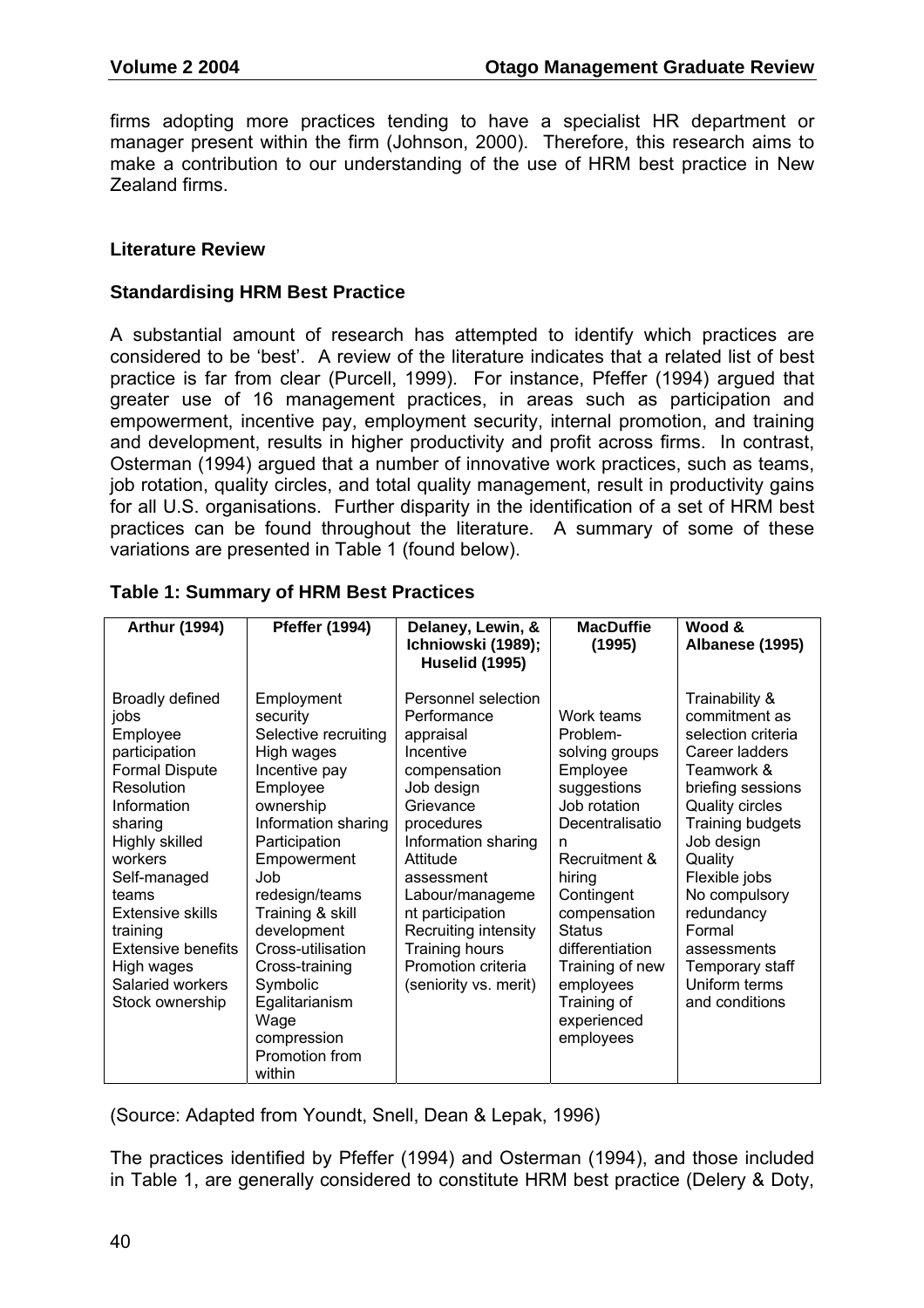1996). However, because there are differences amongst each set of practices it is often problematic to cumulate research findings. It has been suggested that it is now necessary for researchers to focus on standardisation and replication of practices (Becker & Gerhart, 1996) to help limit confusion as to what practices constitute HRM best practice (Guest, 2004).

Additionally, HRM best practice also lacks a universal definition. This may be due to the fact that the term is often used interchangeably with 'high involvement', 'high commitment, or 'high performance' practice (Pfeffer, 1998). Regardless of the varying usage of the term and the lack of a single definition or consensus about the components of best practice, existing definitions share common objectives. The following section aims to review these objectives so as to identify a set of practices that can be used as a measure of HRM best practice.

#### **Defining HRM Best Practice**

Best practice is based on a normative model of HRM, which assumes that appropriate HRM practices tap the motivation of employees and generate employee commitment. Underlying this model is a management philosophy, which assumes that eliciting worker discretionary effort to enhance motivation and generate employee commitment will lead to improved organisational performance (Guest, 1997).

Therefore, HRM best practice promotes the use of practices that are considered to affect employee motivation by encouraging them to work harder and smarter. These practices include the use of performance assessments that assess individual or group performance and teamwork as the predominant system of work. This helps to motivate employees as rewards are tailored to the performance of both teams and individuals and teamwork ensures that all members monitor each others performance (Arthur, 1994).

Employee commitment to an organisation can be achieved through the use of an internal promotion system, such as career ladders, as it aligns the interests of employees and the organisation (Huselid, 1995). Additionally, commitment can be stimulated by using practices that are humanistic in orientation, such as a policy of no compulsory redundancy, uniform terms and conditions of employment, and the use of temporary staff to protect the security of the core workforce (Wood & Albanese, 1995). This generates employee commitment to a firm as it utilises a set of practices that are consistent with a strong culture of employee wellbeing (Kirkman & Rosen, 1999).

However, MacDuffie (1995) asserts that providing employees with the necessary skills and abilities to contribute in a valuable way is also required to ensure increased organisational performance. Consequently, another common objective of the best practice approach is to view employees as assets or resources to be developed rather than as disposable factors of production (Wood & Albanese, 1995), and practices such as selective staffing to ensure employee trainability, comprehensive training, and broad developmental efforts like job design to ensure the full use of employees' skills and abilities are also considered to be best practice (Youndt et al., 1996).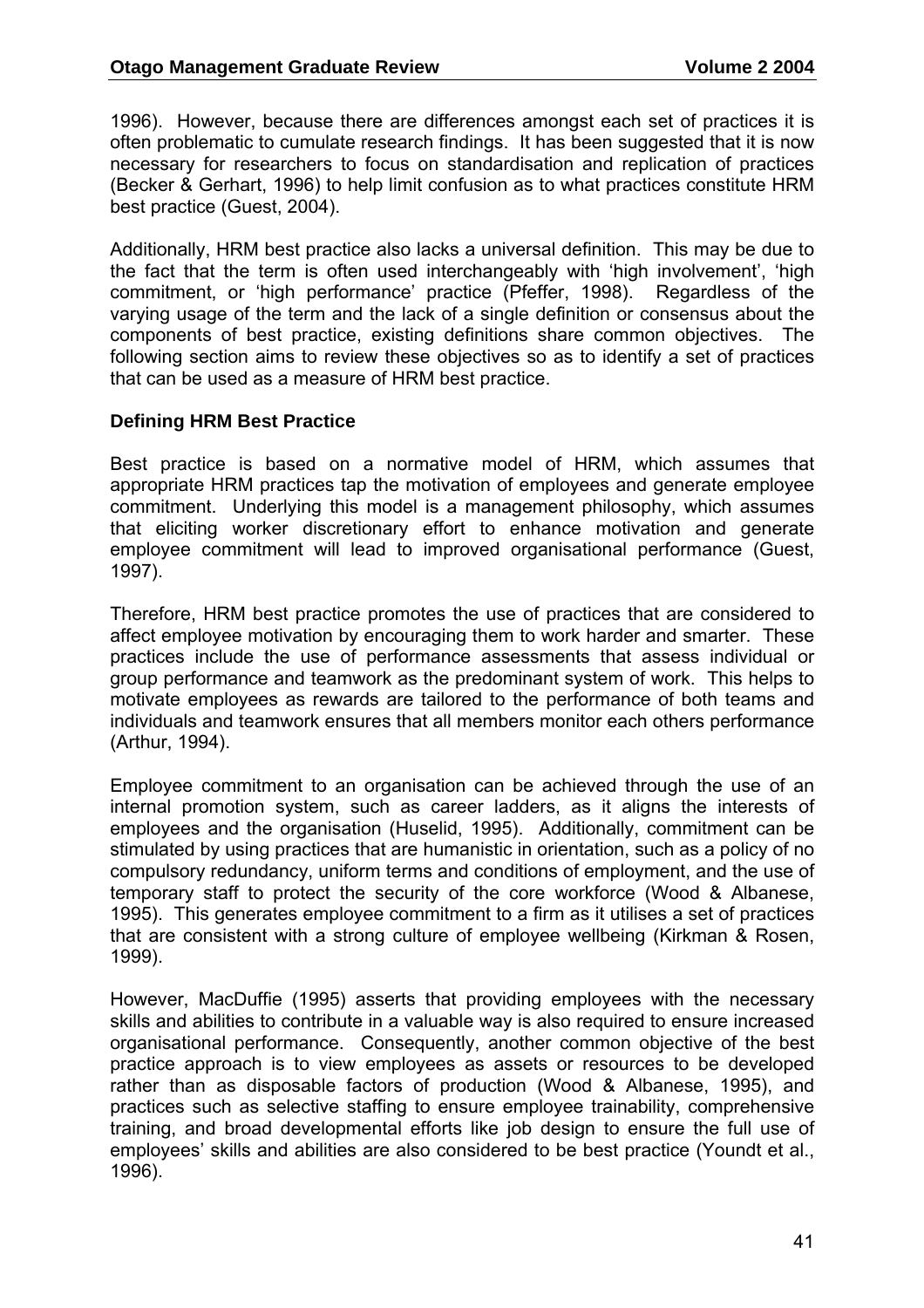HRM best practice also focuses on providing functional flexibility by creating organisational structures that allow employees to interact in a dynamic environment (MacDuffie, 1995). Underlying this objective is the assumption that employees, who presumably know their work better than anyone else, should have the opportunity to design new and better ways of performing their roles. Therefore, HRM best practice promotes the use of practices that encourage participation among employees and allow them to improve how their jobs are performed, such as, the use of crossfunctional teams and quality circles to increase participation (Huselid, 1995).

Walton (1985) also suggests that the added use of empowerment strategies, such as flexible job descriptions, decentralised hierarchies, and minimal status differences, can also play a fundamental role in creating flexibility. These practices help to create a more powerful and flexible workforce, as employees at lower levels of the organisation can make important decisions without continual reporting throughout hierarchical layers (Delaney & Huselid, 1996).

In summary, these key objectives of HRM best practice highlight the use of a combination of practices that an organisation can use to realise its full competitive advantage. Thus, by identifying the key themes of HRM best practice and the practices used to achieve them, an appropriate set of practices can be derived so as to measure the use of HRM best practice (Appendix A). The current study aims to use these practices to measure the adoption and strength of operationalised practices in New Zealand firms.

### **The Value of HRM Best Practice**

Essentially, to create a competitive advantage a firm must implement a strategy that creates positive value (Barney, 1986, 1991, 1995). Research asserts that the implementation of HRM best practice can create a source of competitive advantage as the practices are additive , and thus, work together to generate positive value for the firm (Delaney et al, 1989; Huselid, 1995; Pfeffer, 1994; Osterman, 1994). Specifically, this positive value is created by means of influencing the discretionary effort of employees (Arthur, 1994; Ichniowski, Shaw & Prennushi, 1995; MacDuffie, 1995; Youndt et al, 1996; Datta, Guthrie, & Wright, 2003). The performance level of each individual is limited by their capacity for effort. Therefore, any organisational attempts made to elicit discretionary effort from employees are likely to generate excessive costs. Thus, utilising a set of practices that are explicitly humanistic in orientation can help to create positive value by, firstly, increasing employees' discretionary effort, and secondly, exceeding the true cost of investment through the use of superior HRM practices (Huselid, 1995).

According to the resource-based theory of the organisation, the effective management of human resources is valued not only for its role in implementing a given competitive scenario, but also for its role in generating strategic capability (Barney, 1991). In this respect, HRM best practice has the potential to create firms that are more intelligent and flexible than their competitors through the use of policies and practices that focus on hiring and developing talented staff and synergising their contributions within the resource bundle of the firm (Boxall, 1996). This can lay the basis for sustained competitive advantage because HR policies and practices are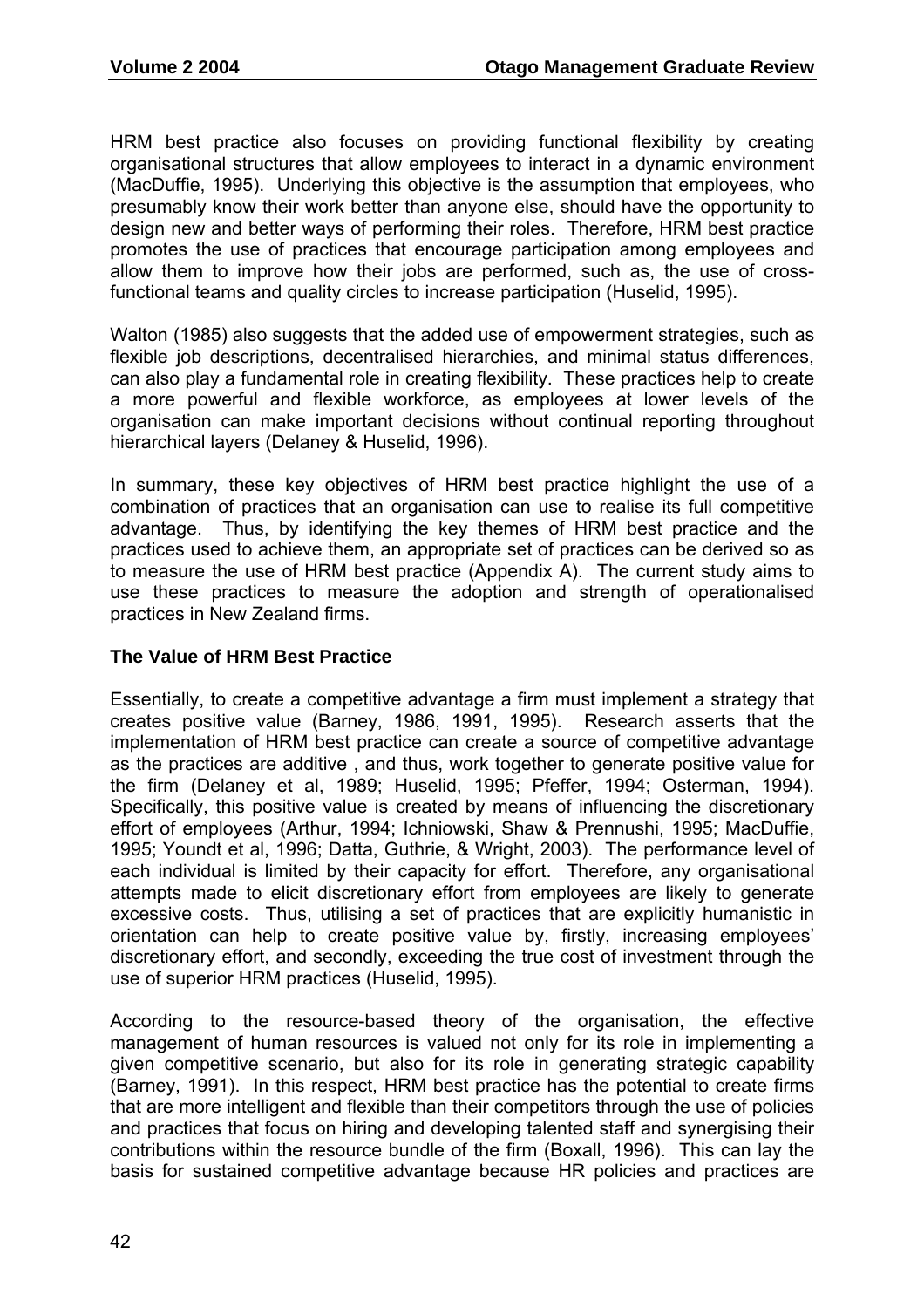socially complex and competitors may not be able to replicate their diversity and depth. In addition, the human resource is historically sensitive. Therefore, it takes time to develop a workforce that is embedded in the operational systems of a firm so that it enhances the firm's capabilities (Becker & Gerhart, 1996; Boxall, 1996).

It is expected that practitioners are being influenced by this research, and thus, understand the benefits that can be accrued through the adoption of HRM best practice. Therefore, it would seem that organisations around the world are relying upon HRM best practice to a great extent. The following section aims to discuss research that examines the use of HRM best practice in organisations to determine if this is the case.

### **Previous Research**

Research on HRM best practice suggests that it is widespread due to its universal applicability. In a study conducted by Black (1999), the relationship between national culture and the adoption of HRM best practice was examined across nine countries. The results indicated that while the practices have been more widely adopted in the U.S., the adoption of HRM best practice was sufficiently widespread, lending support to the suggestion that HRM best practice is universally applicable (Walton, 1985; Guest, 1997; 2004). Thus, these findings suggest that managers are not treating best practice as relevant only to certain circumstances but instead that best practice can indeed be applied regardless of contextual factors.

Similarly, Pil & Mac Duffie (1996) found that assembly plants can and do increase their use of best practice and that the trend is prevailing worldwide. The results, gathered from a longitudinal data set, containing 43 automobile assembly plants worldwide, suggested that between 1989 and 1994, most of the plants had increased the use of HRM best practice. These results suggest that despite cultural differences in a variety of countries, HRM best practice is being successfully adopted in a large number of automobile assembly plants. The study does note that there was variation in the rate of adoption over the five years.

Results from a study conducted by Wood and Albanese (1995) in the U.K. further supported the universal applicability of HRM best practice. However, considerable variation in the practices adopted was also found. The results based on data from 135 manufacturing plants indicated that the plants studied were extremely variable in their extent of use, with no tendency to cluster at the high end of the scale. The analysis also involved comparing the use of best practice in 1986 with 1990 data, which indicated some support that the use of HRM best practice was on the increase (Wood & Albanese, 1995).

While these studies give support for the universal applicability of HRM best practice and suggest that it is widespread, they do indicate some variation in the practices used. To gain insight into this variation, Wood and de Menezes (1998) examined whether HRM best practices were used in conjunction with one another, or whether they are being used in a more 'ad hoc' manner. The sample was comprised of over 2000 U.K. organisations with, at a minimum, 25 employees. From the results, it was found that four progressive styles of best practice adoption existed. The first class was characterised as low use of HRM best practice, the fourth high use. There was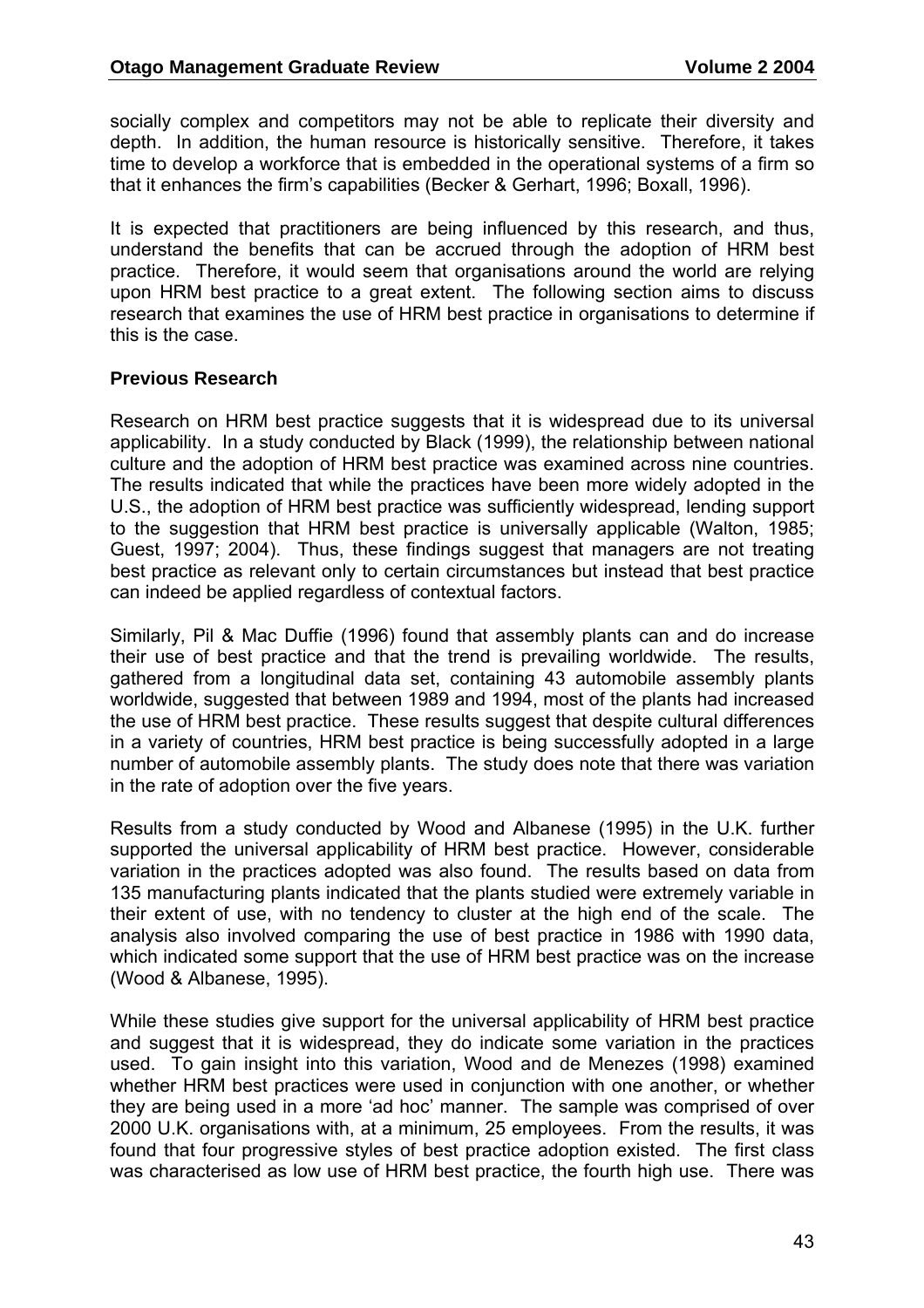an ordered progression, from the first to the fourth, which was clearly distinguishable by the different subsets of practices within each class. This suggests that not all organisations may focus on adopting HRM best practice as a total package, and may instead prefer to use several of the practices considered to be best.

Similarly, Osterman (1994) aimed to identify reasons for the variation of HRM best practice in the U.S. Several variables that are associated with the adoption of best practice were investigated to provide some insight as to why some organisations were adopting particular best practices. The empirical evidence of this study was conducted using 875 American manufacturing establishments with more than 50 employees across a range of different occupations. The results indicated that a number of variables were positively associated with the adoption of HRM best practice including, a market with increased international competition, high skill technology, and larger organisations.

These studies indicate that there is a reasonably widespread adoption of HRM best practice. Furthermore, much of this research supports the claim of universality. However, many of these studies focus on a large firm context and do not take into account the action of smaller firms, such as those abundant within a New Zealand context. Therefore, the next section will discuss the differences in small and large firms to highlight the value of studying HRM best practice in both small and large firm contexts.

### **Differences in Small and Large Firms**

Throughout the literature it is asserted that there are significant structural differences between small and large firms, which may have an effect on the adoption of HRM best practice (Massey, 2004). Firstly, smaller firms have a tendency to lack formal management structures with specialised staff, which can have an effect on a variety of management practices, such as training and reward systems (Bolton, 1971). Matlay (1999) asserts that the vast majority of owners or managers of small firms express a preference for informal management styles, which had a considerable effect on the type of practices implemented. For example, 92 percent of micro businesses and 68 percent of small businesses were found to prefer informal management practices. In contrast, none of the large firms and only 24 percent of medium sized firms shared this preference. Additionally, Hornsby and Kuratko (1990) studied 247 smaller ventures and found that firms with fewer than 50 employees had very little in place regarding formal HRM practices.

Secondly, research suggests that the larger the firm, the more likely it is to have an HR department (Johnson, 1999; 2000). Therefore, it may be considered that many of the smaller firms within New Zealand will lack the presence of an HR department or manager. The costs associated with hiring highly trained HR professionals are likely to be prohibitive for many of these smaller firms (Way, 2002). Consequently, HR activities often become the responsibility of general managers or staff involved in other areas of the business. This is problematic as the complexity of many HR activities is likely to result in them becoming a significant drain on managerial time and resources (Cook, 1999), which often leads to a low priority status being placed on HR issues. Also, the quality of HR decisions may well be affected by the fact that general managers, and other staff held responsible for HR issues, often lack training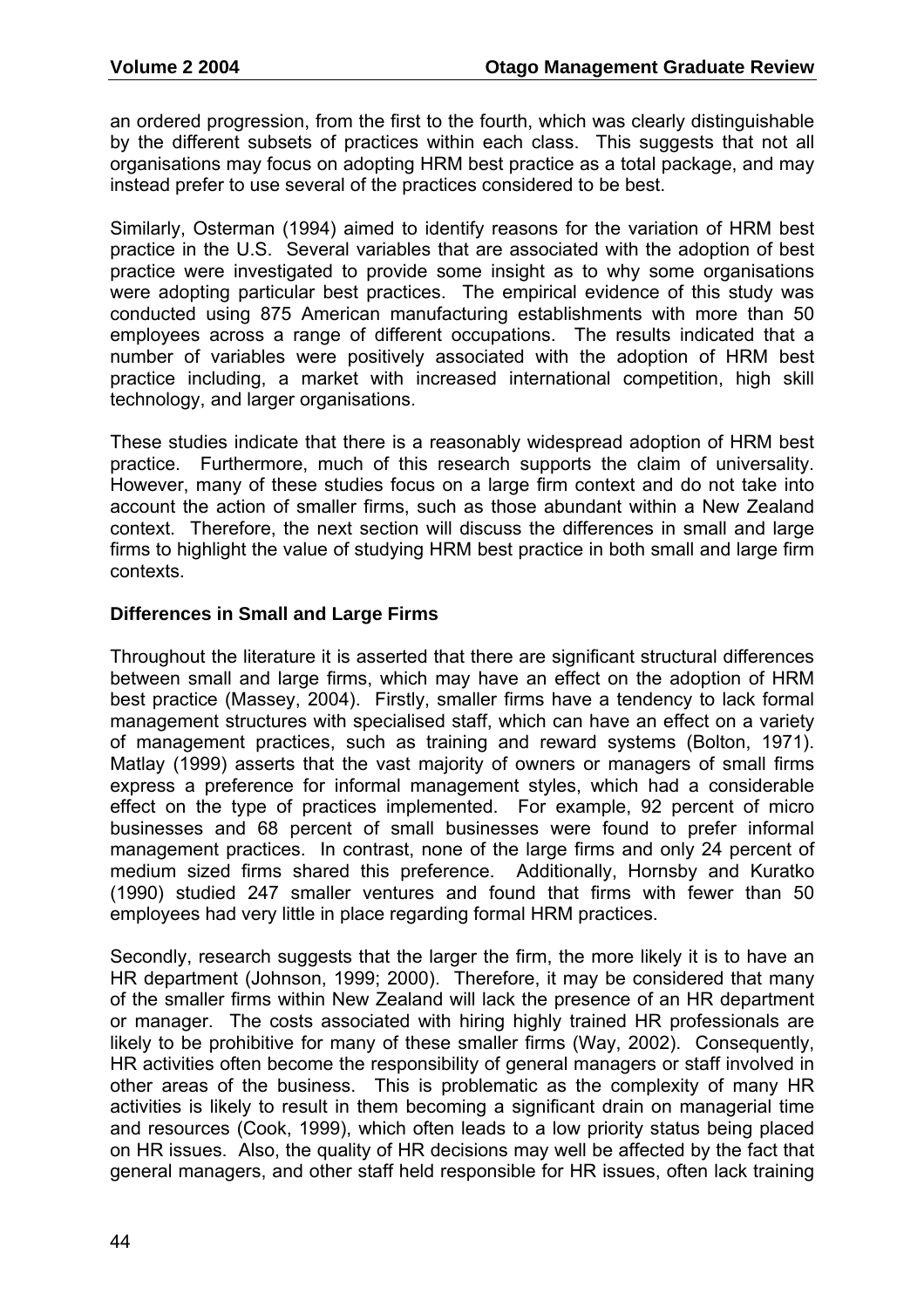and expertise in HRM (Way, 2002). As a result, it is not surprising that a direct sign of strategic HRM may be the presence of an HR department (Johnson, 1999). Therefore, the likelihood of a small firm implementing HRM best practice as an HR strategy would be considerably less than a large firm that has a department present that specifically addresses HRM issues.

Finally, another distinct difference between small and large firms, that requires further investigation, is the unique barriers to the implementation of effective HRM practices. A number of academics have expressed concerns that managers do not often take a proactive role in researching credible HRM programmes for their firm due to the low priority and short term view of HRM issues and the extent to which top management possess the particular knowledge and skills necessary to implement effective strategies (Schuler, 1990; Miller, 1991; Moore & Jennings, 1993; Gennard & Kelly, 1995; Kane, Crawford, & Grant, 1999). Furthermore, a lack of commitment to the implementation of these strategies can also create a barrier to firms, in the adoption of HRM best practice, due to little understanding of the long term benefits that a strategy such as best practice might have (Huselid, 1995; Legge, 1995; Kane et al, 1999). In addition, barriers that are associated with resource availability (Johnson, 2000) are a particular constraint to the adoption of HRM best practice, particularly for small firms, due to the resource paucity that is characteristic of them (Ghobadian & Gallear, 1997). Consequently, the variation in the adoption and strength of operationalised HRM best practices may be associated with the wide range of factors acting as barriers to effective HRM.

### **HRM Best Practice in Small Firms**

The current emphasis on HRM practices in large firms only, highlights the importance of examining whether these structural differences are significant enough to affect the universality of HRM best practice. A small amount of research has begun to broach this area and has identified the importance of understanding the HRM practices of small firms. In a study conducted by Merrilees and Miller (1996) the role of best practice as a key differentiator in small service enterprises was highlighted. The study examines the HRM practices of 57 Australian businesses in the hairdressing industry, all of which have no more than 20 employees. The results suggests that the number of best practices adopted by smaller firms will vary considerably more than the number of best practices adopted by larger organisations. Specifically, larger firms will tend to adopt more HRM best practice than smaller firms. This was also supported by Wood and de Menezes (1998).

However, in a recent study conducted by Sels, De Winne, Maes, Faems, Delmotte, and Forrier (2003), it was identified that the adoption of HRM best practice, is profitable for smaller organisations in Belgium. The study sampled 416 firms, stratified based on size, from four sectors , and involved firms with between 10 and 99 employees. The results indicated that the use of HRM best practice was low in smaller firms, with the average firm not even using half of the practices. However, the intense use of these practices was positively related to productivity and profitability, indicating that HRM best practice can offer surplus value for smaller organisations. This suggests that an extensive uptake of HRM best practice can be beneficial for small organisations.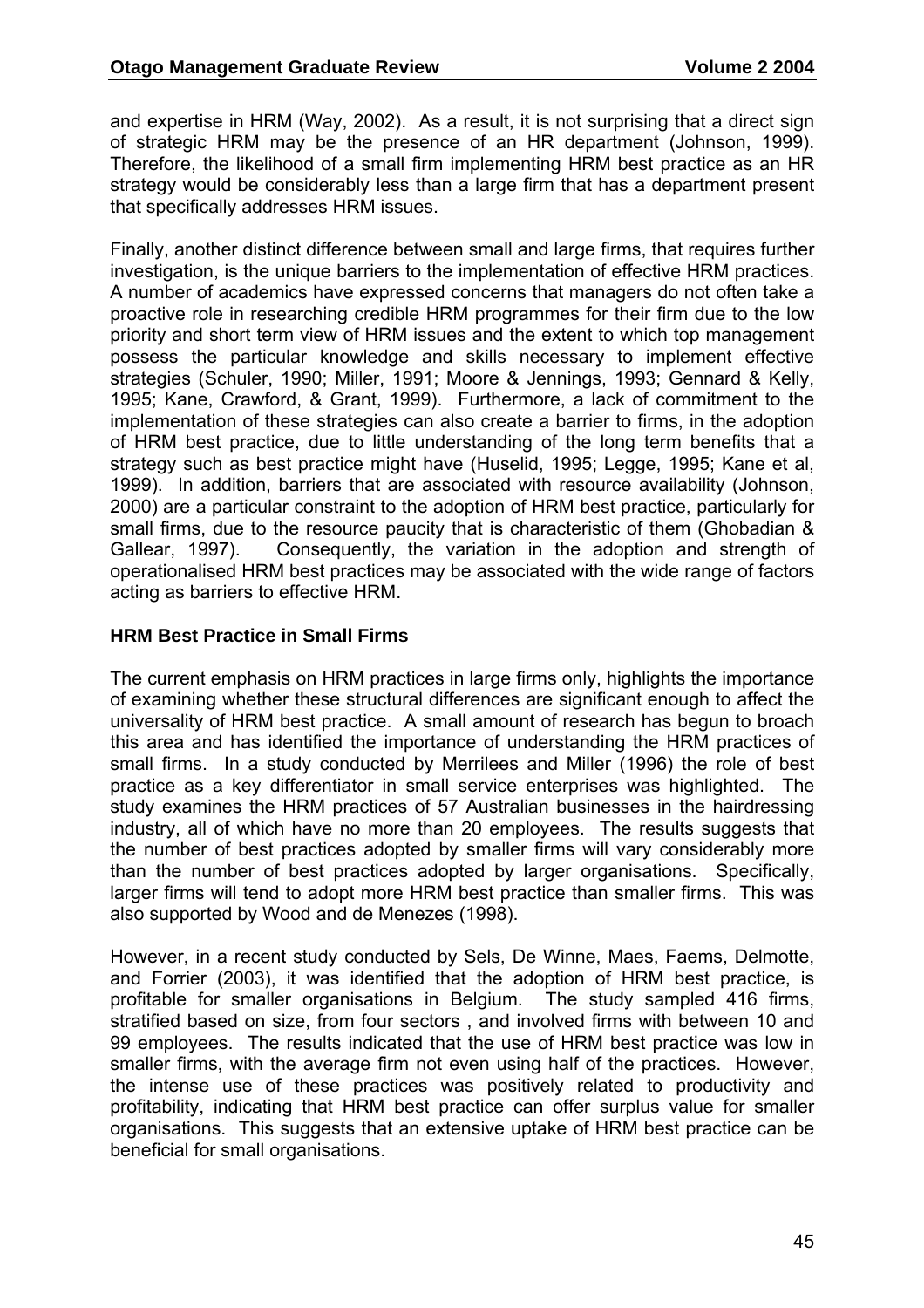### **HRM Best Practice in New Zealand Firms**

New Zealand is a nation of predominately small and medium sized enterprises (SME's). For example, in 1998 only 1.1 percent of enterprises employed 50 or more people. Furthermore, half a percent of enterprises employed 100 or more FTE's (Johnson, 1999). Consequently, New Zealand's characterisation of firm size contrasts markedly with those that prevail in other countries. For example, one of the most common definitions of firm size in New Zealand, states that SME's are those business employing up to 99 FTE, within which exist narrower classifications, involving a micro-business (fewer than six employees), small (six and 49), and medium (50 to 99) businesses (Cameron & Massey, 1999; Statistics New Zealand, 1997). Whereas, the most common definition of a small business in the U.S., is a business with fewer than 500 employees (Cameron & Massey, 1999; Small Business Administration, 1999).

Studies within New Zealand indicate that the size of a firm can have an effect on whether or not HRM best practice will be adopted. For example, Massey (2004) collected data from a mandatory questionnaire administered by Statistics New Zealand. There were almost 3000 responses, representing all sectors of the economy and spread across the whole country. The results indicated that there was considerable difference between the practices utilised in small and large firms, with larger firms more likely to undertake best practice. This reasonably poor rate of adoption was not considered to be surprising as the survey questions focussed on the existence of 'formal' systems and 'systematic' processes. Massey (2004) suggests these feature are unlikely to exist in small firms, which are more likely to be characterised by informality and process flexibility.

The results from research by Johnson (2000) were much more positive than in Massey (2004). Overall, the study suggests that New Zealand employers are not much different from those around the world. HRM functions indicated the use of some aspects of HRM best practice, and the need for improvement. However, the larger the firm studied, the more best practice-oriented it would be. It was also found that those firms implementing a larger number of HRM best practices were firms with an HR department present. This further confirms the theory that the presence of an HR department can have an influence on the implementation of HRM best practice.

#### **Objectives of the Research**

Based on a review of the literature, it is reasonable to surmise that HRM best practice may be universally applicable. However, the research which supports this perspective tends to focus on the context of larger firms. It has been noted that New Zealand is a nation of predominately small firms, many of which lack an HR department. Thus, the effects of firm size and the existence of an HR department on the adoption and strength of operationalised HRM best practices may have significant implications for New Zealand firms. Consequently, the purpose of the current study is to examine the use of HRM best practice in New Zealand firms.

The value in studying the use of HRM best practice in New Zealand firms is due to the little empirical research on best practice in New Zealand and the unique makeup of New Zealand industry due to the large number of smaller firms compared to the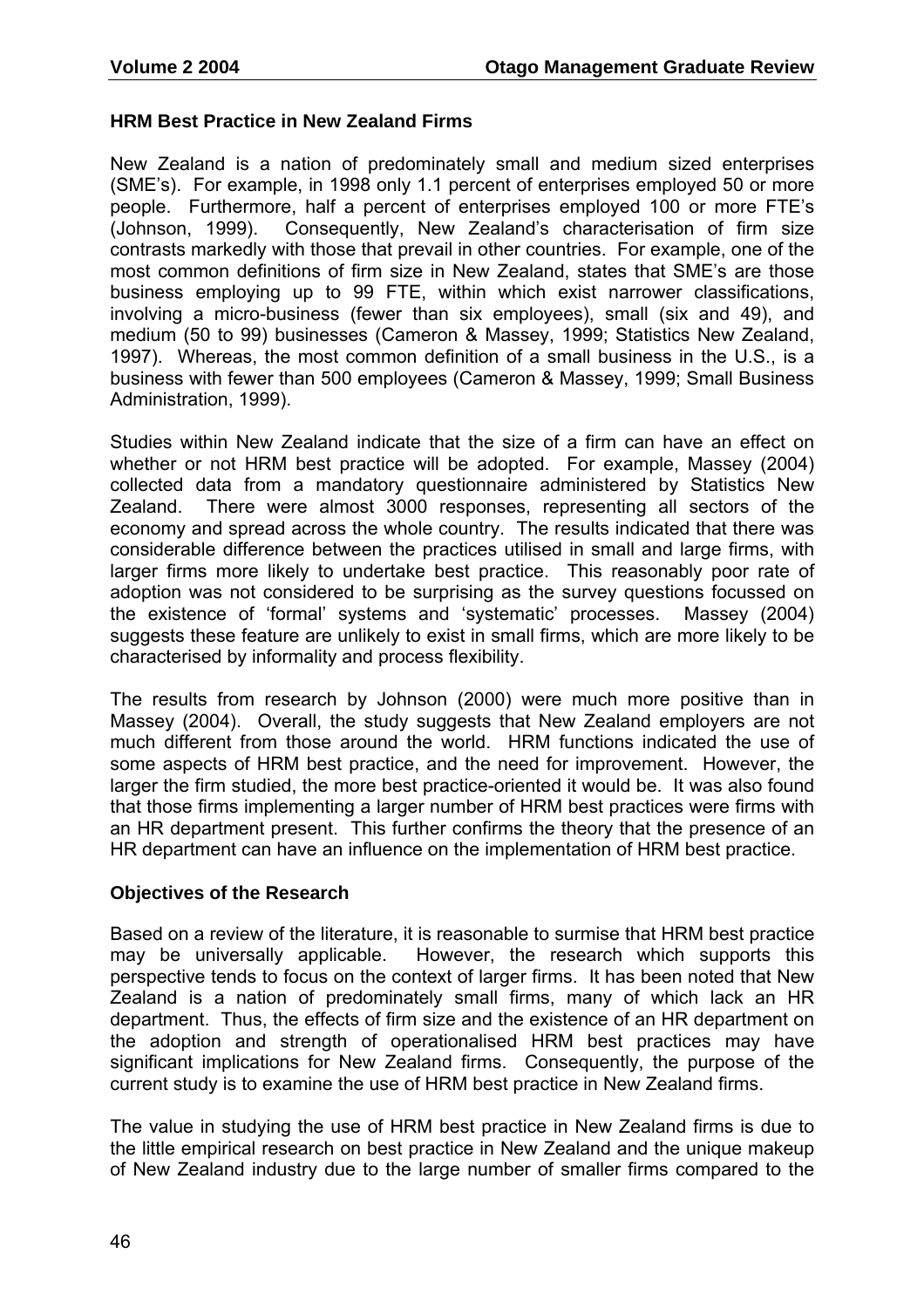U.S. and U.K. Additionally, the abundance of small firms in New Zealand means that this context may provide fruitful results in understanding the appropriateness of HRM best practice, in both small and large firms and firms with and without an HR department. It is hoped that this information will provide a guide to improving HRM in New Zealand firms.

To further extend the research, this paper also aims to identify whether there are any other practices that practitioners consider constitute HRM best practice, but that are not currently included in the literature. The purpose of this is to include a practitioner perspective in consolidating a standardised list of HRM best practices. Furthermore, this research will identify what, if any, obstacles managers face in the implementation of HRM best practice. It is hoped that this data will provide information that can help to guide firms through the future implementation of HRM best practice, thus enabling them to improve firm performance.

### **Research Hypotheses**

The extent to which New Zealand firms implement HRM best practices has been found to be related to the size of the firm, with larger firms implementing best practices to a greater extent than small firms (Johnson, 2000). Therefore, it is predicted that:

H1a: The adoption of HRM Best Practice will be related to the size of the firm. Specifically, larger firms will adopt a higher number of best practices than will smaller firms.

H1b: The strength of operationalised HRM best practices will be related to the size of the firm. Specifically, larger firms will operationalise their best practices to a greater extent than will smaller firms.

The presence of a specialist HR department and/or a HR manager is considered to be a significant structural difference in small and large firms. Therefore, the adoption and strength of operationalised HRM best practices may also be linked to the presence of an HR department. Thus, it is further predicted:

H2a: Firms with an HR department/specialist will adopt more best practices than firms with no HR department/specialist.

H2b: Firms with an HR department/specialist will operationalise their best practices to a greater extent than will firms with no HR department/specialist.

### **Methodology**

This study has two aims. Firstly, to determine the extent to which New Zealand firms adopt and operationalise HRM best practice and secondly to examine how this usage is related to firm size and the presence of an HRM department.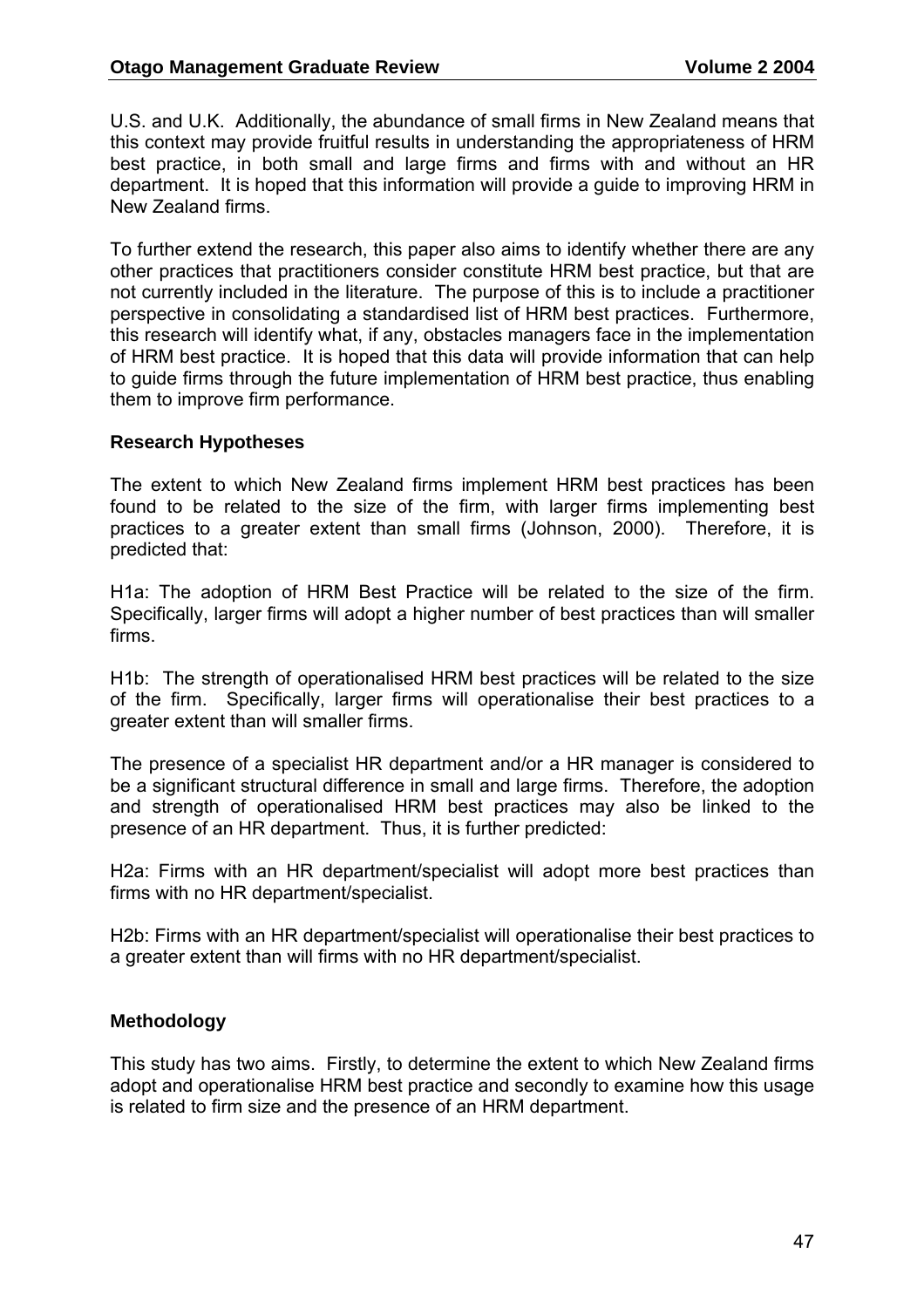### **Participants**

A list of possible firms that could participate in the research was generated from the latest online edition of Business Who's Who (2004). Auckland firms were chosen as there was a sufficient spread of businesses of all sizes.

### **Design and Procedure**

Participants for this study were selected using stratified sampling. The population was divided into six categories based on firm size (0-10; 11-20; 21-50; 51-100; 101- 500; 500+ employees). The number of firms within each category was then divided by 50 to derive the frequency number (n), which was used to select the sample by means of systematic sampling . To limit bias and sampling error, a random number was used to decide where to start on the sampling frame (Saunders et al, 1997). A total of 300 Auckland firms were selected, overall, from a population of almost 8,000 firms.

The survey contents included a covering letter, a questionnaire, an information sheet, a consent form, and a return addressed envelope. These survey contents were addressed to the manager of the firm, with the covering letter asking for the survey to be passed to the person most responsible for HRM. This aimed to mitigate the dilemma concerned with whether or not the specified role of an HR manager existed or not. To ensure that the most suitable person acted as respondent, a question concerning the amount of responsibility held regarding HRM issues was included in the questionnaire. This aimed to increase the likelihood of an accurate response.

The survey instruments were designed to ensure an adequate response rate was gained. For example, the covering letter aimed to appeal to the personal needs of HR managers or those interested in HRM in New Zealand. In addition, access to the results based upon voluntary involvement was offered to provide a further incentive. The survey contents also included a return addressed envelope to encourage an adequate response rate. Participation in this study was voluntary and confidentiality was guaranteed. These survey instruments were distributed to each firm by means of post. Two weeks was the maximum time allocated for response. The survey achieved a response rate of 30 percent.

#### **Data Collection**

The questionnaire used in this study is divided into four parts. The first part contains a range of demographic questions. Specifically, respondents were asked to provide information on their position in the firm, their level of responsibility for HRM activities, the size of the firm, and whether or not there was an HR department present. These questions primarily served to identify the dichotomous variables: firm size and HR department presence. They also intended to slowly lead the respondent into the more specific questions about the use of HRM practices.

The second section aimed to establish whether the organisations responding had a particular HRM best practice in place. These questions asked respondents to indicate, using a dichotomous yes/no response format, whether a particular practice was in place. If respondents answered yes, they were then asked to indicate, using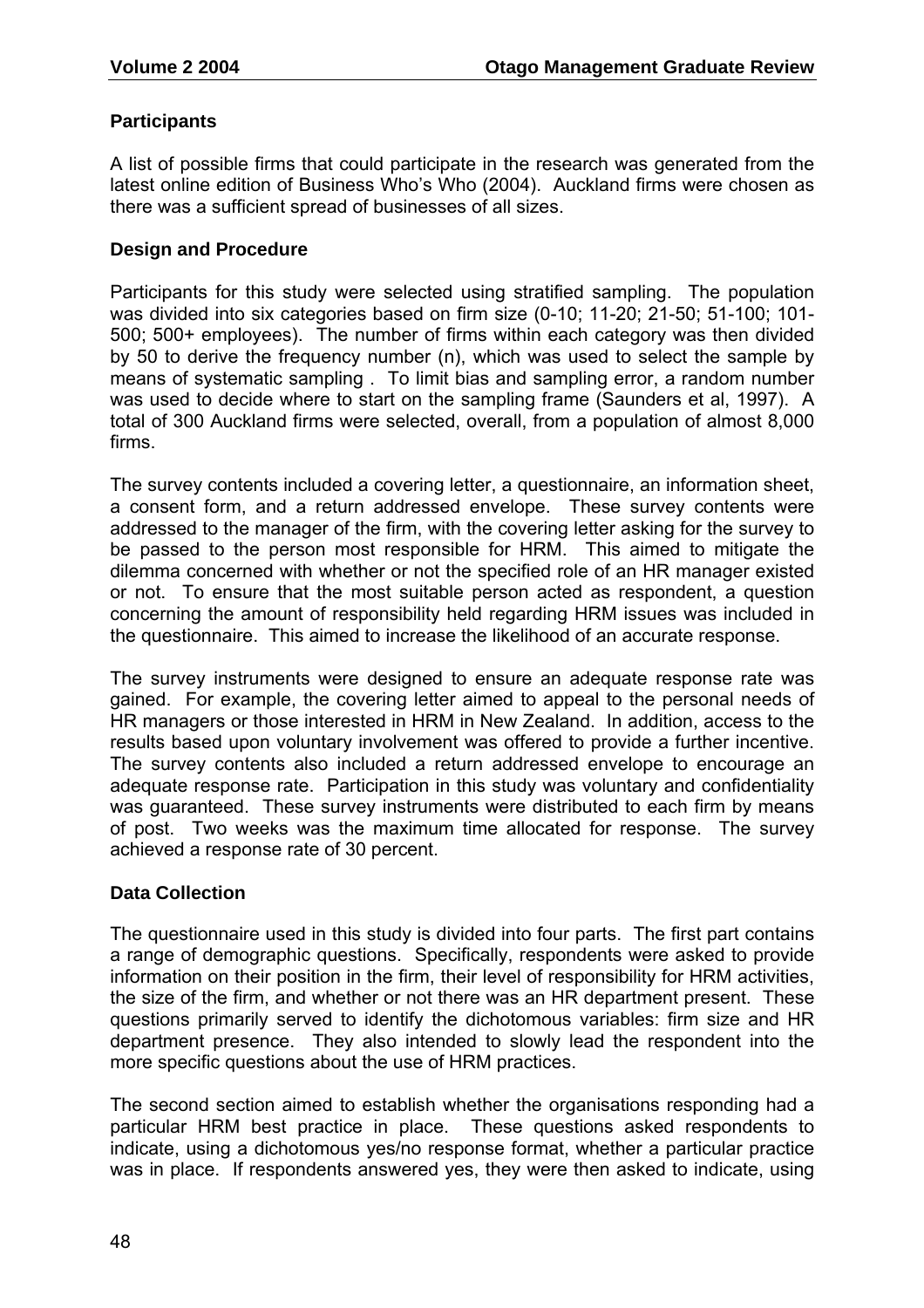a five-point likert scale, the strength of the practice  $(1 = used)$  very little,  $5 = used$  to a high extent). This second option to the questions enabled the strength of operationalised HRM best practices to be measured. By separating firms that did use the practices this study was able to identify both the adoption rates and the strength of operationalised HRM best practices.

The items used to measure the adoption and strength of operationalaised HRM best practices were based on an adapted version from Wood and Albanese (1995) (refer to Appendix A). These practices were derived from the theoretical framework developed by Walton (1985), on high commitment practice. The reliability of these measures had been tested by Wood and Albanese (1995) using latent trait analysis. The original set of 18 items was reduced down to 13 due to the low internal reliability of these items ( $a \leq 0.42$ ). In the current study, a split-half reliability test was conducted to ensure that the items were internally consistent. For the measures concerning the number of practices used, a reasonably low level of internal reliability was found (a = 0.592). However, this was not the case for the measures concerning the strength of operationalised practices ( $a = 0.705$ ).

The third part of the questionnaire required the respondent to identify any other practices that they thought were important for effective HRM. A space was provided for respondents to include these practices. The purpose of this is to consolidate a standardised list of HRM best practices using the practitioner perspective. Finally, the survey assessed obstacles that had been encountered when implementing any of the practices contained in the questionnaire. A list of possible obstacles identified in the literature was provided. A tick box response format was used for respondents to indicate whether the obstacle had been encountered. Respondents were also provided with the opportunity to include any other obstacles that were not included in the list.

### **The Sample**

An analysis of the demographic data in the first section of the questionnaire for this study showed that only 21 percent of respondents were HR specialists, whereas, 38 percent were general managers. A large proportion of respondents classified themselves as 'other', composing of positions such as chief executive officer, managing director, HR, safety, and quality manager, technical director, financial controller, administrator, and payroll manager.

Survey responses revealed that over 84 percent of respondents reported they had 'quite a lot' to 'a lot' of responsibility for HR issues. There were very few respondents with 'moderate' or less levels of responsibility (16 percent). This suggests that the covering letter ensured that the questionnaire was sent on to the person most responsible for HR issues in majority of the cases.

Furthermore, 45 percent of the firms participating in this study are classified as small while 55 percent are classified as medium/large. The difference between these two groups is reasonably small resulting in a good number of respondents in both size categories.

Finally, the data indicates that the larger the firm is, the more likely it is to have an HR department present (Table 2), which is supported by Johnson (1999; 2000)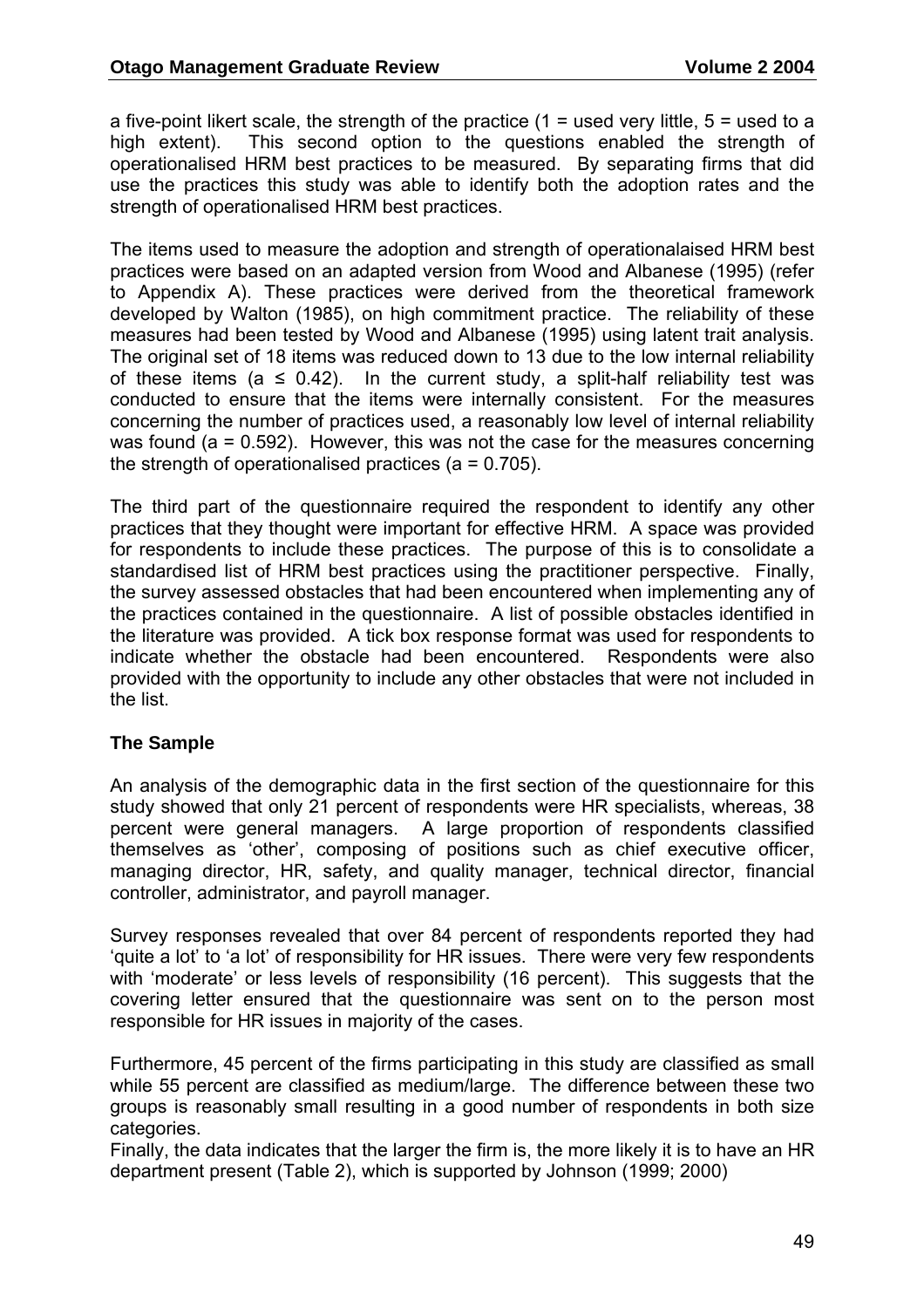|                            | HR Department ( $N = 31$ ) | No HR Department ( $N = 58$ ) |
|----------------------------|----------------------------|-------------------------------|
| Small Firms ( $N = 40$ )   |                            |                               |
| Medium/Large Firms ( $N =$ | 29                         |                               |
| 49)                        |                            |                               |

#### **Table 2: Firm Size by HR Department**

### **Results**

### **Adoption of HRM Best Practice and Firm Size**

Firstly, the relationship between the adoption of HRM best practice and firm size was assessed. The results of the chi square test in Table 3 (found below) show that there are statistically significant differences for five of the 14 practices; formal performance assessments of staff, a policy of no compulsory redundancy, teamwork, uniform terms and conditions of employment, and training budgets. The adoption of a higher number of best practices in larger firms was found as four of these practices were adopted significantly more in medium/large firms than in small. Only one practice, a policy of no compulsory redundancy, was adopted significantly more in small firms.

#### **Table 3: Adoption of Practices by Firm Size**

The second chi square test aimed to compare the overall adoption rates in small and medium/large firms. The results of this test (Table 4) suggest that medium/large

| <b>PRACTICES ADOPTED BY</b><br><b>RESPONDENTS</b> | <b>Small</b><br><b>Firms</b> | Med/Large<br><b>Firms</b> | <b>Total</b><br><b>Firms</b> | Pearson's<br><b>Coefficien</b><br>t | Significanc<br>e |
|---------------------------------------------------|------------------------------|---------------------------|------------------------------|-------------------------------------|------------------|
| Training as a Major Selection                     | $N = 40$ (%)<br>68           | $N = 49$ (%)<br>76        | $N = 89$ (%)<br>72           | .700                                | .403             |
| Criterion                                         | $(n=27)$                     | $(n=37)$                  | $(n=64)$                     |                                     |                  |
| Commitment as a Major                             | 93                           | 90                        | 91                           | .197b                               | .657             |
| <b>Selection Criterion</b>                        | $(n=37)$                     | $(n=44)$                  | $(n=81)$                     |                                     |                  |
| <b>Career Ladders</b>                             | 65                           | 67                        | 66                           | .054                                | .816             |
|                                                   | $(n=26)$                     | $(n=33)$                  | $(n=59)$                     |                                     |                  |
| <b>Teamwork</b>                                   | 83                           | 98                        | 91                           | 6.433b                              | $.011*$          |
|                                                   | $(n=33)$                     | $(n=48)$                  | $(n=81)$                     |                                     |                  |
| <b>Quality Circles</b>                            | 3                            | 33                        | 31                           | .072                                | .789             |
|                                                   | $(n=12)$                     | $(n=16)$                  | $(n=28)$                     |                                     |                  |
| <b>Training Budgets for Staff</b>                 | 50                           | 71                        | 62                           | 4.283                               | $.038*$          |
|                                                   | $(n=20)$                     | $(n=35)$                  | $(n=55)$                     |                                     |                  |
| A Policy of Job Design                            | 65                           | 59                        | 62                           | .316                                | .574             |
|                                                   | $(n=26)$                     | $(n=29)$                  | $(n=55)$                     |                                     |                  |
| <b>Employee Responsibility for</b>                | 100                          | 96                        | 98                           | 1.670b                              | .196             |
| Quality                                           | $(n=40)$                     | $(n=47)$                  | $(n=87)$                     |                                     |                  |
| <b>Flexible Job Descriptions</b>                  | 83                           | 71                        | 76                           | 1.497                               | .221             |
|                                                   | $(n=33)$                     | $(n=35)$                  | $(n=68)$                     |                                     |                  |
| A Policy of No Compulsory                         | 35                           | 10 <sup>1</sup>           | 21                           | 8.064                               | $.005*$          |
| Redundancy                                        | $(n=14)$                     | $(n=5)$                   | $(n=19)$                     |                                     |                  |
| Performance Assessments of                        | 65                           | 94                        | 81                           | 11.885                              | $.001**$         |
| Employees                                         | $(n=26)$                     | $(n=46)$                  | $(n=72)$                     |                                     |                  |
| The Use of Temporary Staff                        | 48                           | 57                        | 53                           | .822                                | .365             |
|                                                   | $(n=19)$                     | $(n=28)$                  | $(n=47)$                     |                                     |                  |
| Uniform Terms & Conditions of                     | 73                           | 90                        | 82                           | 4.468                               | $.035*$          |
| Employment                                        | $(n=29)$                     | $(n=44)$                  | $(n=73)$                     |                                     |                  |

Note:  $* = p \le 0.05$ 

\*\* = *p* ≤ 0.001

 $b =$  the minimum expected count is  $< 5$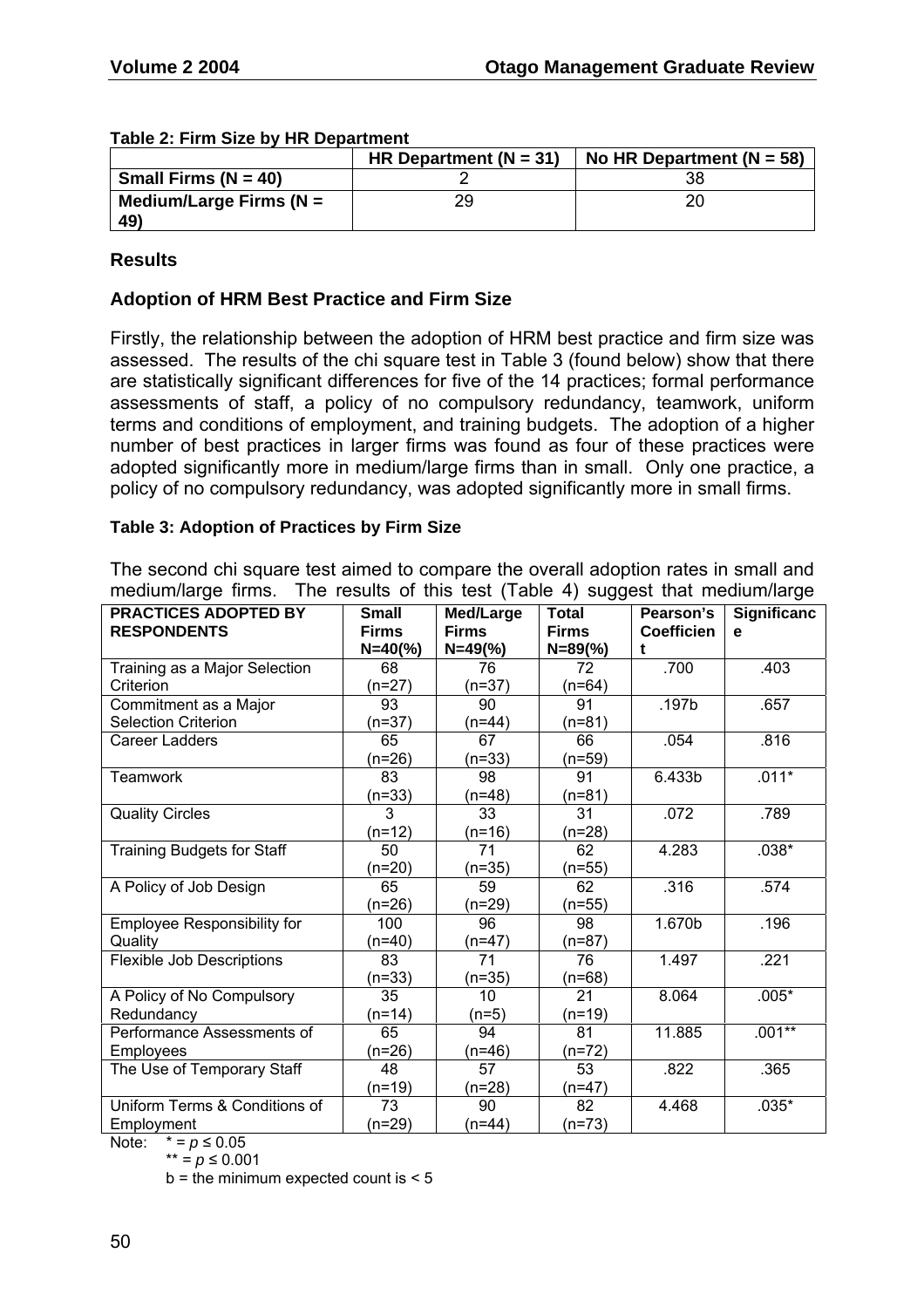firms do adopt more HRM best practices than small firms as 53 percent of medium/large firms adopted a high level of practices, where as, only 32 percent of small firms adopted best practice to a high extent. However, this difference was not significant ( $p = 0.89$ ).

| <b>Adoption Rate</b> | <b>Small Firms</b> | <b>Med/Large Firms</b> | <b>Total</b> |
|----------------------|--------------------|------------------------|--------------|
|                      | (%)                | $\frac{10}{6}$         | (9/0)        |
| Low $(0-6)$          | O                  | O                      |              |
| Medium (7-10)        | 63                 | 39                     | 49           |
| High (11-13)         | 32                 | 53                     | 44           |
| <b>Total</b>         | 100                | 100                    | 100          |

#### **Table 4: Adoption Rate by Firm Size**

The independent samples t-test indicated that the mean score for the adoption rate in small firms was 6.95. Whereas in medium/large firms the mean score for adoption was 7.47. However, the results of this test did not find this difference to be statistically significant.

While these tests indicate that there is no statistically significant difference in the adoption of HRM best practice, it is apparent that medium/large firms do adopt more practices. These results are in the direction predicted for hypothesis 1a. This suggests that larger firms do adopt a higher number of HRM best practices than do smaller firms. However, the magnitude of this difference is small. Additionally, these results must be interpreted with caution as the number of participants in the study reduced the cell count in to less than five on three occasions (refer to Table 3). Therefore, it is suggested that a larger study is required to confirm this result.

#### **The Strength of HRM Best Practice and Firm Size**

Secondly, the strength of practices that were operationalised and how this varies with firm size was examined. The mean scores for the strength of operationalised HRM best practices and the results of the t-test are reported in Table 5 (found below). The results indicate that small firm respondents operationalise seven of the adopted practices to a greater extent than larger firms. Whereas, eight of the adopted practices are operationalised to a greater extent by larger firms. This suggests that larger firms may operationalise HRM best practices to a greater extent than smaller firms. The standard deviations for these mean scores ranged between 0.000 and 1.142.

However, the results of the independent samples t-tests indicate that only two of these differences are statistically significant; flexible job descriptions, which are operationalised to a significantly greater extent in small firms and formal performance assessments of management staff, which are operationalised to a significantly greater extent in medium/large firms. While both of these results are statistically significant only one of them is in the direction predicted.

The mean differences for all the other areas of practice are found to be nonsignificant. This suggests that there is no difference in the operationalisation of HRM best practice in small and medium/large firms. Therefore, hypothesis 1b, which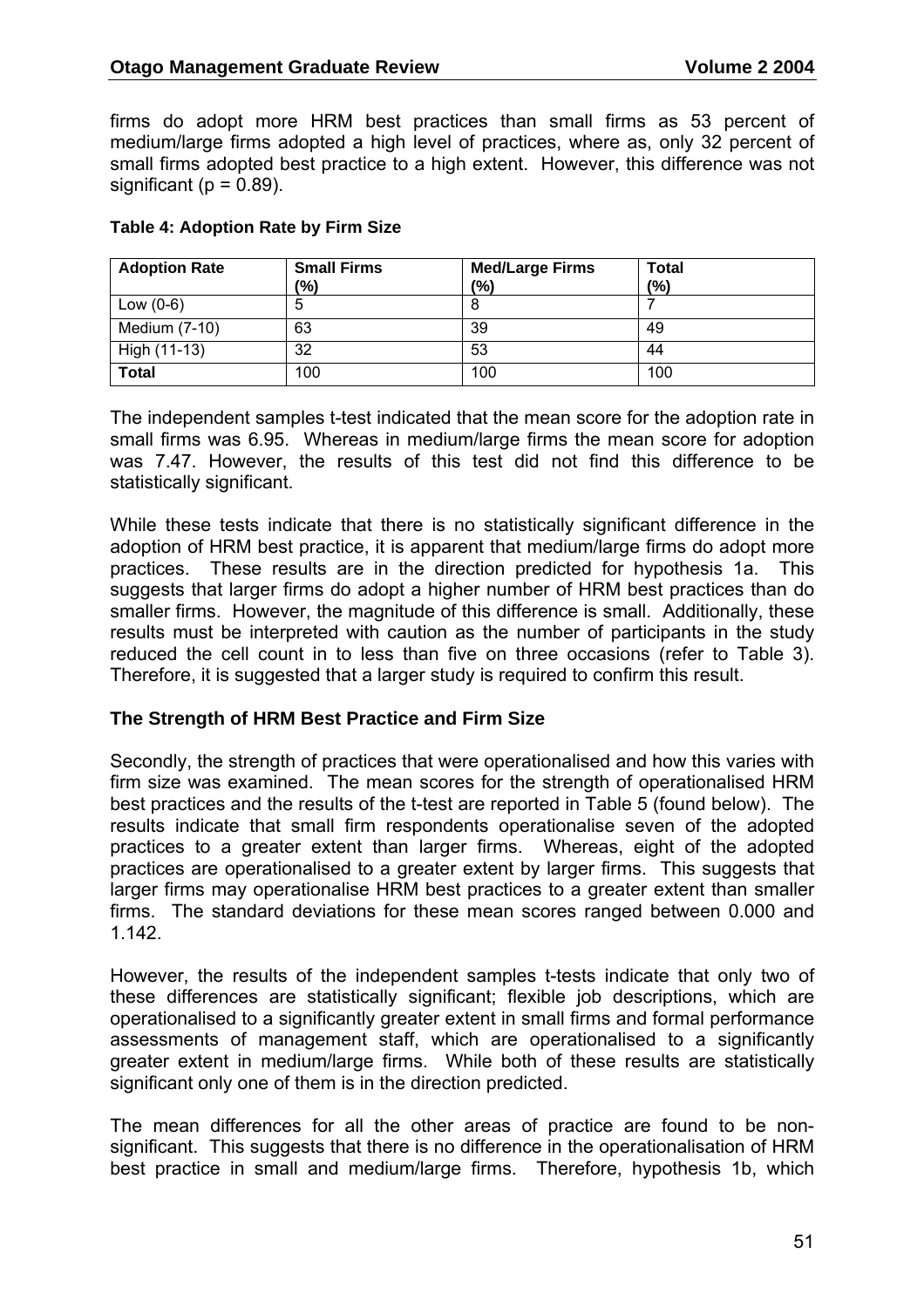predicts that larger firms will operationalise their best practices to a greater extent than will smaller firms, can be rejected.

#### **Table 5: Strength of Operationalised Practices by Firm Size**

| <b>PRACTICES IN PLACE</b>          | <b>Small Firms</b><br>$N = 40$<br>(Mean) | Medium/Large<br><b>Firms</b><br>$N = 49$ | <b>Total Firms</b><br>$N = 89$<br>(Mean) | <b>Significance</b> |
|------------------------------------|------------------------------------------|------------------------------------------|------------------------------------------|---------------------|
|                                    |                                          | (Mean)                                   |                                          |                     |
| Training as a Major Selection      | 3.78                                     | 3.76                                     | $\overline{3.77}$                        | .926                |
| Criterion                          | $(n=27)$                                 | $(n=37)$                                 | $(n=64)$                                 |                     |
| Commitment as a Major              | 4.14                                     | 4.25                                     | 4.20                                     | .522                |
| <b>Selection Criterion</b>         | (n=29)                                   | $(n=52)$                                 | $(n=81)$                                 |                     |
| <b>Career Ladders</b>              | 3.54                                     | 3.70                                     | 3.63                                     | .569                |
|                                    | $(n=26)$                                 | $(n=33)$                                 | $(n=59)$                                 |                     |
| Teamwork                           | 4.30                                     | 4.46                                     | 4.40                                     | .331                |
|                                    | $(n=33)$                                 | $(n=48)$                                 | $(n=81)$                                 |                     |
| <b>Quality Circles</b>             | 3.25                                     | 3.19                                     | 3.21                                     | .877                |
|                                    | $(n=12)$                                 | $(n=16)$                                 | (n=28)                                   |                     |
| <b>Training Budgets for</b>        | 1.85                                     | 2.00                                     | 1.96                                     | .188                |
| Management Staff                   | $(n=20)$                                 | $(n=35)$                                 | $(n=55)$                                 |                     |
| Training Budgets for Shop          | 1.90                                     | 2.03                                     | 2.01                                     | .418                |
| <b>Floor Staff</b>                 | $(n=20)$                                 | $(n=35)$                                 | $(n=55)$                                 |                     |
| A Policy of Job Design             | 3.04                                     | 3.21                                     | 3.13                                     | 5.22                |
|                                    | $(n=26)$                                 | $(n=29)$                                 | $(n=55)$                                 |                     |
| <b>Employee Responsibility for</b> | 4.13                                     | 3.87                                     | 3.99                                     | .105                |
| Quality                            | $(n=40)$                                 | $(n=47)$                                 | $(n=87)$                                 |                     |
| <b>Flexible Job Descriptions</b>   | 4.03                                     | 3.40                                     | 3.71                                     | $.009*$             |
|                                    | $(n=33)$                                 | $(n=35)$                                 | (n=68)                                   |                     |
| A Policy of No Compulsory          | 4.43                                     | 5.00                                     | 4.58                                     | .199                |
| Redundancy                         | $(n=14)$                                 | $(n=5)$                                  | $(n=19)$                                 |                     |
| Performance Assessments of         | 1.69                                     | 1.96                                     | 1.91                                     | $.045*$             |
| Management Staff                   | $(n=26)$                                 | $(n=46)$                                 | $(n=72)$                                 |                     |
| Performance Assessments of         | 1.73                                     | 1.65                                     | 1.86                                     | .645                |
| Shop Floor Staff                   | $(n=26)$                                 | $(n=46)$                                 | $(n=72)$                                 |                     |
| The Use of Temporary Staff         | 3.00                                     | 2.93                                     | 3.02                                     | .873                |
|                                    | $(n=19)$                                 | $(n=28)$                                 | $(n=47)$                                 |                     |
| Uniform Terms & Conditions of      | 4.48                                     | 4.57                                     | 4.53                                     | .597                |
| Employment                         | $(n=29)$                                 | $(n=44)$                                 | $(n=73)$                                 |                     |

Note: Scale:  $1 =$  used to a low extent, and  $5 =$  used to a high extent.

 $* = p ≤ 0.05$ 

### **Adoption of HRM Best Practice and HR Departments**

Thirdly, the adoption of HRM best practice and the presence of an HR department were examined. The results of the chi square tests are displayed in Table 6 (found below), which indicates that there are statistically significant differences for five of the 13 practices. Firms with an HR department present adopted more HRM best practices than firms without an HR department present in the areas of; training budgets, career ladders, formal performance assessments of staff, and teamwork. Only a policy of no compulsory redundancy, was adopted more in firms without an HR department present. No statistical differences were found for the other practices. This suggests that firms, with an HR department present, tend to adopt a higher number of practices than firms without an HR department present but only in certain areas of HRM.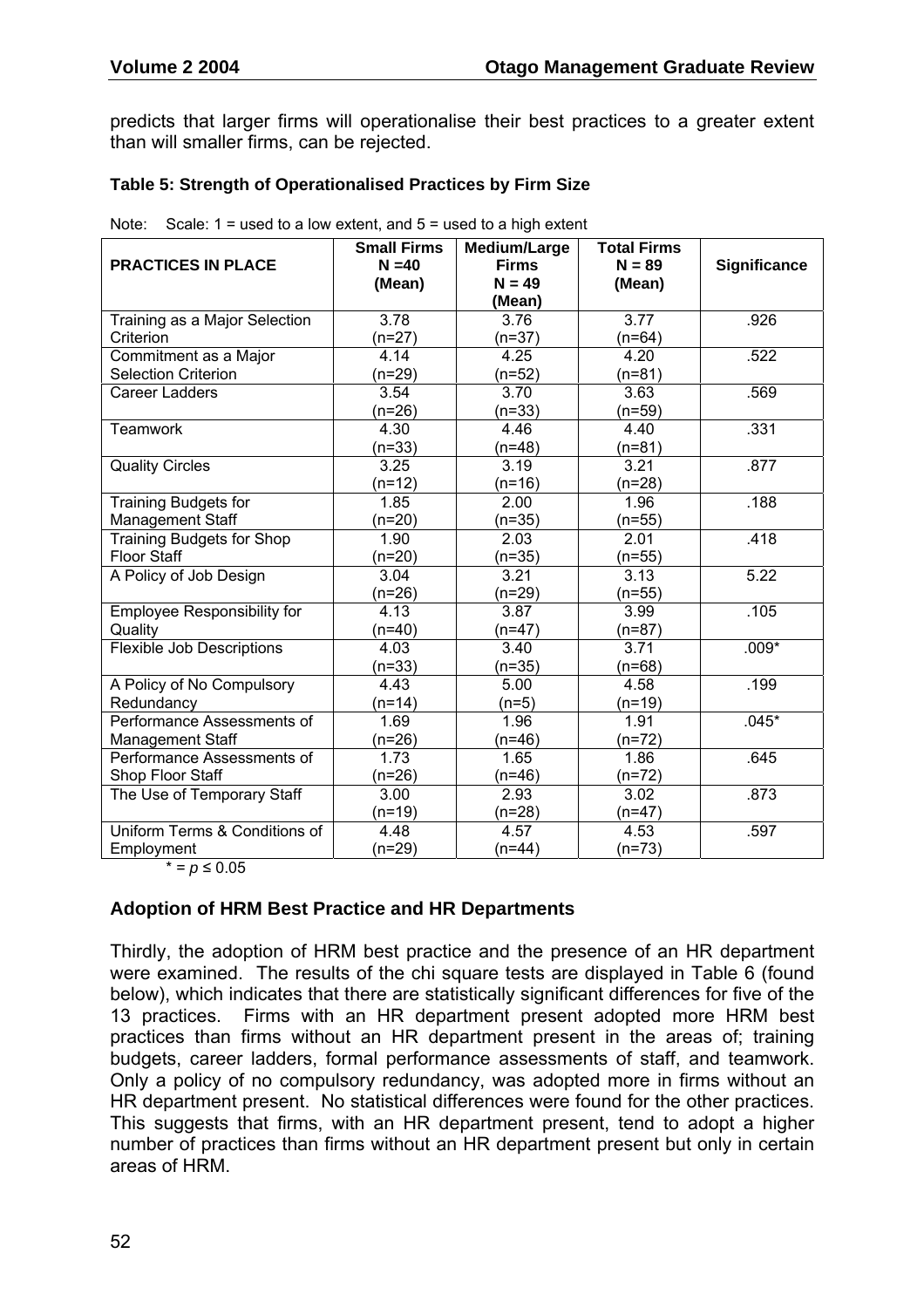### **Table 6: Adoption of Practices by HR Department**

| Note: | $** = p ≤ 0.001$ |
|-------|------------------|
|       | $* = n < 0.05$   |

| $\sim$ - $\sim$ $\sim$      |               |                 |                    |                    |                     |
|-----------------------------|---------------|-----------------|--------------------|--------------------|---------------------|
| <b>PRACTICES</b>            | <b>No HRD</b> | <b>HRD</b>      | <b>Total Firms</b> | Pearson's          |                     |
| <b>ADOPTED BY</b>           | $N = 58$      | $N = 31$        | $N = 89$           | <b>Coefficient</b> | <b>Significance</b> |
| <b>RESPONDENTS</b>          | $(\%)$        | $(\%)$          | (%)                |                    |                     |
| Training as a Major         | 67            | 81              | 72                 | 1.797              | 1.80                |
| <b>Selection Criterion</b>  | $(n=39)$      | $(n=25)$        | $(n=64)$           |                    |                     |
| Commitment as a Major       | 90            | 94              | 91                 | .374b              | .541                |
| <b>Selection Criterion</b>  | $(n=52)$      | $(n=29)$        | $(n=81)$           |                    |                     |
| <b>Career Ladders</b>       | 55            | 87              | 66                 | 9.214              | $.002*$             |
|                             | $(n=32)$      | $(n=27)$        | $(n=59)$           |                    |                     |
| <b>Teamwork</b>             | 86            | 100             | 91                 | 4.968b             | $.030*$             |
|                             | $(n=50)$      | $(n=31)$        | $(n=81)$           |                    |                     |
| <b>Quality Circles</b>      | 29            | 36              | 32                 | .357               | .550                |
|                             | $(n=17)$      | $(n=11)$        | $(n=28)$           |                    |                     |
| <b>Training Budgets for</b> | 48            | 87              | 62                 | 12.896             | $.000**$            |
| <b>Staff</b>                | $(n=28)$      | $(n=27)$        | $(n=55)$           |                    |                     |
| A Policy of Job Design      | 62            | 61              | 62                 | .005               | .943                |
|                             | $(n=36)$      | $(n=19)$        | $(n=55)$           |                    |                     |
| Employee                    | 97            | 100             | 98                 | 1.094b             | .296                |
| Responsibility for          | $(n=56)$      | $(n=31)$        | $(n=87)$           |                    |                     |
| Quality                     |               |                 |                    |                    |                     |
| Flexible Job                | 76            | $\overline{77}$ | 76                 | .027               | .869                |
| Descriptions                | $(n=44)$      | $(n=24)$        | $(n=68)$           |                    |                     |
| A Policy of No              | 31            | 3               | 21                 | 9.304              | $.002*$             |
| Compulsory                  | $(n=18)$      | $(n=1)$         | $(n=19)$           |                    |                     |
| Redundancy                  |               |                 |                    |                    |                     |
| Performance                 | 72            | 97              | 81                 | 7.758              | $.005*$             |
| <b>Assessments of Staff</b> | $(n=42)$      | $(n=30)$        | $(n=72)$           |                    |                     |
| The Use of Temporary        | 47            | 65              | 53                 | 2.616              | .106                |
| <b>Staff</b>                | $(n=27)$      | $(n=20)$        | $(n=47)$           |                    |                     |
| Uniform Terms &             | 79            | 87              | 82                 | .831               | .362                |
| Conditions of               | $(n=46)$      | $(n=27)$        | $(n=73)$           |                    |                     |
| Employment                  |               |                 |                    |                    |                     |

 $b =$  the minimum expected count is  $\leq 5$ .

The second chi square test examined the overall adoption rate in firms with and without an HR department present. The results, presented in Table 7, suggest that firms with an HR department present adopt a higher number of HRM best practices than firms without an HR department present as the percentage of firms with a high adoption rate was greater in firms with an HR department present. This difference was found to be statistically significant ( $p = .022$ ).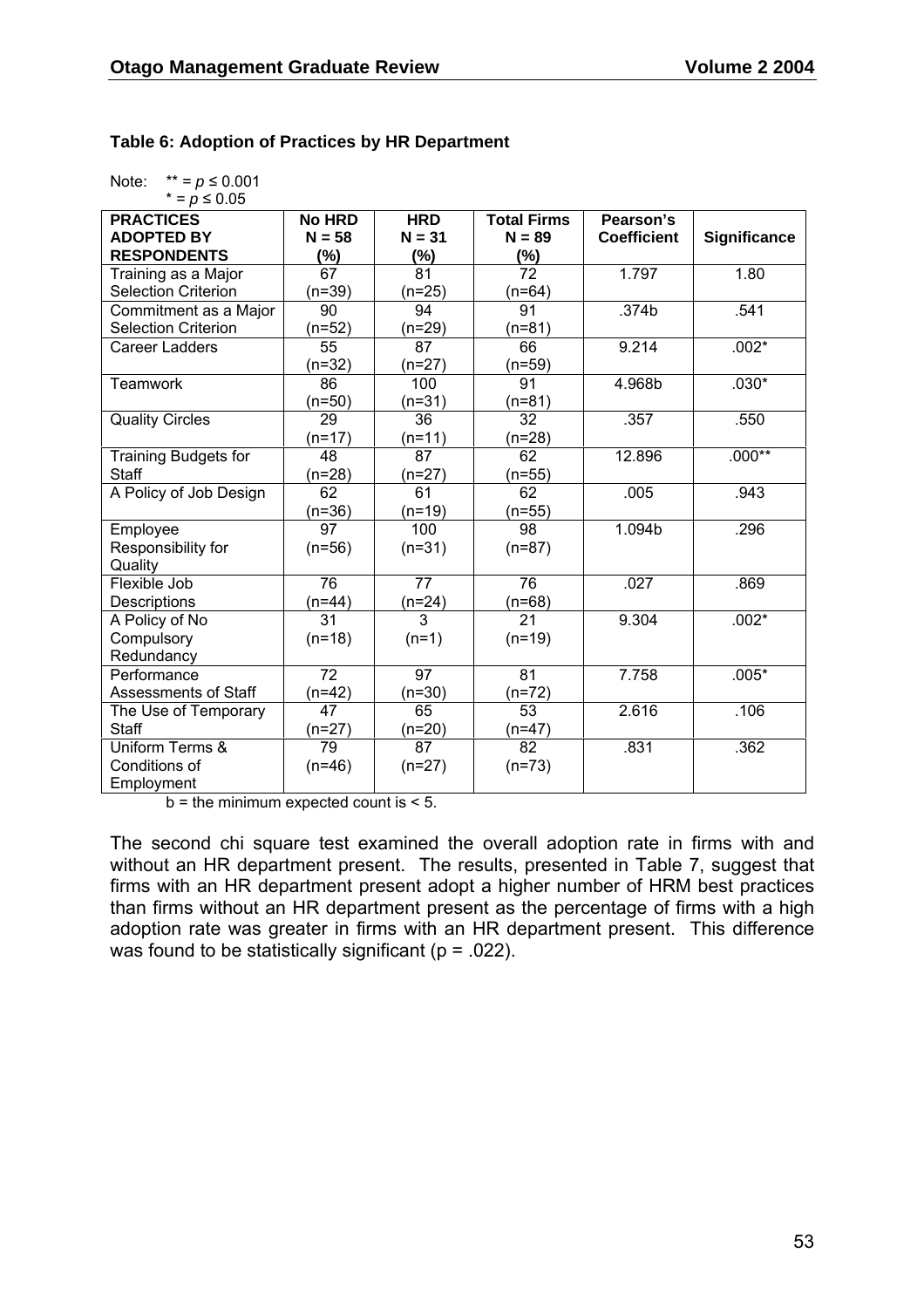| <b>Adoption Rate</b> | <b>HR Department</b><br>(%) | <b>No HR Department</b><br>$\frac{1}{2}$ | <b>Total</b><br>(%) |
|----------------------|-----------------------------|------------------------------------------|---------------------|
| Low $(0-6)$          |                             |                                          |                     |
| Medium (7-9)         | 39                          | 55                                       | 49                  |
| High (11-13)         | 61                          | 35                                       |                     |
| <b>Total</b>         | 100                         | 100                                      | 100                 |

### **Table 7: Adoption Rate by HR Department**

An independent samples t-test further confirmed this result. Firms with an HR department present adopted on average 8.00 of the practices compared to firms with no HR department present, which adopted an average of 6.83. This difference is large and is found to be statistically significant suggesting that the presence of an HR department influences the number or practices a firm has in place.

Overall, these results show support for hypothesis 2a, which predicts that firms with an HR department/specialist present will adopt more HRM best practices than firms with no HR department/specialist. However, again it should be noted that the number of participants in this study reduced the cell count to less than five on three occasions (refer to Table 6), so these results must be interpreted with caution.

### **The Strength of HRM Best Practice and HR Departments**

Finally, the strength of operationalised practices and how this related to the existence of an HR department was examined. These results are presented in Table 8 (found below). The standard deviations for the mean scores ranged between 0.378 and 1.506. A statistically significant difference was found for one practice; flexible job descriptions. This practice was found to be operationalised to a significantly greater extent in firms that do not have an HR department present. No statistically significant differences were found for all the other practices. This suggests that firms with no HR department present tend to operationalise their practices to a slightly greater extent than firms with an HR department present. However, this is only in one area of HRM best practice, thus, the magnitude of the difference is small. Therefore, no support is found for hypothesis 2b.

### **Other Practices considered as HRM Best Practice**

Along with the use of HRM best practice, this study also aimed to explore whether there were any other practices that respondents thought constituted as HRM best practice. Respondents identified a number of practices, including; mentoring, regular work force briefings that facilitate information sharing, social functions that include employees and their families, open door policy, and benchmarking of remuneration schemes. However, there was insufficient support for any one particular practice put forward by respondents, as only three respondents at most put forward the same practice. This suggests that the list of practices identified in the literature, and subsequently used in this study, seemed to provide a suitable set of practices that are considered by practitioners to be best.

### **Obstacles to the Implementation of HRM Best Practice**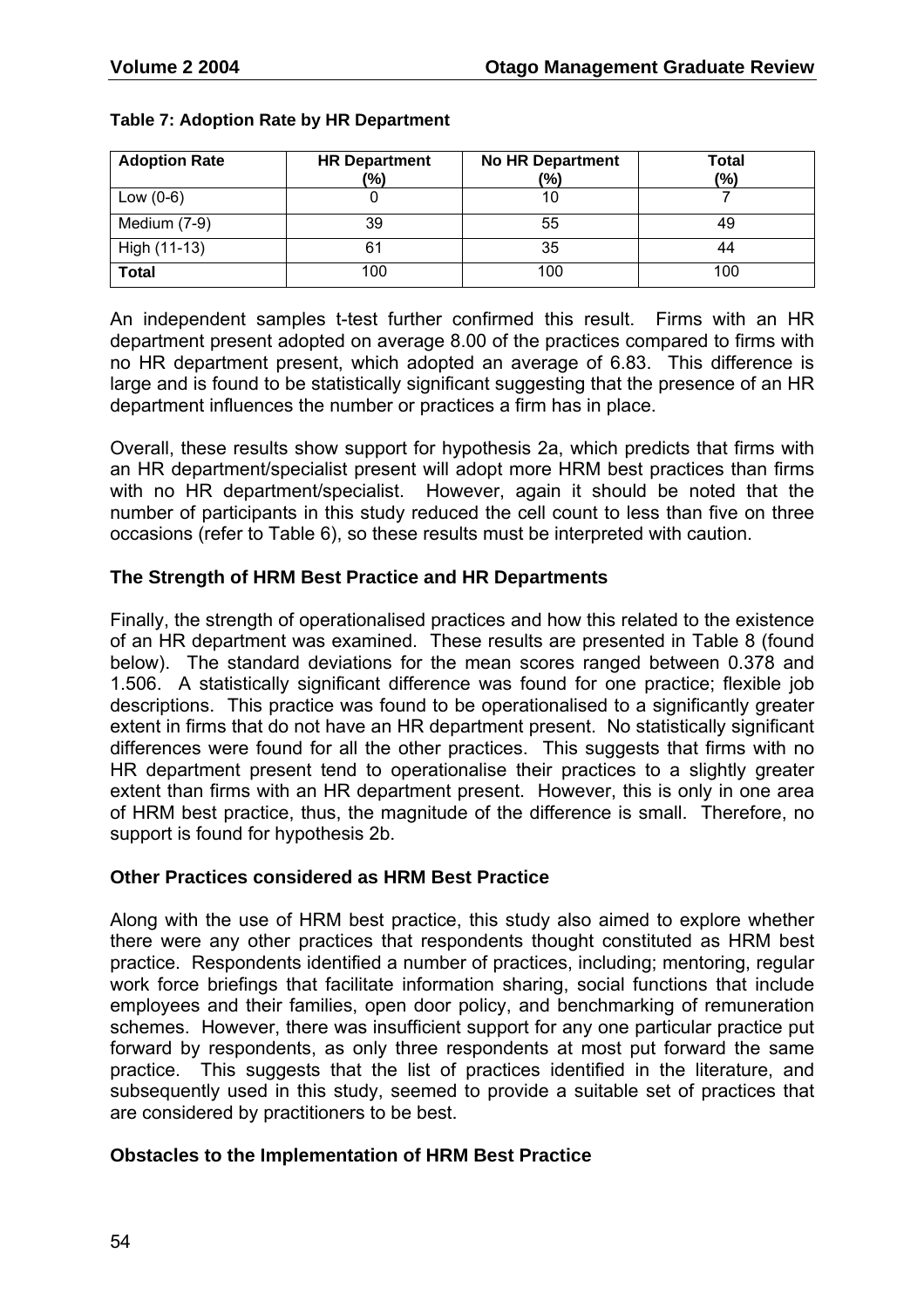The current study also aimed to identify obstacles encountered by respondents during the implementation of HRM best practice. The results, presented in Table 9, indicate that, overall, a lack of time to implement best practice, a resistance to change from employees, and top management viewing HR as low priority are the three most frequently encountered obstacles affecting the successful implementation of HRM best practice.

### **Table 8: Strength of Operationalised Practices by HR Department**

Note: Scale:  $1 =$  used to a low extent, and  $5 =$  used to a high extent \* = *p* ≤ 0.05

| <b>PRACTICES IN PLACE</b>             | <b>No HRD</b><br>$N = 58$ | <b>HRD</b><br>$N = 31$ | <b>Total Firms</b><br>$N = 89$ | <b>Significance</b> |
|---------------------------------------|---------------------------|------------------------|--------------------------------|---------------------|
|                                       | (Mean)                    | (Mean)                 | (Mean)                         |                     |
| Training as a Major Selection         | 3.74                      | 3.80                   | 3.77                           | .806                |
| Criterion                             | $(n=39)$                  | $(n=25)$               | $(n=64)$                       |                     |
| Commitment as a Major                 | 4.17                      | 4.24                   | 4.20                           | .714                |
| <b>Selection Criterion</b>            | (n=52)                    | $(n=29)$               | $(n=81)$                       |                     |
| <b>Career Ladders</b>                 | 3.78                      | 3.44                   | 3.63                           | .222                |
|                                       | $(n=32)$                  | $(n=27)$               | $(n=59)$                       |                     |
| <b>Teamwork</b>                       | 4.38                      | 4.42                   | 4.40                           | .808                |
|                                       | $(n=50)$                  | $(n=31)$               | (n=81)                         |                     |
| <b>Quality Circles</b>                | 3.35                      | 3.00                   | 3.21                           | .387                |
|                                       | $(n=17)$                  | $(n=11)$               | $(n=28)$                       |                     |
| <b>Training Budgets for</b>           | 1.89                      | 2.04                   | 1.98                           | .331                |
| Management Staff                      | $(n=28)$                  | $(n=27)$               | $(n=55)$                       |                     |
| <b>Training Budgets for Shop</b>      | 1.93                      | 2.04                   | 2.01                           | .478                |
| <b>Floor Staff</b>                    | $(n=28)$                  | $(n=27)$               | $(n=55)$                       |                     |
| A Policy of Job Design                | 3.25                      | 2.89                   | 3.13                           | .196                |
|                                       | (n=36)                    | $(n=19)$               | $(n=55)$                       |                     |
| <b>Employee Responsibility for</b>    | 4.09                      | 3.81                   | 3.99                           | .081                |
| Quality                               | (n=56)                    | $(n=31)$               | $(n=87)$                       |                     |
| Flexible Job Descriptions             | 3.89                      | 3.38                   | 3.71                           | $.045*$             |
|                                       | $(n=44)$                  | $(n=24)$               | (n=68)                         |                     |
| A Policy of No Compulsory             | 4.56                      | 5.00                   | 4.58                           | .620                |
| Redundancy                            | (n=18)                    | $(n=1)$                | $(n=19)$                       |                     |
| Performance Assessments of            | 1.83                      | 1.90                   | 1.81                           | .608                |
| <b>Management Staff</b>               | $(n=42)$                  | $(n=30)$               | $(n=72)$                       |                     |
| Performance Assessments of            | 1.64                      | 1.73                   | 1.86                           | .586                |
| Shop Floor Staff                      | $(n=42)$                  | $(n=30)$               | $(n=72)$                       |                     |
| The Use of Temporary Staff            | 2.96                      | 2.95                   | 3.02                           | .977                |
|                                       | (n=27)                    | $(n=20)$               | $(n=47)$                       |                     |
| <b>Uniform Terms &amp; Conditions</b> | 4.54                      | 4.52                   | 4.53                           | .879                |
| of Employment                         | $(n=46)$                  | $(n=27)$               | $(n=73)$                       |                     |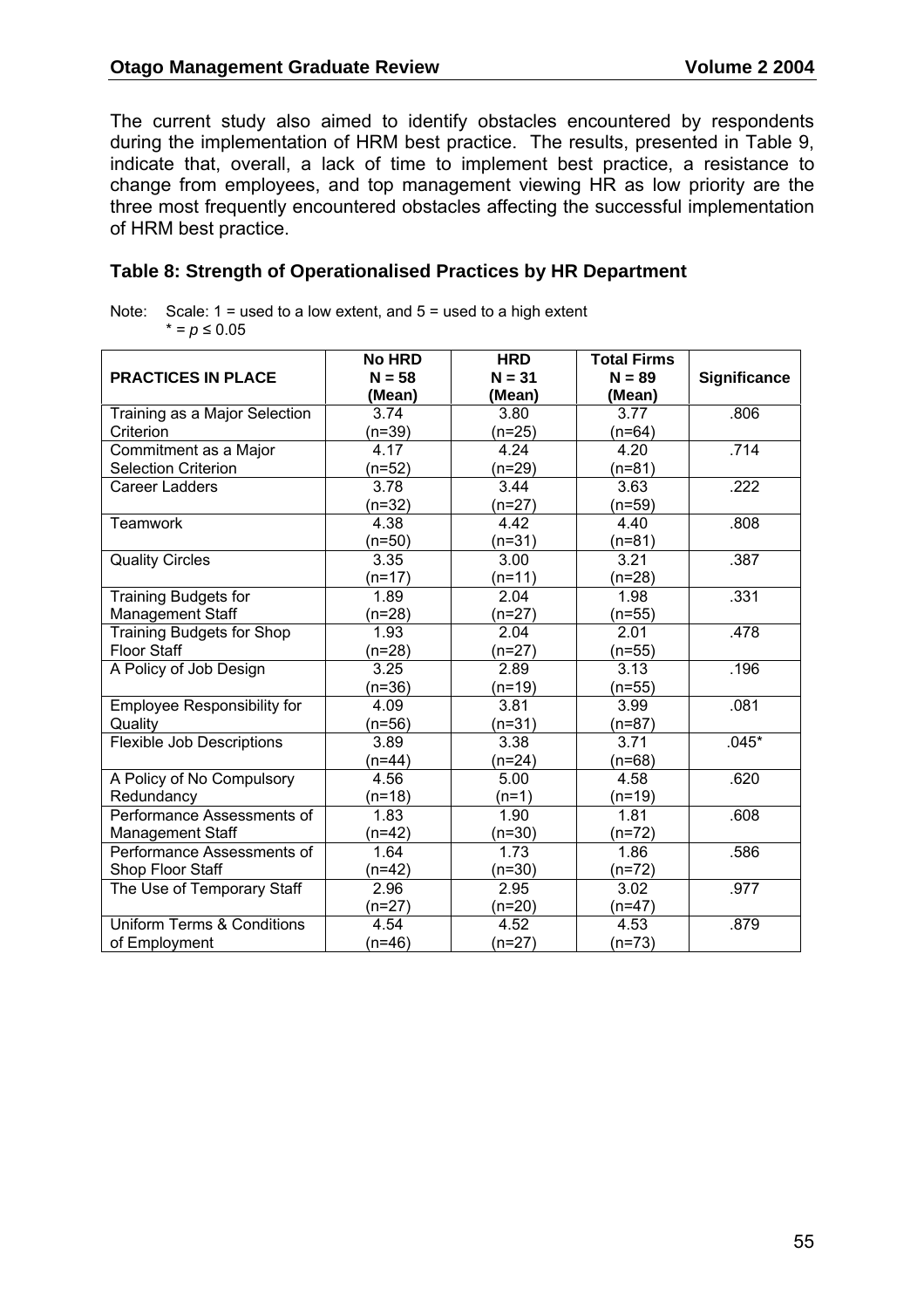| <b>Obstacles Encountered During the Implementation of Practices</b> | <b>Obstacles encountered</b><br>$N = 89$ |
|---------------------------------------------------------------------|------------------------------------------|
| Lack of time to implement the practices                             | 35%                                      |
| There is a resistance to change from employees                      | 29%                                      |
| Human resources are viewed as low priority by top management        | 21%                                      |
| Top management has a lack of knowledge & skills                     | 16%                                      |
| Lack of financial resources                                         | 13%                                      |
| Top management has a lack of understanding & commitment             | 13%                                      |
| Top management is uninformed on the literature                      | 9%                                       |

### **Table 9: Obstacles Encountered During the Implementation of Practices**

To establish whether any of the obstacles were related to the size of the firm, chi square tests were conducted. The results are presented in Table 10. Two obstacles reached statistical significance. These were; top management viewing HR as low priority and top management has a lack of understanding and commitment with medium/large firms encountering these obstacles more frequently than small firms.

#### **Table 10: Obstacles Encountered by Firm Size**

| <b>Obstacles Encountered by Firm Size</b>                       | <b>Small</b><br><b>Firms</b><br>$N = 40$ | Med/large<br><b>Firms</b><br>$N = 49$ | Pearson's<br><b>Coefficient</b> | Significance |
|-----------------------------------------------------------------|------------------------------------------|---------------------------------------|---------------------------------|--------------|
| Top management has a lack of<br>understanding & commitment      | 3%                                       | 23%                                   | 7.513                           | $.006*$      |
| Human resources are viewed as low<br>priority by top management | 10%                                      | 31%                                   | 5.572                           | $.018*$      |
| Lack of time to implement the practices                         | 28%                                      | 41%                                   | 1.720                           | .190         |
| There is a resistance to change from<br>employees               | 23%                                      | 35%                                   | 1.583                           | .208         |
| Top management has a lack of<br>knowledge & skills              | 13%                                      | 18%                                   | 0.572                           | .449         |
| Top management is uninformed on the<br>literature               | 8%                                       | 10%                                   | 0.197b                          | .657         |
| Lack of financial resources                                     | 13%                                      | 14%                                   | 0.060                           | .806         |

Note:  $* = p \le 0.05$ 

 $b =$  the minimum expected count is  $\leq 5$ .

Chi square tests were also conducted to establish whether any of the obstacles encountered were related to the presence of an HR department. The results are presented in Table 11.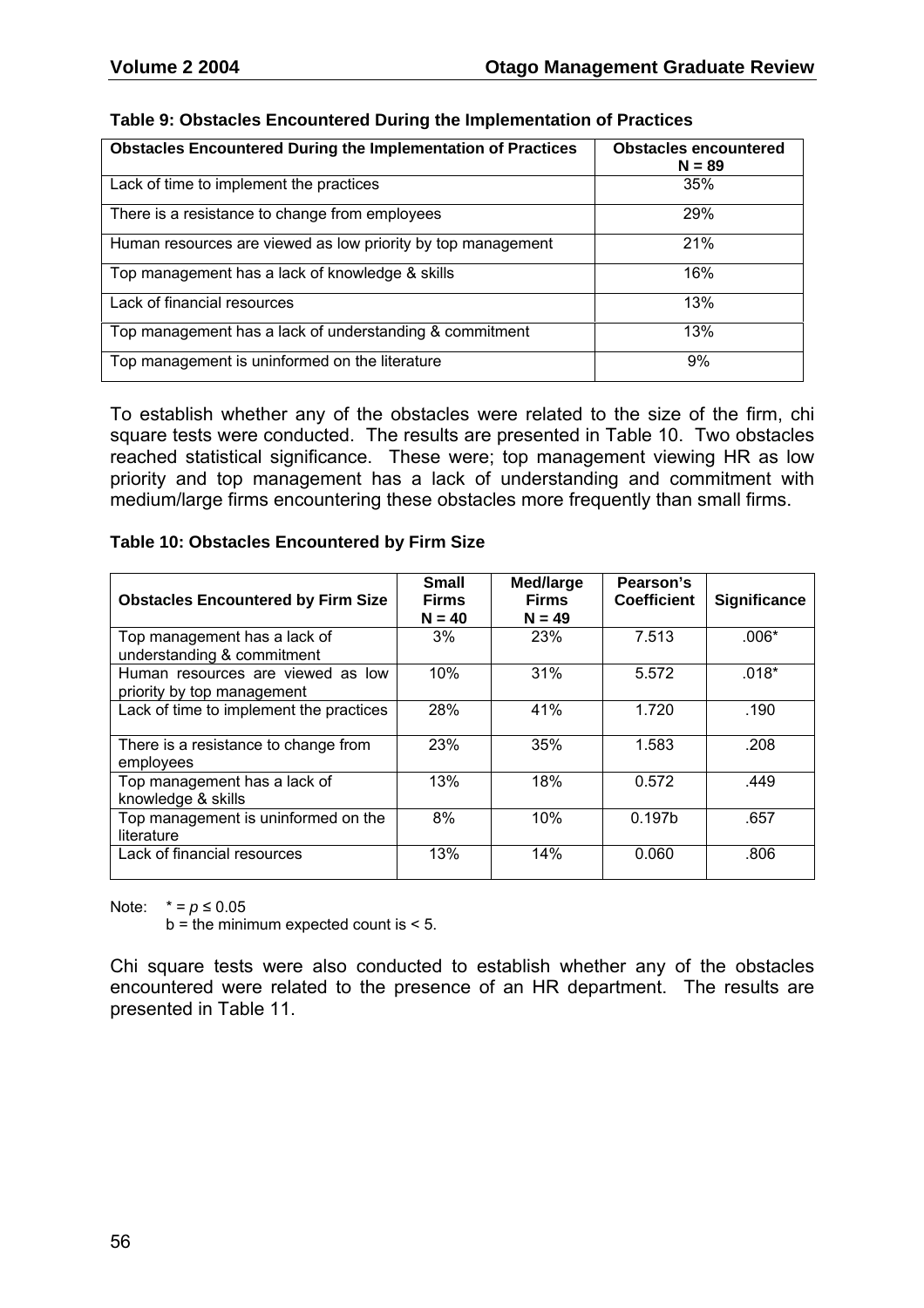| <b>Obstacles Encountered by HR</b>          | <b>HRD</b> | <b>No HRD</b> | Pearson's          | <b>Significance</b> |
|---------------------------------------------|------------|---------------|--------------------|---------------------|
| <b>Department</b>                           | $N = 31$   | $N = 58$      | <b>Coefficient</b> |                     |
| of<br>Top<br>lack<br>management<br>has<br>a |            |               |                    |                     |
| understanding & commitment                  | 23%        | 9%            | 3.375b             | .066                |
| There is a resistance to change from        |            |               |                    |                     |
| employees                                   | 36%        | 26%           | .904               | .342                |
| Human resources are viewed as low           |            |               |                    |                     |
| priority by top management                  | 26%        | 19%           | .563               | .453                |
| Top management has a lack of knowledge      |            |               |                    |                     |
| & skills                                    | 19%        | 14%           | .471b              | .492                |
| Lack of time to implement the practices     |            |               |                    |                     |
|                                             | 32%        | 36%           | .139               | .709                |
| Top management is uninformed on the         |            |               |                    |                     |
| literature                                  | 10%        | 9%            | .028b              | .868                |
| Lack of financial resources                 |            |               |                    |                     |
|                                             | 13%        | 14%           | .014b              | .907                |

#### **Table11: Obstacles Encountered by HR Department**

Note:  $b =$  the minimum expected count is  $\leq 5$ .

No obstacles showed statistical significance, indicating that obstacles encountered during the implementation of HRM best practice are not positively related to the presence of an HR department. However, it is worth noting that the item; a lack of understanding and commitment from top management was encountered more by firms with an HR department present. This finding was not found to be statistically significant, but as noted previously, the number of participants in the study is small and reduced the cell count below an acceptable level on a one occasion, thus, the results should be interpreted with caution.

An open ended question was included to see if there were any other obstacles encountered by the respondents. A number were identified including; the continual changing of legislation on employment issues which make it difficult to implement best practice as most of the time managers are trying to deal with these changes, the lack of structure within the company which makes it difficult to implement best practice, and selling the idea of best practice to top management. However, there was insufficient support for any one particular obstacle put forward by respondents. As only a maximum of four respondents encountered the same obstacles, which suggests that the obstacles are not very common. This indicates that the list of obstacles previously identified in the literature also appear to be the main obstacles encountered during the implementation of HRM best practice.

#### **Discussion**

The use of HRM best practice in New Zealand firms appears to be reasonably widespread. The results indicate that both the adoption rates and the strength of operationalised HRM best practices are relatively high. This suggests that New Zealand firms are not that much different from their overseas counterparts. This finding supports Johnson (2000).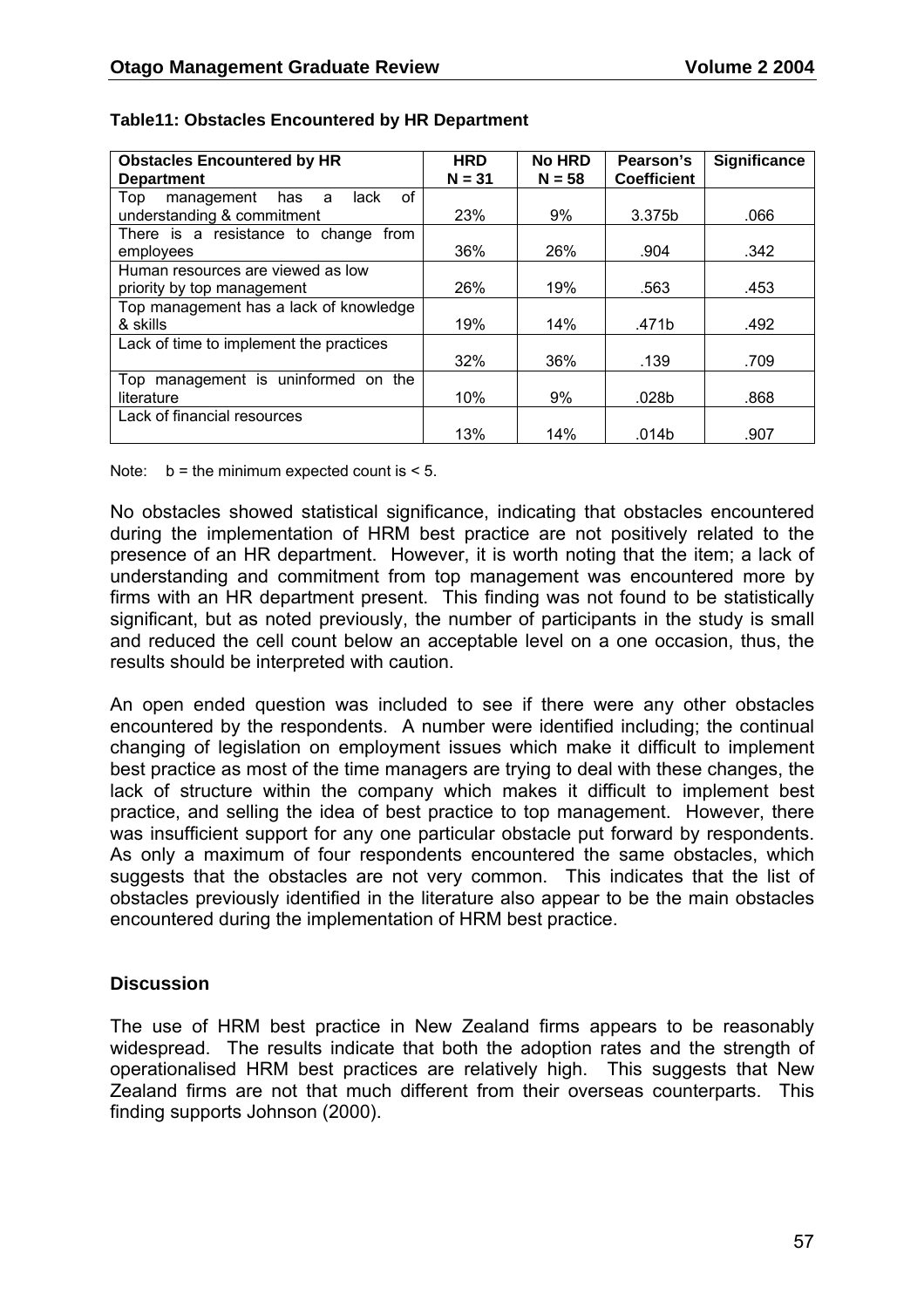#### **The Adoption of HRM Best Practice in New Zealand**

Research suggests that larger firms tend to adopt more HRM best practices than smaller firms (Merrilees & Miller, 1996; Matlay, 1999; Johnson, 2000; Massey, 2004). While the results of the current study were in this direction, insufficient statistical support was found. Therefore, these results give support to those theorists that claim HRM best practice is universally applicable (Walton, 1985; Guest, 1997; 2004). However, these results should be interpreted with caution as the relatively small sample size may have had an effect on the validity of the results. It is suggested that a larger study needs to be conducted to examine this further.

Secondly, the presence of a specialist HR department and/or a HR manager is considered to be a significant structural difference in small and large firms and has also been linked to the usage and strength of HRM best practice (Johnson, 1999). The results of the current study support past research and theory (Johnson, 1999; 2000), finding that the HR department or specialist does have an influence on whether or not a firm will adopt HRM best practice.

This finding has significant implications for New Zealand firms. Johnson (1999) reports that only 61 percent of respondents reported having either an HR department or manager. This is considerably lower than the proportion found in many other countries. For example, 98 percent of Australian organisations have an HR department. Therefore, it may be considered that New Zealand firms are at a disadvantage as they are less likely to have an HR department or manager present, and are thus, less likely to adopt HRM best practice. This can have significant implications on the ability of New Zealand firms to develop a sustainable competitive advantage.

The results also suggest that several of the practices within HRM best practice are adopted by some firms more than others. In particular, larger firms with an HR department present, tend to adopt more practices than smaller firms with no HR department present. By examining these practices, some inferences can be made that may help to facilitate an understanding of why larger firms with HR departments adopt certain HRM best practices more.

#### **Formal Performance Assessments:**

- o Adopted more by medium/large firms.
- o Smaller firms may lack the specialist HR knowledge and the formal support systems to ensure that value is derived from the implementation of this practice.

#### **Teamwork:**

- o Adopted more by larger firms with an HR department present.
- o Smaller firms with no HR department present may not have the employee numbers to effectively facilitate teamwork as the predominate system of working. Also, it may be easier to coordinate and control employee performance due to smaller numbers, thus limiting the need for teamwork.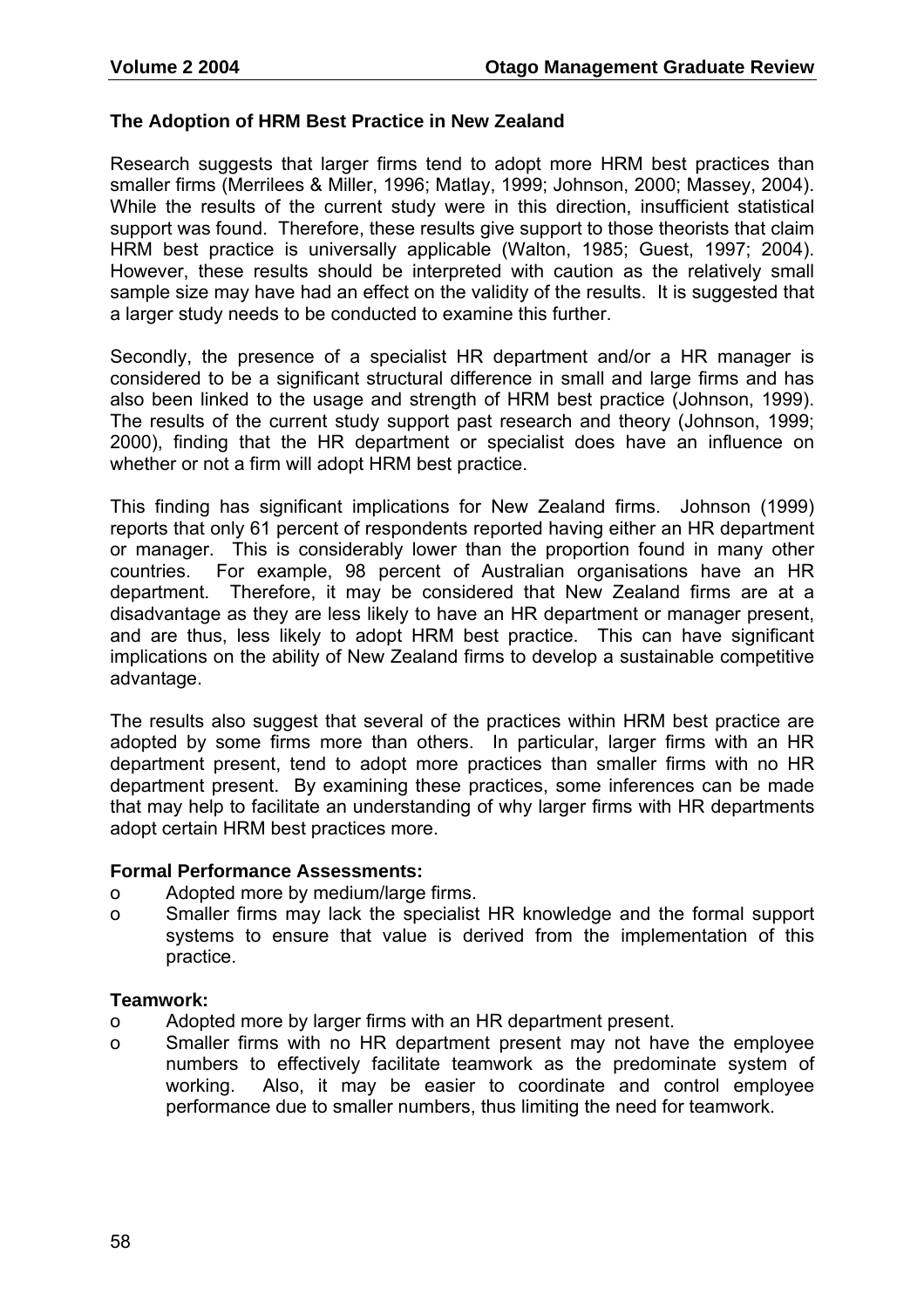### **Career Ladders:**

- o Adopted more in firms with an HR department present.
- o Firms without and HR department present tend to have flatter hierarchical structures and minimal status differences, reducing the need for this practice.

### **A Policy of No Compulsory Redundancy:**

- o Few firms engaged with this practice. Those that did were mainly smaller firms with no HR department.
- o These firms may use this strategy as an incentive during the induction process as they may not have the ability to offer competitive benefits packages as larger firms can (Williams & Dreher, 1992).

### **Training Budgets:**

- o Adopted more in larger firms.
- o Smaller firms have a higher probability of labour turnover. Therefore, smaller firms may not invest in training initiatives as the likelihood of highly trained employees staying with the firm is low, resulting in a lower use of training budgets as an HRM best practice (Arthur & Hendry, 1990; Storey, 1999).

#### **Uniform Terms and Conditions of Employment:**

- o Adopted more in larger firms.
- o Smaller firms may not need this practice due to the smaller numbers of staff and the type of work performed in smaller firms. For example, small firms have fewer employees with a narrow variety of jobs, thus, reducing the need for uniform terms and conditions. Conversely, in larger firms, where complex hierarchies tend to exist, there is a need to reduce the differences between shop floor staff and management staff, so as to promote equality within a firm.

#### **Implications**

Based on these results, it appears that small firms are making good use of the practices that do not require formal structures or large numbers of people, whereas, larger firms appear to be using both. This supports the findings of Delery and Doty (1996) who assert that some of the HRM best practices are more appropriate than others. In particular, it may be considered that many of the HRM best practices are inappropriate in smaller firms due to the limited ability to allocate resources to effectively implement these practices. Thus, the current results support the underlying principle of strategic HRM. Human resources managers must align some key HRM practices with the context of the business. This suggests that firms should not universally adopt practices, but should be aware of those HRM practices that support the firm's contextual environment. This has significant implications for managers of smaller firms, and for New Zealand as a whole, as they may be at a disadvantage in reaping the benefits gained from the use of HRM best practice compared to other countries.

#### **The Strength of Operationalised HRM Best Practices**

The findings of this study reflect the value in examining both the adoption of HRM best practice and the strength of the practices that were adopted. That is, while the presence of an HR department had an effect on the adoption of HRM best practices,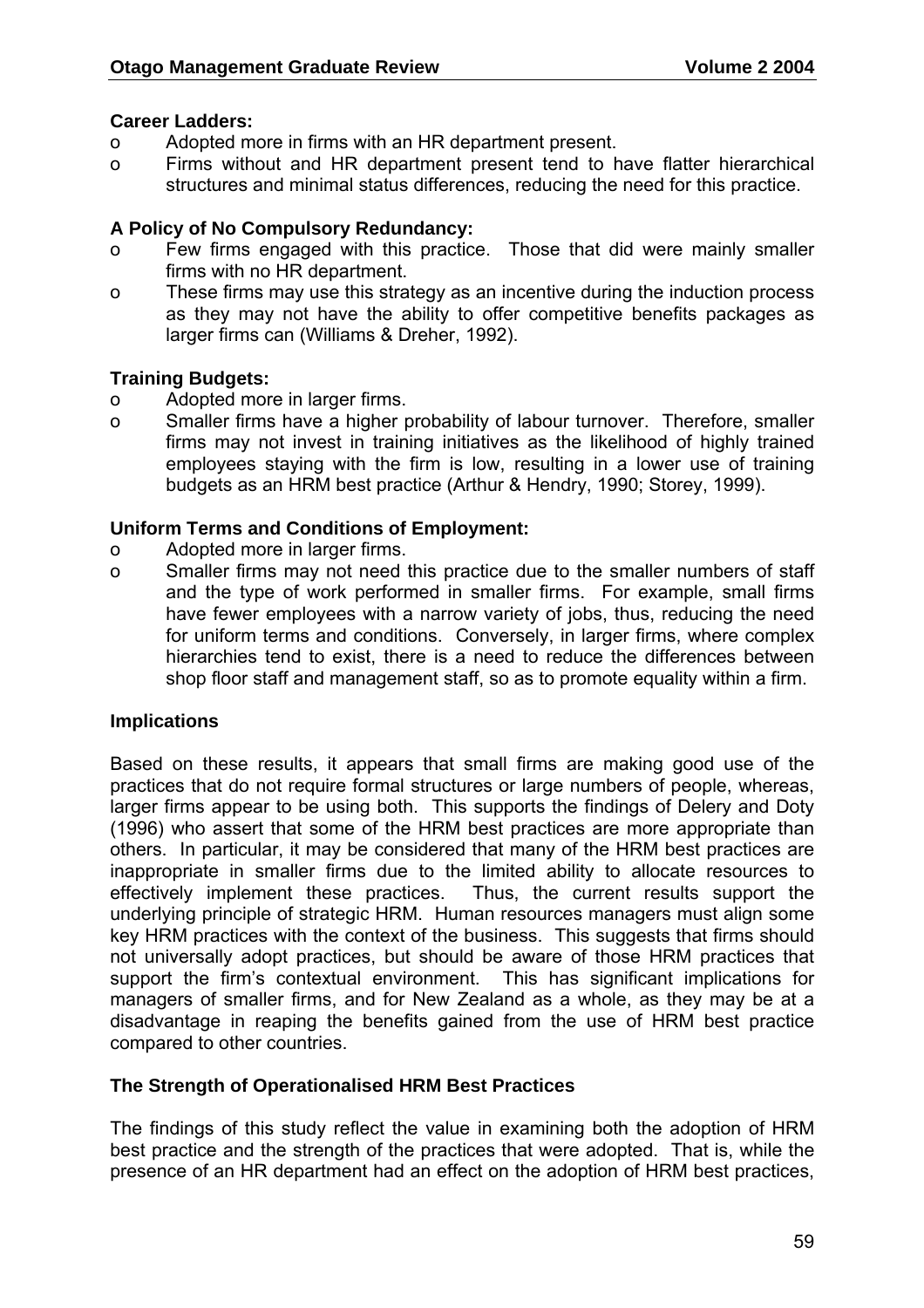it appeared to have little effect on the strength of the practices that were operationalised. This finding suggests that the presence of an HR department is valuable in initiating specific strategies and practices that are associated with HRM best practice. However, it appears that this value does not extend to ensuring that these practices are used extensively over time. By relating the obstacles encountered by firms, during the implementation of HRM best practice, some inferences can be made that may help to facilitate an understanding of why the presence of an HR department does not influence the strength of operationalised best practices.

In this study, three obstacles that managers most frequently encountered when implementing HRM best practice, were highlighted. These obstacles include; a lack of time to implement the practices, a general resistance to change by employees, and HR activities receiving a low priority status from top management. These obstacles reflect the nature of HRM in New Zealand, as surveys in New Zealand show that the HR function tends to have only a moderate status and prestige (Stablein & Geare, 1993; Dowling & Fisher, 1997; Johnson, 1999). For example, it has been noted that compared to the major Western economies, New Zealand has only recently recognised HRM as a distinct body of professional knowledge and practice (Stablein & Geare, 1993).

Therefore, it is expected that these obstacles may be a reason for the inability of the HR department to ensure that practices are effectively operationalised within a firm. For example, the time allocated to implementing best practice may be limited as New Zealand HR departments tend to be less strategic than their overseas counterparts, and thus, have less experience in effectively operationalising strategies such as HRM best practice.

Secondly, the resistance from employees may be due to mistrust placed in the HR department. For example, employees may not value the changes implemented by HR managers as they do not trust their motivations behind such changes. This may be due to the traditional view of HR managers, which views HRM as a cost to be minimised. This belief may still be pervasive amongst New Zealand firms, resulting in difficulties for HR managers to extensively implement HRM best practices.

Finally, due to the lack of moderate status given to the HR department in the past, top management may also place have little trust in the ability of the HR department to create positive value for the firm. Consequently, the implementation of HRM strategies, such as HRM best practice, may be difficult for the HR department to pursue as top management places a low priority on HRM activities that are strategic in nature.

However, despite no overall differences in the strength of operationalised HRM best practice, some practices were operationalised to a greater extent than others. For example, smaller firms with no HR department present appeared to operationalise flexible job descriptions more. It may be considered that this is due to the increased levels of flexibility within smaller firms with no HR departments present. That is, lower numbers of employees may mean that staff may have to perform or assist in other tasks to meet desired productivity levels on a regular basis. Therefore, this practice will be essential to the strategy of smaller firms with no HR departments.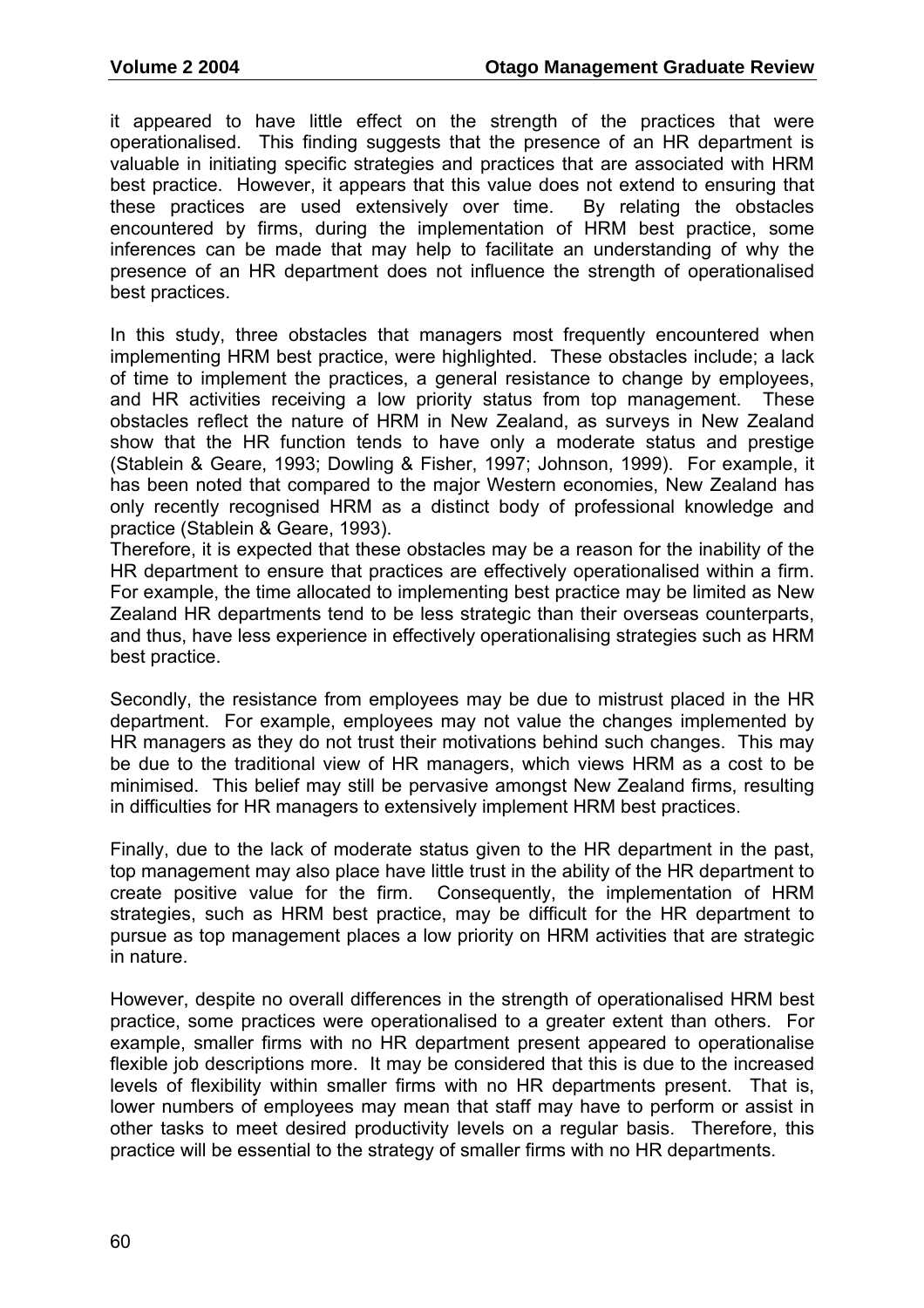Furthermore, performance assessments for management staff were found to be operationalised to a greater extent in larger firms. However, this is not very surprising as smaller firms are less likely to have many management staff and in some cases may only have a general manager or owner and shop floor staff. Therefore, the need to assess the performance of management staff will be significantly reduced. Conversely, in larger firms with a higher number of managers, it is important for performance assessments to be conducted to ensure that they are performing their job effectively.

### **Conclusion**

#### **Key Findings and Implications**

Research suggests that HRM best practice is internationally widespread. This study indicates that New Zealand is also picking up on this movement, as the use of best practice was found to be reasonably pervasive with many firms indicating the use of Walton's (1985) commitment model of HRM. Therefore, it may be considered that New Zealand firms are not that much different from their overseas counterparts, which is also supported by another New Zealand study conducted by Johnson (2000). This humanistic orientation in the management of employees in New Zealand firms suggests that they are realising the potential value of their human resources.

However, considerable variation was found in the practices adopted from HRM best practice. This variation in adoption of HRM best practice suggests that some of the practices are not appropriate in all situations. This is evidenced by the higher adoption of HRM best practice in larger firms with HR departments present. The literature maintains that the HRM best practice approach creates value due to the additive nature of the practices. That is, in isolation these practices may be limited in the ability to create a sustained competitive advantage, whereas in combination, they can enable a firm to realise its full competitive advantage (Becker & Gerhart, 1996). Consequently, the high adoption of some HRM best practices and not others may have considerable implications for New Zealand firms in creating a source of sustained competitive advantage.

By identifying and discussing the variation in the practices adopted, some inferences were made, which help to explain why some of the practice may not be appropriate. In particular, it is considered that smaller firms with no HR department were lacking the expertise and resources required to successfully adopt many of the practices. Conversely, it is considered that firms with an HR department present are more likely to implement HRM best practice as they have the specialist knowledge and expertise available to implement the practices. The implications of these findings are of concern for smaller firms without HR departments, which are particularly abundant within New Zealand industry.

However, of particular interest was lack of influence that the HR department had in successfully operationalising practices that were adopted. This result reflects the value of examining both the adoption and strength of operationalised practices. This study considered the effect of the obstacles encountered during the implementation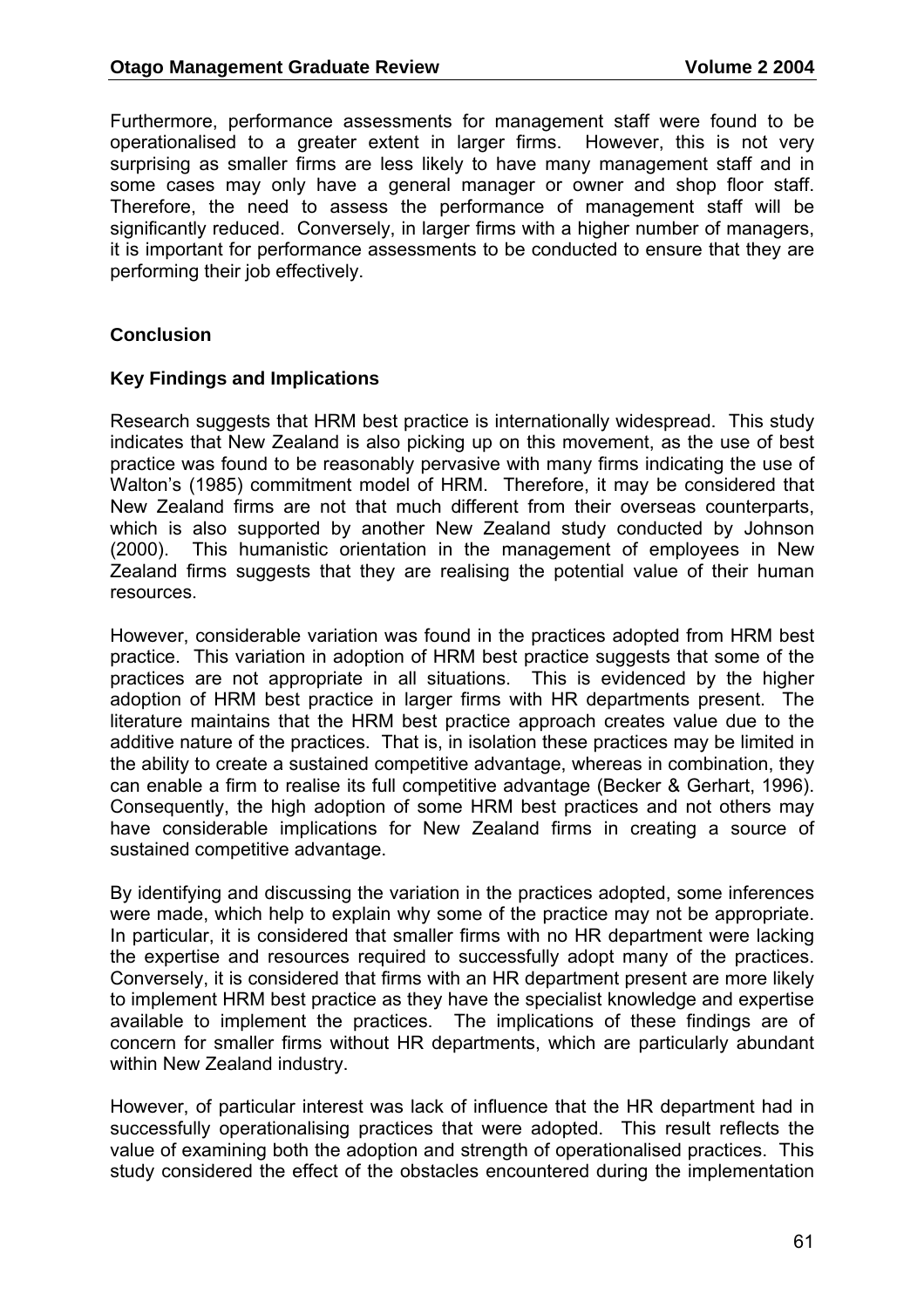of HRM best practice and contributed this to the inability of the HR department to fully operationalise practices in place. For example, many firms encountered the following obstacles; a general resistance to change by employees, lack of time to implement HRM best practice, and top management viewing HR as low priority. These obstacles suggest that the HR department may still have difficulties in successfully implementing HRM due to the moderate status and prestige that still resides with the department. This situation may be having an effect on the ability of a firm to implement HRM best practice. Therefore, New Zealand firms could be at a disadvantage as the lack in strategic intent in HR departments may be preventing the firms from successfully realising their full potential.

In summary, this study has provided some valuable information on current HRM practice within New Zealand firms. Primarily it has identified areas of HRM that may require improvement to ensure firms can develop a sustainable competitive advantage. Furthermore, this study has also facilitated in consolidating a standardised list of measures of HRM best practice. It was found that practitioners and academics appear to agree on the practices that constitute HRM best practice as few other practices were put forward by respondents. This suggests that the measures used in this study may be effective for future research on HRM best practice.

Based on the results of this study, it may be considered that all of the HRM best practices are not entirely suitable for all organisations all of the time. In particular smaller firms with no HR department present appear to be finding many of the practices within HRM best practice inappropriate. This reflects the value of studying both small and large firms within a New Zealand context. However, globalisation, increasing competition and rapid change are factors that are propelling organisations towards to the use of HRM best practices (Van Buren & Werner, 1996). Therefore, it is important for small firms with no HR departments in particular to improve the management of their employees. Despite the structural differences in small and large firms, the literature maintains that best practice principles are relevant to firms of all sizes. Thus, smaller firms may have to tailor the practices, depending on their resource capacity, but ultimately the principles should remain the same (Johnson, 2000).

### **Limitations and Future Research**

There are two limitations to this research. Firstly, the small sample size that was used due to cost constraints. It has been noted that these results should be interpreted with caution and a larger study is required to confirm these results. Secondly, while this study provided some important linkages between the use of HRM best practice and firm size and the presence of HR departments, the reasons for the linkages need to be explored further. Therefore, it is suggested that future research focuses on the use of HRM best practices in smaller firms to ascertain why they are using some of the practices and not others. Also, an investigation of how HRM best practice can be effectively implemented into smaller New Zealand firms so that they can compete effectively in the international market. Finally, a further examination of the strength of operationalised practices to investigate how this can be improved. This will help to provide a framework with which to further facilitate an improvement in HRM in New Zealand firms and, in particular, smaller firms.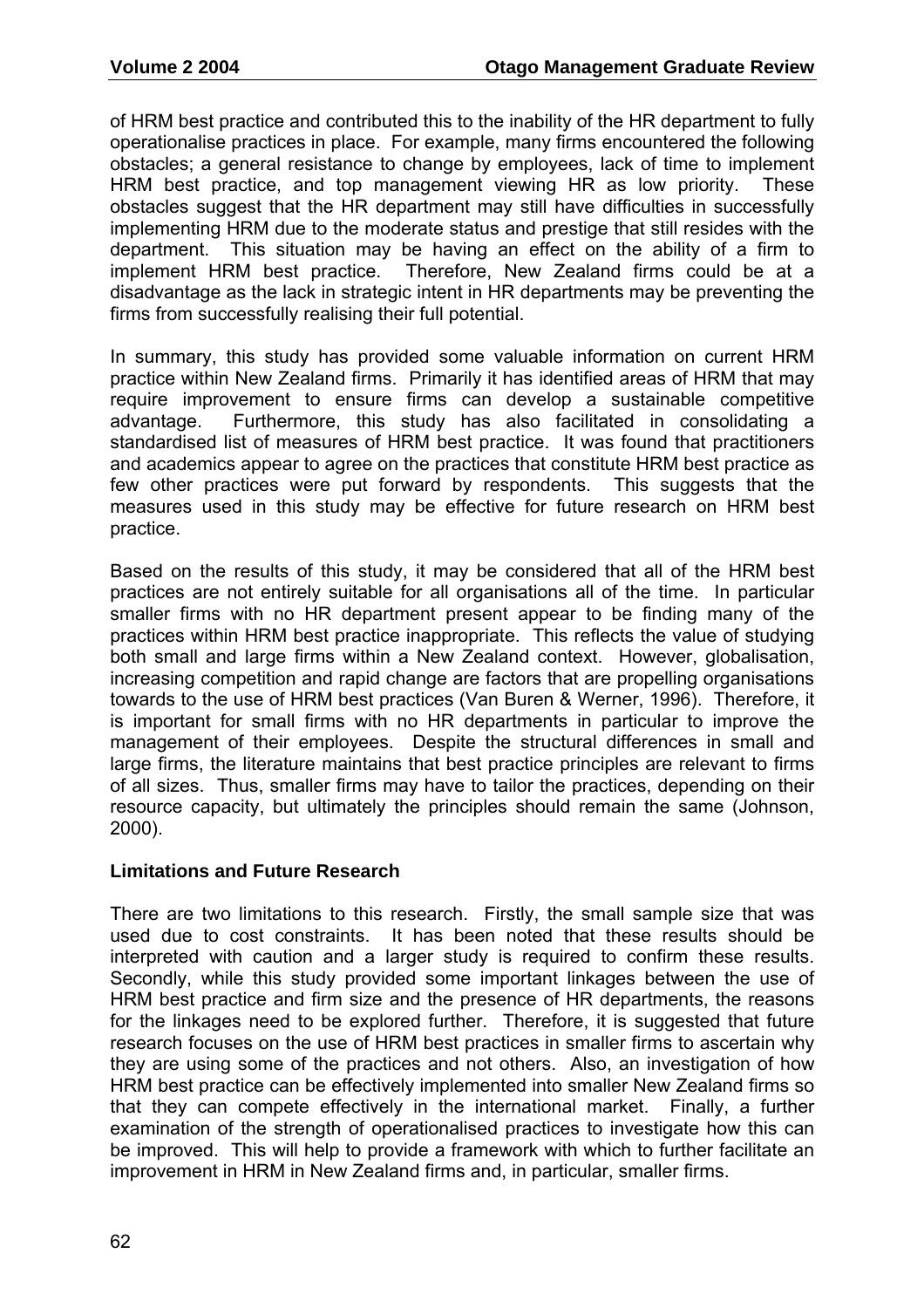#### **References**

- Arthur, J.B. (1994). Effects of human resource systems on manufacturing performance and turnover. *Academy of Management Journal, 37*(3), 670 - 687.
- Arthur, M.B., & Hendry, C. (1990). Human resource nanagement and the emergent strategy of small to medium sized business units. I*nternational Journal of Human Resource Management, 1*(3), 233 - 250.
- Barney, J. (1986). Organizational culture: Can it be a source of sustained competitive advantage? *Academy of Management Review, 11*(3), 656 - 665.
- Barney, J. (1991). Firm resources and sustained competitive advantage. *Journal of Management, 17*(1), 99 - 120.
- Barney, J. (1995). Looking inside for competitive advantage. *Academy of Management Executive, 9*(4), 49 - 61.
- Batt, R. (2000). Strategic segmentation in front-line services: Matching customers, employees & human resource systems. *International Journal of Human Resource Management, 11*(3), 116 - 135.
- Becker, B., & Gerhart, B. (1996). The impact of human resource management on organizational performance: Progress and prospects. *Academy of Management Journal, 39*(4), 779 - 801.
- Black, B. (1999). National culture and high commitment management. *Employee Relations, 21*(4), 389 - 402.
- Bolton, J.E. (1971). *Small firms: Report of the Committee of Inquiry on Small Firms.*  London: Her Majesty's Stationary Office.
- Bowen, D., Galang, C., & Pillai, R. (2002). The role of human resource management: An exploratory study of cross-country variance. *Human Resource Management, 41*(1), 103 - 122.
- Boxall, P. (1996). The strategic HRM debate and the resource-based view of the firm. *Human Resource Management Journal, 6*(3), 59.
- Brewster, C. (1993). Developing a 'European' model of human resource management. *The International Journal of Human Resource Management, 4*(4), 765 - 784.
- Brewster, C. & Larsen, H.H. (1992). Human resource management in Europe: Evidence from ten countries. *International Journal of Human Resource Management, 3*(3), 409 - 434.
- Bryman, A., & Cramer, D. (2001). *Quantitative data analysis: A guide for social scientists*. Hove: Routledge.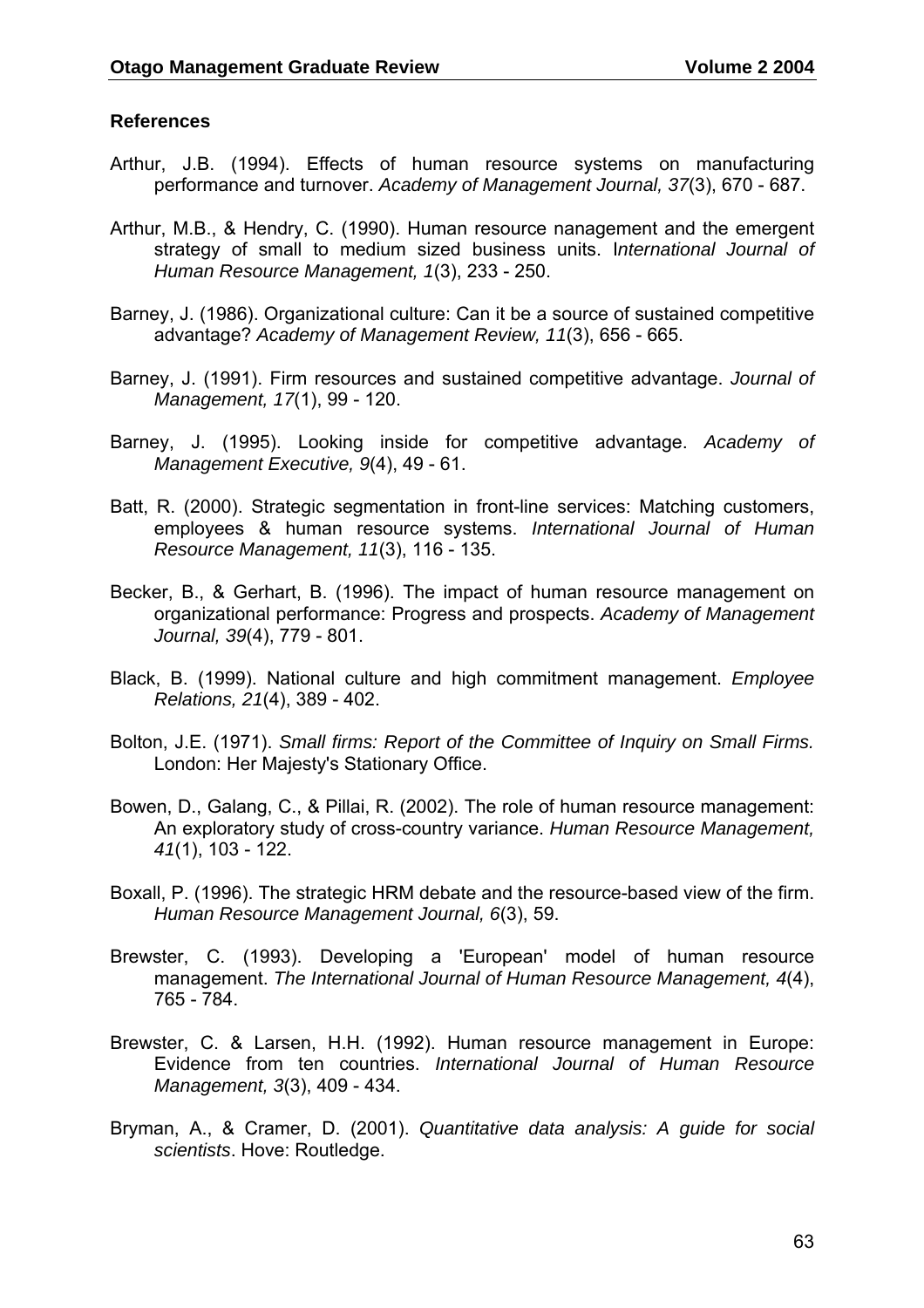- Business Who's Who. (2004). *The New Zealand business who's who.* Retrieved, from the World Wide Web:
- Cameron, A., & Massey, C. (1999). S*mall and medium-sized enterprises: A New Zealand perspective*. Auckland: Addison Wesley Longman New Zealand Limited.
- Cook, M.F. (1999). *Outsourcing human resource functions.* New York: American Management Association.
- Datta, D.K., Guthrie, J.P., & Wright, P.M. (2003). *HRM and firm productivity: Does industry matter?* University of Kansas, Seattle.
- Delaney, J.T., & Huselid, M.A. (1996). The impact of human resource management practices on perceptions of organizational performance. *Academy of Management., 39*(4), 949 - 969.
- Delaney, J.T., Lewin, D., & Ichniowski, C. (1989). *Human resource policy and practices in American firms.* Washington, DC: US Government Printing Office.
- Delery, J.E., & Doty, D.H. (1996). Modes of theorizing in strategic human resource management: Tests of universalistic, contingency, and configurational performance predictions. *Academy of Management Journal, 39*(4), 802 - 835.
- Dowling, P.J, & Fisher, C. (1997). The Australian HR professional: A 1995 profile. *Asia Pacific Journal of Human Resources, 35*(1), 1 - 20.
- Gennard, K., & Kelly, J. (1995). Human resource management: The views of personnel directors. *Human Resource Management Journal, 5*(1), 15 - 32.
- Ghobadian, A., & Gallear, D. (1997). TQM and organisation size. *International Journal of Operations & Production Management, 17*(2), 121 - 163.
- Guest, D. (1997). Human resource management and performance: A review and research agenda. *International Journal of Human Resource Management, 8*(3), 263 - 276.
- Guest, D., Conway, N., & Dewe, P. (2004). Using sequential tree analysis to search for 'bundles' of HR practices. *Human Resource Management Journal, 14*(1), 79 - 96.
- Hill, R., & Stewart, J. (2000). Human resource development in small organizations. *Journal of European Industrial Training, 24*(2/3/4), 105 - 118.
- Hornsby, J.S., & Kuratko, D.F. (1990). Human resource management in small business: Critical issues for the 1990's. *Journal of Small Business Management, 28*(3), 9 -18.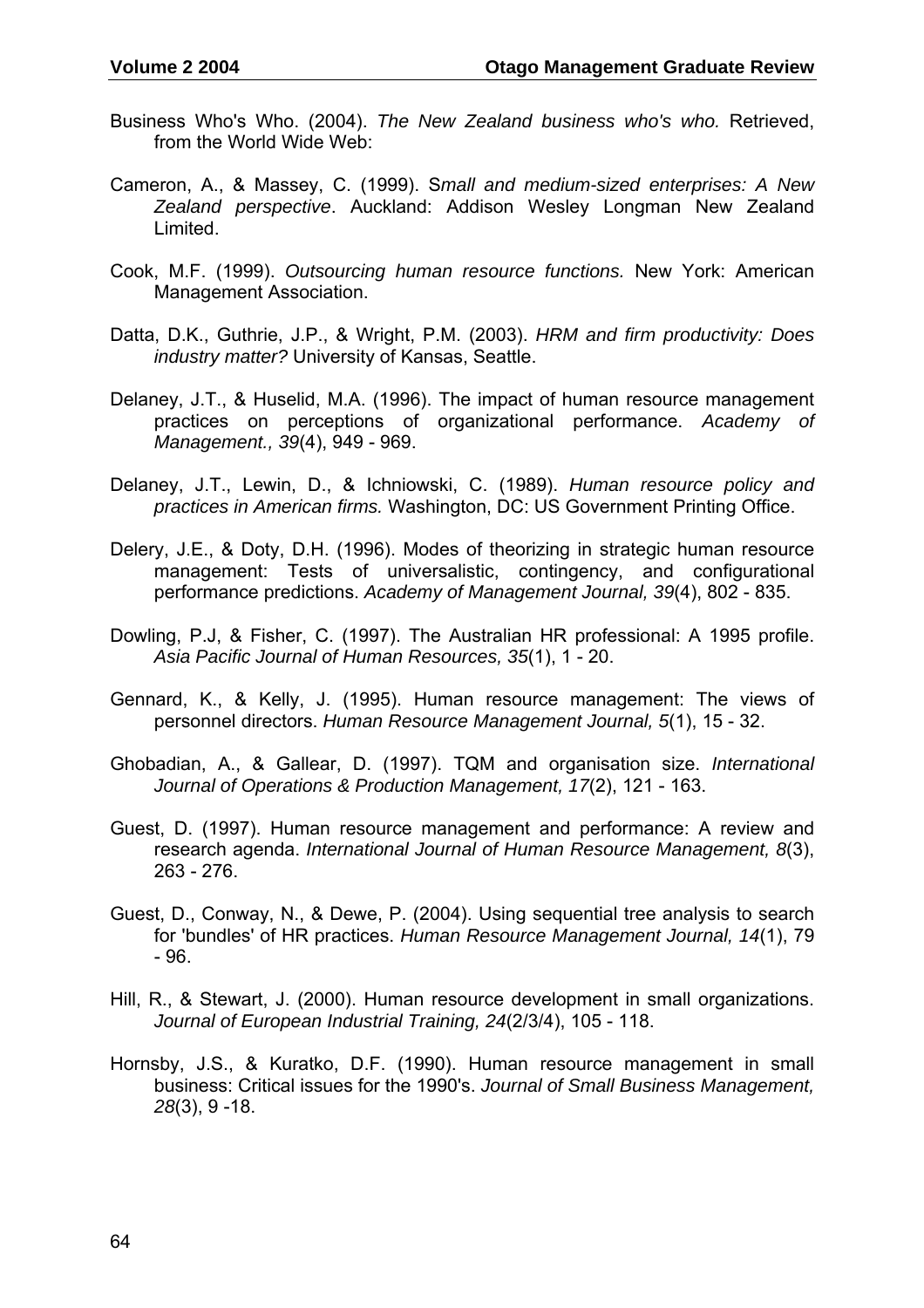- Huselid, M. (1995). The impact of human resource management practices on turnover, productivity, and corporate financial performance. *Academy of Management Journal, 38*(3), 635 - 672.
- Hussey, J., & Hussey, R. (1997). *Business research: A practical guide for undergraduate and postgraduate students*. Hampshire: Palgrave.
- Ichniowski, C., Shaw, K., & Prennushi, G. (1995). *The effects of human resource management practices on productivity*. Columbia University, New York.
- Jackson, S.E., & Schuler, R.S., (1995). Understanding human resource management in the context of organizations and their environments. In M.R. Rosenzweig & L.W. Porter (Eds.) *Annual Review of Psychology, 46*(7), 237 - 264.
- Johnson, E. (2000). The practice of human resource management in New Zealand: Strategic and best practice? *Asia Pacific Journal of Human Resources, 38*(2), 69 - 83.
- Johnson, E.K. (1999). *The Cranfield project on strategic human resource management report* (Vol. Department of Management and Employees Relations). Auckland: University of Auckland.
- Kane, B., Crawford, J., & Grant, D. (1999). Barriers to effective HRM. *International Journal of Manpower, 20*(8), 494 - 515.
- Kirkman, B.L., & Rosen, B. (1999). Beyond self-management: Antecedents and consequences of team empowerment. *Academy of Management Journal, 42*(1), 58 - 74.
- Kitching, J. (2000). Abstracts and commentaries. *International Small Business Journal, 18*(2), 101 - 103.
- Kochan, T.A., & Dyer, L. (1992). *Managing transformational change: The role of human resource professionals*. Working Paper, Alfred, P. Sloan School of Management, Cambridge(Massachusetts Institute of Technology).
- Legge, K. (1995). *Human resource management: Rhetoric's and realities.* London: Macmillan.
- MacDuffie, J.P. (1995). Human resource bundles and manufacturing performance: Organizational logic and flexible production systems in the world automotive industry. *Industrial & Labor Relations Review, 48*(2), 197 - 221.
- Massey, C. (2004). Employee practices in New Zealand SME's. *Employee Relations, 26*(1), 94 - 105.
- Matlay, H. (1999). Employee relations in small firms: A micro-business perspective. *Employee Relations, 21*(3), 285 - 295.
- Maxim, P.S. (1999). *Quantitative research methods for social sciences.* New York: Oxford University Press.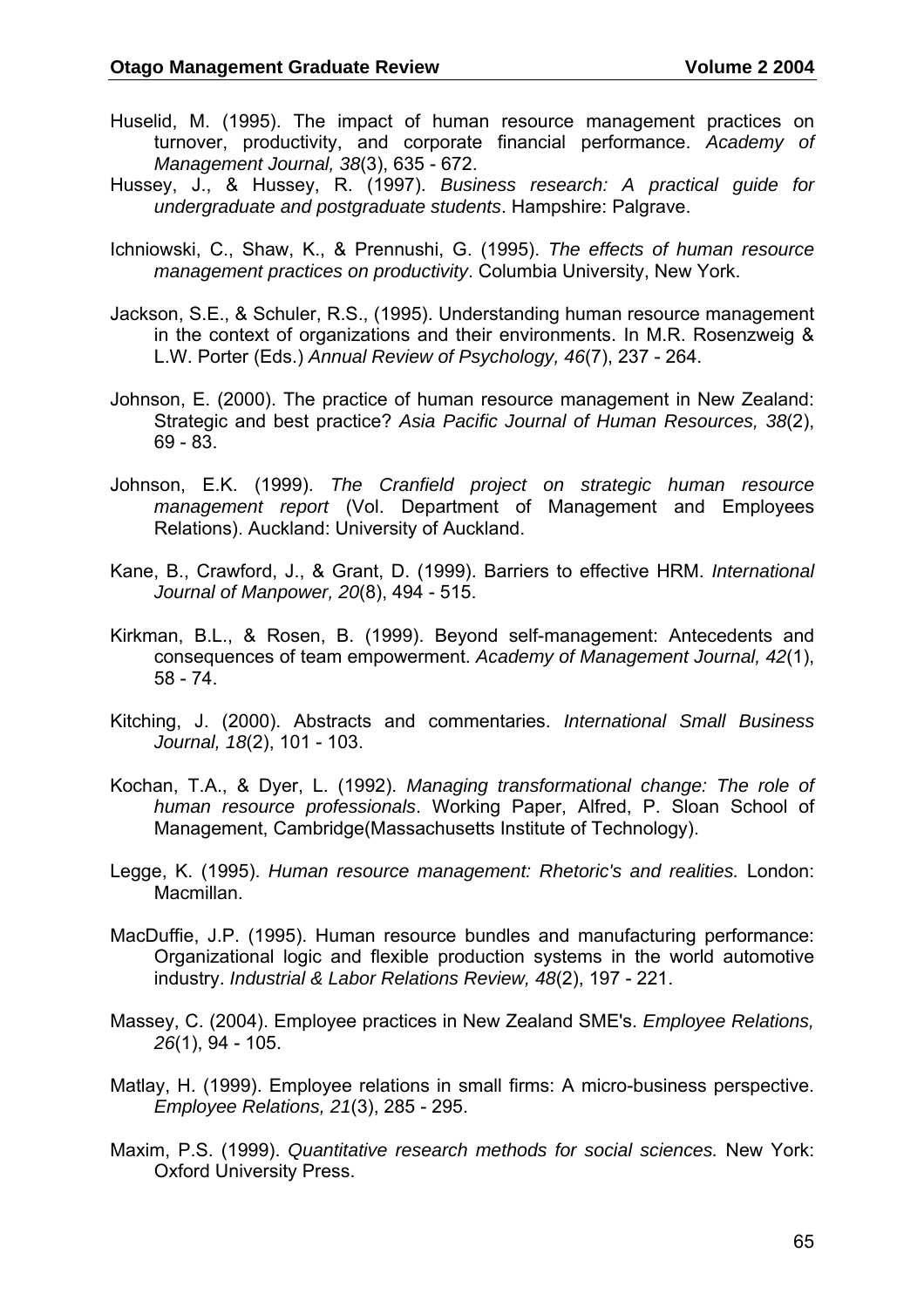- McEvoy, G.M. (1984). Small business personnel practices. *Journal of Small Business Management, 22*(4), 1 - 8.
- Merrilees, B., & Miller, D. (1996). Best practice people management: A tool for developing SME's. *Small Enterprise Research, 4*(1/2), 51 - 63.
- Miller, P. (1991). Strategic human resource management: An assessment of progress. *Human Resource Management Journal, 1*(4), 23 - 39.
- Moore, L.F. & Jennings, P.D. (1993). Canadian human resource management at the crossroads. *Asia Pacific Journal of Human Resources, 31*(2), 12 - 25.
- Osterman, P. (1994). How common is workplace transformation and who adopts it? *Industrial & Labor Relations Review, 47*(2), 173 - 188.
- Pfeffer, J. (1994). *Competitive advantage through people: Unleashing the power of the work force.* Boston: Harvard Business School Press.
- Pfeffer, J. (1998). *The human equation: Building profits by putting people first.* Boston, MA: Harvard Business School Press.
- Pil, F.K., & MacDuffie, J.P. (1996). The adoption of high-involvement work practices. *Industrial Relations, 35*(3), 423 - 455.
- Purcell, J. (1999). Best practice and best fit: Chimera or cul-de-sac? *Human Resource Management Journal, 9*(3), 26 - 41.
- Reich, R.B. (1991). *The work of nations: Preparing ourselves for the 21st century capitalism*. New York: Knopf.
- Reid, R.S., & Harris, R. (2002). The determinants of training in SMEs in Northern Ireland. *Education and Training, 44*(8/9), 443 - 450.
- Saunders, M., Lewis, P., & Thornhill, A. (1997). *Research methods for business students.* London: Pitman.
- Schuler, R.S. (1990). Repositioning the human resource function: Transformation or demise? *Academy of Management Executive, 4*(3), 49 - 60.
- Sels, L., De Winne, S., Maes, J., Faems, D., Delmotte, J., & Forrier, A. (2003). *How HRM affects corporate financial performance: Evidence from Belgian SME's.* Working Paper, Department of Applied Economics (Katholieke Universiteit Leuven, Belgium), 41.
- Small Business Administration. (2004). *Guide to SBA definitions of small business.*  Retrieved 20th July, 2004, from the World Wide Web. R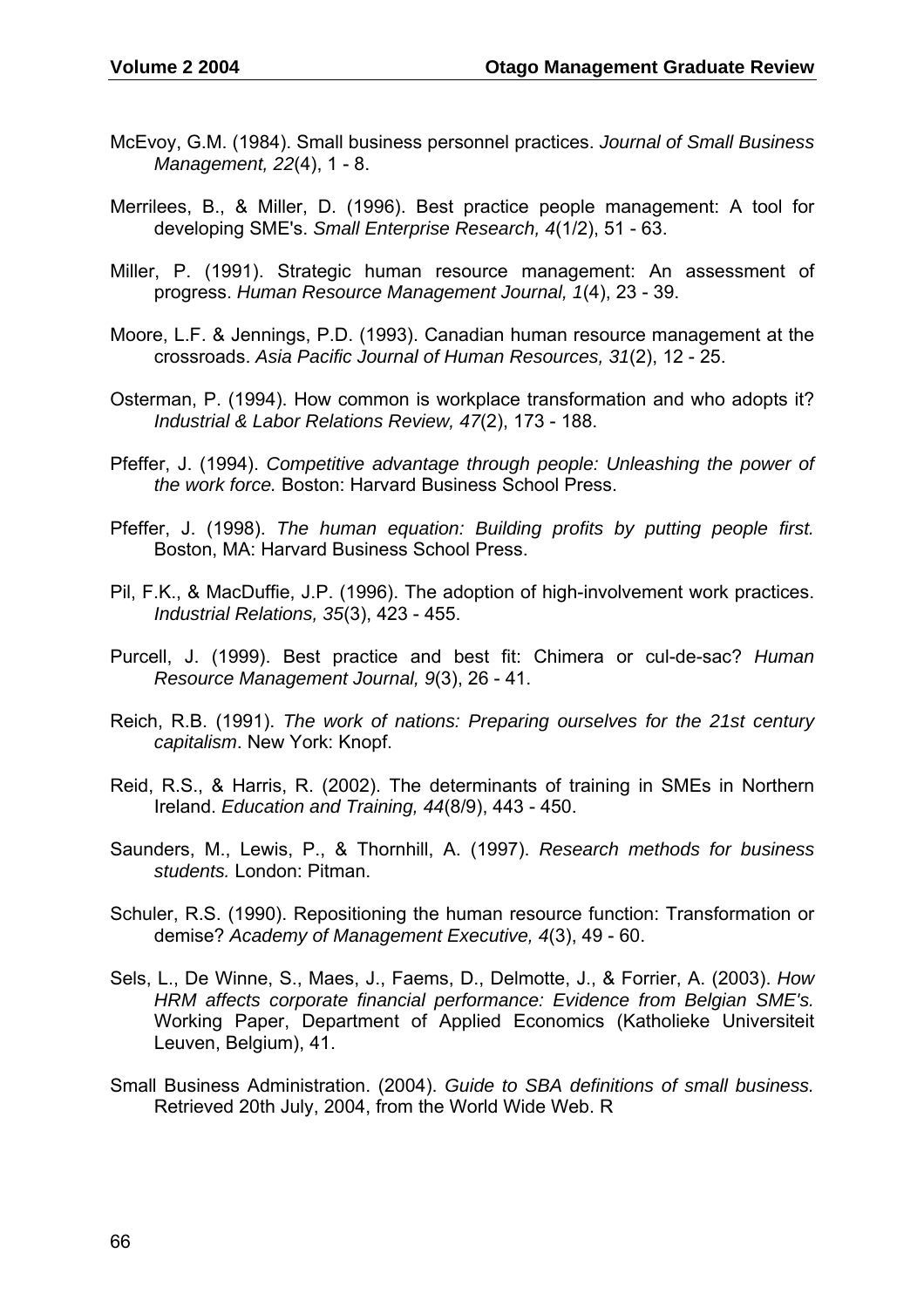- Stablein, R., & Geare, A. (1993). Human resource management in New Zealand: Profession and practice. *Asia Pacific Journal of Human Resources, 31*(2), 26 - 38.
- Statistics New Zealand. (1997). *Business activity statistics*. Wellington: Statistics New Zealand.
- Storey, D.J. (1999). *Human resource management policies and practices in SMEs in the UK: Does it really influence their performance?* Working Paper, no. 69, Centre for Small and Medium Sized Enterprises, Warwick Business School, University of Warwick, Coventry.
- Trochim, W.M. (2004). *The research methods knowledge base.* Retrieved, from the World Wide Web:
- Ulrich, D., & Lake, D. (1991). Organizational capability: Creating a competitive advantage. *Academy of Management Executive, 5*(1), 77 - 92.
- Van Buren, M.E., & Werner, J.M. (1996). High performance work systems. *Business and Economic Review, 43*(1), 15 - 23.
- Walton, R. (1985). From "control" to "commitment" in the workplace. *Harvard Business Review, 63*(2), 77 - 84.
- Way, S.A. (2002). High performance work systems and intermediate indicators of firm performance within the US small business sector. *Journal of Management, 28*(6), 765 - 785.
- Williams, M.L., & Dreher, G.F. (1992). Compensation system attributes and applicant pool characteristics. *Academy of Management Journal, 35*(4), 571 - 595.
- Wood, S., & Albanese, M.T. (1995). Can we speak of a high commitment management on the shop floor? *Journal of Management Studies, 32*(2), 215 - 247.
- Wood, S., & de Menezes, L. (1998). High commitment management in the U.K.: Evidence from the workplace. *Human Relations, 51*(4), 485 - 515.
- Youndt, M.A., Snell, S.A., Dean, J.W., & Lepak, D.P. (1996). Human resource management: Manufacturing strategy, and firm performance. *Academy of Management Journal, 39*(4), 836 - 866.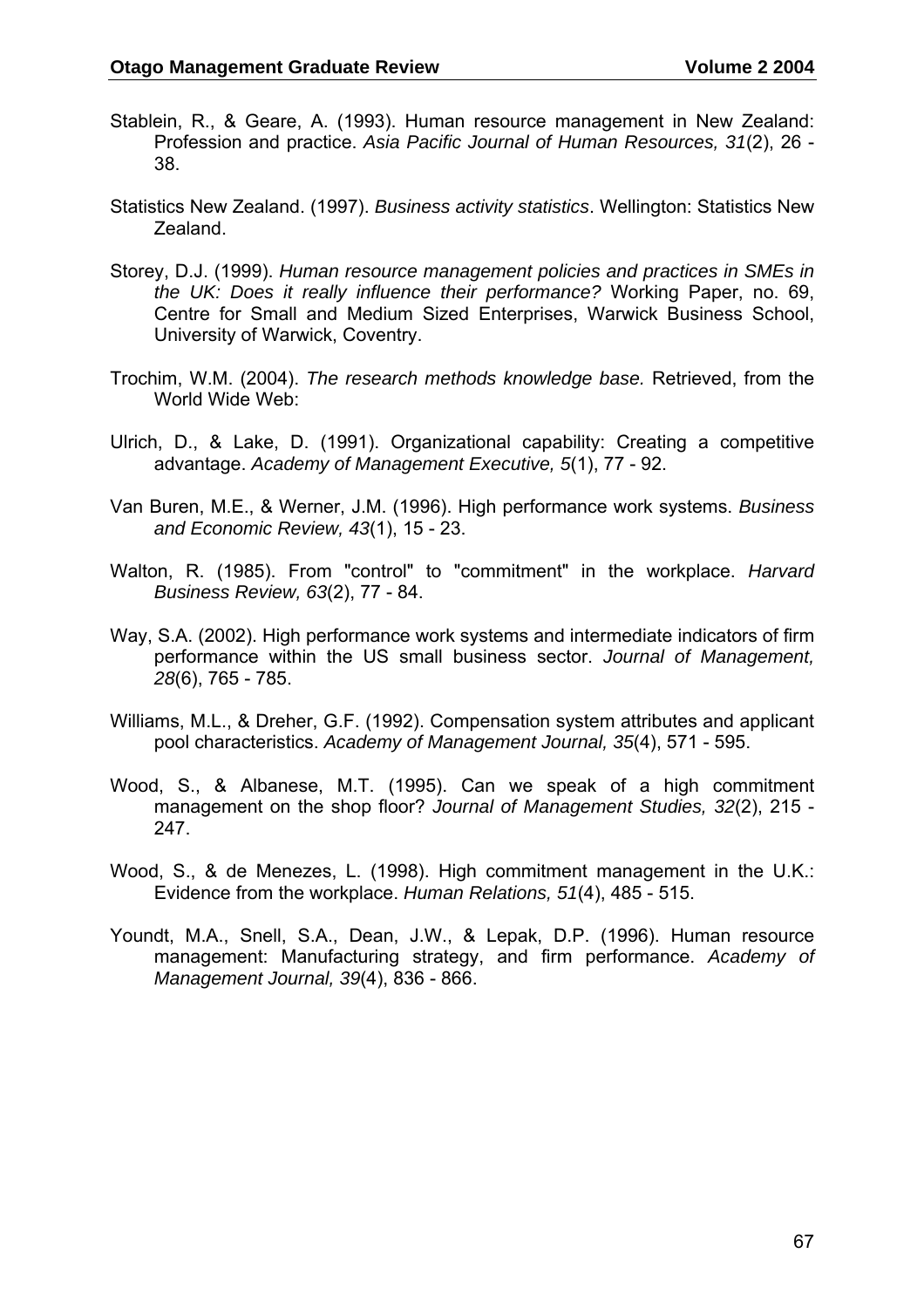## **Appendices**

## **Appendix A: Measures of HRM Best Practice**

| <b>Number</b>  | <b>HRM Best Practices</b>                                                             |
|----------------|---------------------------------------------------------------------------------------|
|                | Trainability as a major selection criterion                                           |
| $\mathbf{2}$   | Commitment as a major selection criterion                                             |
| 3              | Career ladders                                                                        |
| 4              | Teamwork                                                                              |
| 5              | <b>Quality circles</b>                                                                |
| 6              | Training budgets                                                                      |
| $\overline{7}$ | A policy of job design (that ensures the full use of employees' skills and abilities) |
| 8              | Employee responsibility for quality                                                   |
| 9              | Flexible job descriptions                                                             |
| 10             | A policy of no compulsory redundancy                                                  |
| 11             | Formal performance assessments of staff                                               |
| 12             | The use of temporary staff (to protect employment security)                           |
| 13             | Uniform terms and conditions of employment                                            |
|                | $\lambda$ $\sim$ $\sim$ $\sim$ $\lambda$                                              |

(Source: Adapted from Wood & Albanese, 1995)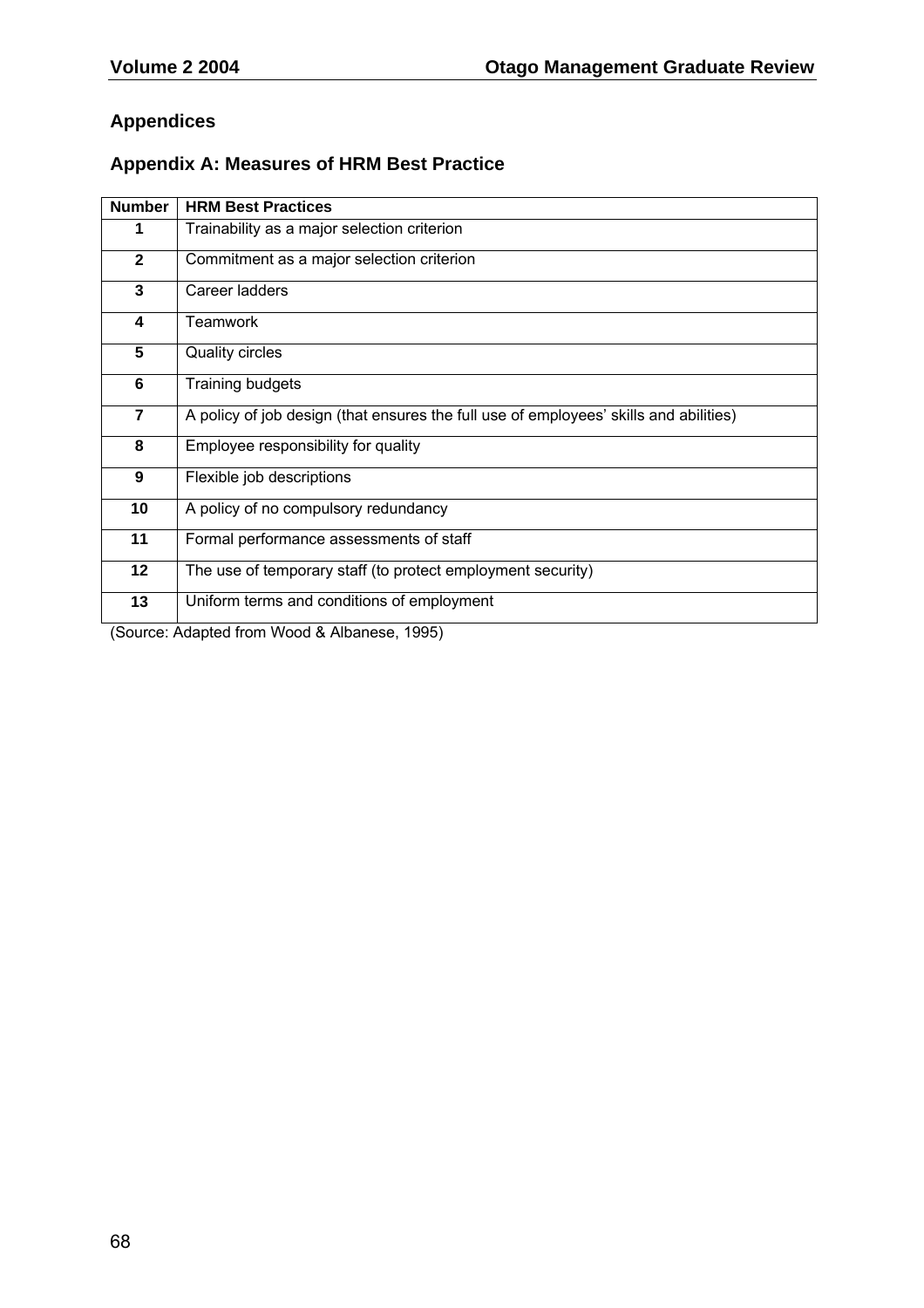## **The Importance of Organisational Fit and Emotional Intelligence in Selection Decisions**

# **Christine Theissen**

## **Introduction**

Recruiting and selecting the right people for positions is arguably one of the most important decisions a manager can make. The repercussions of a poor appointment can be significant both for the organisation and the individual involved. With careful preparation, an astute awareness of organisational needs and values, a clear understanding of the qualities you need to ascertain in candidates, along with the application of tools that contribute to the assessment of skills and abilities, it is possible however to reduce the chance of error.

This paper takes a personal case study approach, looking at a selection decision I made for a senior position, and why within a short space of time, I determined that the decision was perhaps not the best one I could have made. The answer is clear. Although the appointee was indeed a good match for the organisation in terms of cultural fit, their values did not align with mine, and I had failed to identify and articulate these prior to the interview process. As a result, the questions that were asked by the interview panel members and me did not elucidate the actual information I needed to make a sound selection decision - because no one actually knew what I was looking for. In essence, I was looking for a change agent someone who would challenge the current norms and values and help to successfully drive a change in the existing culture. Instead, I selected someone who was firmly indoctrinated into the current culture. I also failed to assess whether the candidates had the very essential "softer" personal qualities (emotional intelligence) attributes that would indicate to me that they had the potential to achieve the desired objectives given the personalities and attitudes that were inherent in the department at the time.

I have limited my review to first defining and then considering why organisational fit and emotional intelligence are important factors in the selection of staff for management positions. The implications for organisations and individuals of not addressing these aspects are also discussed. Consideration is given to how behavioural interviewing techniques as part of a formalised panel interview process might contribute to the identification and assessment of the level of organisational fit and emotional intelligence in candidates, however the validity of various interview techniques is not explored in detail. A number of conclusions are drawn and recommendations offered for organisations seeking to refine their selection processes.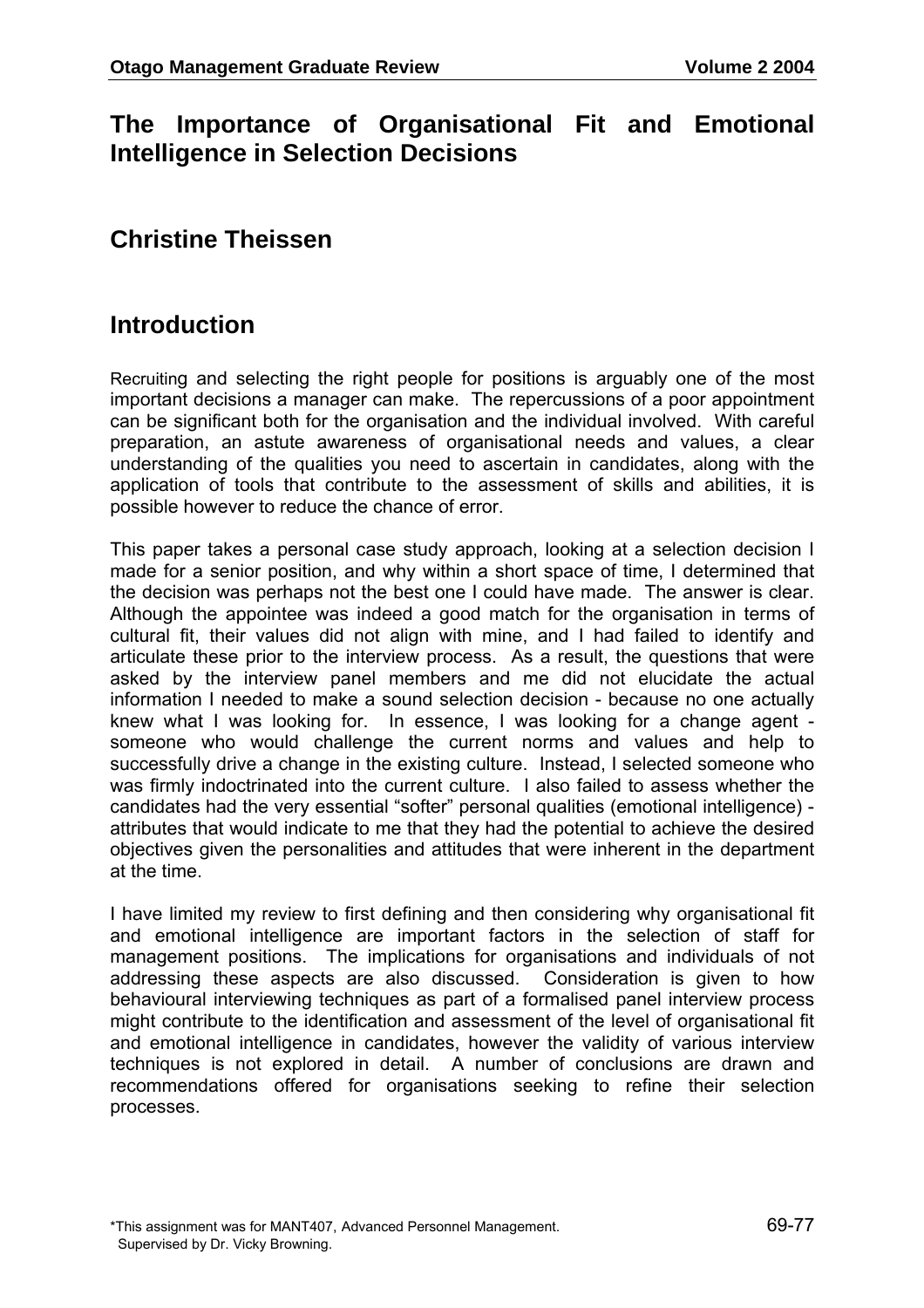#### **The case study**

*The position was a supervisory one with significant day-to-day responsibilities for 16 staff as well as a defined technical component. The department had experienced an*  extremely high level of turnover over the preceding year; in-fighting between the *previous manager and colleagues (both senior and junior); low morale as a result of a lack of role definition, and significant communication problems within the team. Appointing the right person was therefore extremely important. The wrong choice could destabilise the remaining workforce, damage relationships with other departments, build further resentment particularly with management, and potentially further increase turnover.* 

*My boss encouraged me to advertise internally only. I felt this was risky, given there*  was only a small field of staff who had any supervisory experience, however I *allowed myself to be persuaded. I was also aware that there was a reluctance for people to "step forward" for fear of being seen as thinking they could do better than the incumbent. This was particularly true for recent new arrivals - the ones who in my opinion had already demonstrated the interpersonal skills and value systems that I wanted for the department but had not openly communicated.* 

*Given the poor inter-departmental relationships and the existing political environment, it was decided to reduce the potential for bias (as seen by staff) and invite a manager external to the department to participate in a formal interview process. This person would join three other staff to form the interview panel.* 

*It was agreed that a series of questions designed to assess the candidate's capabilities be drawn up and weighted according to importance, and scored by each*  member of the panel. Questions included those designed to gauge level of *experience (e.g. "What experience do you bring to this position?"; Role perception in this case wrongly labelled as management style (e.g. What personal characteristics do you believe are required to ensure your success in this role?) and situation questions (e.g. Some staff have expressed a view that their role is limited with not much scope for increased responsibility. Staff feel "stuck in a rut" indicating there is "no future" and turnover is increasing. What would you do to enhance job satisfaction?). Technical skill was not assessed, as candidates were qualified technicians with current practising certificates.* 

*In preparation, I identified the key characteristics that I believed the candidates would need to ensure success in the position (supervisory, teaching, project management skills, postgraduate clinical experience). Each question was weighted according to importance, and scored by each member of the panel. Members were required to document their comments and each applicant's interview would be reviewed at conclusion of all interviews.* 

*There were only two candidates, both currently long serving employees of the department. The first seemed ill-prepared for the interview and had difficulty responding even with encouragement and rephrasing of questions. The second candidate however offered "text book" answers - so much so that I felt that the candidate must have seen the questions beforehand. (I could find no evidence of this).*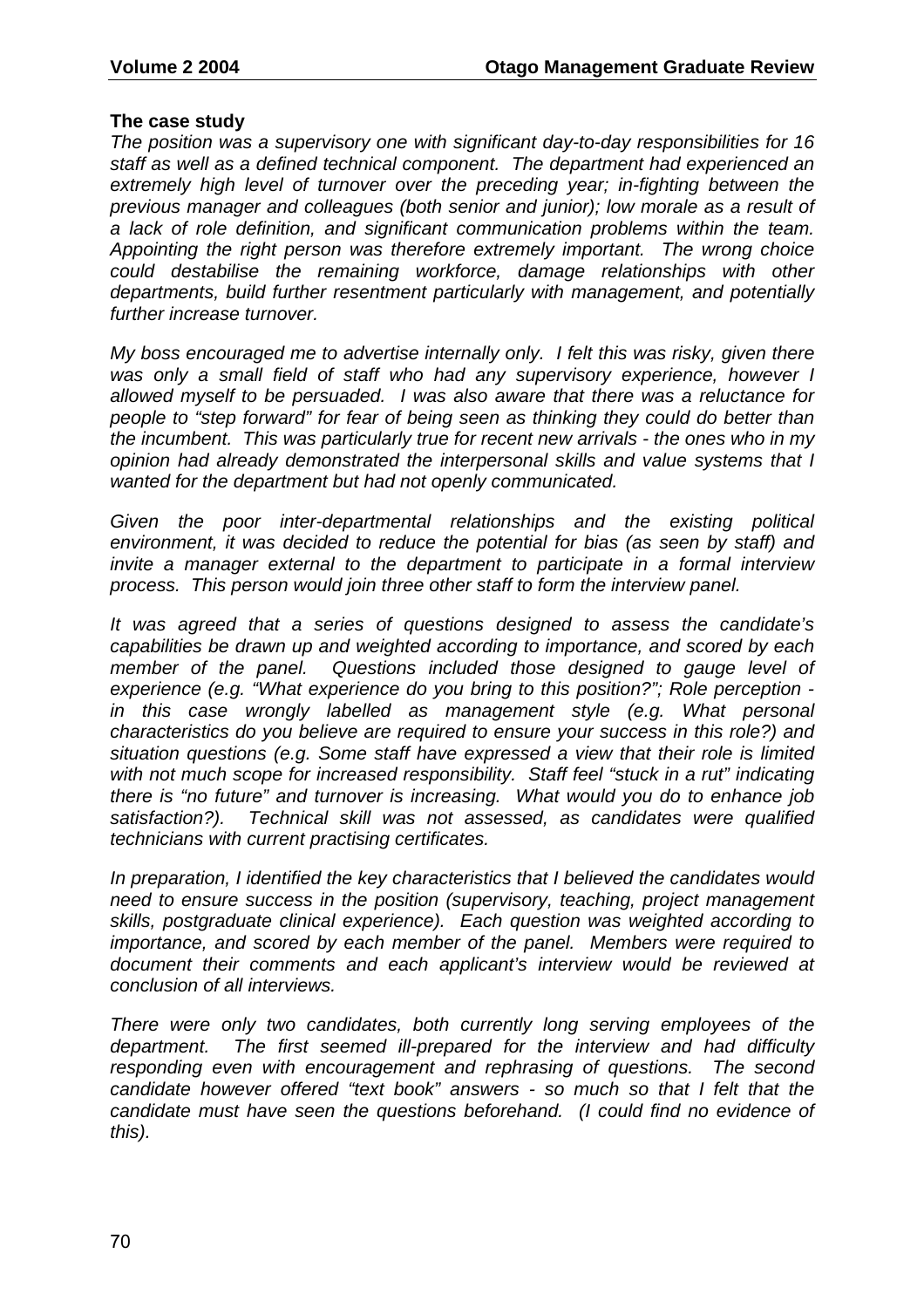*On summing up, the panel members unanimously agreed that the second candidate met the requirements of the position as outlined. Although I was uneasy about the decision to appoint him, I felt unable to explain why it just did not feel right. The problems started soon after his commencement in the role.* 

#### **What is organisational fit and why is it important?**

Person-organisation fit is defined as *"the match between the norms and values of organisations and the values of individuals*" (Chapman, 1989; Guilliford & Alun, 1992; Heraty & Morley, 1998; Marshall, 1992)*.* They consider that if an individual can be matched with an organisation in terms of its culture and values, it should be possible to achieve a positive effect on a range of variables such as performance, commitment, production, turnover and general employee satisfaction. Shared values within the organisation were also considered to contribute to improvements in interpersonal relations.

Knowledge, skills and abilities are all important elements in job performance. Selecting the right type of person for the organisation is no less important. Defining the appropriate "fit" is more difficult than it seems because managers may define fit as similarity to themselves and thus select an applicant who will not necessarily fit the job or the organisation well (Posthuma, Morgeson, & Campion, 2002). Senior staff for example often stamp their collective personalities and values on an organisation through the creation of a particular work environment (Chatman, as cited in Heraty & Morley, 1998).

If an organisation can identify those characteristics that successful employees exhibit, there is a greater likelihood of identifying the most appropriate candidates in a selection procedure. The use of a repertory grid, as described by Kelly (as cited by Smith & Robertson,1986), might be helpful in this instance.

The notion of organisational fit is attractive, suggesting a satisfied and committed workforce able to adapt to its environment (Schein, as cited in Marshall, 1992). Managers are not alone in their desire to employ people who fit into their organisations. Individuals also want to feel as though they belong. By identifying the specific values, attitudes and behaviours considered important by the organisation and its managers and matching these against those of job candidates it should be possible to create a starting point for identifying those individual who do fit, and for developing a way of identifying those who are likely to fit in the future.

#### *What went wrong?*

• Although the panel members and I could not find fault technically with the second candidate's responses, I was uneasy about the decision to appoint him on the basis that I had not been able to gauge how he would fit in with the organisation. I was also unsure whether he had the 'style' of management behaviour that would ensure objectives could be achieved without major disruption.

#### *Conclusions and Recommendations*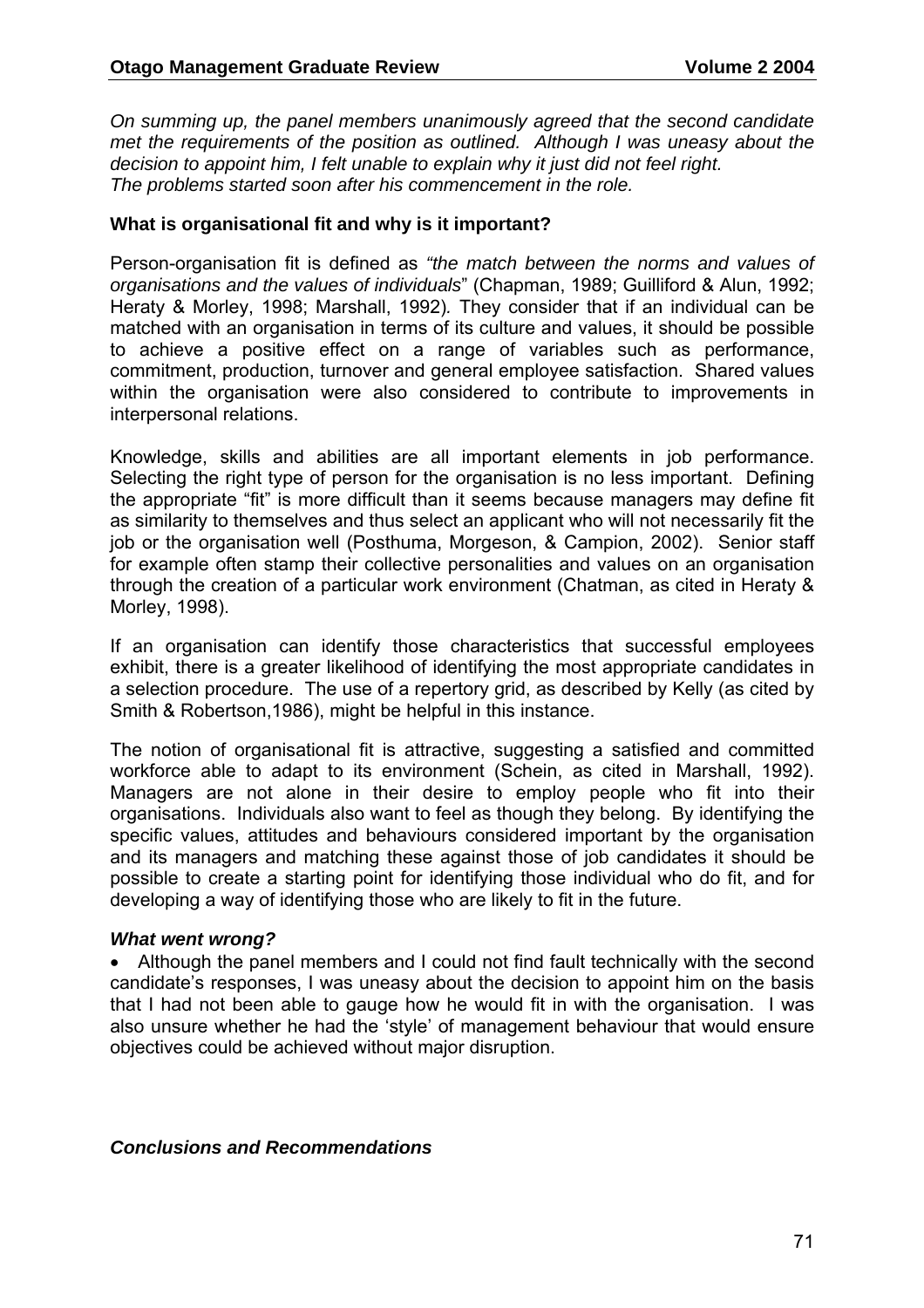The appointed candidate fitted the current organisation's culture perfectly (authoritarian, rigid, fault-finding, however this was not what I actually wanted!) I needed a "change agent" - someone who would look outside the existing indoctrinated and introspective environment and encourage a new approach. I needed a "nurturer". In order to ensure successful selection I not only needed to have a clear understanding of the environment I was working in but how I wanted the environment to change. I had failed to identify and state openly what I was looking for and why.

• Although the panel interview is considered to be more reliable than a one-on-one interview (Muir, 1988), it would have been difficult for panel members to understand what I was looking for because I did not describe the current culture, or share my vision for the department with them clearly. I had assumed that the members of the interview panel would see things as I did. Realistically, this was unlikely given that the other panel members had all been long serving members of the organisation. Their values, beliefs and management style may well have been significantly different from my own, and hence where they saw a good "fit" I did not.

• Conduct a comprehensive job analysis to establish the particular requirements of the job and where that job fits into the overall organisation structure. An organisational analysis should be carried out prior to making staffing decisions in order to identify the dominant values, social skills and personality traits required of potential job applicants. (Bowen, as cited in Heraty & Morley, 1998).

• Managers need to be independent and strong enough to "step back" and objectively assess the needs of the organisation as a whole, recruiting people with complementary skills, if that is what is needed, being clear about the direction the company needs to go and selecting people who can take it there.

• I could have listened to my level of unease with the selection decision and requested a further assessment or interview, with the specific purpose of examining the candidate's value system, and how he felt about the existing work environment. Instinct is an important factor in selection decisions. It is important to listen to the inner self!

### **What is emotional intelligence and why is it important?**

Emotional Intelligence, or EI, is defined as "*the capacity for recognising our own feelings and those of others, for motivating ourselves, and for managing emotions well, in ourselves and in our relationships*" (Goleman, as cited in Bagshaw, 2000). People with high levels of emotional intelligence have the capacity to see the world from another person's perspective. They communicate authentically and assertively; (empathy); are able to accept others and use their talents for the good of the organisation, not just themselves (social awareness) and are able to size up and respond sensitively and positively to a wide range of difficult situations involving others (social responsibility and adaptability). They are also effective problem solvers because they proactively seek solutions and are open to new and very different ways of doing things (change agents). People lacking in these skills may display antisocial attitudes, be inflexible, fail to recognise and take advantage of new opportunities and may demonstrate signs of unpredictable and negative behaviour (Stein & Book, 2000; Bagshaw, 2000).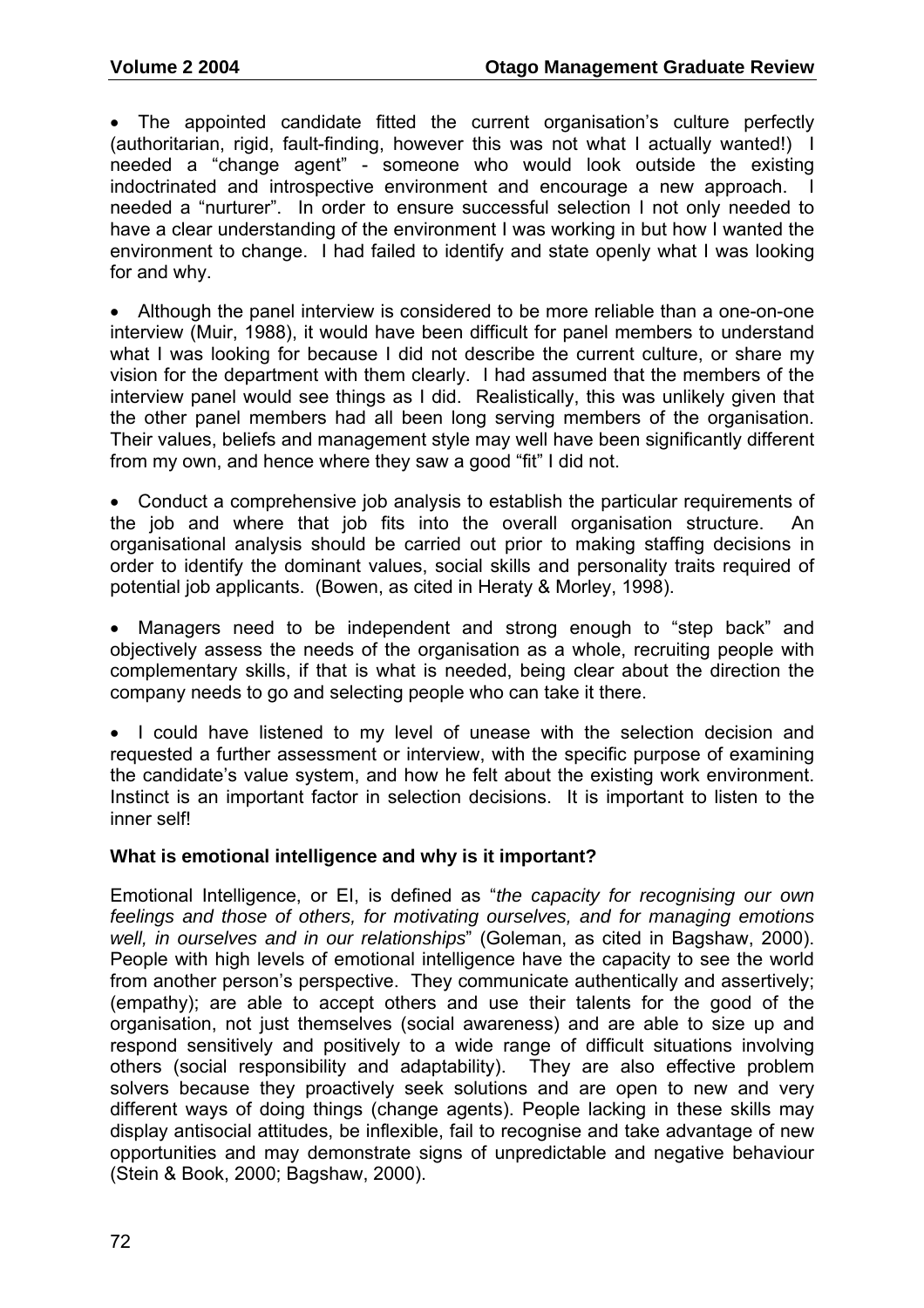When people in the workplace do not act with emotional intelligence the costs to both the organisation and the individual can be significant. Low morale, bitter conflict, and stress all limit business effectiveness. Turnover and sickness can increase, interpersonal relationships deteriorate, motivation warns and performance can drop (Heraty and Morley, 1998). Emotional intelligence can contribute in a positive, business enhancing way, improving team working, customer service and managing diversity (Bagshaw, 2000). If properly managed emotions can drive trust, loyalty and commitment and guide many of the greatest productivity gains, innovations and accomplishments of individuals, teams and organisations (Cooper, 1997).

Martinez (1997), Gibbs (1995) and Johnson and Kleiner (2000) all consider emotional intelligence to be a significant predictor of work success arguing that in most cases people who fail in their job fail because of inadequate interpersonal skills rather than a technical inability; that they had poor communication skills or because they didn't fit in with the culture. Some of the fatal flaws include classic emotional failings, such as poor working relations, being authoritarian or too ambitious and having conflict with upper management.

Although emotional intelligence can be learned, through coaching, training and an ongoing time investment, organisations need to consider whether they have the resources to invest in the development of individuals who may not demonstrate sufficient insight into their own behaviour or who do not easily identify with the values of the organisation when they start out. It is for this reason that organisations need to consider and articulate those attributes and values that are held, and identify those that are the most important, before they select new employees.

In summary, emotional intelligence is about managing diverse relationships effectively, being able to recognise when they are not going well, and then working to overcome difficulties in a positive, proactive and empathetic way.

#### *What went wrong?*

Although the appointee was indeed a highly competent technician, interpersonal relations with a number of his staff quickly deteriorated. His style of management was directive, authoritarian, and 'gung-ho'. Staff indicated regularly that their viewpoints were not taken into account. They felt belittled when stating they needed additional training in the more specialised areas of their work, so they stopped talking. In team meetings that I attended, chaired by the appointee, I found myself cringing at how things were being raised and his tendency to see things as very cut and dried. There was one way of doing things - his way. There was also a tendency for him to comment, "it's been like this for 10 years - you won't change it, so why try?"

The independent, positive, change embracing manager I thought I had hired needed much more guidance and support than I had predicted from his interview. The true level of his experience in managing a diverse group of strong and wilful personalities, and his ability to nurture those people battered by change and put-downs had not been validly established at the outset of the selection process. Performance, both his and staff under his direction are not yet where they should be. Although progress is being made, the depth of involvement that has been required by me has meant that some of my own objectives have not advanced as far as I would have liked.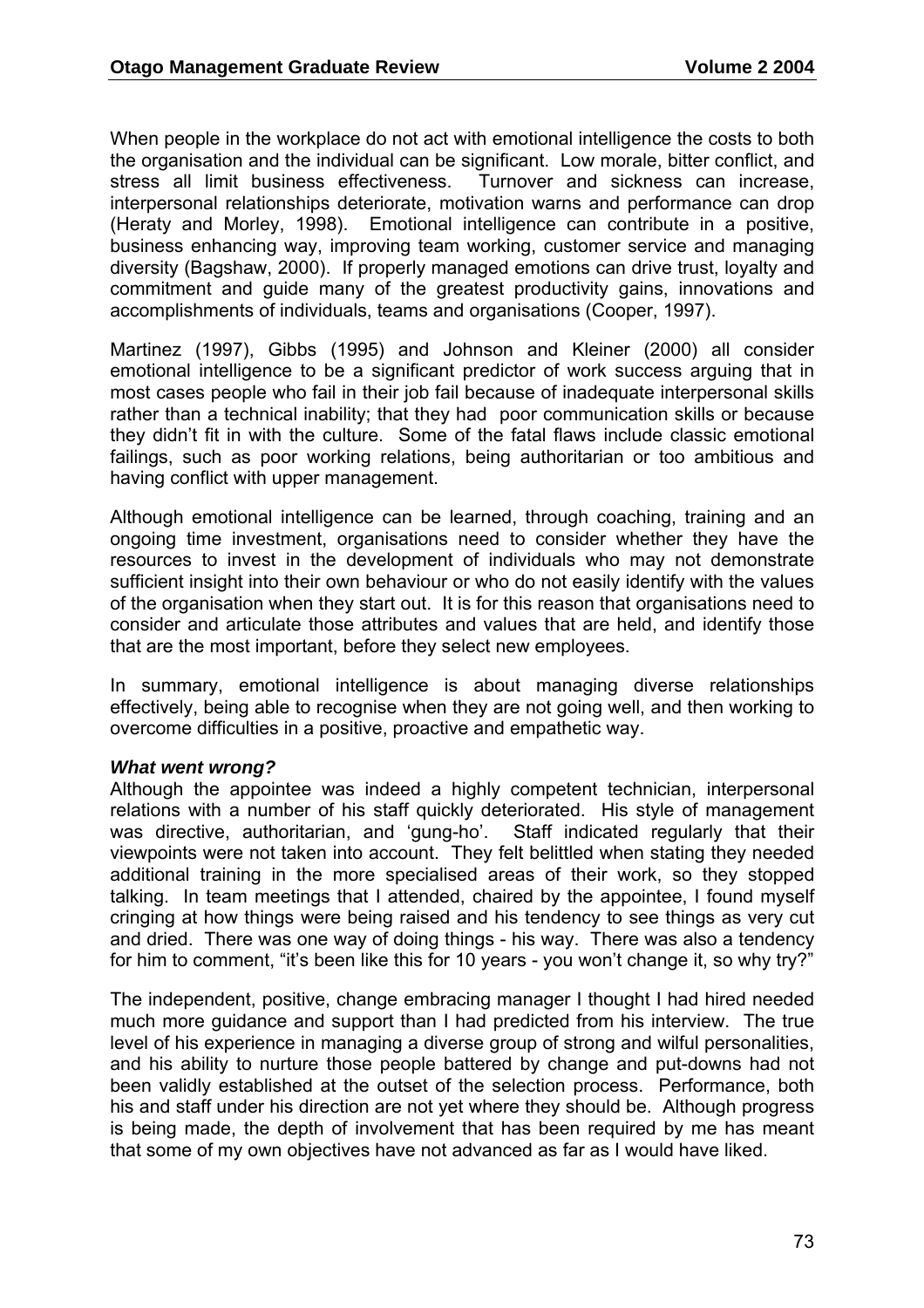#### *Conclusions and Recommendations*

• Prevention is always better than cure. However given that the staff member was with me to stay, there were a number of things I felt I could do to improve the situation. Working regularly alongside the manager, I encouraged him to think about using different approaches in getting ideas across to staff; getting him to reflect on situations and outcomes and contemplate how else things might have been handled. In essence, I tried to get him to see things from other people's points of view, and to see how he was coming across to them. With his staff, I was often required to reinterpret his comments in order to soften the effect by using language that was less directive and more consultative. I encouraged staff to have the confidence to put their ideas forward and ensured I was with the manager when staff raised these. I acknowledged their needs openly and put mechanisms in place that demonstrated follow-through and action. In effect, I tried to lead by example.

The qualities that I have outlined refer to "emotional intelligence". This can be taught, using coaching, mentoring and ongoing support. Although it requires perseverance, it is often possible to bring about positive changes in behaviour.

• Organisations should not under-estimate the importance of identifying and valuing the 'softer' qualities of people. There is much evidence to suggest that assessing emotional intelligence is now a greater predictor of work success than IQ (Cherniss and Goleman, 2002; Dulewich & Higgs, 1999; Stein & Book, 2001).

#### **The link between organisational fit and emotional intelligence**

Put simply, organisational fit is associated with the identification of an organisation's culture and value system, whereas emotional intelligence is about understanding 'self and others'. Because individuals, like organisations have values and belief systems, establishing congruence between the two is essential for sustainable organisational and individual success. Therefore to ensure the best match between an organisation and an individual, both parties must have a clear understanding of what is important to them and how they like and need to work. I believe that the behavioural questioning structured interview is one tool that can be used to help assess this.

#### **Using behaviour questioning interviews to assess Emotional Intelligence and Organisational fit**

Behavioural or situational interviews are based on a detailed analysis of the skills required to perform the job to be filled (Stone, 2002). Behavioural specifications aim to depict the job in terms of how the individual must work in order to perform well. Questions in a behavioural interview are aimed at specific past experiences that give the interviewer insight into how the candidate will perform in the job. Janz, (as cited in Stone, 2002) states that behavioural descriptions reveal specific choices applicants have made in the past and the circumstances surrounding those choices. The interviewer probes the details of the situation and what the applicant did, the result, how they felt about it, and what they would do differently next time (if anything). This allows the interviewer to assess how well the applicant performed in the situation and to develop an idea of the applicant's typical behaviour patterns, how they think and how they are likely to react (Johnson & Kleiner, 2000). Assessing behaviours in this way helps to determine the level of insight the candidate has into their own actions as well as their motivation to learn and develop, that is, their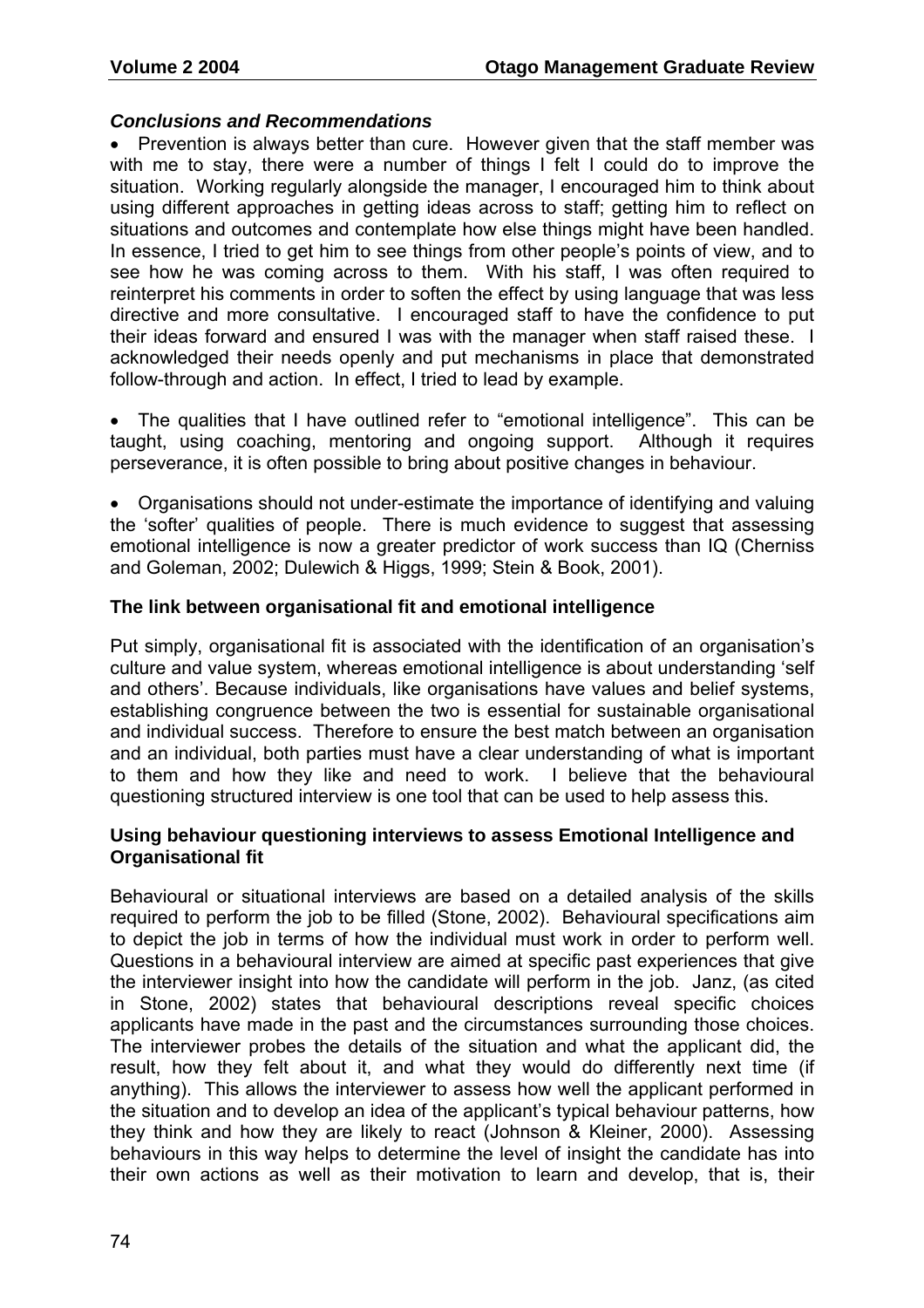emotional intelligence. At the same time, the interviewer is able to establish whether the way in which the candidate managed those situations would bode well in the environment that they are being recruited for.

Behavioural interviews are based on the assumption that the best predictor of future performance is past performance (Bianchini, as cited in Johnson & Kleiner, 2000). Barclay (1999) suggests however that past behaviour merely gives an *indication* of future behaviour and that in the end selectors still have to evaluate candidates on the information they have ascertained during interview. However, this method has advantages over situational questioning which focuses on events that candidates are likely to come across in the new organisation and how they might deal with them (Taylor, 2002). Since interviewees are all motivated to provide the best answers possible, the answers given may not necessarily reflect how they will actually perform or behave. Behavioural situations are also much easier to validate because past employers can verify how the interviewee actually managed the situation described.

Dulewicz and Higgs (1999) consider that the development (and hence assessment of) emotional intelligence in individuals is best achieved by having an individual reflect on past behaviour in different situations, consciously practice different behaviours and actively seek feedback on the way in which others interpret and respond to these new behaviours. In broad terms, it is important to reflect on how the feedback might apply in a range of situations that the individual has faced and to capture and reflect on these. Consequently, if appropriate behaviour questioning techniques are used in interview and during performance appraisals it should be possible to identify the potential and actual growth of individuals in organisations. They can also assist in determining whether a better job fit could be obtained for employees elsewhere within their organisation.

While research suggests that behavioural interviews have much greater validity than situational interviews (Blackman & Funder, 2002; Taylor, 2000; Stone, 2002), they are time consuming to develop. Nevertheless, if the position is an extremely important one, the investment will be worth it.

#### *What went wrong?*

• In the interview process, the questions asked of candidates referred only to situations that they might come across in this organisation. I had not included questions that would assess how the candidate had managed similar situations in the past, their reactions, ability to self-reflect or what they learnt from their experiences.

#### *Conclusions and Recommendations*

• Caution should be exercised when asking behavioural questions. A snapshot of a person's behaviour observed in an interview situation may not be representative of the candidate's behaviour in real life, however it should give an indication of a candidate's ability to self-reflect, their motivation to learn, and their openness to change. Generally, if you probe enough, and allow the candidate to respond to at least three behaviour description questions it should be possible to see general patterns of behaviour emerge across these situations.

• The use of past behaviour and situation questions require interviewers to have a clear idea of the competencies required for the job and to focus questions on these competencies (Barclay, 2001). Careful and considered preparation is essential.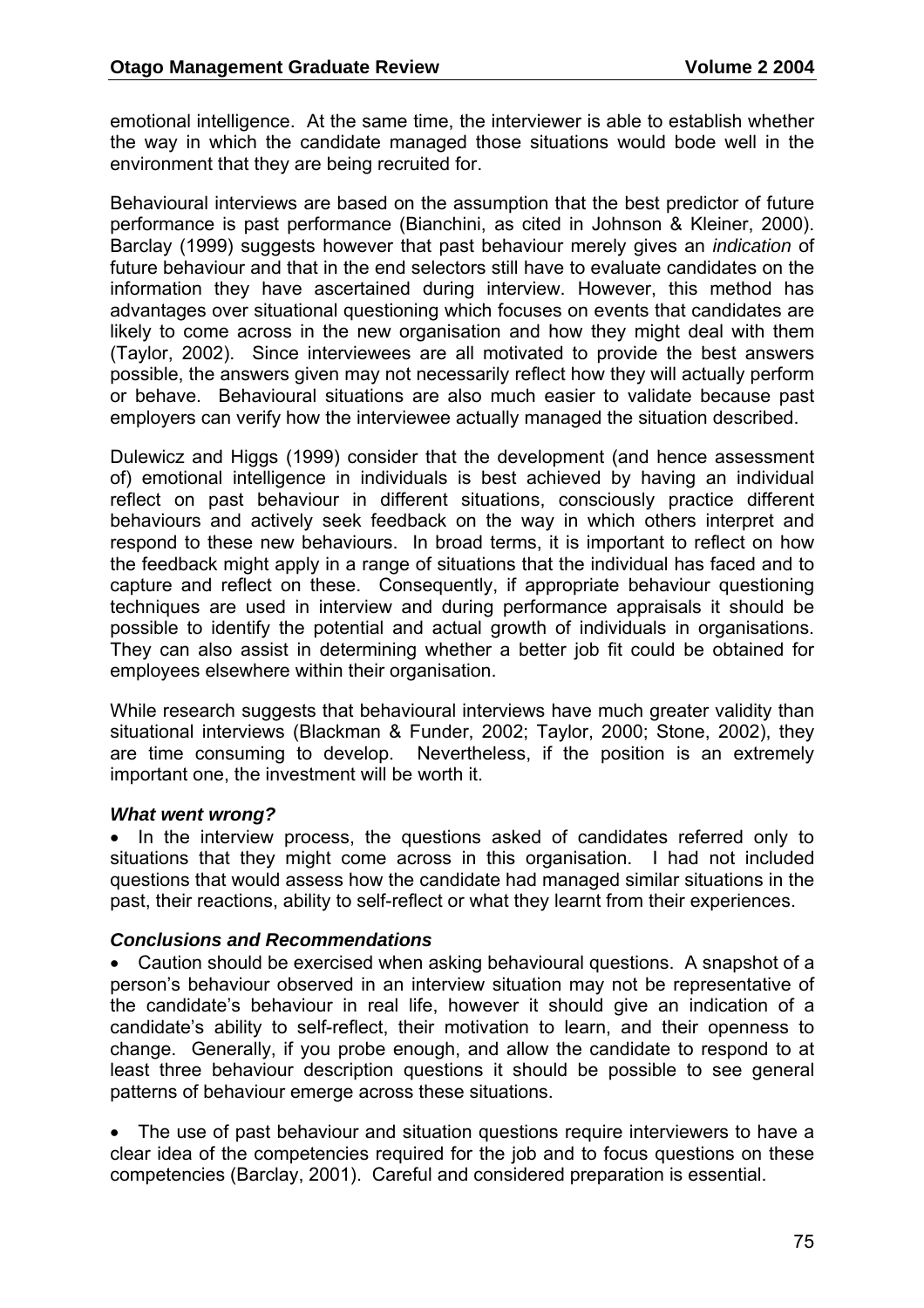• People's reactions and behaviour change over time and they can learn from experience. Interviewers should gather several examples of behaviour and seek evidence of trends or patterns rather than relying on a single example, especially if this is a weak or negative example.

Seek verbal rather than written references so that an applicant's approach to managing previous organisational problems, their reactions and approach can be validated. It is more likely that managers will elucidate details of behavioural style through the use of probes, than by a written request for information. This will add greater validity to a formal interview process.

#### *Additional Recommendations*

• Organisations need to actively analyse the constitution of their labour turnover and learn from their mistakes. There is little evidence to suggest that organisations do this effectively - they accept turnover as being a normal part of recruitment. Exit interviews when undertaken well can help identify the reasons for turnover and job dissatisfaction. Performance appraisals can also detect dissatisfaction and poor organisational fit.

• Organisations should not underestimate the importance of sound training in recruitment and selection practices. The greater the impact of the selection decision, the greater the need for preparation, rehearsal and opportunity for practice. Focus and thoroughness is emphasised. Investing in techniques and skills that improve selection decisions is essential for organisational success (Barclay, 2001).

• The various tools available to organisations to help assist with selection decisions all have varying degrees of reliability and validity. Organisations should consider using a variety of these to help reduce the risk of poor selection decisions. These may include a combination of formal and informal interviews, the use of both behavioural and situation questioning, personality and psychometric testing, assessment centres etc.

### **References**

- Bagshaw, M. (2000). Emotional intelligence training people to be affective so they can be effective. *Industrial and Commercial Training, 32*(2).
- Barclay, J.M. (2001). Improving selection interviews with structure: Organisations' use of "behavioural" interviews". *Personnel Review*, *30*(1).
- Blackman, M.C., & Funder, D.C. (2002). Effective interview practices for accurately assessing counterproductive traits. *International Journal of Selection and Assessment*, *10*(1/2).
- Cherniss, C., & Goleman, D. (2001). *The emotionally intelligent workplace. How to select for, measure and improve emotional intelligence in individuals, groups and organisations*. San Francisco: CA Jossey-Bass Publishers.
- Cooper, R. (1997) Applying emotional intelligence in the workplace. *Training & Development, 51*(12), 31-35.